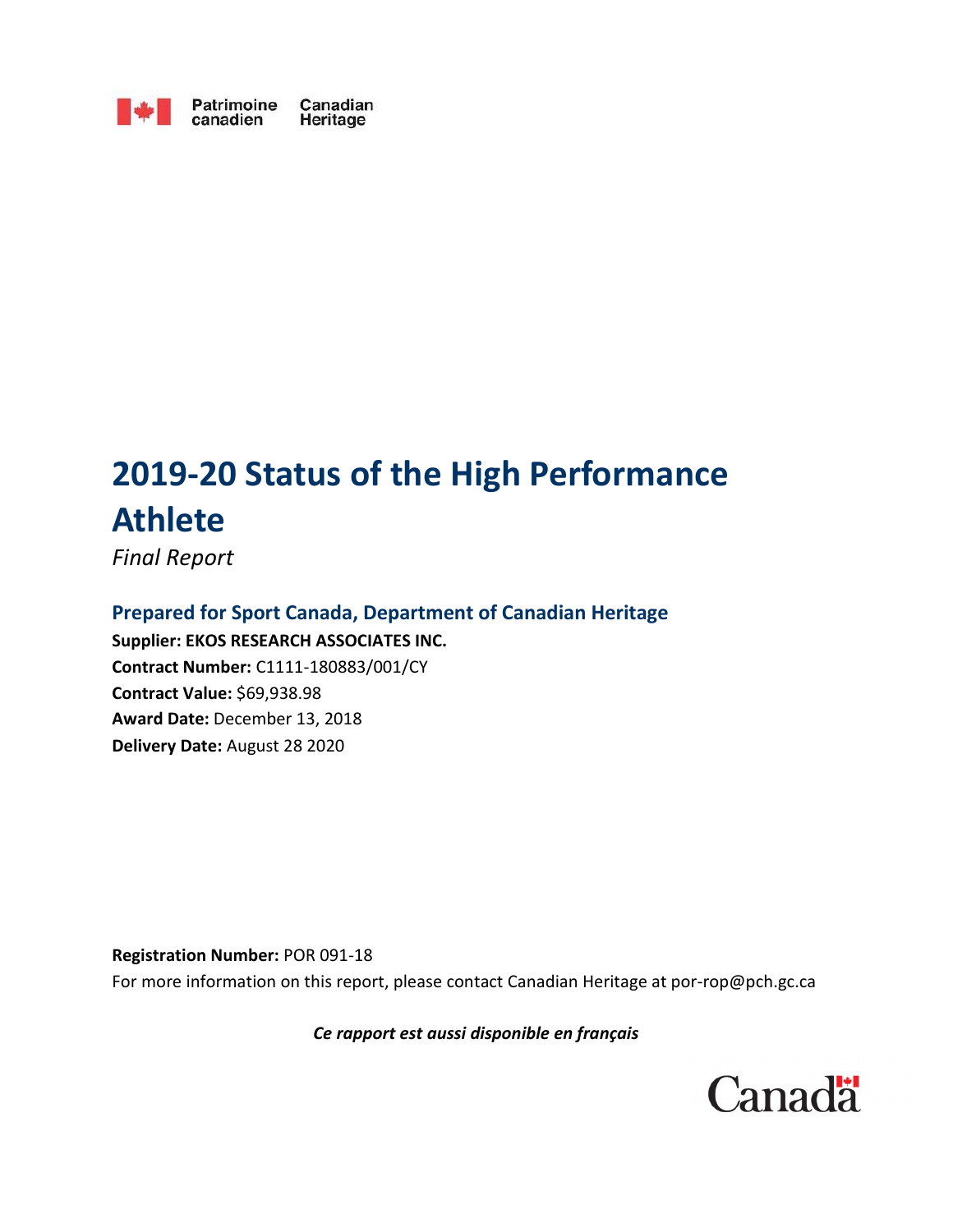# **2019-20 Status of the High Performance Athlete**

**Final Report** 

**Prepared for Sport Canada, Department of Canadian Heritage Supplier: EKOS RESEARCH ASSOCIATES INC. Supplier name:** EKOS RESEARCH ASSOCIATES INC. **Date:** August 2020

This public opinion research report presents the results of an online survey conducted by EKOS Research Associates Inc. on behalf of Sport Canada (Canadian Heritage). The research study was conducted with 846 Canadian high performance athletes, as well as 84 National Team Coaches and High Performance Directors and 13 Presidents and Athlete Service Managers of Canadian Sport Institutes between March 2019 and February 2020.

Cette publication est aussi disponible en français sous le titre : La situation de l'athlète de haut niveau en 2019-2020 : rapport final.

This publication may be reproduced for non-commercial purposes only. Prior written permission must be obtained from Public Services and Procurement Canada. For more information on this report, please contact Public Services and Procurement Canada at: tpsgc.questionsquestions.pwgsc@tpsgc-pwgsc.gc.ca or at: Canadian Heritage at por-rop@pch.gc.ca

Communications Branch Public Services and Procurement Canada Portage III Tower A 16A1-11 Laurier Street Gatineau QC K1A 0S5

**Catalogue Number:** CH24-50/2020E-PDF **International Standard Book Number (ISBN):** 978-0-660-35418-7 **Related publications (registration number: POR 130-16):**

© Her Majesty the Queen in Right of Canada, as represented by the Minister of Public Works and Government Services, 2020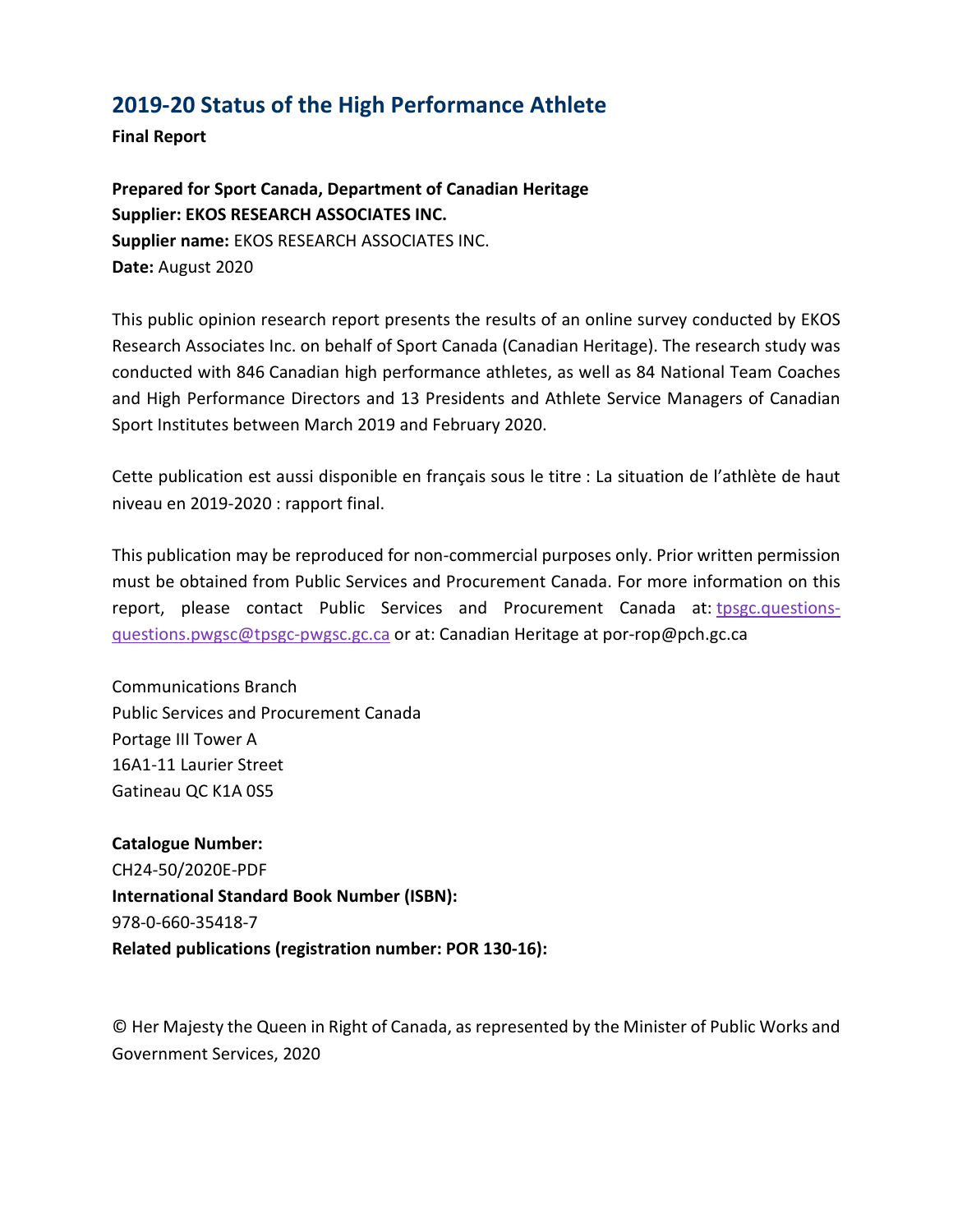# **TABLE OF CONTENTS**

| <b>List of Tables</b><br><b>List of Charts</b><br><b>Executive Summary</b> |                                                                       | 4<br>$\overline{4}$<br>6 |  |
|----------------------------------------------------------------------------|-----------------------------------------------------------------------|--------------------------|--|
| А.                                                                         | <b>Background and Objectives</b>                                      | 6                        |  |
| В.                                                                         | Methodology                                                           | 6                        |  |
| C.                                                                         | <b>Key Findings</b>                                                   | 8                        |  |
| D.                                                                         | Note to Readers                                                       | 12                       |  |
| Ε.                                                                         | <b>Contract Value</b>                                                 | 13                       |  |
| F.                                                                         | <b>Political Neutrality Certification</b>                             | 13                       |  |
| <b>Detailed Findings</b>                                                   |                                                                       |                          |  |
| Α.                                                                         | <b>Profile of Athletes</b>                                            | 14                       |  |
| В.                                                                         | <b>Overall Views</b>                                                  | 17                       |  |
| C.                                                                         | Training and Competition                                              | 21                       |  |
| D.                                                                         | <b>Training and Competition</b>                                       | 29                       |  |
| Ε.                                                                         | <b>Financial Picture</b>                                              | 44                       |  |
| F.                                                                         | <b>AAP Policy</b>                                                     | 58                       |  |
| G.                                                                         | <b>AAP Client Satisfaction</b>                                        | 64                       |  |
| Η.                                                                         | Athlete Representation                                                | 67                       |  |
| I.                                                                         | Perceptions of Overall Supportiveness of Canadian Sport System        | 70                       |  |
| <b>Appendices</b>                                                          |                                                                       | 73                       |  |
| А.                                                                         | Athlete Questionnaire (English)                                       | 73                       |  |
| В.                                                                         | <b>Coach Questionnaire (English)</b>                                  | 99                       |  |
| C.                                                                         | <b>CSC Presidents' Questionnaire (English)</b>                        | 114                      |  |
| D.                                                                         | Athlete Response Rate by Sport and Card Level                         | 127                      |  |
| Ε.                                                                         | Detailed Income (Incidence Reporting Each Type and Averages Reported) | 131                      |  |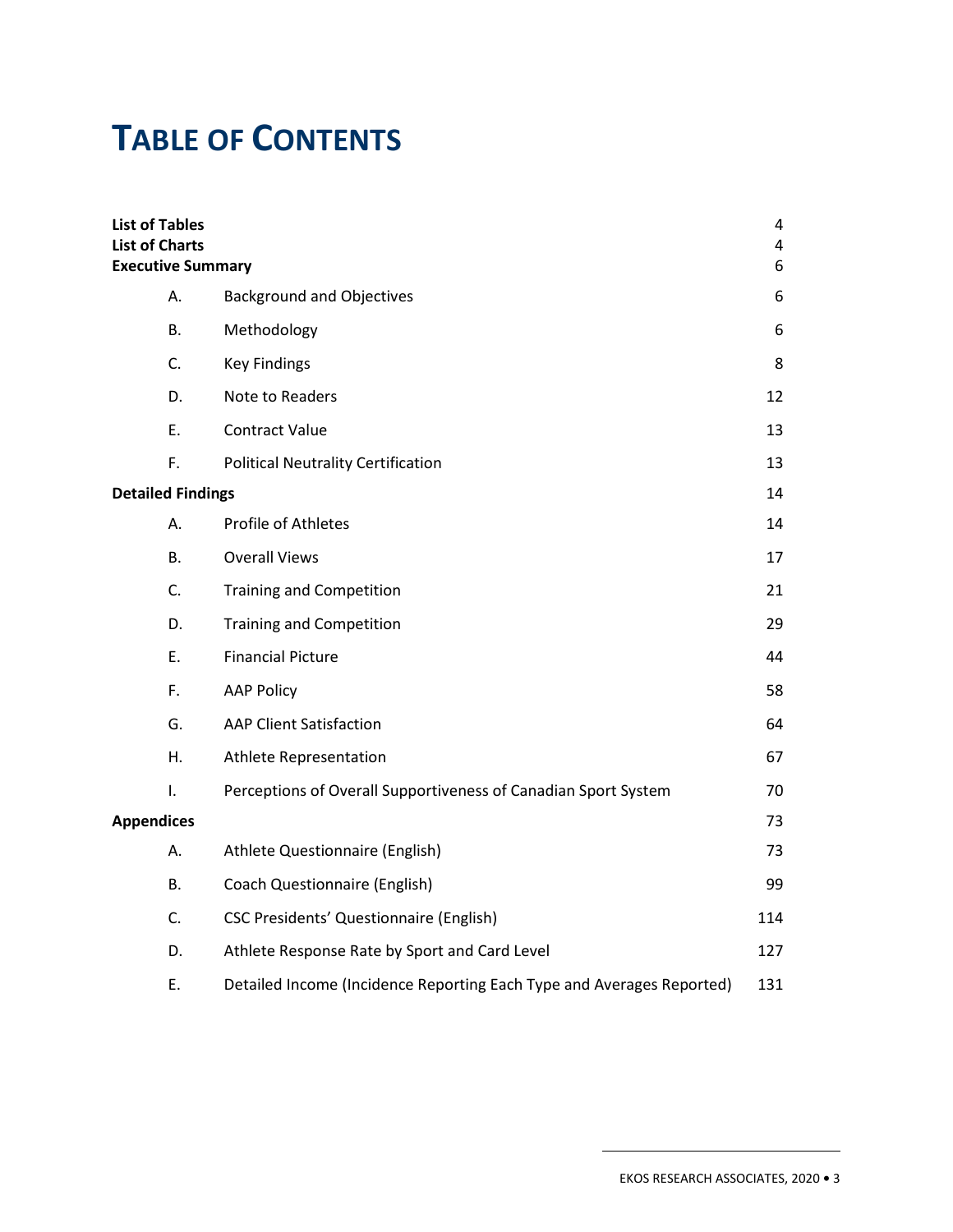# **LIST OF TABLES**

- Table 1: Sample and Population Profile
- Table 2: Average Personal Income by Athlete Characteristic
- Table 3: Average Monthly Expenses by Athlete Characteristic
- Table 4: Response Rate by Sport
- Table 5: Response Rate by Card Level
- Table 6: Average Personal Income by Athlete Characteristic

# **LIST OF CHARTS**

- Chart 1: Motives for Pursuing Athletic Career
- Chart 2: Satisfaction with Athletic Career
- Chart 3: Annual Training & Competition Plan
- Chart 4: Satisfaction with Input
- Chart 5: Satisfaction with Plan
- Chart 6: Principal Coach
- Chart 7: Hours Spent Per Week
- Chart 8: Satisfaction with Principal Coach
- Chart 9: Time Devoted in Past Year to Sport
- Chart 10: Adequacy of Supports for Athletes
- Chart 11: Satisfaction with Access to Services in Preferred Language
- Chart 12: Accessibility of Services Required from CSC/CSI
- Chart 13: Awareness and Use of Game Plan
- Chart 14: Satisfaction with Game Plan
- Chart 15: Important Sport Science Services
- Chart 16: Need for Improvements in Sport Science Services
- Chart 17: Important Sport Medicine Services
- Chart 18: Need for Improvement in Sport Medicine Services
- Chart 19: Employment Income
- Chart 20: Average Monthly Expenses
- Chart 21: Financial Loans
- Chart 22: Type of Loans

<sup>4</sup> **•** EKOS RESEARCH ASSOCIATES, 2020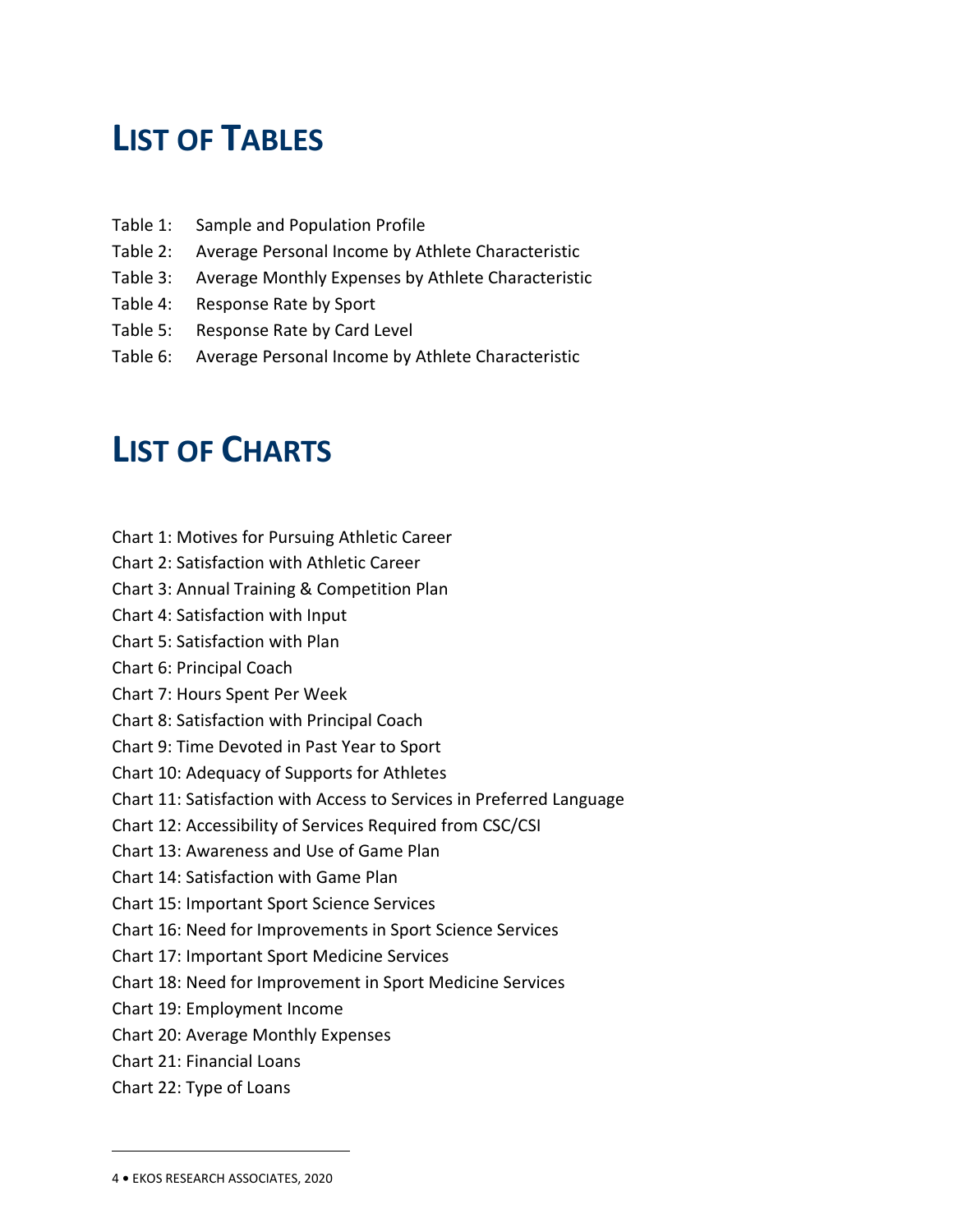Chart 23: Source of Financial Support

Chart 24: Financial Barriers

Chart 25: Required Income Levels

Chart 26: AAP Positive/Negative Aspects

Chart 27: Awareness of AAP Changes

Chart 28: AAP Contact in Past Year

Chart 29: Method of AAP Contact

Chart 30: Satisfaction of Overall Quality of Service Received

Chart 31: Satisfaction with Athlete Representative

Chart 32: Quality of Relationship

Chart 33: AthletesCAN Purpose/Representation of Athlete Rep.

Chart 34: Perceived Supportiveness of Canadian Sport System

Chart 35: Satisfaction with Decision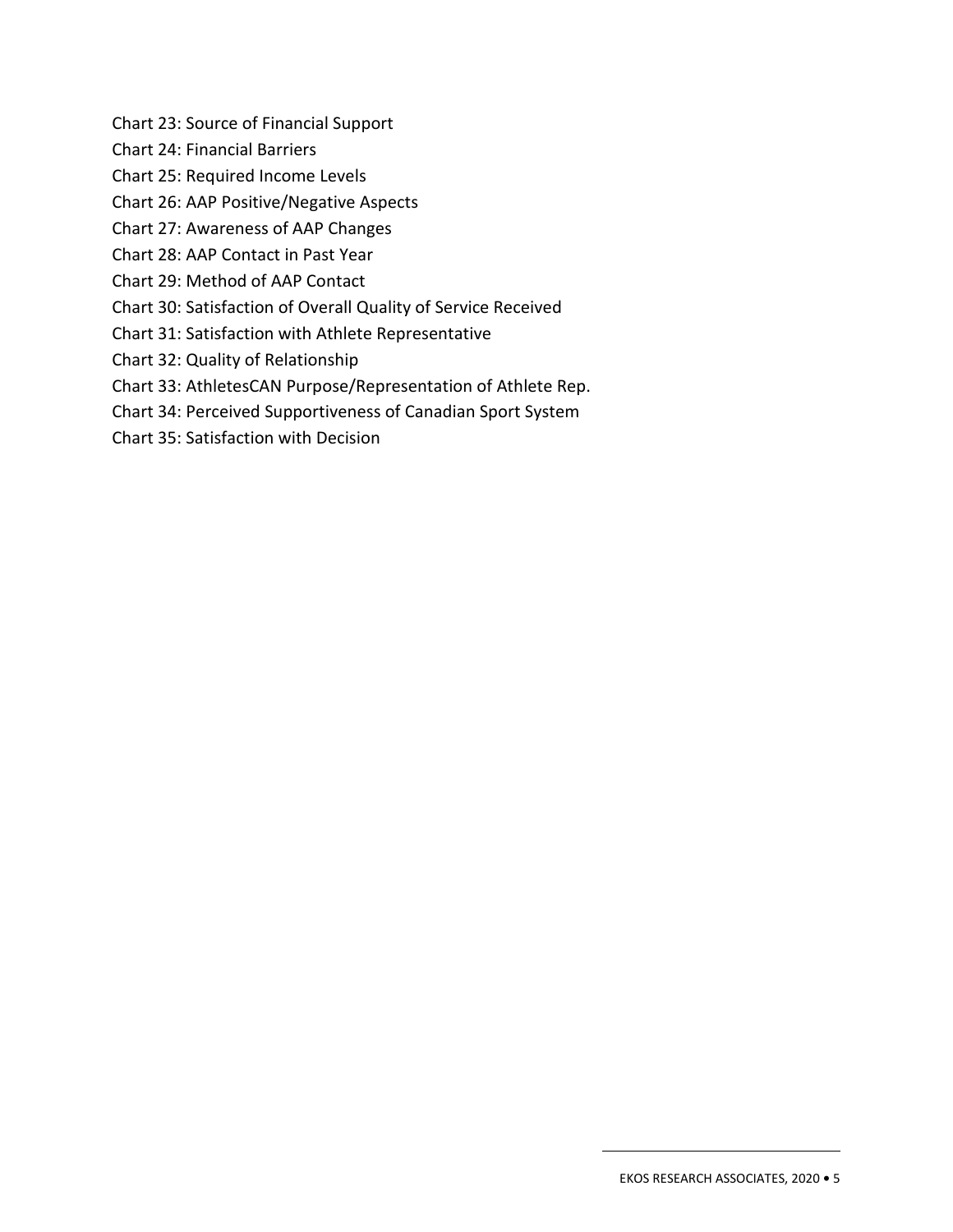# **EXECUTIVE SUMMARY**

# **A. BACKGROUND AND OBJECTIVES**

This report represents the sixth study of high performance athletes since the early 90's. As was the case with the previous studies in 1992, 1997, 2004, 2009, and 2014 the primary goal is to gather information from various sport stakeholders in order to paint a current picture of the characteristics of high-performance athletes. The original 1992 study provided a comprehensive examination of athletes' sport, social and economic characteristics and was a key contributor to the development of athlete support policies at Sport Canada. Each report has drawn upon multiple lines of evidence collected from carded athletes, coaches and National Sport Organizations, updating information collected from previous research. A key objective of the research is to provide a picture the costs of sport and the needs of athletes with respect to assistance through Sport Canada's Athlete Assistance Program.

This survey of high performance athletes builds on much of the data from the earlier studies. The specific areas of investigation include:

- Training, competition and other sport-related activities;
- Adequacy of support services available to athletes;
- Social and economic characteristics; and
- Satisfaction with the Athlete Assistance Program (AAP)

# **B. METHODOLOGY**

This project involved three individual lines of evidence with different target populations. The employed methodologies included:

- An online survey of AAP carded high-performance athletes;
- Online survey of Presidents and Athlete Service Managers of the seven Canadian Sport Centres; and
- Online survey of National Team Coaches and High Performance Directors.

In each case, a census approach was taken (i.e., attempts were made to include all members of the population). Since no sampling was conducted, a margin of error is also not applicable to the results. In each survey, sizable and representative proportions of the population were captured in the survey, and results are therefor considered projectable to the broader population.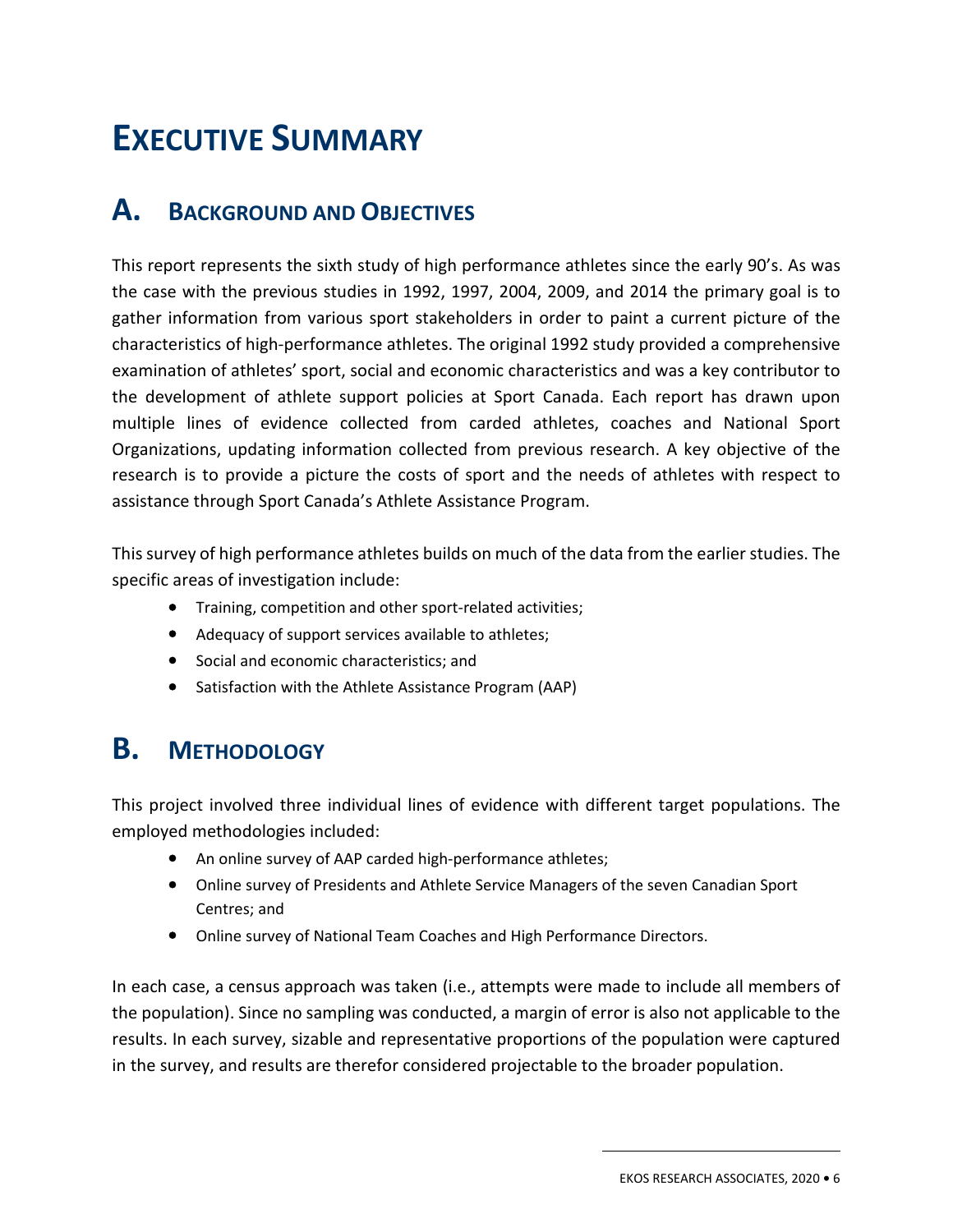#### *Online Survey of High Performance Athletes*

The survey of athletes was designed as a self-administered, web-based survey. All 1,955 highperformance athletes carded at the time of the survey were invited to participate and every attempt was made to reach as many of these athletes as possible. Specifically, Sport Canada circulated advance communications to athletes, National Sport Organizations and Canadian Sport Centres, and communicated with National Sport Organizations at several intervals throughout the data collection period. National Sport Organizations and Canadian Sport Centres were also sent an announcement to distribute or post on their social media feeds. EKOS, who conducted the study under contract for Canadian Heritage, also offered a cash lottery draw as an incentive to respond. Additional e-mail reminders were issued over several months, as well as reminder calls made to more than 1,000 non-responding athletes by telephone at two separate intervals (July 2019 and February 2020 prior to the close of the survey collection). The survey was conducted between March 2019, and end of February 2020, collecting 846 completed interviews. The overall response rate for the survey, out of the athlete pool for which there was full, valid contact information is 44%, which is lower than the 51% achieved in 2014, but similar to the 46% achieved in 2009.

Over the course of the 12 months a total of seven attempts were made by email to remind all non-responding athletes.

The survey instrument relied on previous questionnaire (2014), although some revisions were made to reduce the overall length of the survey. The questionnaire focused on the areas of investigation already cited and included some of the questions that were asked of athletes in the 1992, 1997, 2004 and 2009 surveys of high-performance athletes in order to track changes in status and experiences. Prior to the survey start-up, the instrument was tested with 15 athletes in English and French and changes were made to the wording, programming, and language as needed. The average time to complete the interview was 25 minutes.

Based on a review of the complete set of records (1,955 carded athletes as of February 2019), a weighting scheme was applied to increase the representativeness of the final sample of 846 athletes, based on type of sport (team/individual), by card level, and by gender.

### *Online Survey of National Team Coaches and High Performance Directors*

The second component of the study involved an online survey of 84 National Team Coaches and High Performance Directors (of the 143 that were invited to participate from a list provided by Sport Canada). The online survey required an average of 25 minutes to complete. The survey data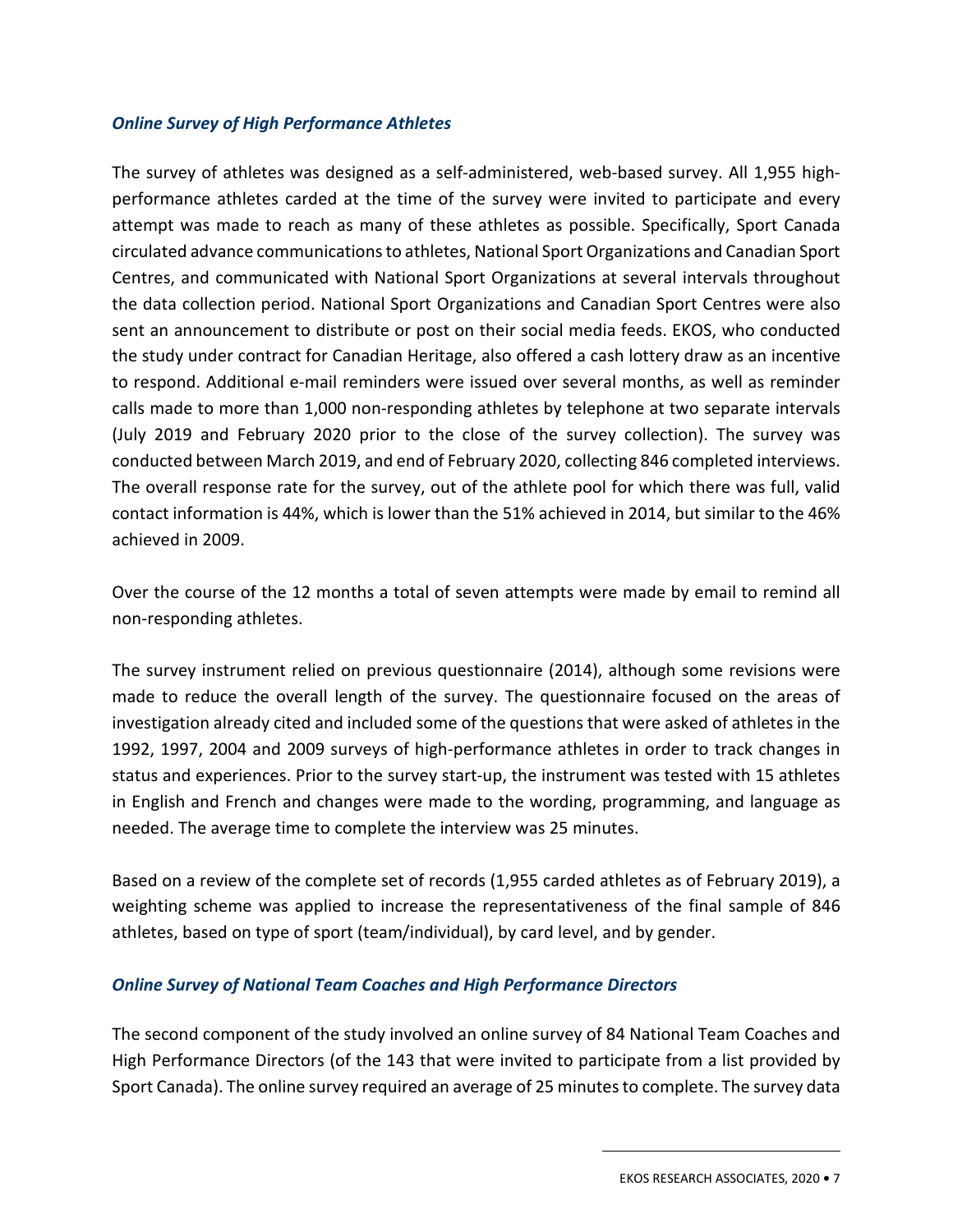was collected during the same data collection period as that of the CSC Presidents/Service Managers and athletes. All respondents received an e-mail invitation as well as several reminders. Calls were also made by telephone to all non-respondents in the month prior to the close of the survey. The overall survey collection took place between March 2019 and late February 2020. The response rate for the survey was 59 per cent.

*Survey of Presidents and Service Managers of CSCs* 

The third data collection activity for this project was a small survey conducted online with the seven Presidents and 11 Athlete Service Managers of the four CSIs (Quebec, Ontario, Calgary, and Pacific) and three CSCs (Atlantic, Manitoba, and Saskatchewan). All contact information on potential respondents (name, organization, and telephone number) was provided by Sport Canada, who also helped determine which staff to survey. Some of the questions in the survey questionnaire were qualitative, open-ended in nature and others were closed ended. Each questionnaire took an average 25 minutes to complete. The questionnaire was administered over the same data collection period as that of the athletes and coaches. Of the 18 individuals invited, 13 responded (i.e., 72 per cent).

# **C. KEY FINDINGS**

#### *Motivation and Satisfaction*

According to survey results most athletes are motivated largely by enjoyment of their sport, pursuit of excellence, and a sense of personal fulfillment, rather than by recognition or monetary gains. Desire to win, however, is also a strong motivator. Only 18% of athletes said that they are in it to pursue a professional career in sport which is in line with the 13% to 15% found in 2009 and 2014.

As seen in previous years, high performance athletes continue to exhibit high levels of satisfaction with their career as a high performance athlete. Virtually all athletes said that they are content with the level of enjoyment they get from their sport, and nine in ten are satisfied with their confidence in experiencing a sport that is safe, and free of both performance enhancing drugs and violence. Over eight in ten are satisfied with their level of performance and an environment that is free from abuse. Only slightly fewer are content with the respect with which they are treated and satisfied that their sport environment is fair and inclusive. Satisfaction with recognition received is modest with only six in ten saying they are satisfied, although it has climbed significantly from 2004, and remained steady since 2009. There is considerable dissatisfaction, however, with regards to income/material rewards, where fewer than four in ten

<sup>8</sup> **•** EKOS RESEARCH ASSOCIATES, 2020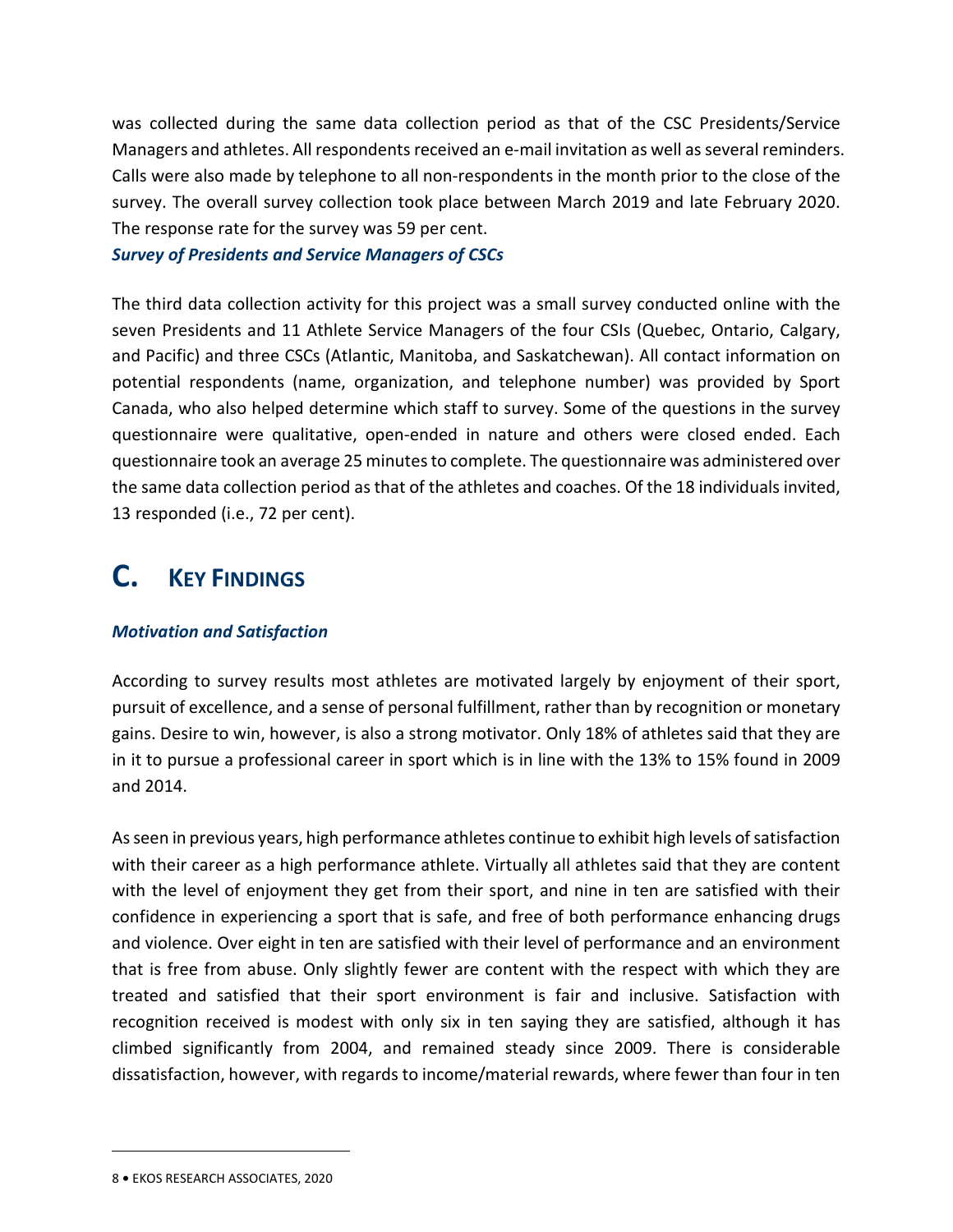are satisfied and a higher proportion is dissatisfied than satisfied. That being said, satisfaction levels with income/material rewards have climbed since 1992 when only 16% were satisfied.

#### *Training, Training Plans and Coaching*

As found in 2009 and 2014, findings from the athletes' survey show that although the majority of athletes (two in three) have individual, formalized plans for their development, there is a sizable proportion that do not. Of the respondents who have a written plan, one in three were drawn up by the national team coach, one in four were created by a personal coach and in nearly one in ten cases (9%) athletes developed their own plan. Six in ten athletes indicate a high degree of satisfaction with their involvement in their development of the training and competition plan. Just over six in ten athletes indicate high levels of satisfaction with their plan overall, although athletes without personal coaches are also less often satisfied with it.

Nearly half of athletes have a principal coach who is employed by their National Sport Organization (NSO) on a full-time basis. One in four athletes follow the direction of a personal coach who is not employed or contracted by their NSO. Athletes spent an average of 19 hours per week with a coach out of the 34 hours a week that athletes spend in training. Findings point to a reasonably high level of satisfaction with both the overall quality of the coaching and the technical expertise demonstrated by their coaches, although satisfaction with the overall quality of coaching has declined since 2009 (68% and 67% in 2019 and 2014 respectively, versus 74% in 2009). Results are marginally weaker, in terms of satisfaction with the time the coaches spend with their athletes with only just over half of athletes expressing satisfaction with this indicator.

#### *CSC Services and Supports*

The majority of athletes (two out of three) feel that they are adequately supported in terms of the training experience, quality of training and type of competition experience. Six in ten rate the adequacy of access to training facilities high, an increase to 61% from 54% in 2014. Over half rate the amount of competition they are getting or the sport science and medicine they are getting highly. The financial support that athletes receive is rated much lower, with only one in four saying it is adequate and half saying it is moderately adequate. Results are largely on par, however, with those found in 2014 and 2009. Coaches provide generally lower responses than athletes, particularly in the areas of access to high quality training facilities and the amount of competition experience.

Similar to 2014, just over half of athletes say they have been able to access all the needed sport science and sport medicine services from their CSC. CSC sport science services rated most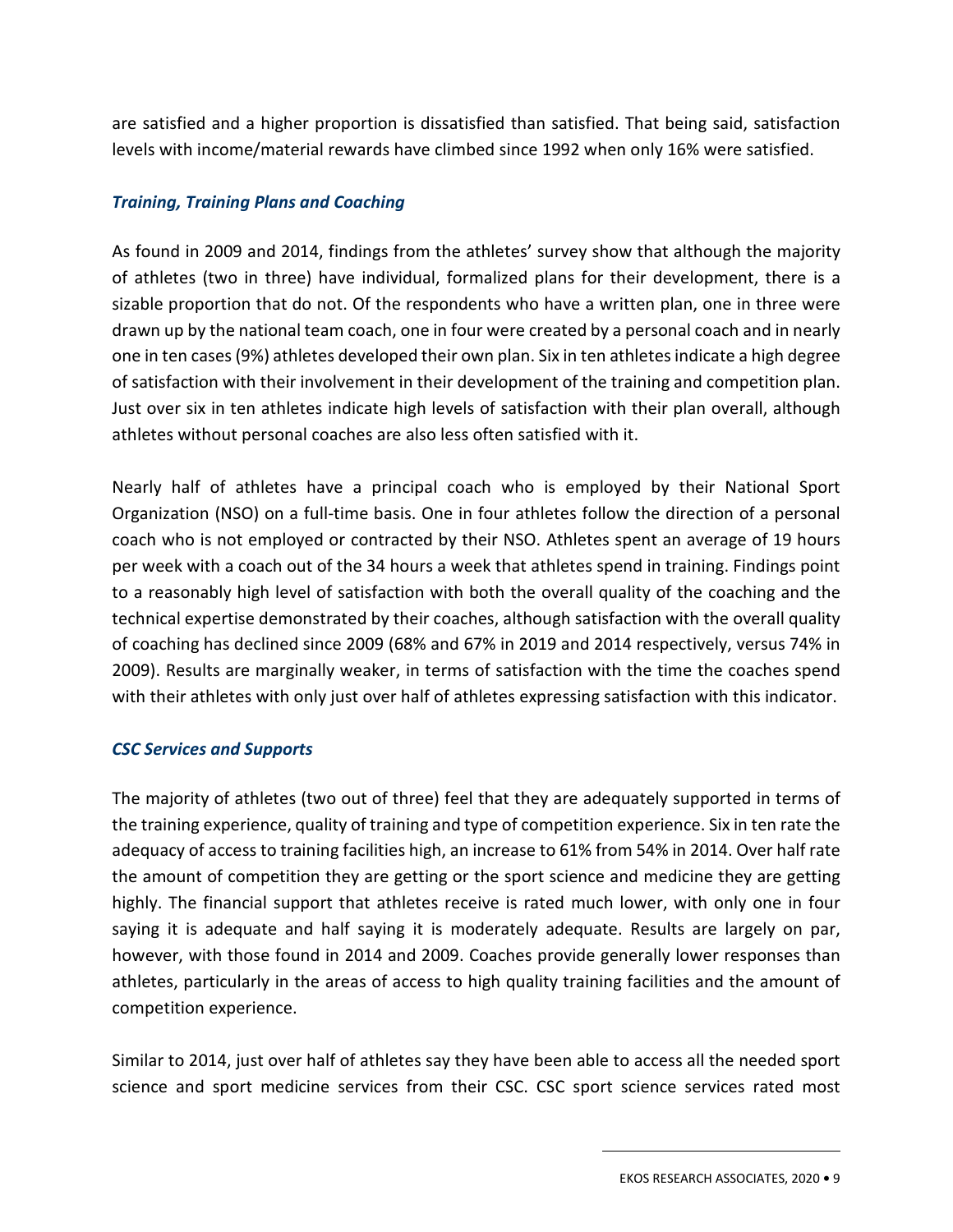important by both athletes and coaches surveyed are strength and conditioning, nutrition, and sport psychology. The importance of skill and technique analysis increased to 66% from 57% in 2014. Coaches largely place a higher importance on each service, particularly strength and conditioning, and sport psychology. When asked about services in need of improvement, as with 2014, there is a diverse response across a range of services, with no one or two standing out strongly. Among coaches, far fewer identify the need to improve sport psychology as reported in 2014.

Athletes report that of sport medicine services provided by CSCs, massage and physiotherapy are the most highly valued.

### *Financial Picture*

Carded athletes reported an average annual income of \$28,858 for 2018. The largest proportion of this income is derived from Federal and/or Provincial athlete assistance. The average is \$13,613 annually from Sport Canada's Athlete Assistance Program (AAP) and \$3,689 from Provincial Assistance. Smaller proportions of athletes' incomes are derived from employment income (\$10,074 annually), sport-related sources (\$5,218), and sports awards (\$1,264). Only a small proportion is derived from the National Sport Organization (\$864) or other sources combined (\$1,143 annually). The 2018<sup>1</sup> annual average personal income for high performance athletes is exactly the same as the 2013-14 annual income and lower than reported in 2009 when these income figures are adjusted for inflation to 2019 constant dollars.

Expenses, on the other hand, are close to \$4,400 per month and have increased more than 15% since 2013-14, and nearly 30% since 2009. In particular, shelter costs have increased considerably (over 35%), followed by both living expenses and sport-related expenses, which have gone up by about 15% since 2013-14. Overall, athletes are spending over \$600 a month more in 2018 than they were in 2013-14, which is nearly double the \$300 increase between 2009 and 2013-14.

This picture of increasing expenses but stable income leaves athletes facing a deficit of \$1,800 per month, or close to \$22,000 a year. This is a considerable increase in the deficit athletes reported in 2013-2014 (\$15,300 in 2019 constant dollars), and in 2009 (\$6,100 in 2019 constant dollars).

<sup>&</sup>lt;sup>1</sup> Because of some very large incomes reported by a few respondents new ceilings were set for outliers in each income source in 2013-14. As a result these same outliers were applied to the 2009 data for the purposes of comparing results in the current study. As such 2009 numbers may vary from those cited in the 2009 report.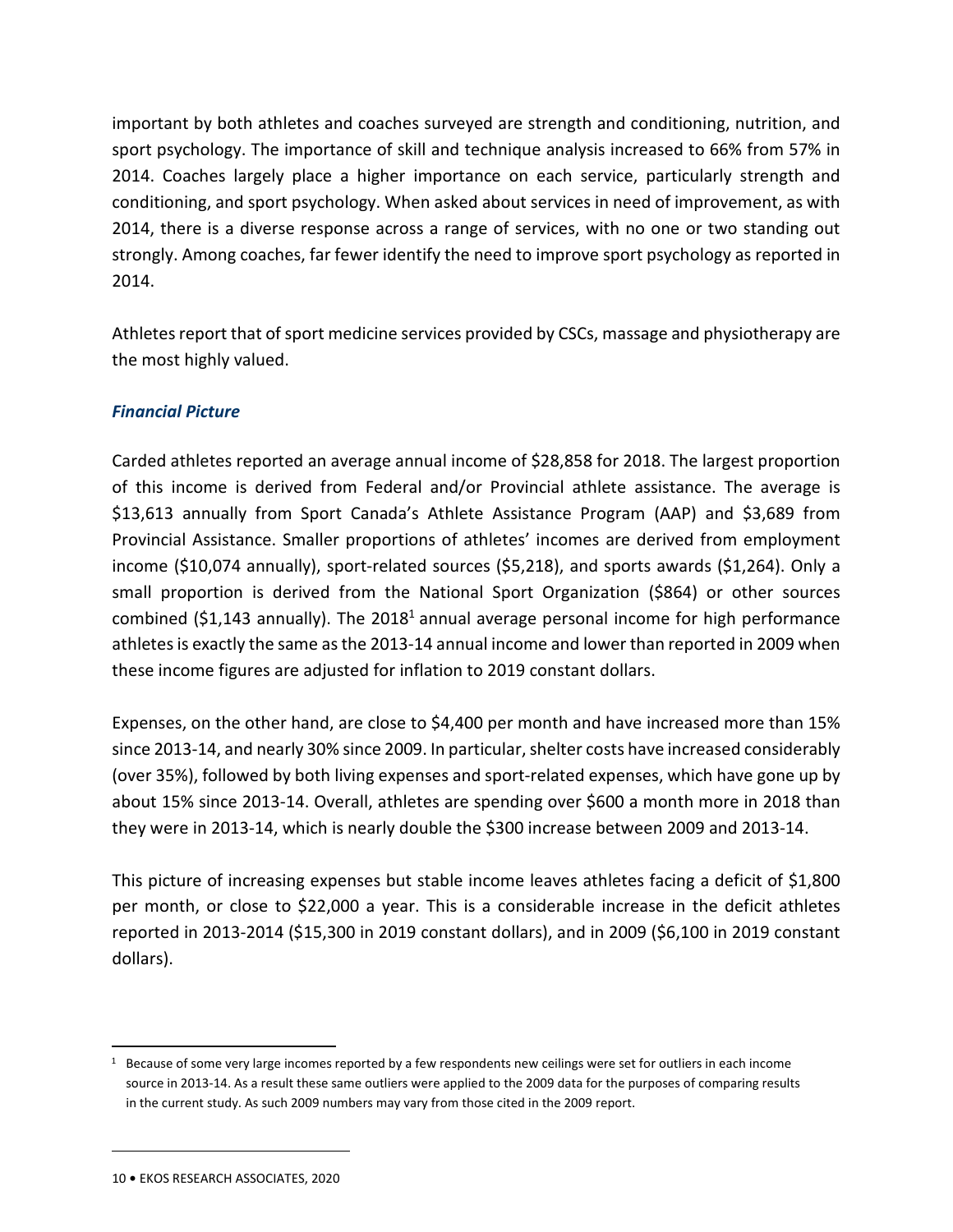In terms of personal debt, almost one in five athletes said that they have incurred some level of repayable debt in the pursuit of their athletic career, which is on par with 2014 and lower than the 24% in 2009. Loans from family and credit cards are at the top of the list, followed by loans to financial institutions and then student loans. When loan amounts are added together they amount to an average of just under \$4,300 in repayable debt across all athletes, which is lower than reported in 2013/14 (closer to \$8,000), suggesting that non-repayable support has increased from parents, spouses and other family members.

Athletes reported that they rely heavily on Sport Canada's AAP as the most prevalent source of financial support; according to three in four athletes, as was also the case in 2014 and 2009. This is followed at a distance by a reliance on family and/or Provincial AAP; key sources for just over four in ten athletes in each case.

Although athletes are operating in the red, money is typically not a large barrier to accessing most of the basic necessities and things that athletes need to concentrate on and excel in their sport. That being said, some athletes (about one in five) see money as a strong barrier to international competitions and sport medicine services.

#### *Views about AAP Support*

Over four in five athletes agree that the AAP has made it possible to achieve higher levels of athletic performance. Coaches were in relatively similar agreement at 86%. Less than half of athletes report that the AAP is assisting (or has assisted) them in pursuing post-secondary education. Three in four coaches, however, agree. A less strong, but still relatively positive result: two in five athletes agree that the funding by AAP is sufficient to meet living and training needs, which has continually increased from just under one in four in 2004. It is interesting to note that one in four athletes say that they received their funding too late in their career. This level of agreement has decreased steadily over time, however, from 38% in 2004.

Most athletes are aware that Tuition and Deferred Tuition support can be applied to coaching courses (just under three in four). Only about six in ten athletes are aware of the three supplementary support measures that have been changed in AAP benefits (allowance for Paralympic athletes, excellence living and training allowance, and child dependent allowance). Further, only one in four are aware that the tuition and deferred tuition includes \$5,500 per carding cycle and a lifetime maximum of \$26,500.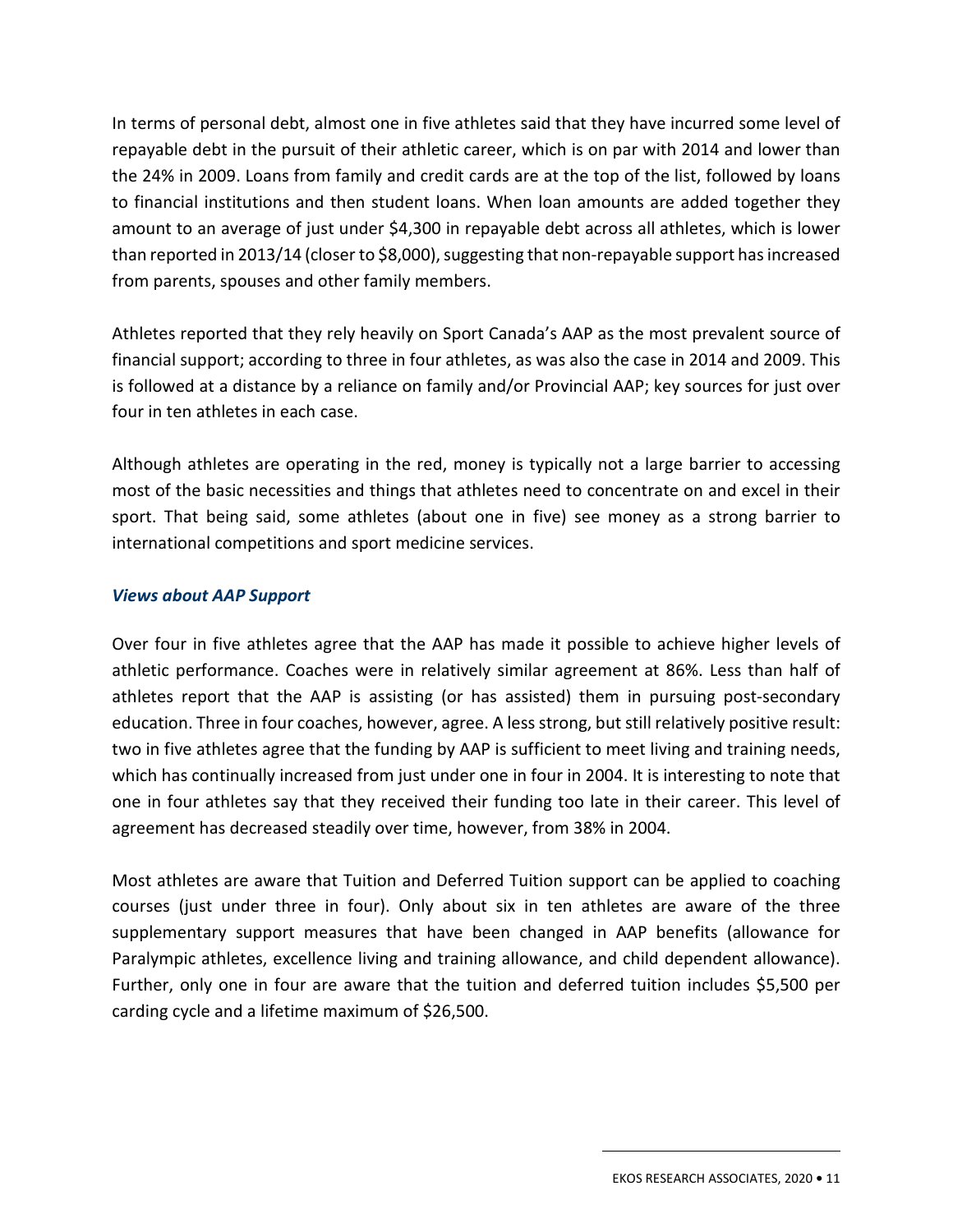#### *Satisfaction with AAP Client Services*

The main contact for athletes receiving AAP support is their NSO, however, from time to time athletes contact AAP staff for information about the Program or questions regarding the benefits of the Program. Similar to 2014 results, one in three athletes have contacted this part of Sport Canada in the past 12 months, primarily for financial issues (primarily tuition or payments), which has remained higher than the 22% reported in 2009. When contacting AAP staff, email is the most prevalent method of contact (by nearly nine in ten). Satisfaction with service is very high among athletes that have contacted Sport Canada's AAP staff in the recent past. Virtually all athletes (88%) indicate that they were satisfied or very satisfied with the overall quality of service they received when contacting Sport Canada. Similarly, nine in ten coaches were satisfied or very satisfied with the overall quality of service from AAP staff.

# **D. NOTE TO READERS**

Detailed findings are presented in the sections that follow. Overall results are presented in the main portion of the narrative and are typically supported by graphic or tabular presentation of results. Bulleted text is also used to point out any statistically and substantively significant differences between sub-groups of respondents. If differences are not noted in the report, it can be assumed that they are either not statistically significant<sup>2</sup> in their variation from the overall result or that the difference was deemed to be substantively too small to be noteworthy. The programmed survey instruments can be found in the appendices.

Results for the proportion of respondents in the sample who either said "don't know" or did not provide a response may not be indicated in the graphic representation of the results in all cases, particularly where they are not sizable (e.g., 10% or less). Results may also not total to 100% due to rounding.

<sup>&</sup>lt;sup>2</sup> Chi-square and standard t-tests were applied as applicable. Differences noted were significant at the 95% level.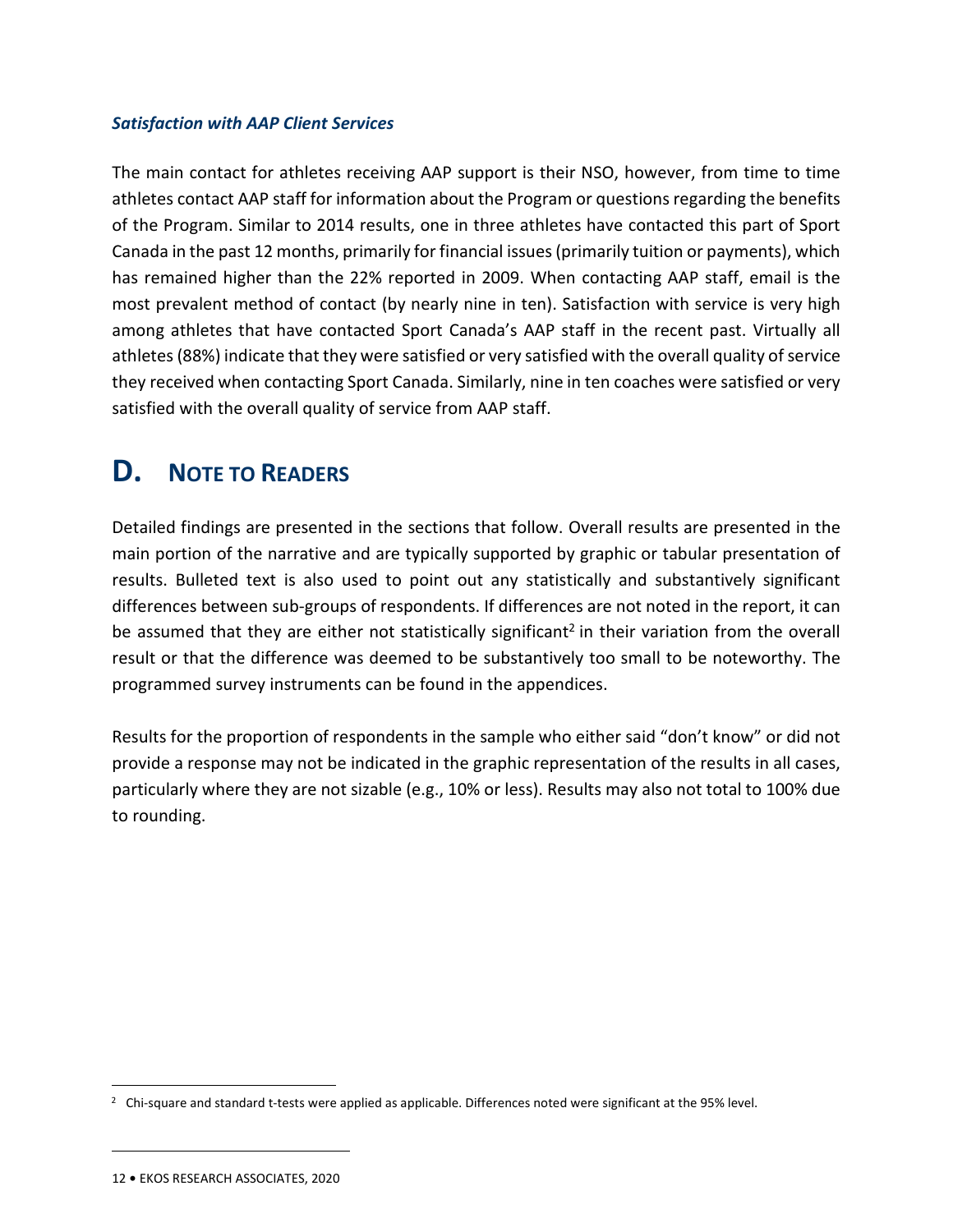# **E. CONTRACT VALUE**

The contract value for the POR project is \$69,938.98 (including HST).

Supplier Name: EKOS Research Associates PWGSC Contract Number: C1111-180883/001/CY Contract Award Date: December 13, 2018 To obtain more information on this study, please e-mail por-rop@pch.gc.ca

# **F. POLITICAL NEUTRALITY CERTIFICATION**

I hereby certify as Senior Officer of EKOS Research Associates Inc. that the deliverables fully comply with the Government of Canada political neutrality requirements outlined in the Communications Policy of the Government of Canada and Procedures for Planning and Contracting Public Opinion Research.

Specifically, the deliverables do not include information on electoral voting intentions, political party preferences, standings with the electorate, or ratings of the performance of a political party or its leaders.

Signed by:

Susan Galley (Vice President)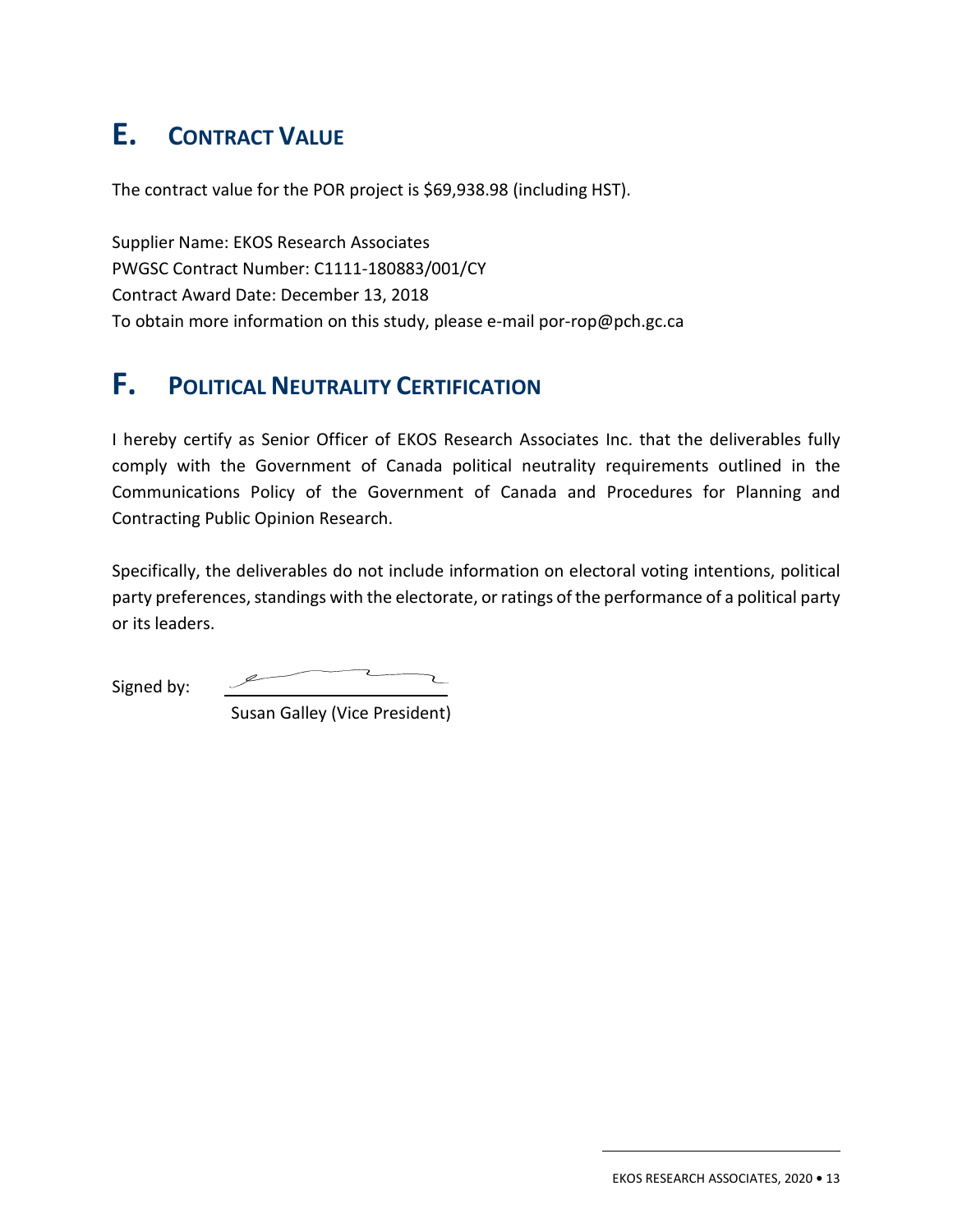# 2. **DETAILED FINDINGS**

# **A. PROFILE OF ATHLETES**

The following table provides details on the sample of athletes represented in this report. The comparison shows that the sample is well aligned with the population on all parameters. The sample is weighted to restore it to population proportions in terms of gender, type of sport (individual/team), class (Olympic, Paralympic and Non-Olympic), as well as preferred language. That is, where the number of athletes responding to the survey in a certain category was higher or lower than expected given the number in the full universe of carded athletes, a weight was applied to the cases so that across the entire sample, they accounted for the expected proportion of respondents.

The table also compares the sample distribution in 2019-20 with the sample collected in 2014- 2015. By and large the samples are very similar. There are more summer athletes in the current population and sample relative to 2014. There are also slightly fewer athletes who are between the ages of 20 and 24.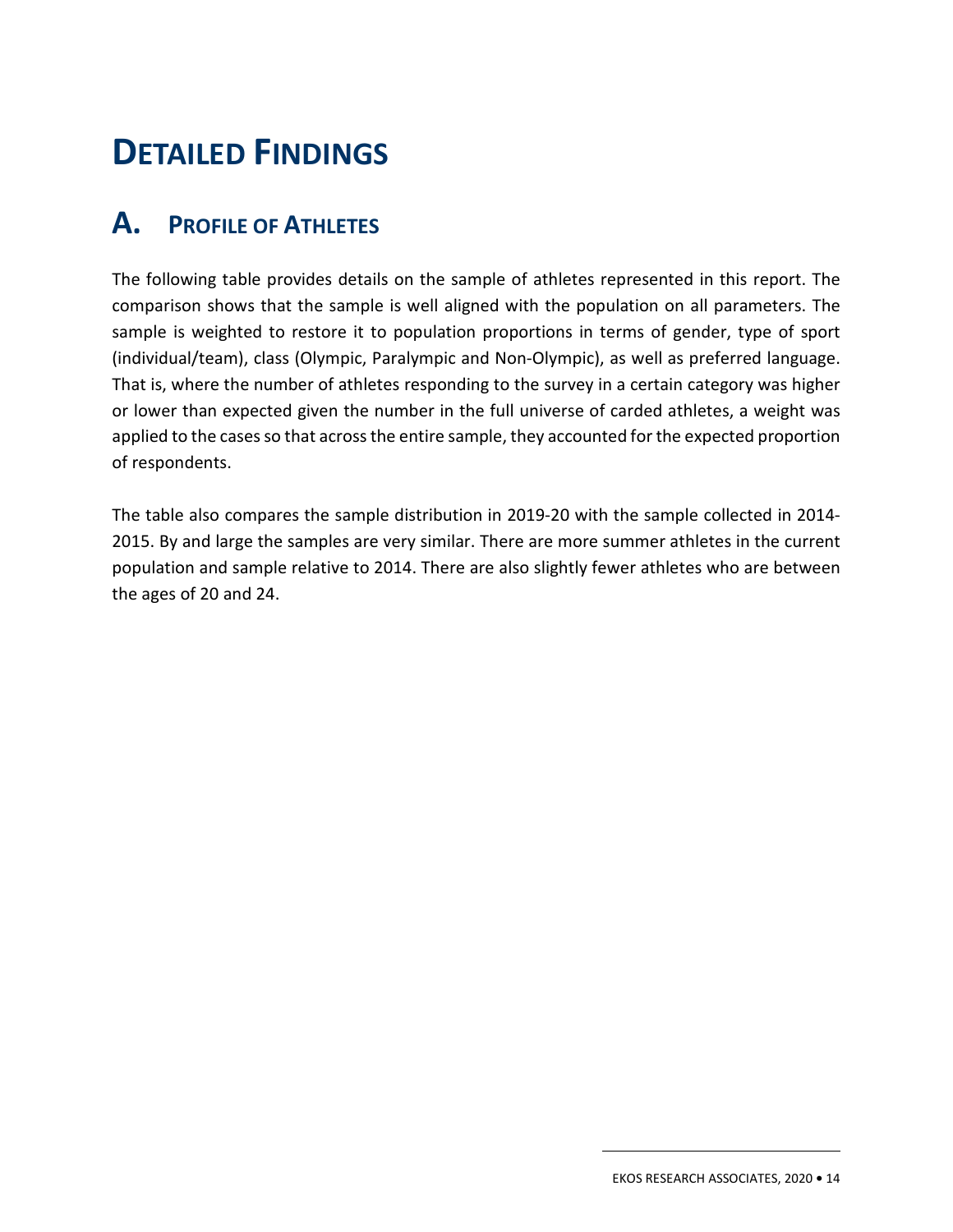|                      | 2019-2020<br>Population<br>$n=1,955$ |              |     | 2019-2020<br><b>Unweighted</b><br><b>Sample</b><br>$n = 846$ | 2014<br><b>Population</b><br>$n=1,973$ |                                       | 2014<br><b>Unweighted</b><br><b>Sample</b><br>$n = 967$ |    |
|----------------------|--------------------------------------|--------------|-----|--------------------------------------------------------------|----------------------------------------|---------------------------------------|---------------------------------------------------------|----|
|                      | #                                    | %            | #   | %                                                            | #                                      | $\%$                                  | #                                                       | %  |
| <b>Season</b>        |                                      |              |     |                                                              |                                        |                                       |                                                         |    |
| Summer               | 1,368                                | 70           | 584 | 69                                                           | 1,510                                  | 77                                    | 726                                                     | 75 |
| Winter               | 587                                  | 30           | 262 | 31                                                           | 463                                    | 24                                    | 241                                                     | 25 |
| <b>Sport Type</b>    |                                      |              |     |                                                              |                                        |                                       |                                                         |    |
| Individual           | 1,218                                | 62           | 542 | 64                                                           | 1,177                                  | 60                                    | 622                                                     | 64 |
| <b>Team Sport</b>    | 737                                  | 38           | 304 | 36                                                           | 796                                    | 40                                    | 345                                                     | 36 |
| <b>Sport Class</b>   |                                      |              |     |                                                              |                                        |                                       |                                                         |    |
| Olympic              | 1,649                                | 84           | 697 | 82                                                           | 1,583                                  | 80                                    | 762                                                     | 79 |
| Paralympic           | 285                                  | 15           | 137 | 16                                                           | 291                                    | 15                                    | 157                                                     | 16 |
| Non-Olympic          | 21                                   | $\mathbf{1}$ | 12  | $\mathbf 1$                                                  | 98                                     | 5                                     | 47                                                      | 5  |
| <b>Carding Level</b> |                                      |              |     |                                                              |                                        |                                       |                                                         |    |
| D                    | 874                                  | 45           | 374 | 44                                                           | 886                                    | 45                                    | 382                                                     | 40 |
| C1                   | 165                                  | 8            | 67  | 8                                                            | 182                                    | 9                                     | 100                                                     | 10 |
| <b>SR</b>            | 549                                  | 28           | 245 | 29                                                           | 475                                    | 24                                    | 244                                                     | 25 |
| SR1/2's              | 367                                  | 19           | 160 | 19                                                           | 428                                    | 22                                    | 241                                                     | 25 |
| Gender               |                                      |              |     |                                                              |                                        |                                       |                                                         |    |
| Male                 | 983                                  | 50           | 379 | 45                                                           | 1,024                                  | 52                                    | 472                                                     | 49 |
| Female               | 972                                  | 50           | 467 | 55                                                           | 948                                    | 48                                    | 493                                                     | 51 |
| <b>Language</b>      |                                      |              |     |                                                              |                                        |                                       |                                                         |    |
| English              | 1,666                                | 85           | 739 | 87                                                           | 1,677                                  | 85                                    | 807                                                     | 83 |
| French               | 289                                  | 15           | 107 | 13                                                           | 195                                    | 15                                    | 159                                                     | 16 |
| Age                  |                                      |              |     |                                                              |                                        |                                       |                                                         |    |
| $20$                 | 342                                  | 18           | 163 | 19                                                           | $-$                                    | $- -$                                 | 137                                                     | 14 |
| $20 - 24$            | 679                                  | 35           | 262 | 31                                                           | $- -$                                  | $- -$                                 | 365                                                     | 38 |
| 25-29                | 519                                  | 27           | 215 | 25                                                           | $\overline{\phantom{m}}$               | $\hspace{0.05cm}$ – $\hspace{0.05cm}$ | 260                                                     | 27 |
| $30+$                | 401                                  | 21           | 203 | 24                                                           | $-$                                    | $-\!$ –                               | 202                                                     | 21 |

## **Table 1: Sample and Population Profile**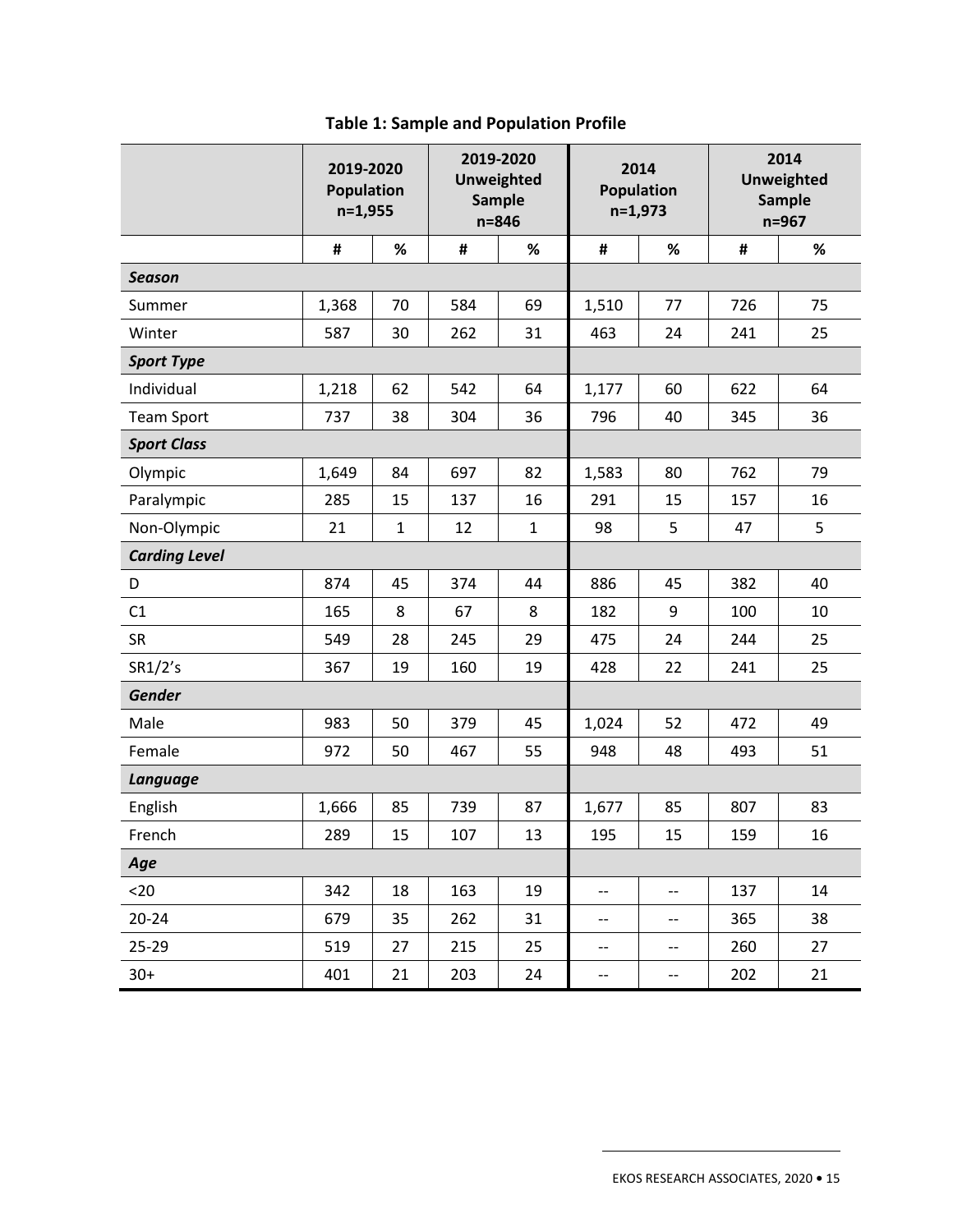- Of interest in interpreting some of the demographic patterns cited in the report, there is a slightly higher concentration of summer team sport athletes, compared with winter team sport athletes, whereas the concentration of individual sport athletes is higher in the winter sports. There is a higher concentration of younger athletes in summer sports.
- Ontario has a somewhat higher concentration of young athletes (43% of the under 20 cohort of the sample live in Ontario). BC has a high concentration of summer sport athletes, while Alberta has the highest concentration of winter sport athletes.
- Quebec has a higher concentration of individual sport athletes compared with all other regions.
- Paralympic athletes are more often represented by men (63% compared with 37% who are women) and 32% of all athletes over 30 in the sample are Paralympic athletes There is also a higher concentration of SR1 carded athletes among Paralympic athletes. Summer sport athletes also have a higher concentration of SR cards, while winter sport athletes have a higher concentration of SR1 cards.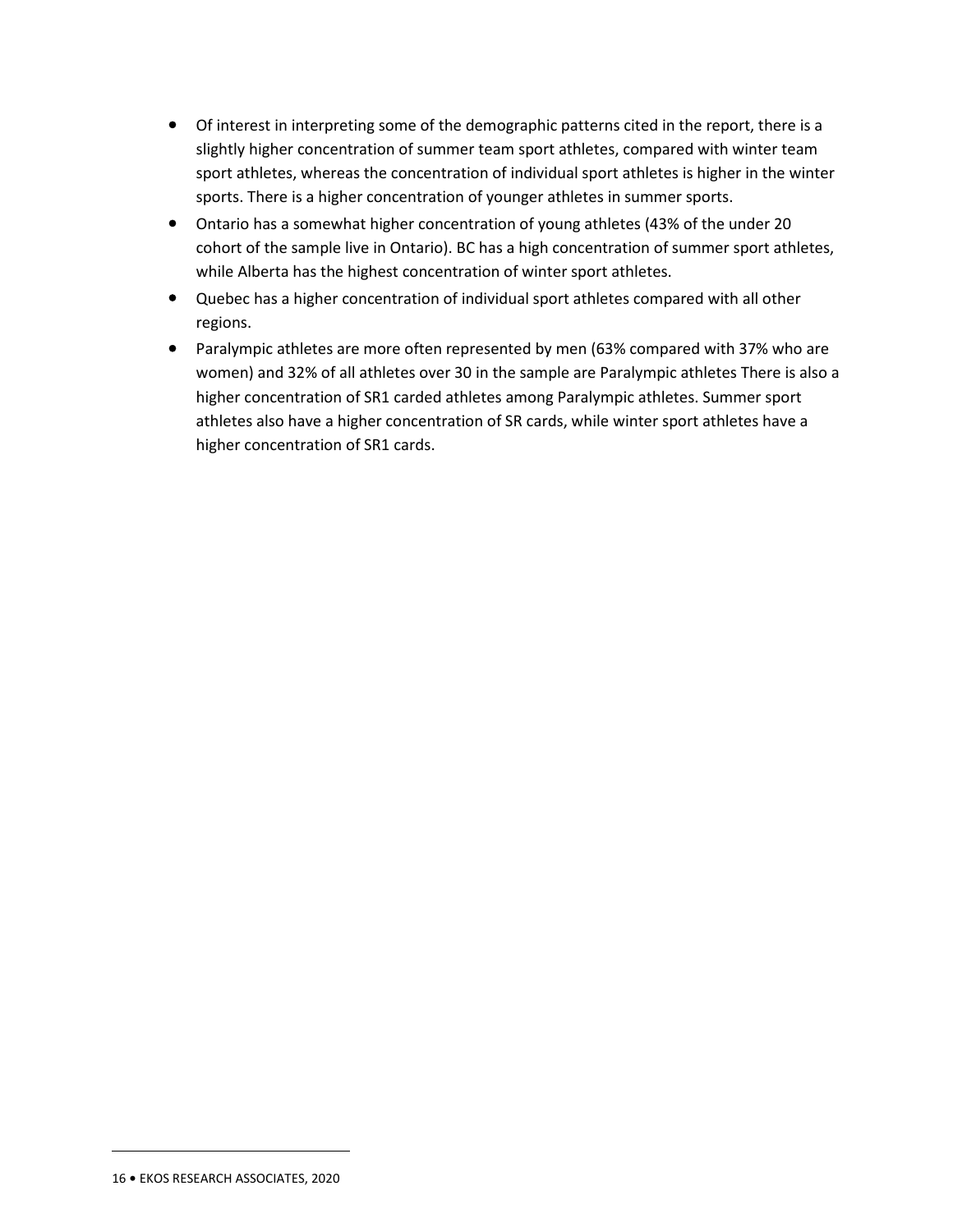# **B. OVERALL VIEWS**

#### *Motives for Pursuing Athletic Career*

Athletes responding to the survey were asked to identify the top three factors in their decision to pursue an athletic career. As was found in previous surveys, responses suggest that most athletes are motivated largely by enjoyment of their sport and a sense of personal fulfilment, rather than by recognition or monetary gains. Two in three athletes (65%) identified love of the sport as one of their primary motivations for becoming a high performance athlete and half (50%) cited the pursuit of excellence. A compelling desire to win was also listed by one in three (32%) as a major factor in their career choice, as was personal development. Pure enjoyment of physical activity (27%, an increase from 22% in 2014, but closer to the 29% reported in 2009) and national pride (25%) are key for about one in four. Pursuit of a professional career in sport was noted by 18% of athletes and 15% said they enjoy the lifestyle. Influences of others (family, peers, coach or a role model) are also important influencers for a sizable proportion of athletes (24% when combined). Money/material rewards, and fame and glory were only indicated by two and three percent respectively (not shown in chart).

Motives are similar to those found in previous years (i.e., 1992 through 2004), however, results are not directly comparable as the method of administration was changed in 2009. The love of sport, pursuit of excellence and desire to win have traditionally been the top three motives since 1992. Personal development, national pride, pure enjoyment of physical activity and enjoyable lifestyle have traditionally also been at a middle tier, although national pride may have moved up slightly as a motive cited by a moderate number of athletes. Influence of others have always been among the least likely to motivate athletes.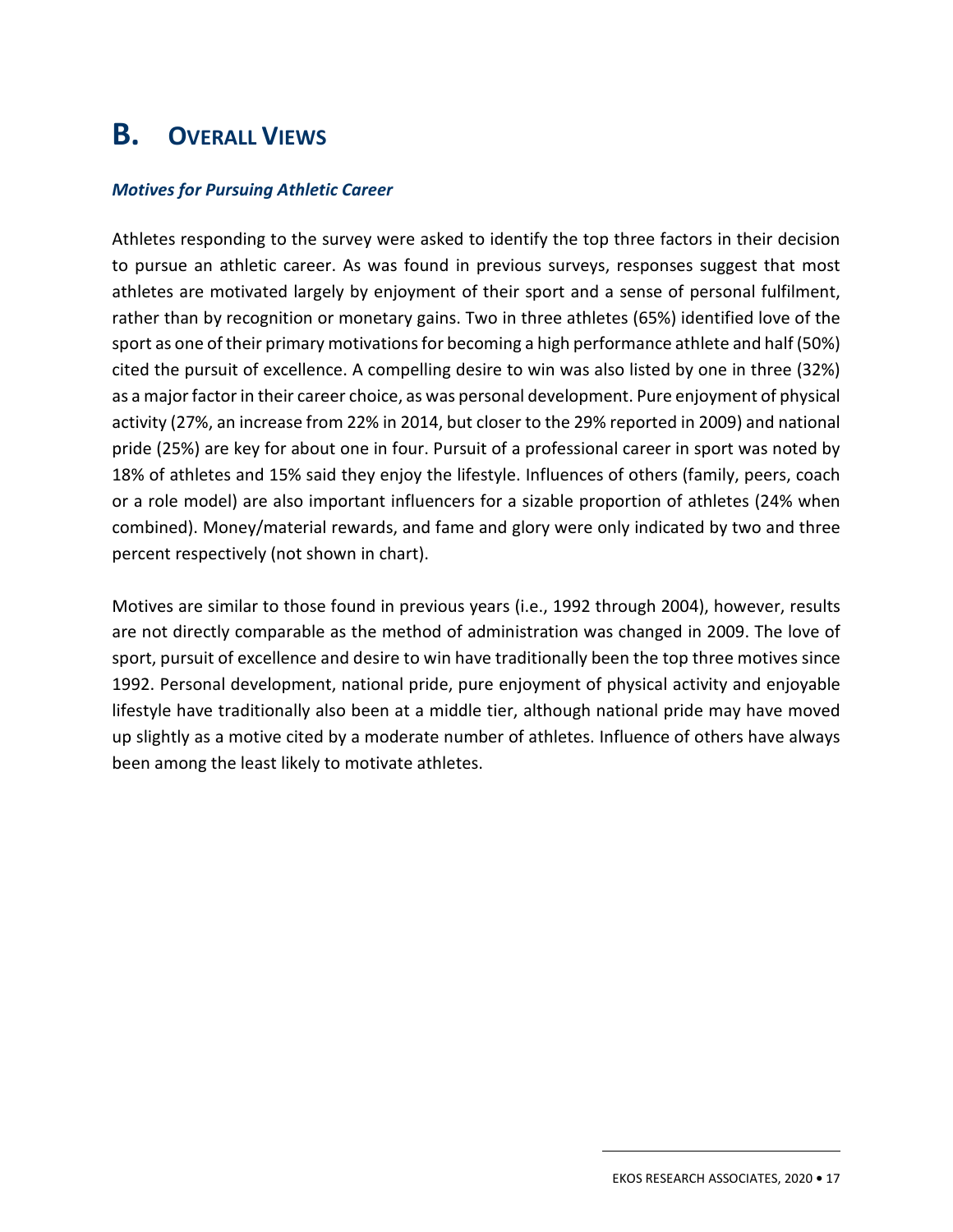

## **Chart 1: Motives for Pursuing Athletic Career**

**Q1.** There are a number of reasons why a person might become a high performance athlete. Which of the following are the top three factors in your decision to pursue an athletic career? **Base:** n=846

- Athletes driven by their love of sport are more often women and team sport athletes compared with their counterparts.
- Pursuit of excellence is also more commonly cited by women than men, as well as among younger athletes (under 20). The desire to win, on the other hand, is more pronounced among men than it is among women.
- Personal development is more often seen as a key driver among Paralympic athletes, Francophones (and athletes in Quebec), and those involved in individual sports.
- National pride is more pronounced as a motivator among Paralympic athletes and D card athletes, as well as those involved in team sports.
- Pursuit of a career in sport is more commonly seen as a motivator among D card athletes, and those residing in Ontario.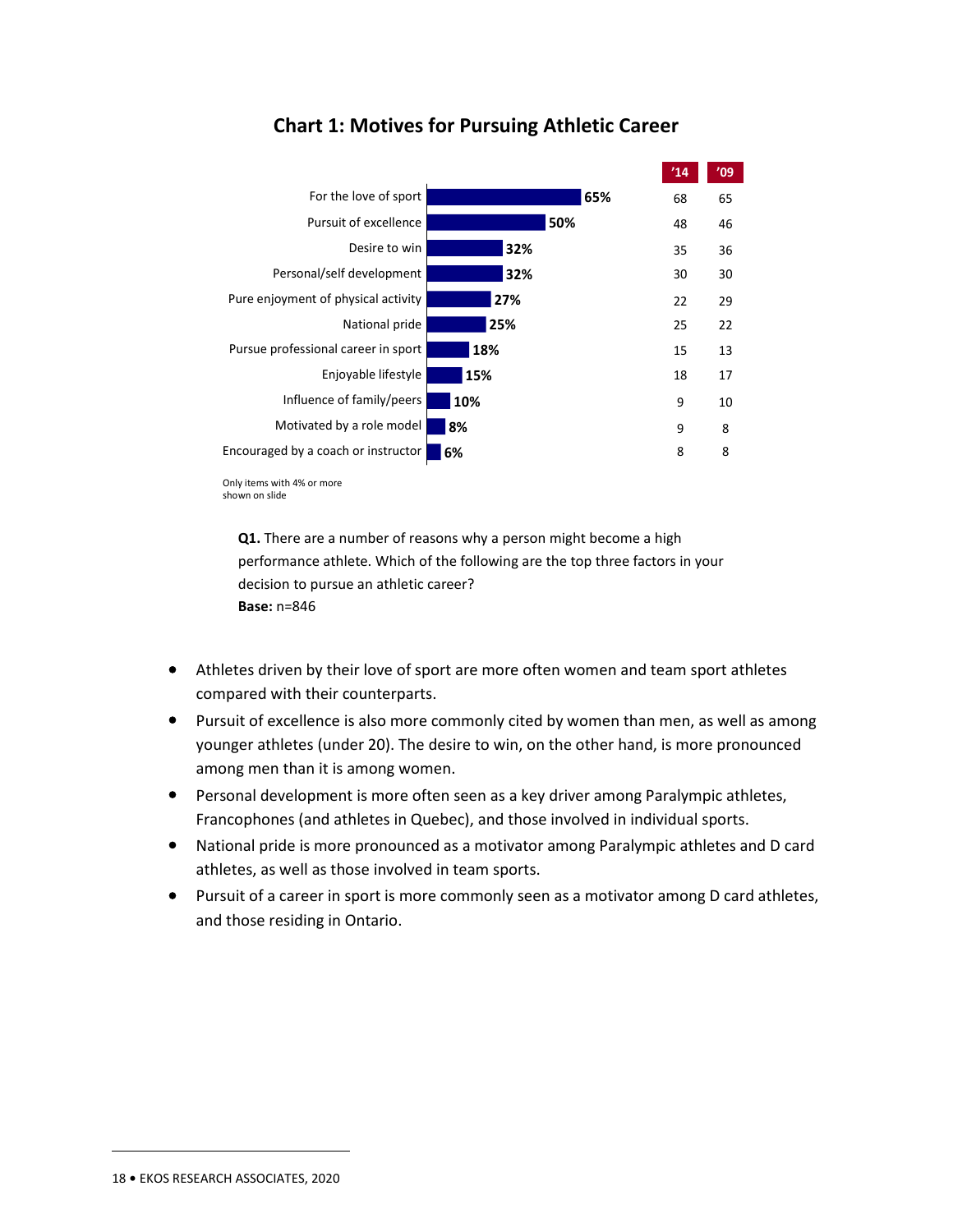#### *Satisfaction with Athletic Career*

As seen in previous years, high performance athletes continue to exhibit high levels of satisfaction with their athletic career. Virtually all athletes (96%) said that they are content with the level of enjoyment they get from their sport. Approximately nine in ten respondents expressed satisfaction with their confidence in experiencing a sport that is free of violence (94%), performance enhancing drugs (91%), and experiencing a safe sport environment (91%; new item in 2019). Only slightly fewer (86%) are satisfied with their level of performance, and a sport environment that is free from harassment and abuse (85%, although down from 90% in 2014, but similar to levels in 2009). Respectful treatment is also an area where 83% indicated satisfaction, although this is down marginally from 87% in 2014, but on par with 2009. Similarly, 82% said they are satisfied with the extent to which they feel they are in a fair and inclusive sport environment.

As in 2009 and 2014, when a similar wording was used, athletes expressed moderate satisfaction with the recognition they receive (59%). Meanwhile, significant levels of dissatisfaction are only present with regards to income/material rewards, where only 38% are satisfied, and a higher proportion (45%) is dissatisfied. Although never high, satisfaction with income may be slipping back towards levels found in 2004 and earlier.



## **Chart 2: Satisfaction with Athletic Career**

Dissatisfied  $(1-3)$  Neither  $(4)$  Satisfied  $(5-7)$ 

**Q2a-j.** To what extent are you satisfied with the following aspects of your experience in high performance sport? **Base:** n=846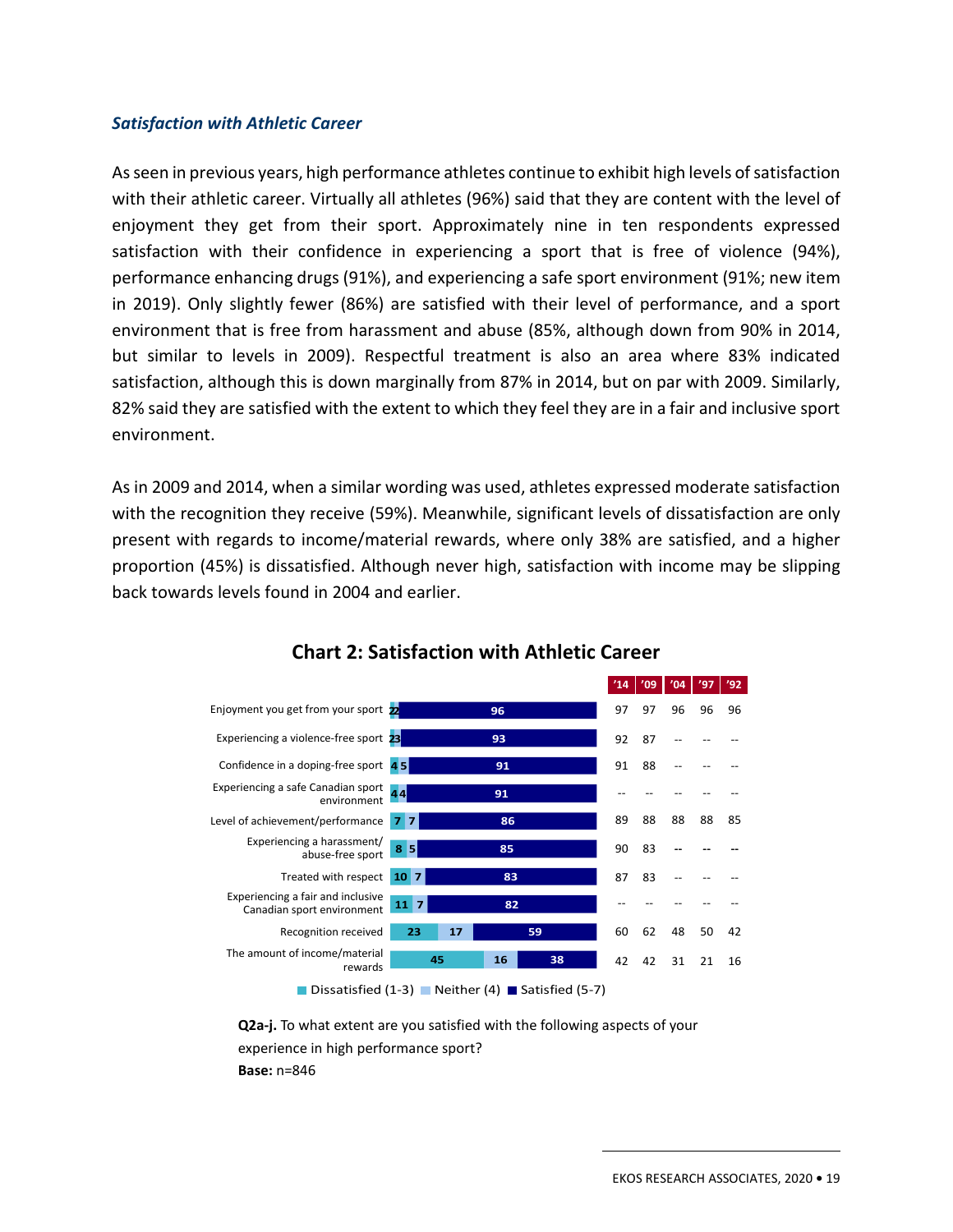- Winter sport athletes are somewhat more positive than summer sport athletes in terms of achievement and amount of income.
- Team sport athletes are more positive than their counterparts about the recognition and respect they receive, as well as in terms of being able to operate in a safe doping free, fair and inclusive, respectful and harassment-free environment. They are also more satisfied than individual sport athletes with the income and rewards they receive.
- Satisfaction with achievement is stronger among those with SR1/2 cards as well as among athletes with a personal coach. D card athletes are more satisfied than other athletes with the recognition they receive.
- Recognition, respect, as well as fair and inclusive treatment are also rated highly most often among athletes under 20 years of age.
- Satisfaction with an abuse-free environment is highest among Paralympic athletes and men, compared with other athletes. Winter sport athletes, Olympic athletes and individual sport athletes are least satisfied in this regard.
- Regionally, satisfaction with income and rewards is higher in Quebec (and therefore among Francophones). Athletes in Alberta are somewhat less satisfied than other athletes across the country with the respect they receive, which is also true of winter athletes in general compared with summer athletes. Confidence in a doping-free environment is lowest in Quebec and among Francophone athletes.
- Athletes working with a personal coach are more satisfied than other athletes with the recognition they receive.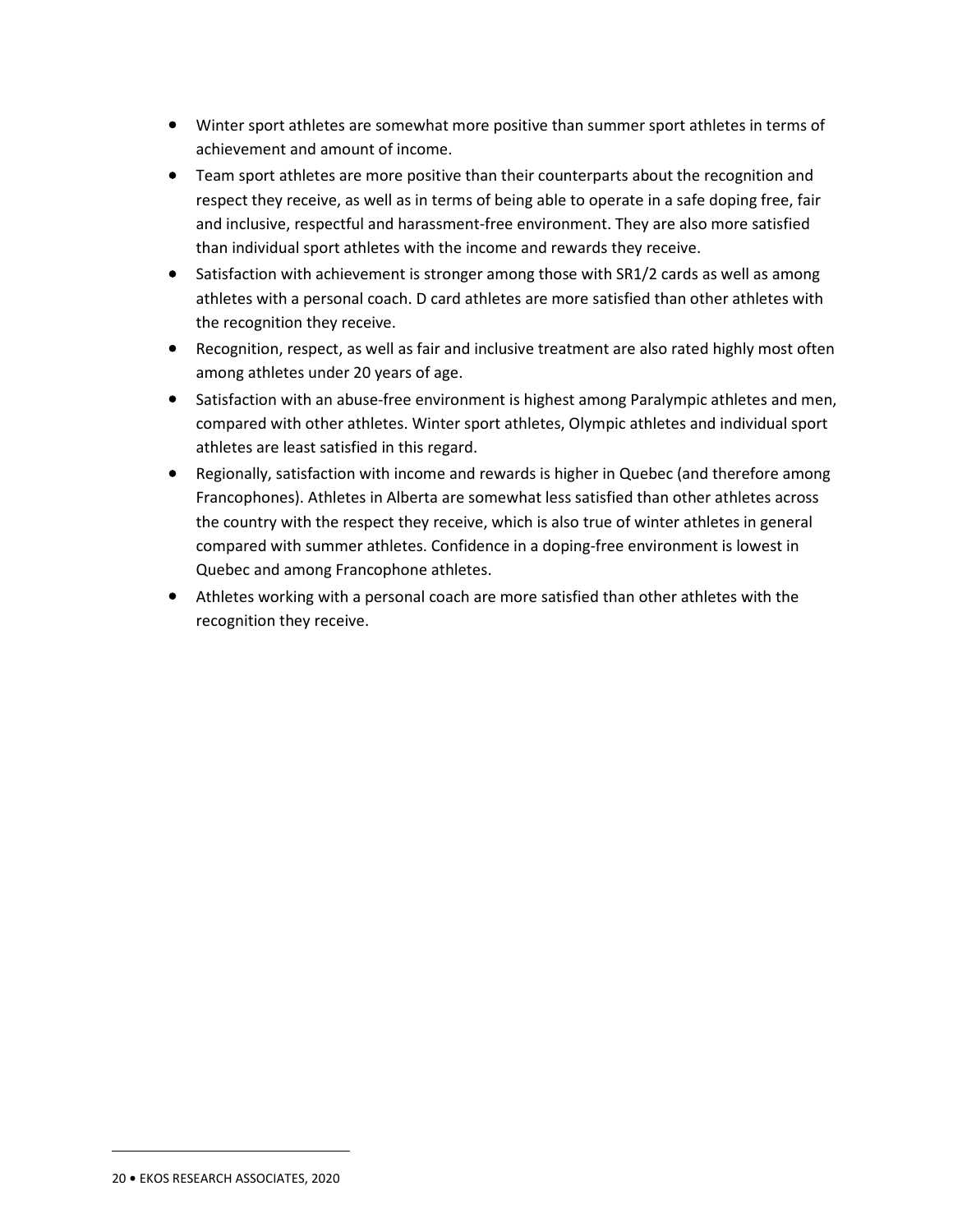# **C. TRAINING AND COMPETITION**

#### *Annual Training & Competition Plan*

Findings show that although the majority of athletes have individual, formalized plans for their development, there remains a sizable proportion that does not. Two in three athletes (65%) have a written annual training and competition plan that is tailored to them specifically, essentially unchanged since 2014 (63%) and 2009 (65%). That said, just over one in four (28%) do not.

Of the respondents who have a written plan, 32% had those plans created by their national team coach (consistent with 32% reported in 2014 and 30% in 2009). In 24% of cases the plan is created by their personal coach. Nearly one in ten of these respondents (9%) developed their own plan and 3% follow a plan written by a discipline coach. The training and competition plan was a collaborative effort in about three in ten cases (31%), slightly lower than the 35% reported in 2014 and 37% in 2009.



### **Chart 3: Annual Training & Competition Plan**

**Q3.** Do you have a written annual training and competition plan that is tailored to you specifically? **Base:** n=846

**Q4.** Who is primarily responsible for developing your annual training and competition plan? **Base:** n=551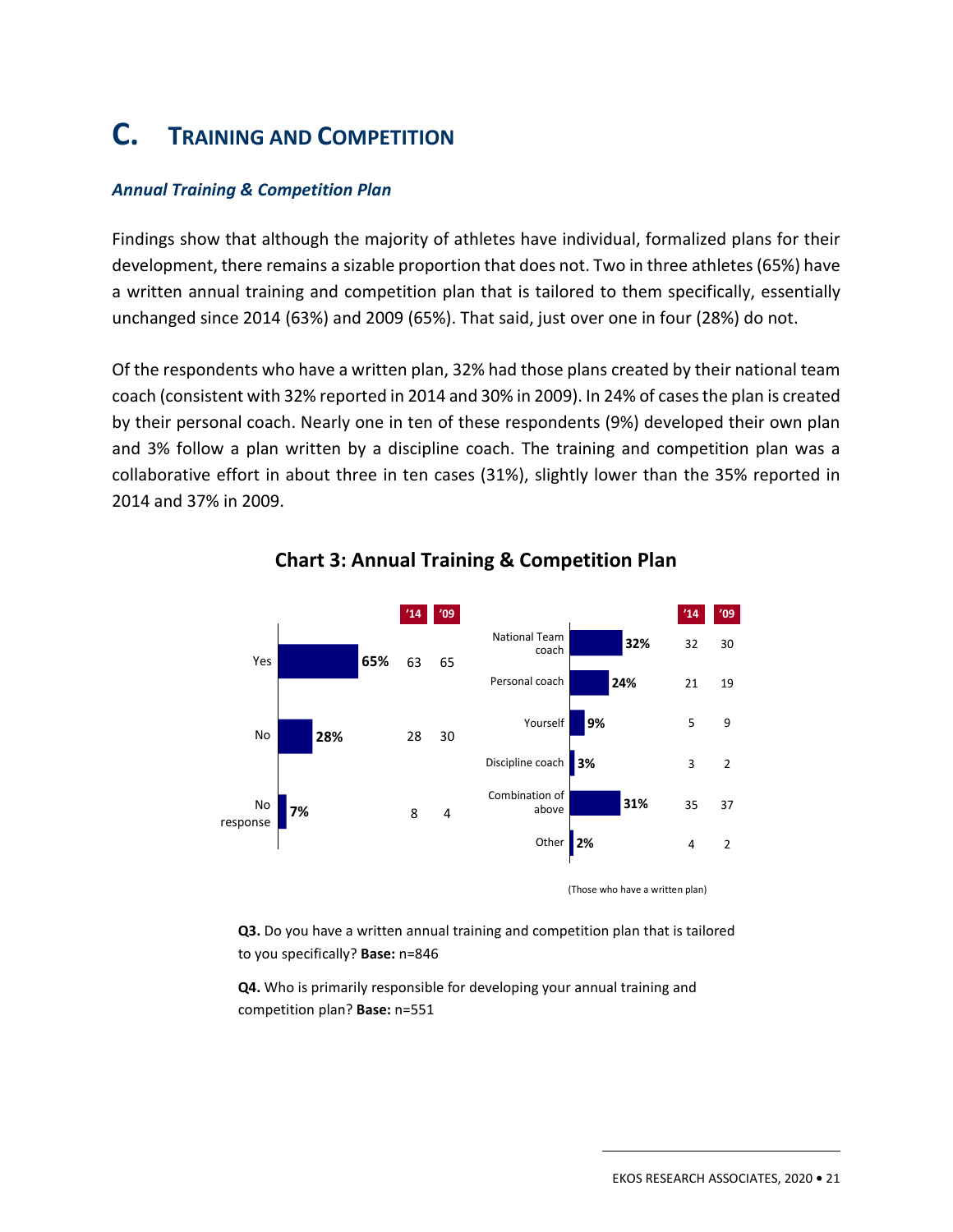- There is a large difference between athletes in individual and team sport settings. Although 74% of athletes in individual sports have plans, only half of those in most team sports report specifically tailored plans (51%). On the other hand, this is not the case with all team sports (e.g., women's softball, men's and women's curling, and men's bobsleigh, where 74% or more report having a training plan).
- Those who have a personal coach (82%) are more likely to have a tailored training plan.
- The presence of a training plan is considerably more among athletes training in Quebec (78%), followed by the Atlantic (76%).
- Not surprisingly, participants in team sports are more likely to rely on a national team coach for the creation of a written plan (36%, compared to 29% for individual sports) while participants in individual sports are more likely to rely on a personal coach (32% versus 6%).
- Athletes who compete in summer sports are more likely to rely on a personal coach (28%, compared to 15% among their winter counterparts), and therefore is also true of younger athletes.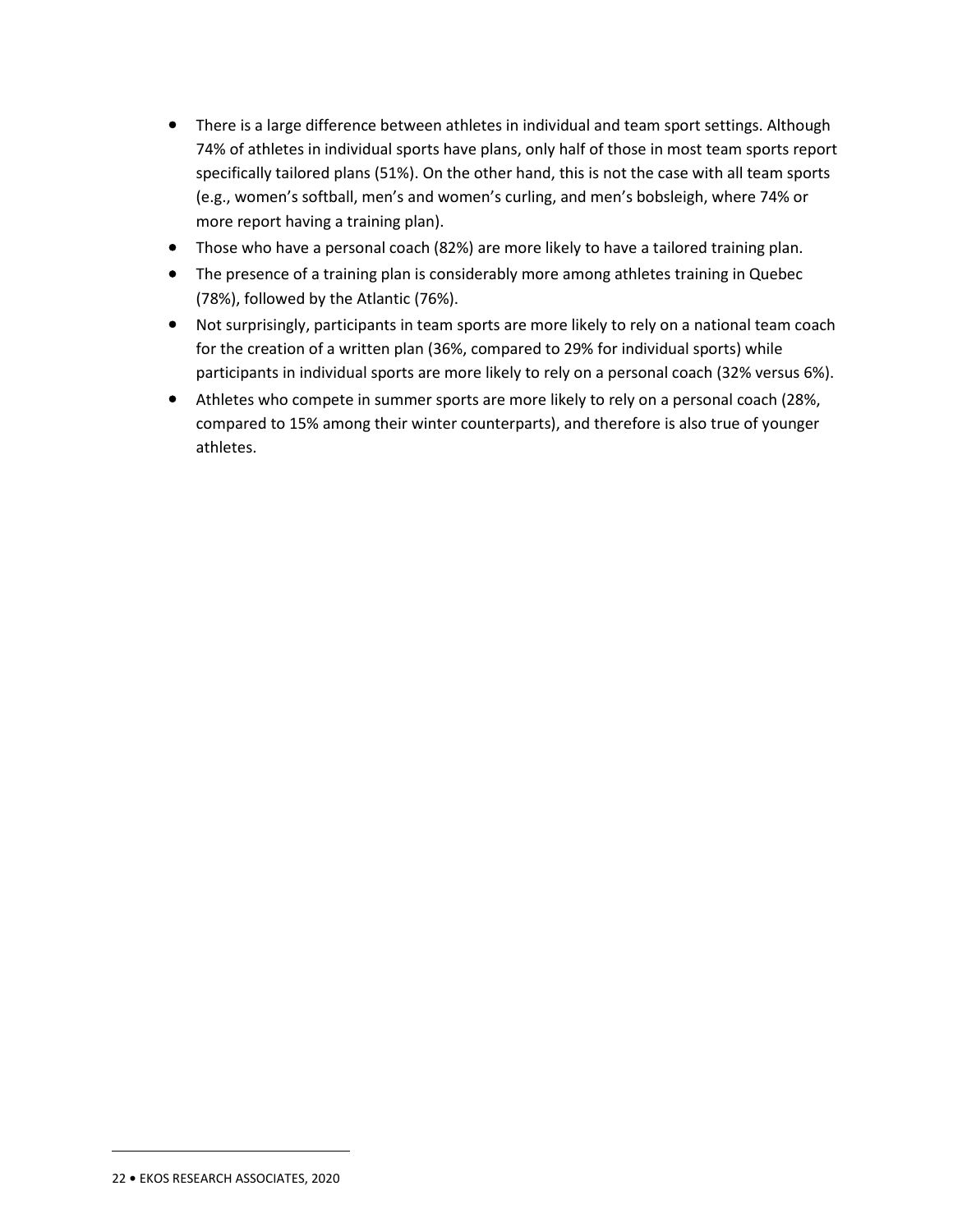#### *Satisfaction with Input*

Athletes were asked to rate their satisfaction with the amount of input they had in the development of their training plans. Survey results over the last three measurement periods show that athletes are largely satisfied with the amount of input they had, with six in ten (58%) rating themselves as satisfied or very satisfied (i.e., six or seven on the seven-point scale). An additional nearly four in ten (37%) indicated that they are moderately satisfied. Very few (2%) indicated a low level of satisfaction.



### **Chart 4: Satisfaction with Input**

(Those without primary responsibility for written plan)

**Q5.** How satisfied are you with the extent of input that you had into the development of your training and competition plan? **Base:** n=504

• The youngest athletes (under 20) and those with personal coaches (75%) are significantly more likely to report strong satisfaction with their involvement in their training plan.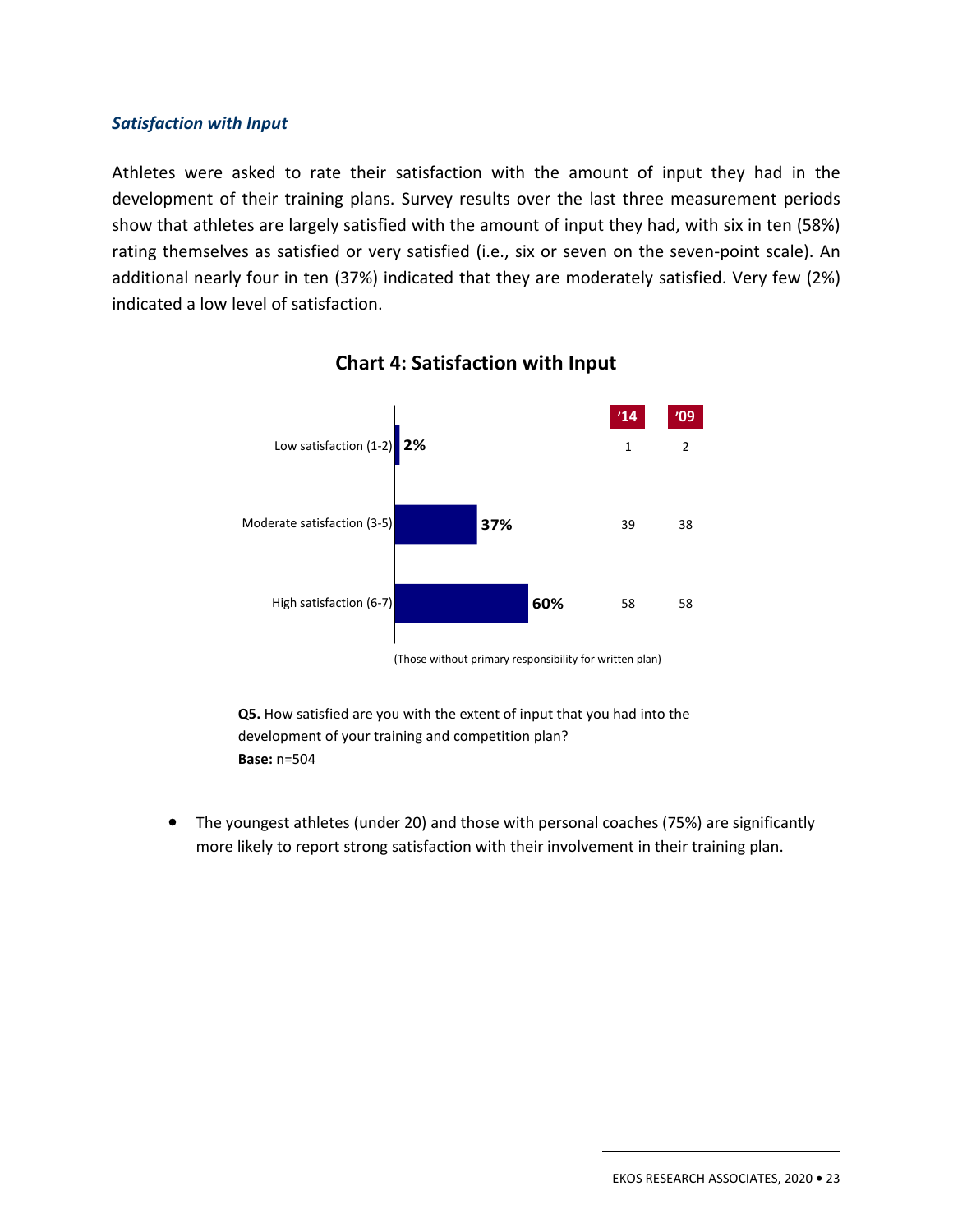#### *Satisfaction with Training Plan*

Given the high levels of satisfaction athletes have with the amount of input they put into their training and competition plans, it is not surprising to continue to see strong satisfaction also registered with these plans overall. More than six in ten respondents (63%) rated themselves as satisfied or highly satisfied with their plan (i.e., a six or seven on the scale), which is identical to 2014 results and marginally higher than found in 2009. Another 36% are moderately satisfied, and only 1% expressed any dissatisfaction with their current plan.



### **Chart 5: Satisfaction with Plan**

(Those who have a written plan)

**Q6.** How satisfied are you with your training and competition plan overall? **Base:** n=551

• Those in summer sports (67%), who have personal coaches (72%), as well as the youngest athletes (under 20) and D cards (68%) register higher satisfaction.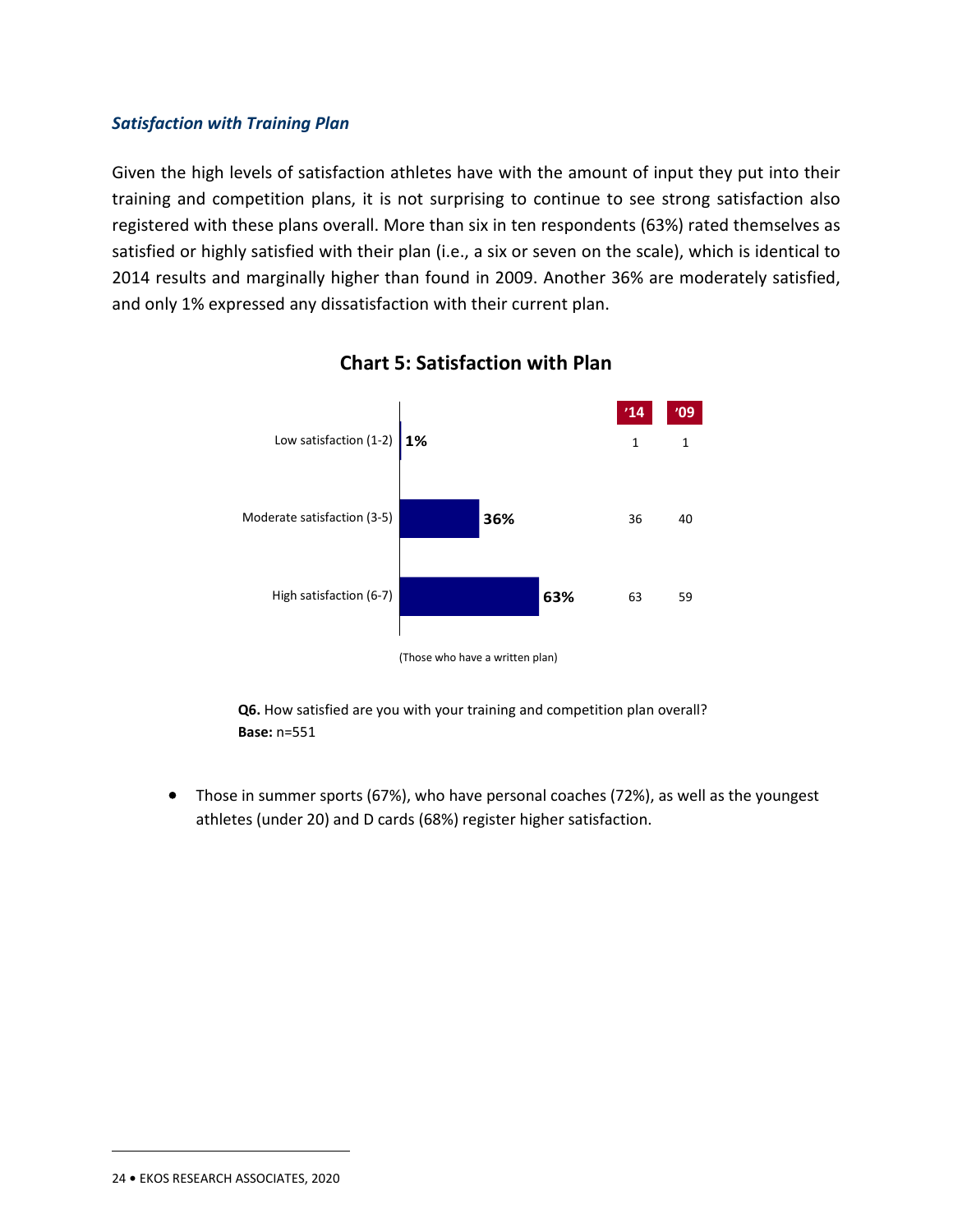#### *Principal Coach & Hours Spent Per Week*

As in previous measurement periods, nearly half of athletes (47%) have a principal coach who is employed by their National Sport Organization (NSO) on a full-time basis. In contrast, one in four athletes (24%) follow the direction of a personal coach who is not employed or contracted by their NSO. An additional one in ten athletes is managed by a coach who is employed by their NSO on a part-time basis (10%) and 6% are not trained under a person they consider to be their coach. All figures are very similar to those found in 2014 and 2009.

Athletes with coaches spend many hours with them during training and competition periods. Reflecting the proportions reported in 2014 and 2009, only 13% report spending less than 6 hours per week with their coach. Almost one in two athletes reported spending 6-20 hours with their coaches on a weekly basis. Specifically, 23% spend 6-14 hours while another 21% spend 15-20. Meanwhile, 24% spend more than 20 hours a week with their coaches. Overall, athletes spend an average of 19 hours per week training with their coaches.



### **Chart 6: Principal Coach**

**Q7.** Which of these best describes your sport-specific principal coach? **Base:** n=846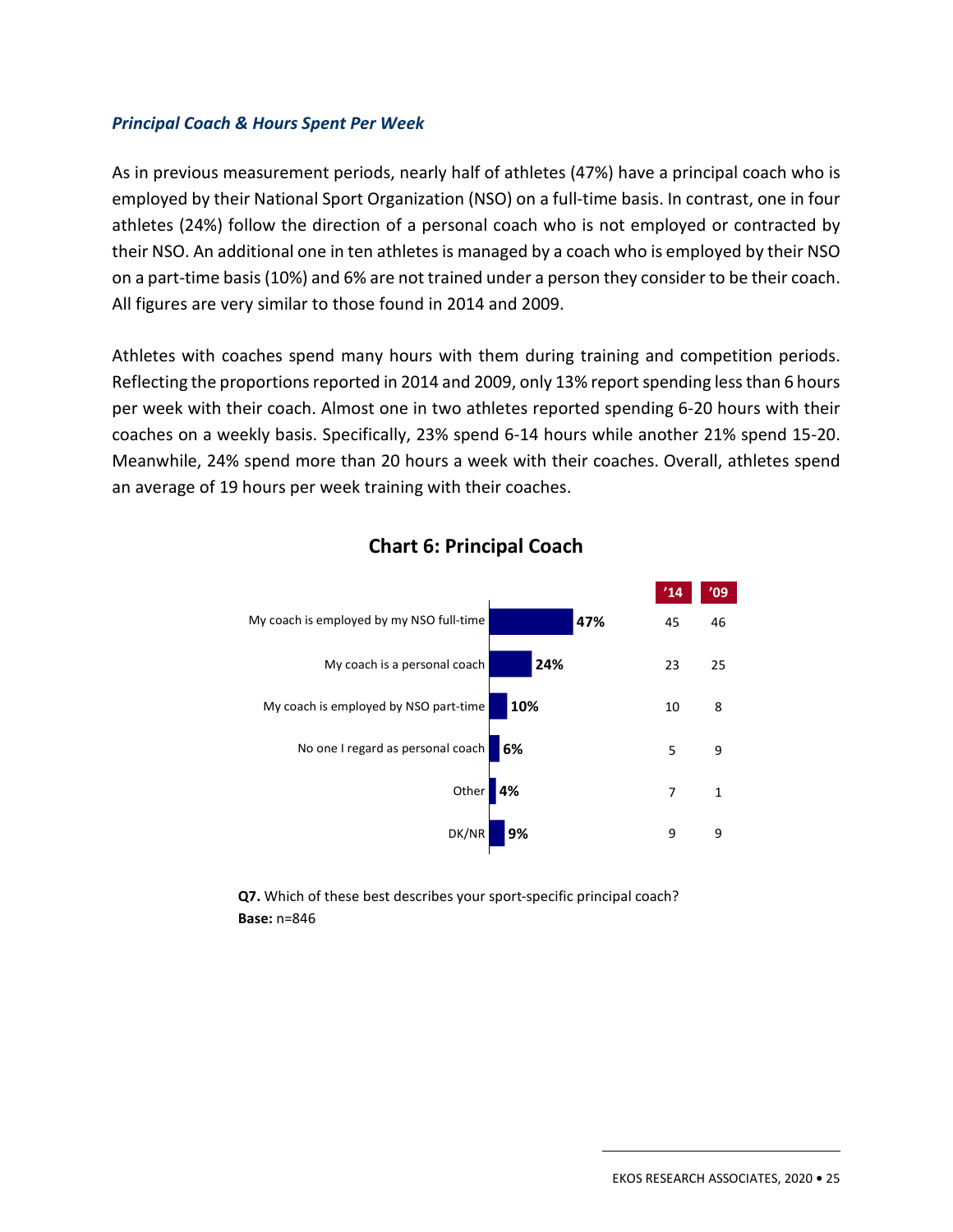

## **Chart 7: Hours Spent Per Week**

(Those who consider someone to be their coach)

**QAQ8.** On average, how many hours per week do you have contact with your principal coach during training and competition periods? **Base:** n=797

- Olympic athletes, and those with SR or SR1/2 cards, are more likely to rely on a coach employed by their NSO on a full-time basis. Furthermore, these athletes spend significantly more time with their instructors. Olympic athletes spend an average of 20 hours per week training with their coaches (compared to 14 hours among Paralympic athletes).
- Athletes training in British Columbia and the Territories are more likely than those in other regions to report working with coaches employed by their NSO on a part time basis.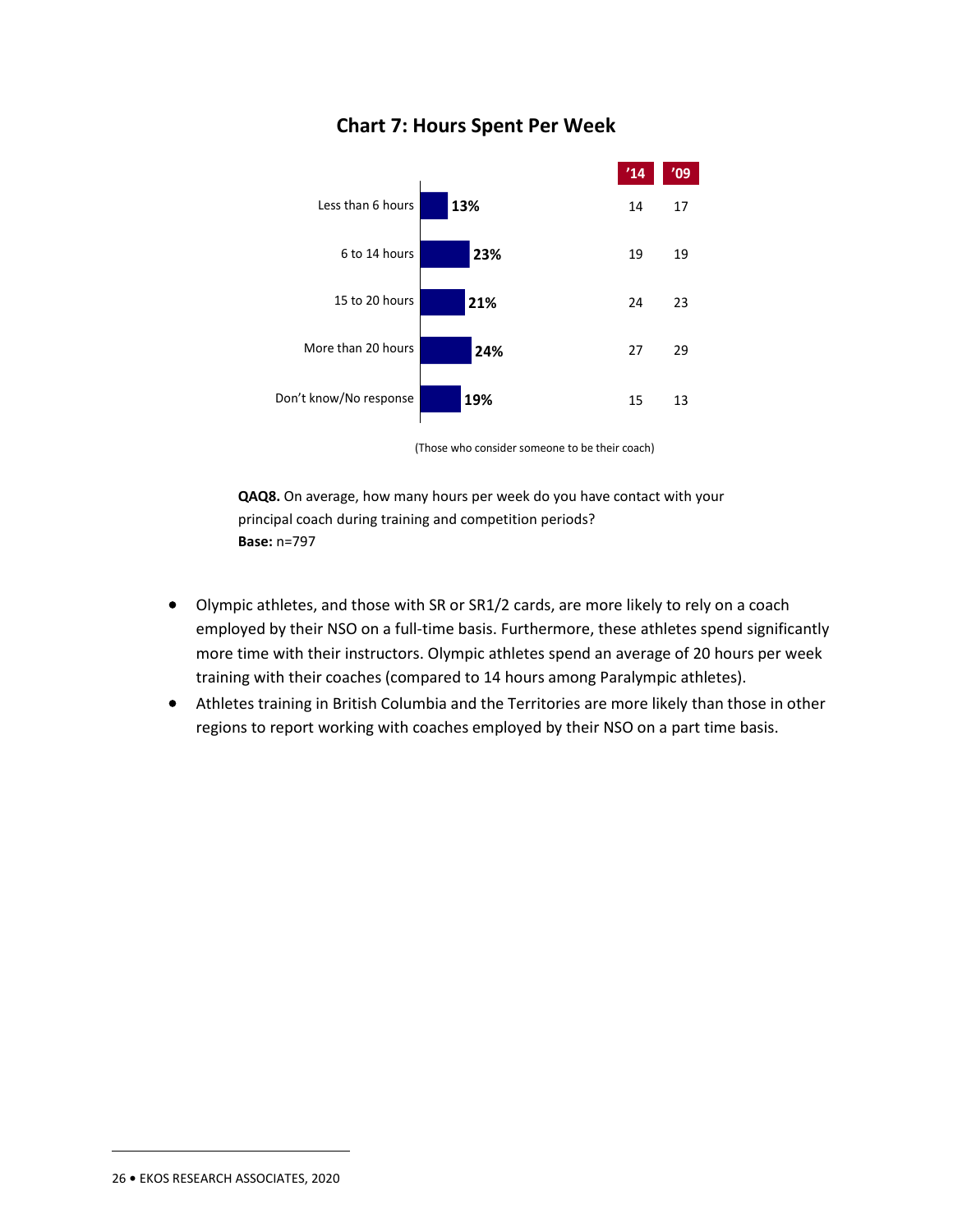#### *Satisfaction with Principal Coach*

Findings identify that athletes are largely satisfied with their principal coaches, although less satisfied with the amount of time coaches spend with them. Almost three in four respondents (71%, down slightly over time from 78% in 2009) said that they are very satisfied with the technical expertise demonstrated by their principal coaches. Overall, two in three (68%) were highly satisfied with the overall quality of coaching; however as with 2014, this continues to be lower than the 74% reported in 2009 indicating that satisfaction with coaching is declining over time. Compared to ratings on quality and expertise, relatively fewer athletes, but still the majority at 58%, are satisfied with the amount of time they spend with principal coaches.



**Chart 8: Satisfaction with Principal Coach** 

**Q9a-c.** How satisfied are you with the following about your principal coach?

- Those working with a personal coach are more satisfied with the quality, technical expertise, as well as the amount of time they spend with their coach.
- Athletes with an SR2 card are less likely to be satisfied with the technical expertise of their principal coach.
- There is also an age divide with athletes under 25 expressing greater satisfaction than athletes 25 or older.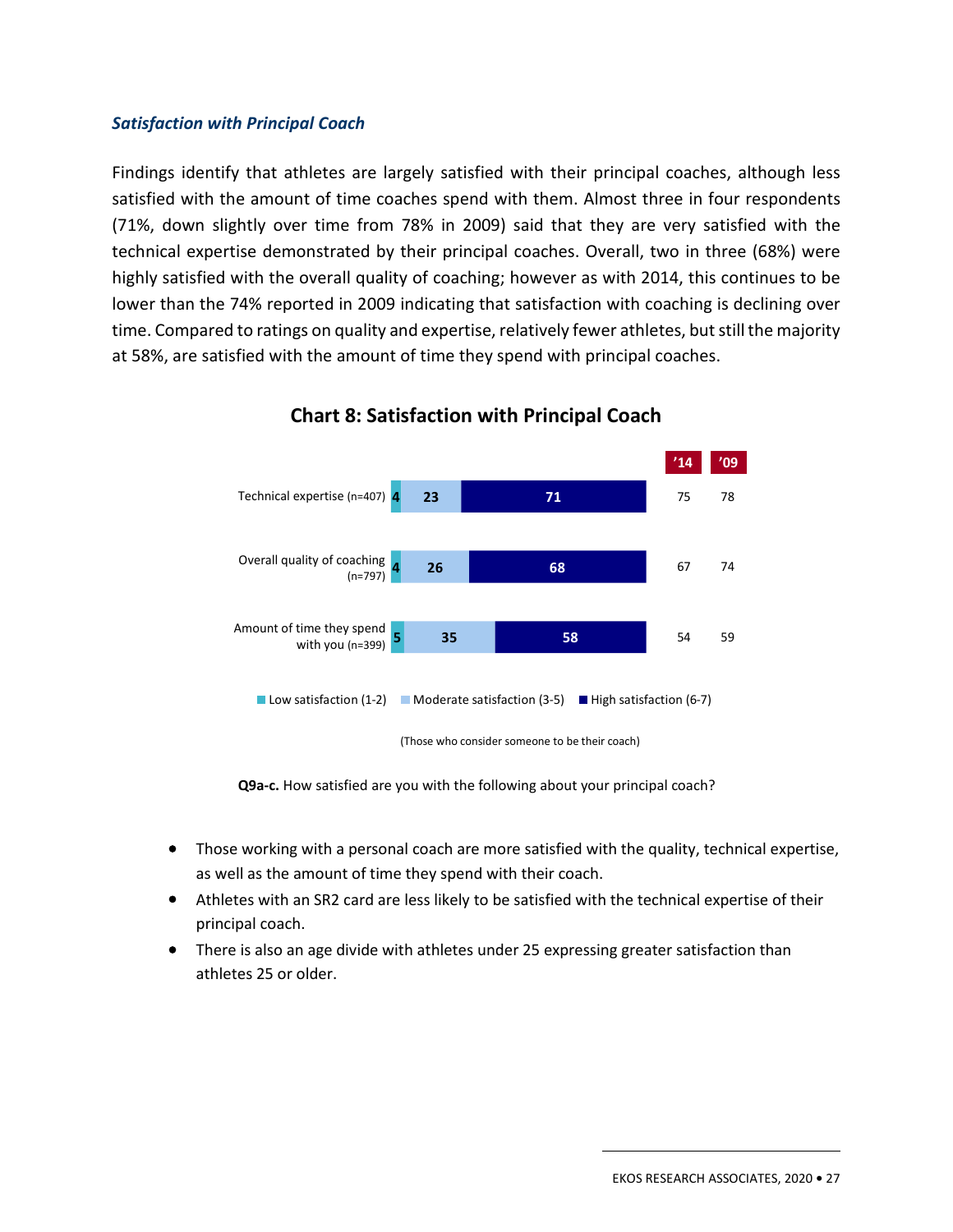#### *Time Devoted in Past Year to Sport*

The amount of time athletes devote to their sport has remained relatively unchanged over the last two decades. Overall, the average number of hours allotted by athletes in any given week stands at 34 hours per week. Nearly four in ten athletes (38%) spend less than 30 hours per week training and competing, slightly above the 34% reported in 2014 but nearly the 41% reported in 2009. A full one in four (25%) devotes between 30 and 34 hours to their weekly schedule. Another 17% spend between 36 and 45 hours per week and 13% spend in excess of 45 hours per week training.



**Chart 9: Time Devoted in Past Year to Sport** 

**AQ10.** What was the average number of hours per week you devoted to your sport during the training and competitive period in the past year? **Base:** n=846

- Athletes involved with winter sports devote significantly more time to training and competitions than their summer counterparts. Individual sports athletes are more apt to allocate 46 or more hours per week, while team sports athletes are more apt to spend less than 30 hours per week.
- Olympic competitors tend to spend more than 30 hours per week on the sport, while Paralympic athletes are apt to spend less than 30 hours.
- SR, SR1 and SR2 athletes spend more time on training than those with other cards. Likewise, those working with a national team coach report more hours per week than those working with a personal coach.
- Athletes under 20 spend the least time on average per week (28 hours), compared with those 20 and above who spend about 35 hours a week training.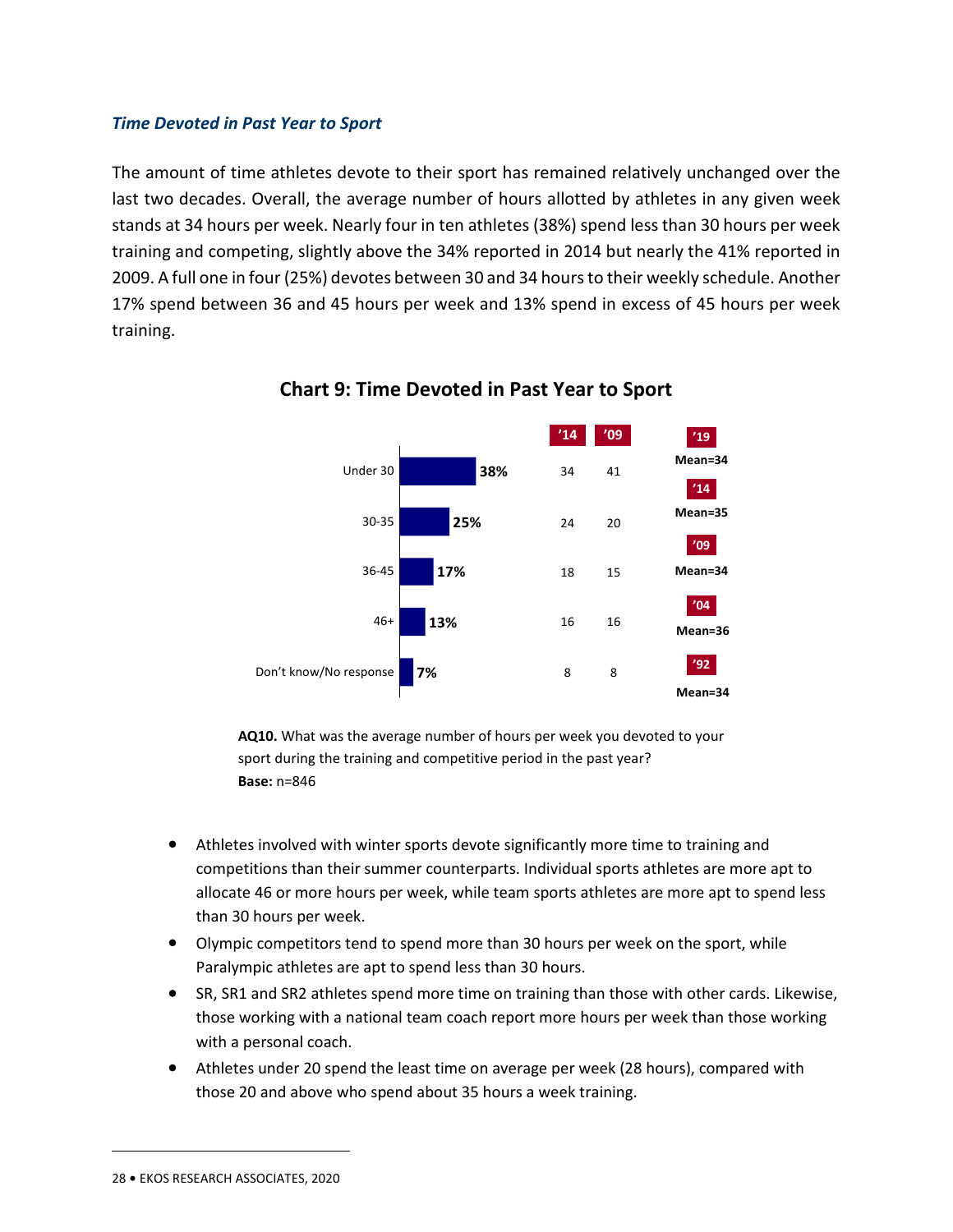# **D. TRAINING AND COMPETITION**

#### *Adequacy of Supports for Athletes*

In this section, athletes rated the adequacy of the support they receive for their Olympic/ Paralympic/World Championship aspirations in the way of training, competitions, facilities, medical attention and financial needs. Athletes are reasonably content with the amount of training, where two in three (67%) rated the adequacy as high, on par with results from 2014 and 2009. This is followed by the perceived adequacy with the quality of training, (64%), and the type of competition experience (64%), and also reflects the 2014 and 2009 results.

Adequacy is not as strong in other areas. About six in ten athletes feel positively about their physical access to high quality training facilities (61%) and the amount of competition they are getting (57%), both marginally higher than found in 2014. Fewer still rated the type of sport science/medicine services they are receiving during competitions (50%) and during training (47%) as adequate, although the latter is marginally higher than found in 2014, but on par with 2009. As in past years, the lowest rated type of support is the level of financial support. Only one in four (26%) believe that they receive adequate monetary support, while 52% rate it as moderate and another 21% rate it as inadequate.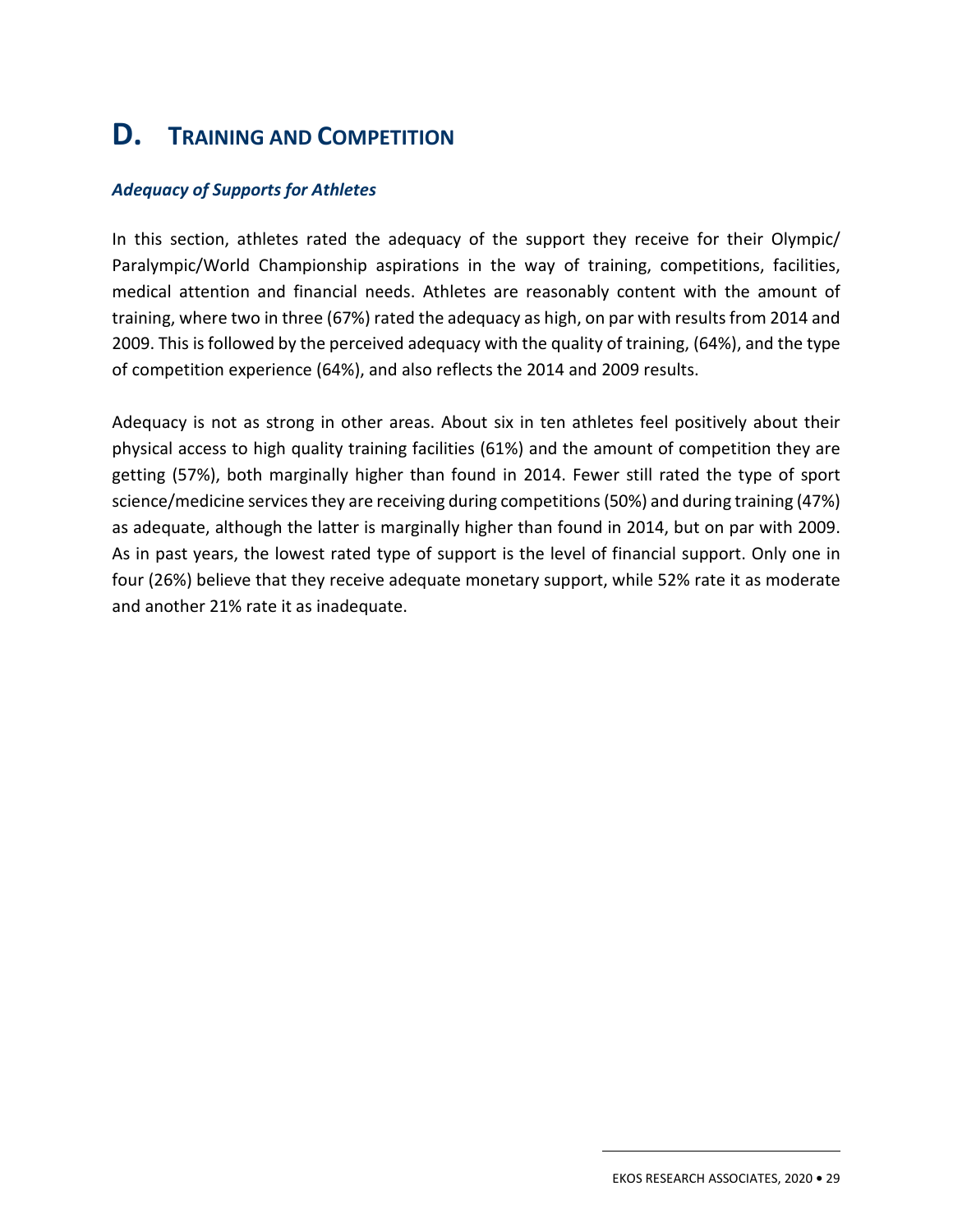Reflecting similar patterns in 2009 and 2014, coaches were generally less positive than athletes in their views about the adequacy of support across all areas, particularly in the type of competition and amount of training and competition experience that athletes were receiving, as well as the physical access to high quality facilities.



### **Chart 10: Adequacy of Supports for Athletes**

**Q11a-h.** How adequate or inadequate are each of the following to support your Olympic/Paralympic/World Championship aspiration? **Base:** n=846

- Winter sport athletes are more positive about the adequacy of the type and amount of competition they are getting, as well as their physical access to high quality training facilities.
- Team sport athletes are more positive that others about the sport science and medicine services they receive in competition and at other times. Sport science and medicine services obtained during training are more of an issue for individual sport athletes.
- SR card athletes are least positive about their financial support compared with other athletes, while D card athletes (and those under 20 years of age) are the most positive. SR2 are more positive than other athletes about the adequacy of the type and amount of competition they receive. SR1s are more positive than others about the sports science and medicine services they receive during competitions.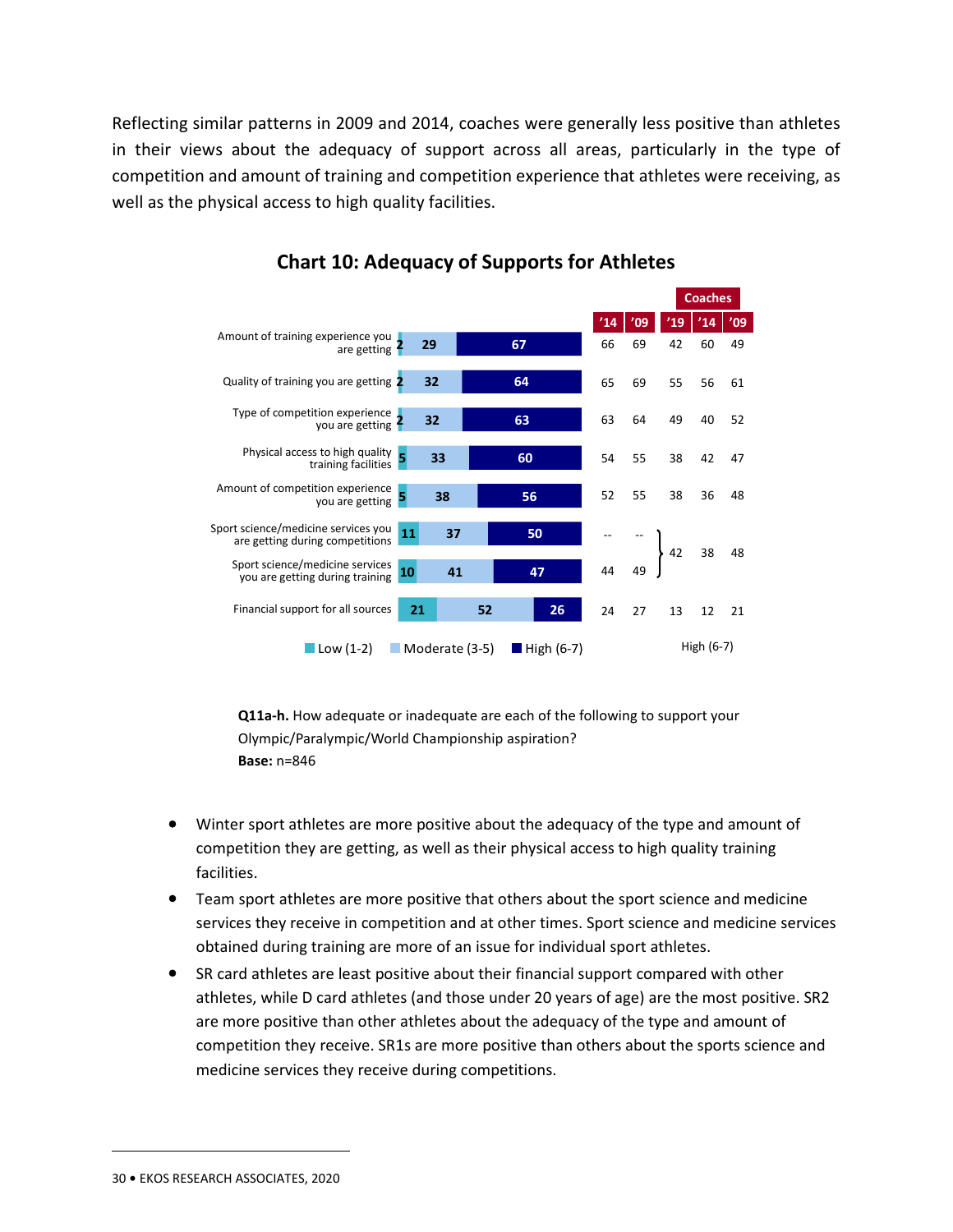- There are few regional differences; athletes in BC are less positive about the type of competition as well as the financial support they are receiving. Quebec and Francophone athletes are more positive than others about their physical access to high quality training facilities, sports science and medicine services they receive during training and their financial support.
- Paralympic athletes are less positive than Olympic athletes regarding the adequacy of the type and amount of competition they are getting. They are more positive; however than other athletes when it comes to the sports science and medicine services they receive during competitions. Olympic athletes on the other hand are less positive than others about the adequacy of sports science and medicine services during competition.
- Athletes with a personal coach are more positive than other athletes with the amount and quality of training, as well as the amount of competition they get. Those with an NSO coach stand out in their positive assessment of their physical access to high quality training facilities and sports science and medicine services they receive during competition.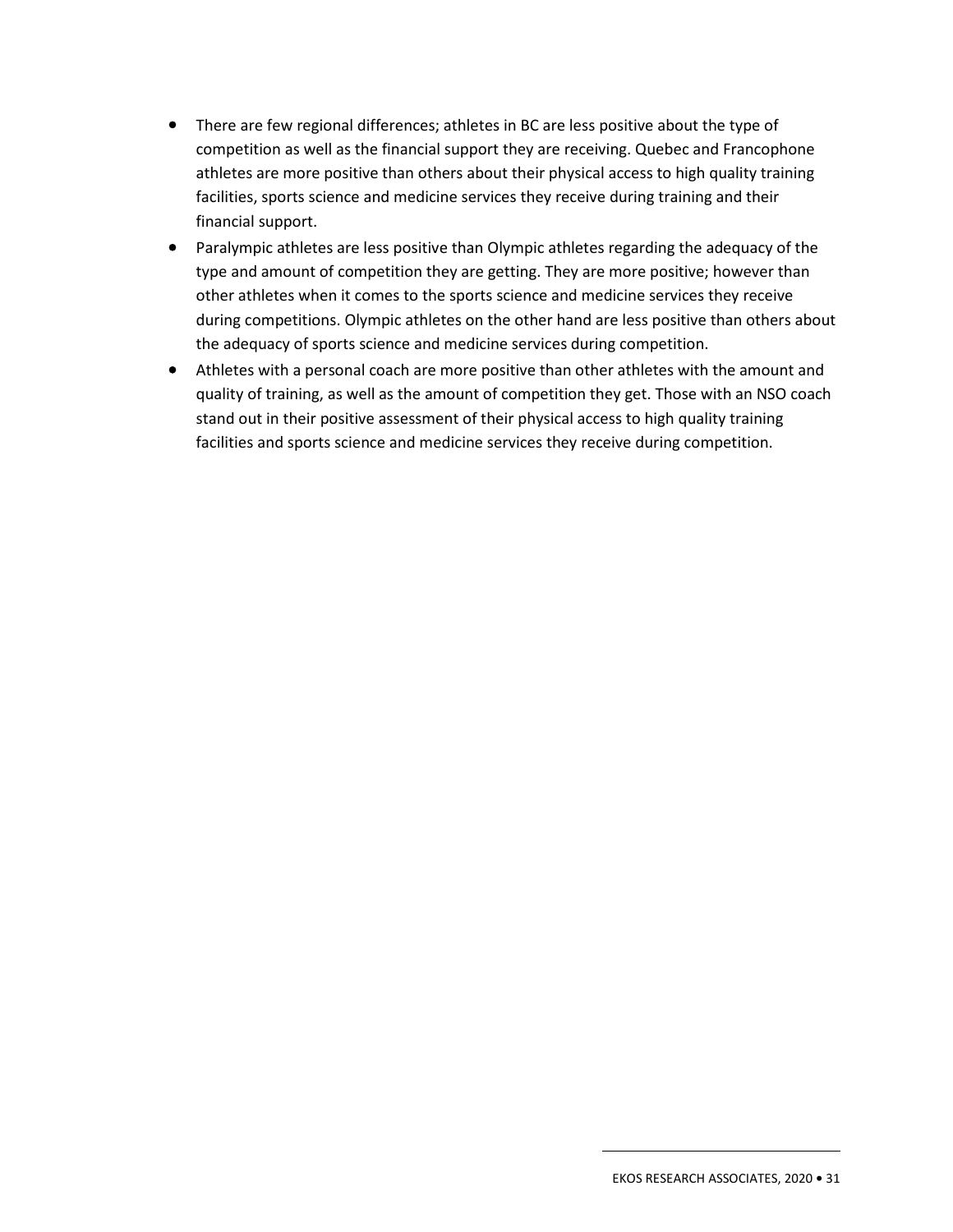#### *Satisfaction with Services in Language of Choice*

Responding athletes indicated reasonably high levels of satisfaction with their access to services in their language of choice. Nearly two in three (64%, an increase from 53% in 2014) rated themselves as satisfied or highly satisfied with the services that they receive from their Canadian Sport Centre/Canadian Sport Institute (CSC/CSI). Six in ten (59%) rated themselves as satisfied or highly satisfied with the services that they receive from their National Sport Organization (NSO) in terms of coaching services, and 53% are satisfied with general services provided by their NSO. About one in three is moderately satisfied and only five to nine percent indicated dissatisfaction.



### **Chart 11: Satisfaction with Access to Services in Preferred Language**

**Q12a-c.** Thinking about the last 12 months, how satisfied or dissatisfied have you been with your access to the following services in the official language of your choice? **Base:** n=846

- Athletes with SR1/2 cards are the most satisfied with communications about CSC services in the language of their choice, as are Francophone athletes compared with other athletes.
- Athletes with a national team and NSO coach are more satisfied with communications from the CSC and coaching services provided by the NSO compared with other athletes.
- Team sport athletes are also more satisfied than individual sport athletes about coaching from NSOs being provided in the language of their choice.
- Younger athletes (under 20) are also more satisfied with coaching and general services from NSOs.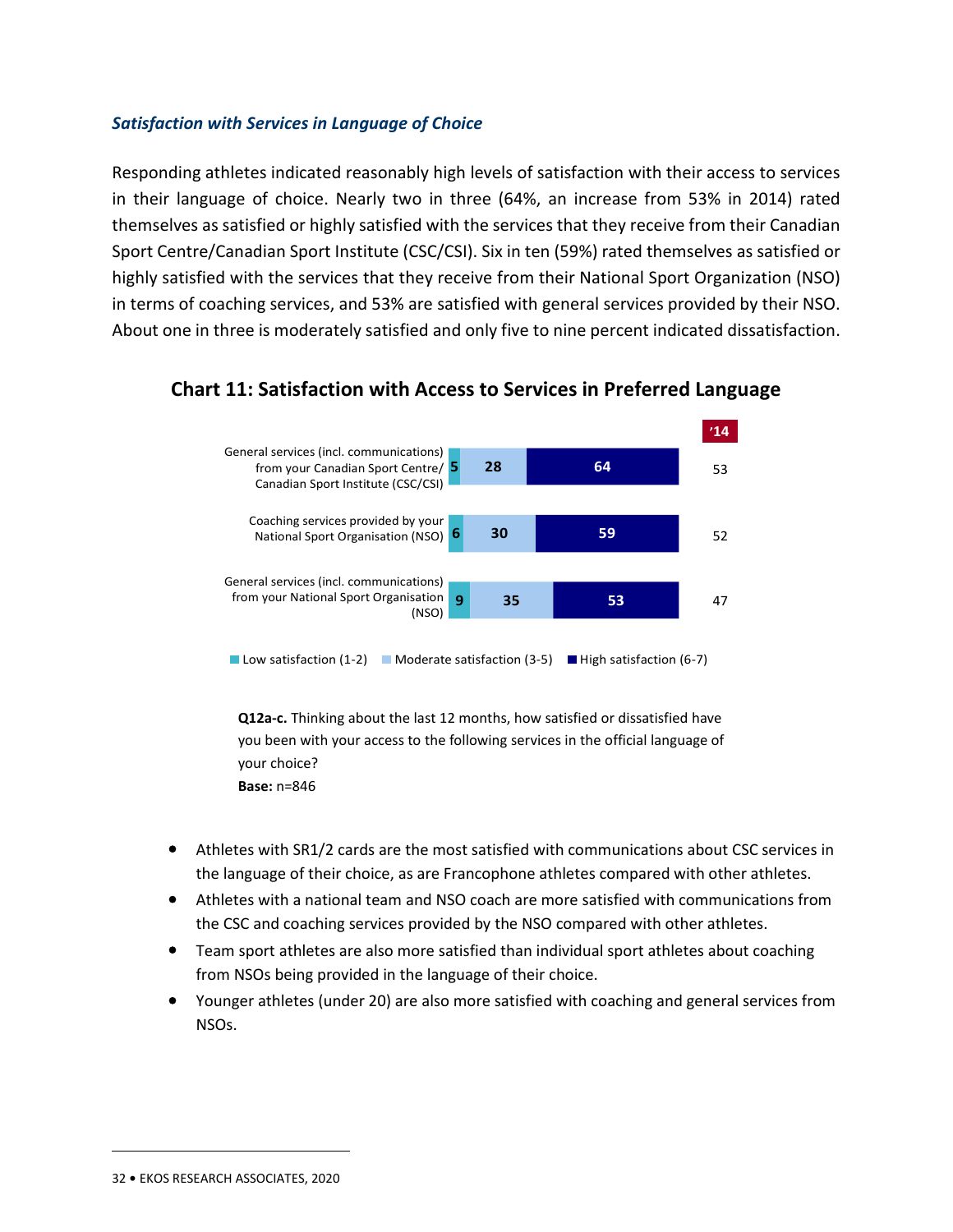### *Accessibility of Services Required from CSC/CSI*

As in 2014, just over half of the respondents (55%) indicated they were able to access all of the sport science and sport medicine services that they needed over the last twelve months. Another three in ten (29%) said that they could not (or perhaps did not) access these services.

Asked for the first time in 2019, half of athletes (52%) indicated they have enough information about the types of services available, although 33% believe they need more information and 15% are unsure.



**Chart 12: Accessibility of Services Required from CSC/CSI** 

**Q13.** Were you able to access all the sport science and sport medicine services you needed over the last 12 months from your CSC/CSI? **Base:** n=846

**Q13b.** Do you feel there is sufficient information available about the type of sport science and sport medicine services available from your Canadian Sport Institute (CSI)? **Base:** n=846

- Winter sport athletes were more likely to report access to CSC/CSI services (35%), compared with summer sport athletes (27%). This is also true of athletes in individual sports (33%) compared with team sports (22%).
- Those athletes with the national team (e.g., have an NSO coach) are the most likely to have access to CSC/CSI services, as well as to say they have enough information about these services.
- Athletes who are 30 or older are the least likely to say they can access services they need or have information about services available.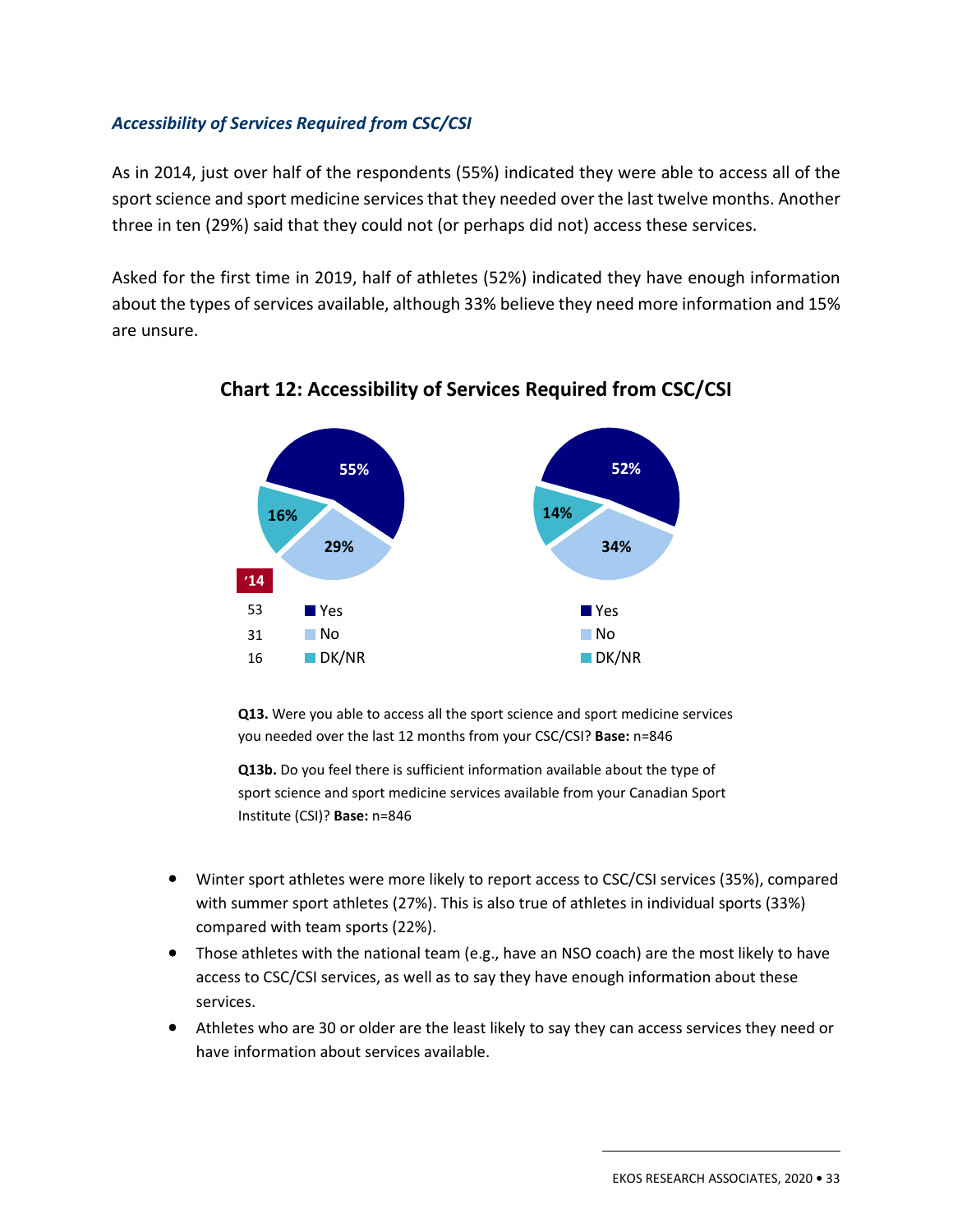#### *Game Plan*

Game Plan is a new service offered by CSIs. Six in ten athletes (59%) indicated that they are aware of this service, although 31% are not and a further 10% said they don't know. Of athletes aware of the service, 55% said they have used Game Plan (39% have not and 5% said they don't know).



### **Chart 13: Awareness and Use of Game Plan**

**Q14.** Are you aware of the types of services that are available from Game Plan at your Sport Institute (CSI)? **Base:** n=846

**Q14b.** Have you used any of the Game Plan services? **Base:** n=505, those who have used CSI services

- SR card athletes are considerably more likely to be aware of Game Plan compared with athletes with D and C1 cards, or younger athletes in general.
- Awareness is lower in Quebec and therefore also among Francophones.
- Awareness is highest among athletes with an NSO coach.
- It is not surprising given awareness levels that athletes with SR cards and with a national team are more likely to have used Game Plan. Olympic athletes are also more likely to have used the service compared with Paralympic athletes.
- Use of Game Plan naturally increases with age from 30% among athletes under 20 to 65% among those who are 30 or older.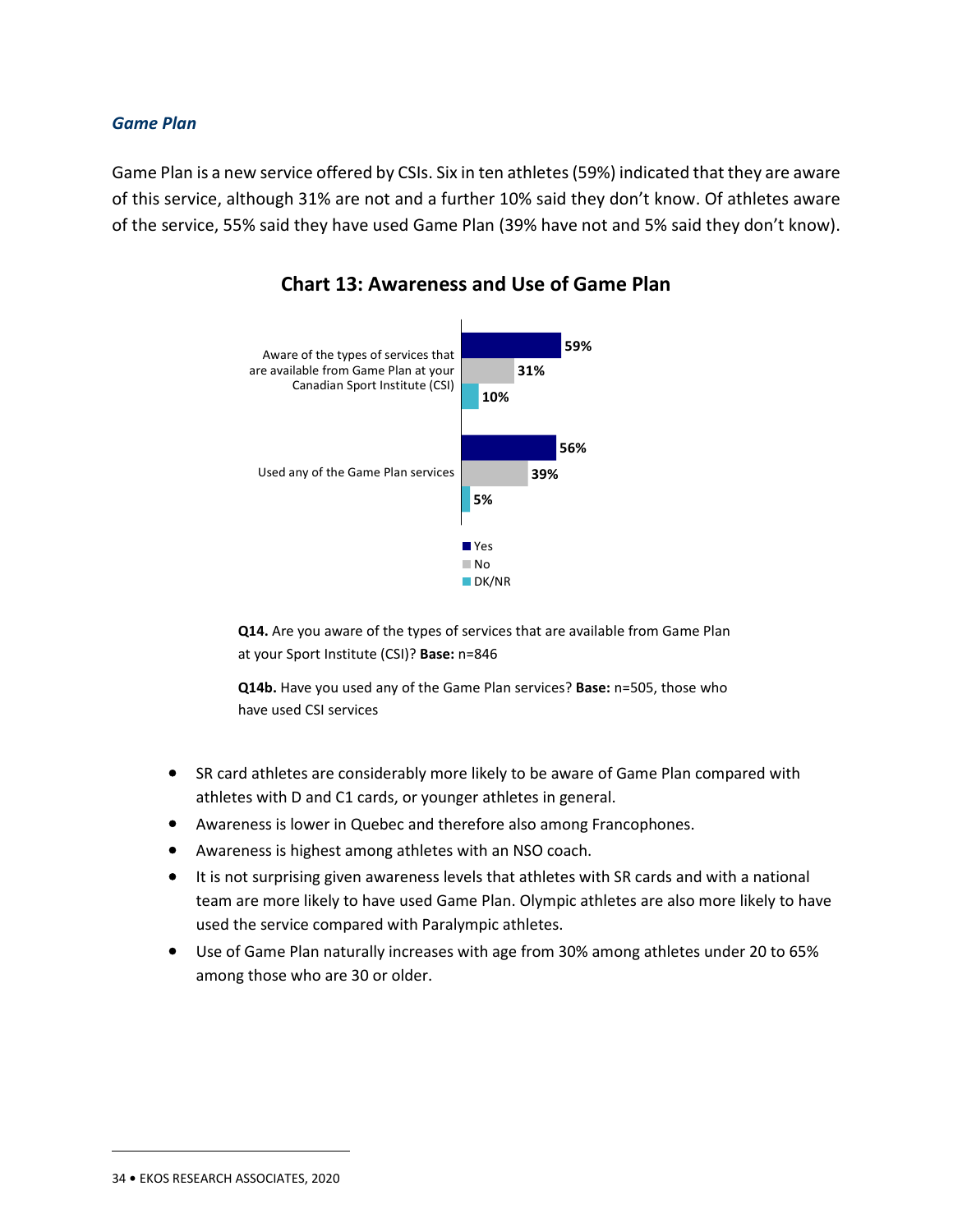Among those who have used Game Plan, satisfaction is reasonably high at 61%, although 37% indicated only moderate satisfaction (but only 1% said they are dissatisfied).



## **Chart 14: Satisfaction with Game Plan**

**Q14c.** How satisfied would you say you are with the Game Plan services you have received? **Base:** n=284

• Athletes in team sports are somewhat more likely to be satisfied with Game Plan than individual sport athletes.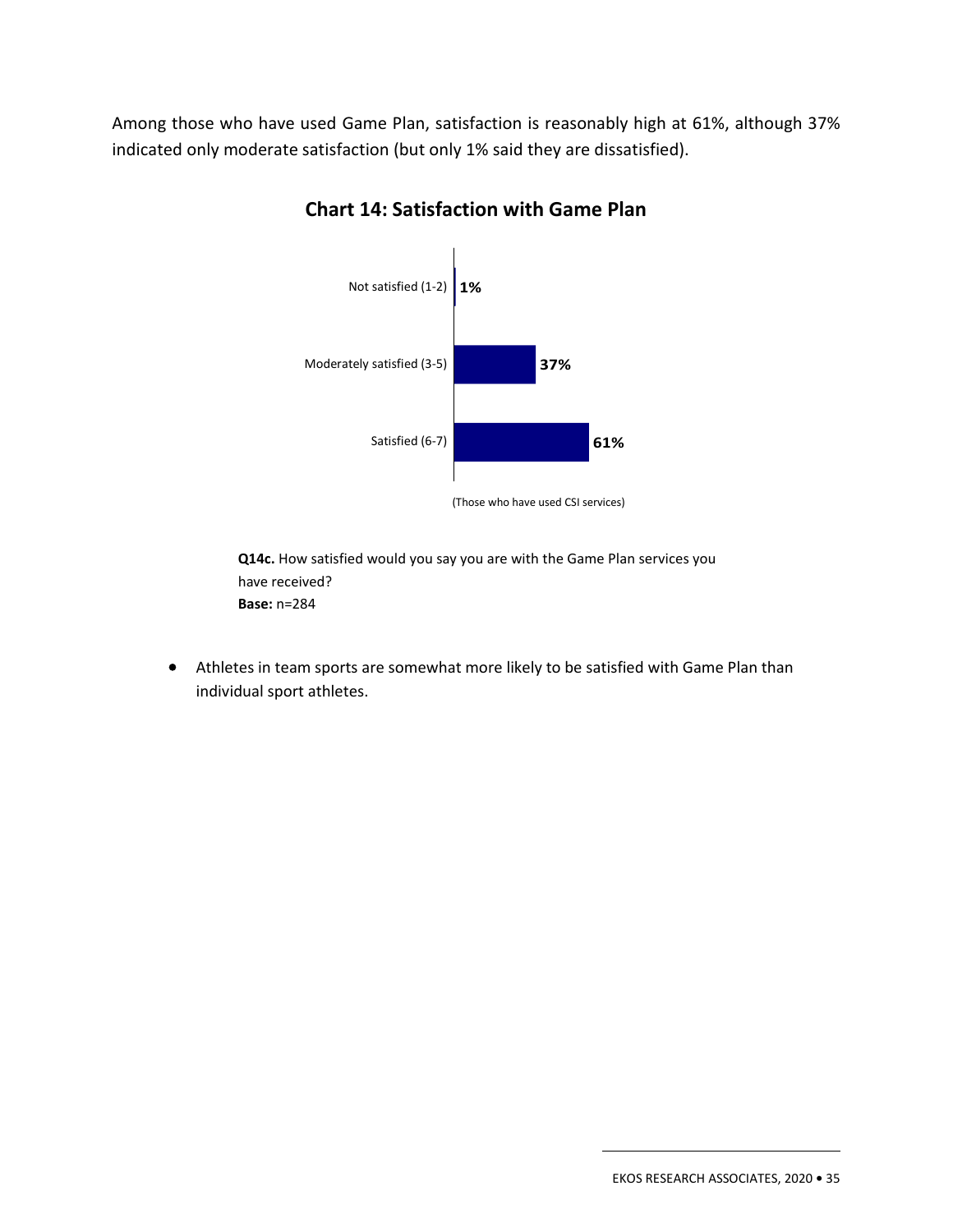#### *Importance of Sport Science Services*

Athletes were asked about the relative level of importance of various sport science services provided by the CSCs/CSIs, as well as the quality of each of the same services. At the top of the list is strength and conditioning, with 84% of respondents rating it highly important, followed closely by nearly eight in ten athletes who feel that nutrition (78%) and sports psychology (77%) are crucial services. In a second tier of importance are performance analysis (66%), skill and technique analysis (61%), and physiology assessment and monitoring (57%). In a third tier, about half of athletes find fitness testing (51%), international competition performance analysis (50%) and biometrics (46%) to be important. Note that, compared with results from 2014, the importance of sport psychology and performance analysis seem to have seen the largest increase in perceived importance over time, with some modest increase also found in fitness testing.

While everyone agrees that strength and conditioning are the most important services for athletes to receive, compared with athletes, coaches are even more likely to put sport psychology near the top of the list (94%), along with skill/technique analysis, performance analysis (83%), physiology assessment (83%) and international competition performance analysis (82%). In fact, nutrition falls to the sixth place on the list among coaches, after performance analysis. Compared with 2014, coaches place more importance on strength and conditioning, sport psychology, physiology assessment, performance analysis and nutrition than they did five years ago.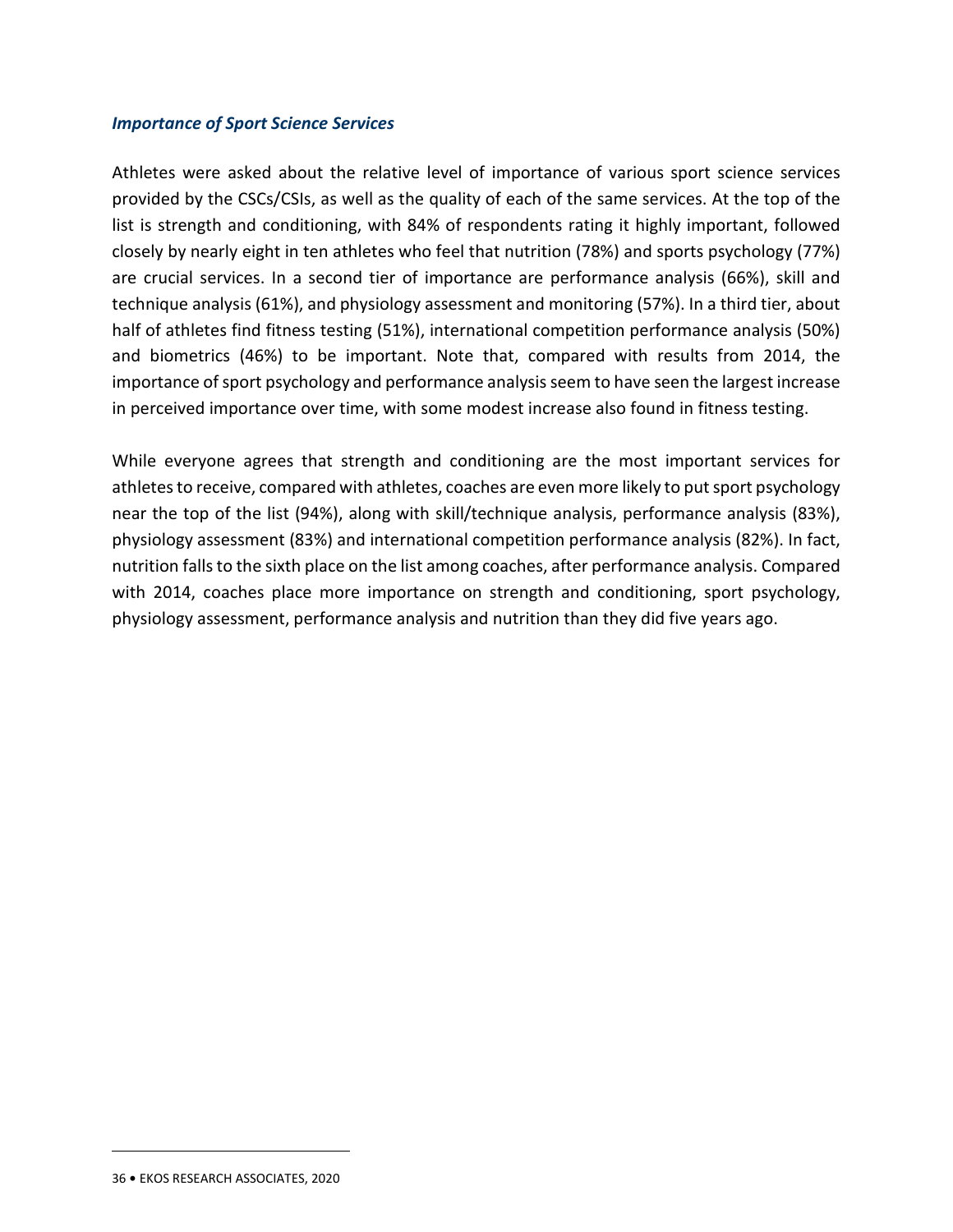

## **Chart 15: Important Sport Science Services**

**Q15.** Which of the following sport science services would you consider to be important to you in terms of the positive impact that they can have on your performance?\*

**Base:** n=846

\* Note change in approach to Question since 2009

- Many services are considered more important among individual sport athletes compared with team sport athletes, including biomechanics, individual physiology assessment and performance analysis, and sport psychology.
- Winter sport athletes are more likely to place importance on strength and conditioning training and sport psychology than summer sport athletes.
- Sports psychology and nutrition are considered more important among women compared with men.
- Francophone athletes are more likely than Anglophone athletes to place importance on biomechanics, fitness testing, nutrition, competition performance analysis and sports psychology.

Based on their experience of the previous 12 months, athletes were asked the need for improvement in the quality of sport science services. A total of 45% said that they either did not know (28%) or did not see the need for improvement (17%). Just over half (55%), however, suggested one or more sport sciences where improvements are needed. Sport psychology (23%), performance analysis (21%) and nutrition (19%) services sit at the top of the list. About one in six (14% to 17%) see the need for improvements in the areas of skills and technique analysis, physiology assessment, international competition performance analysis, strength and conditioning, and biomechanics. Only 8% see a need for improvements in fitness testing.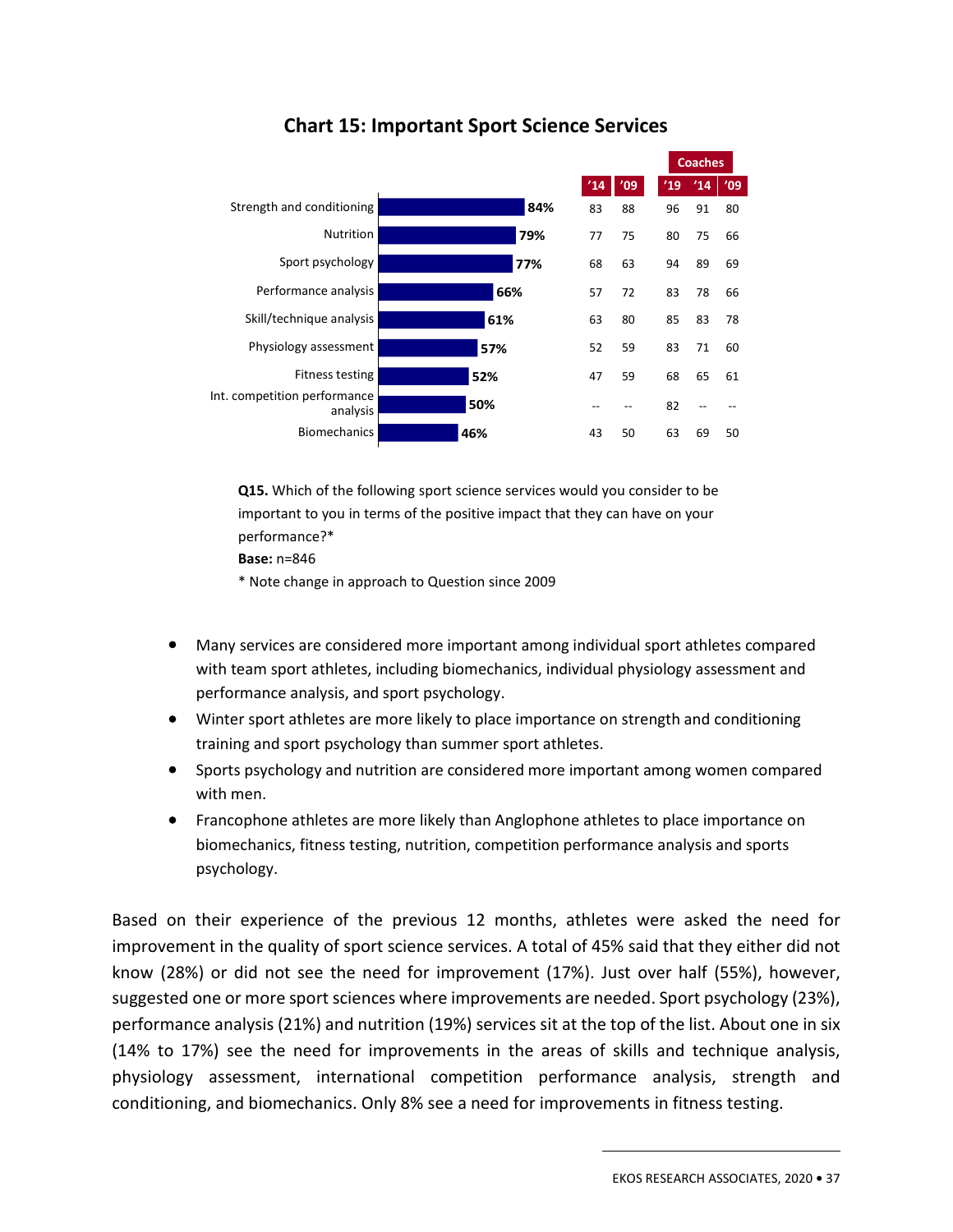Results are largely similar among coaches, however, compared with athletes there is a more compelling argument made by coaches for improvements in performance analysis (29%), and physiology, as well as biomechanics. Compared with 2014, coaches' views are similar, although there is less of a need for improvements in 2019 in the area of sports psychology.



**Chart 16: Need for Improvements in Sport Science Services** 

**Q16.** Thinking about the quality of the sport science services you have received from the CSC/CSI over the last 12 months, which ones, if any, would you say are in need of improvement? **Base:** n=833

- There are limited differences in the views of athletes with regard to areas for improvements although a slightly higher proportion of Paralympic athletes, as well as SR1 carded athletes argue for improvements in the area of biomechanics compared with other athletes.
- D card athletes are more likely than other athletes to point to nutrition as an area for improvement, also more prominent in Ontario.
- Athletes who are 30 or older are slightly more likely than younger athletes to see a need for improvement in international competition performance analysis.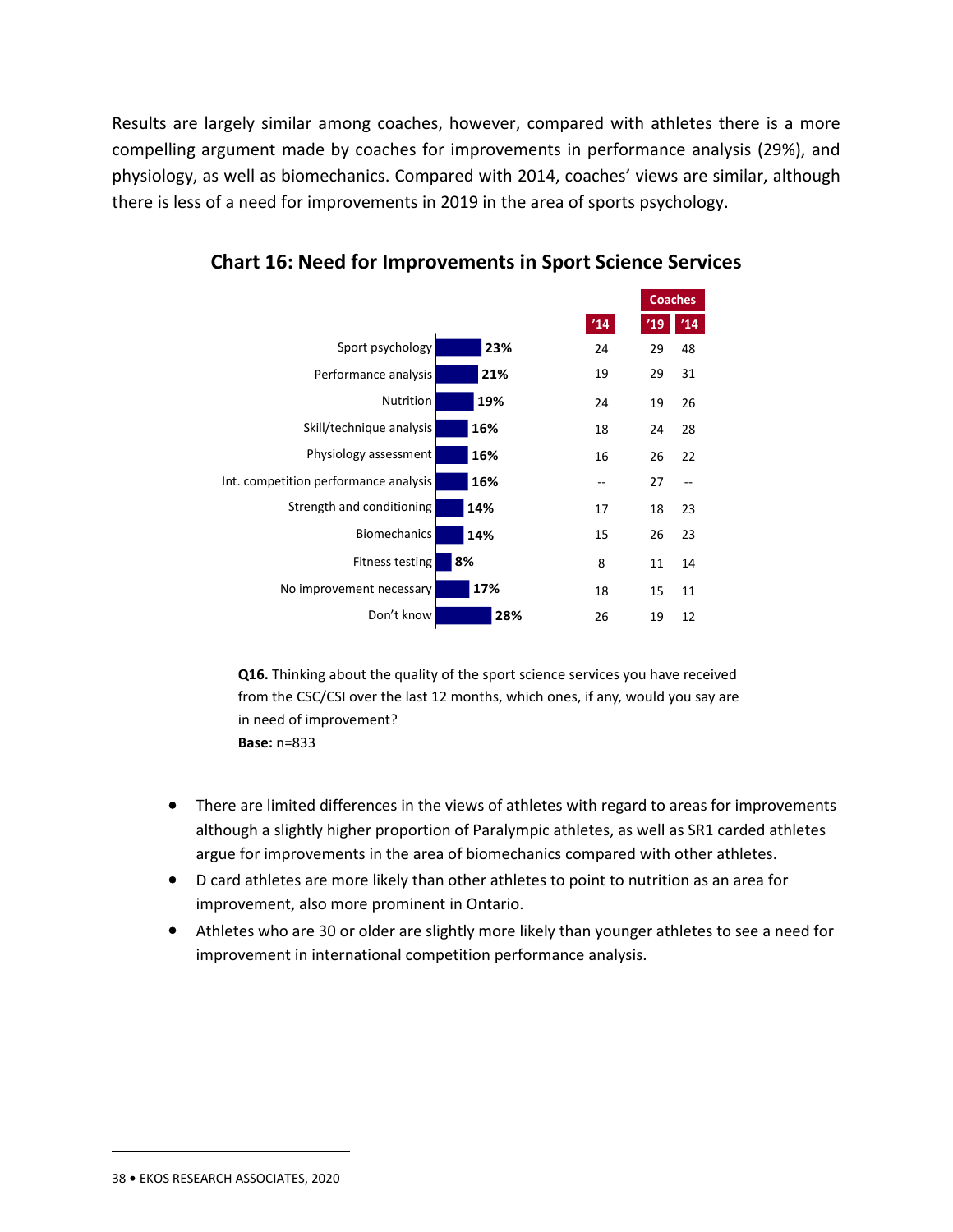#### *Impact of Sport Medicine Services*

Athletes were similarly asked to rate the importance and need for improvement of various sport medicine services provided by CSCs/CSIs. In terms of importance to performance, physiotherapy (84%) and massage (82%) are perceived as the most important services. About six in ten people value athletic therapy (63%), advice and treatment from a sport doctor (60%) and mental health assessments and care (59%) as key services. This is followed by physical health assessments and care (50%) and chiropractic services (44%). Other medical services garnered lower importance ratings including osteopathy (25%), and podiatry (10%). These results are similar to those found in 2014 where comparisons are possible, with perhaps slightly greater emphasis in 2019 on advice and treatment from a sport doctor. Although the administration of this question changed after 2009 making comparison difficult, results suggest that massage has become more important over time, while athletic therapy and advice and treatment from a sport doctor have become less so over time.

Coaches are largely in agreement with athletes on the ranking of these services in terms of their relative importance, although advice from a sport doctor, and mental and physical health assessments and care are given considerably greater weight than accorded by athletes. And, although physiotherapy is seen as important by the greatest proportion of both athletes and coaches, a considerably higher proportion of coaches see this as key.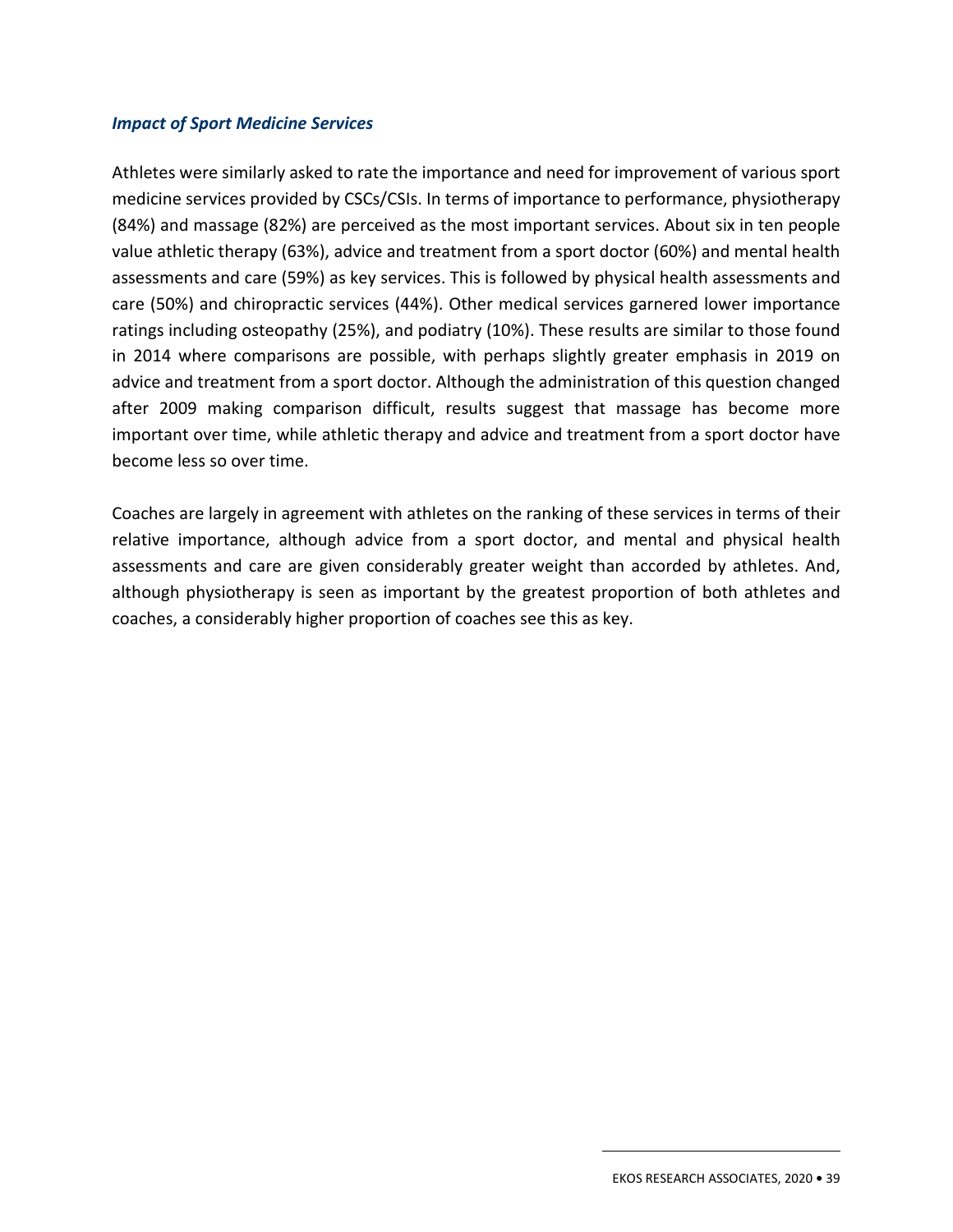

## **Chart 17: Important Sport Medicine Services**

**Q17.** Which of the following sport medicine services would you consider to be important to you in terms of the positive impact that they can have on your performance?\*

**Base:** n=846

\* Note change in approach to Question since 2009

- Winter sport athletes are more apt to see chiropractic as an important service than is the case with summer sport athletes.
- Mental health assessment and care is more often seen as important among Olympic rather than Paralympic athletes.
- Osteopathy is more often cited as important among SR card athletes than other athletes, as is also the case among athletes who are 30 or older.
- Physiotherapy and massage are more commonly noted by athletes who are 25 to 29 years of age.
- Both massage and osteopathy are more often indicated as important among individual sport athletes compared with team athletes. Team sport athletes are more likely, however, to see athletic therapy as important.
- Women are more likely than men to point to the importance of mental health assessments and care, massage and to a lesser extent, osteopathy.
- Quebec, and therefore also Francophone athletes are more likely than their counterparts to point to physiotherapy and osteopathy as important sport medicine services. Massage is also seen as a more important service among athletes in Quebec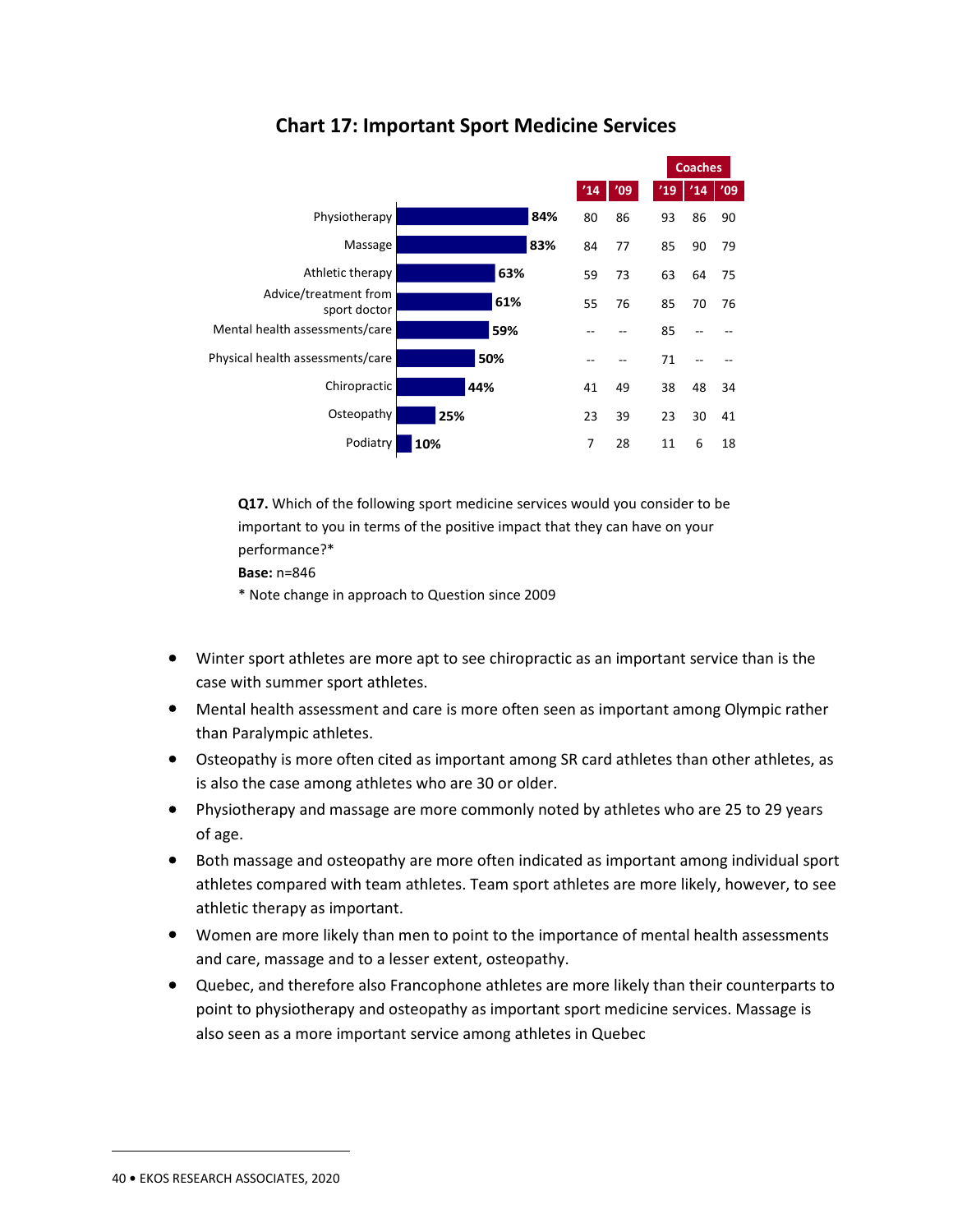Compared with the need for improvements in sport sciences, fewer athletes put forward areas of sports medicine where improvements are required. Three in ten indicated no areas for improvement and one in four said they did not know (24%). Among the 44% suggesting areas for improvement, half pointed to mental health assessments (22% overall). Massage (17%), physiotherapy (14%), and advice and treatments from a sport doctor (13%) were also cited as areas for improvement. These are not only the areas where the most athletes suggested need for improvement they are also the top three rated services in terms of importance to athletes (and coaches). Athletic therapy, physical health assessments and care (10%), and chiropractic services (9%) were also noted. Osteopathy and podiatry are less apt to be areas where athletes see the need for improvements.

Results are similar among coaches although mental health assessments and care, advice from a sports doctor, physiotherapy and chiropractic services seem to be noticeably more in need of improvements among coaches than perceived to be the case among athletes. Compared with 2014 considerably fewer coaches see a need for improvement in physiotherapy and massage in 2019, although there is a much greater need for improvements in advice and treatment from a sports doctor. Overall, fewer coaches in 2019 say there is no need for improvements compared with 2014.

Among the coaches who identified additional sport science or sport medicine services, the suggested services include biomechanics, sport psychology, and general expansion of services.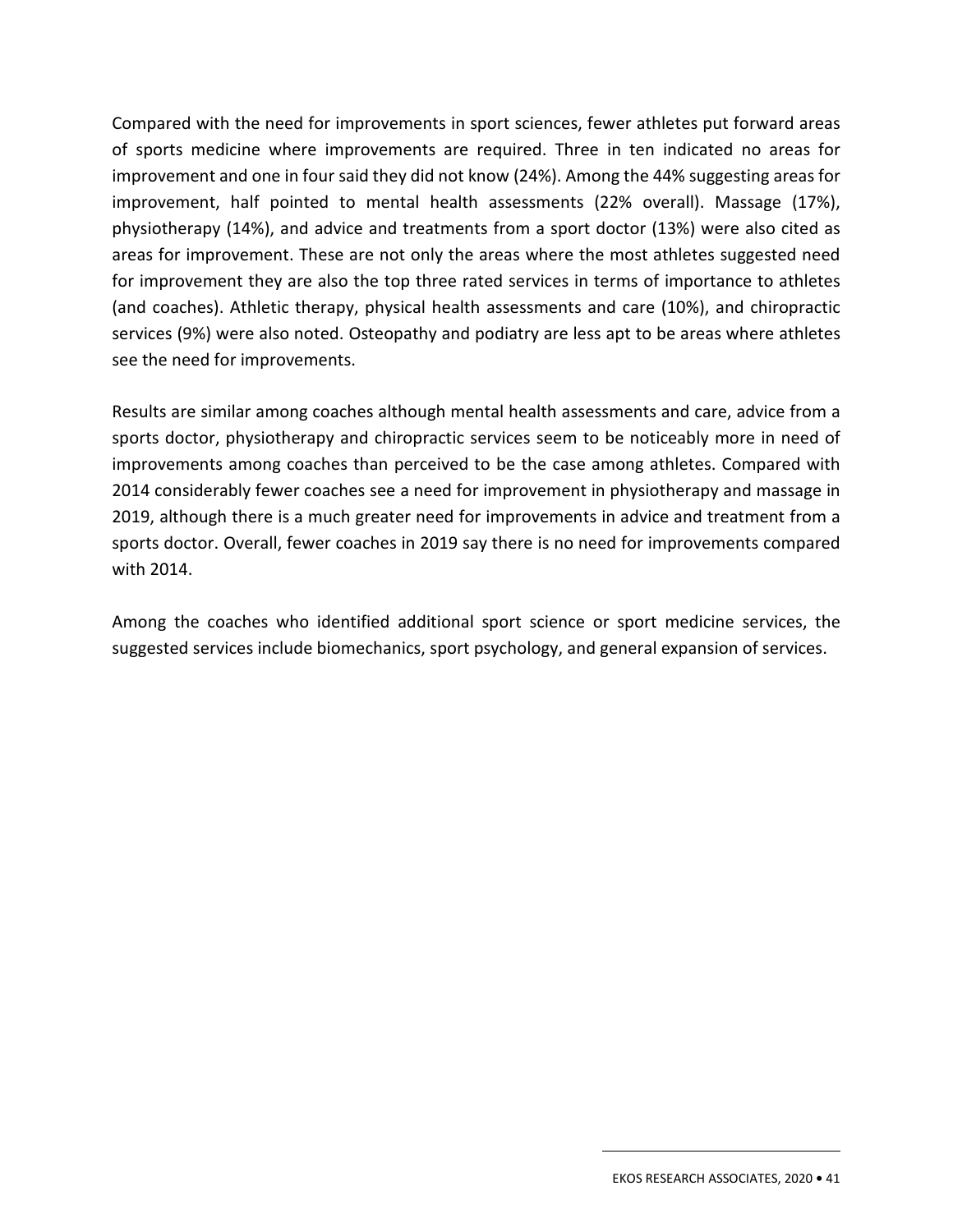

## **Chart 18: Need for Improvement in Sport Medicine Services**

**Q18.** Thinking about the quality of the sport medicine services you have received from the CSC/CSI over the last 12 months, which ones, if any, would you say are in need of improvement? **Base:** n=829

- Mental health assessments and care are more often seen as an area for improvement among women than men.
- Physical health assessments are more often noted as an area for improvement among athletes who are 30 or older.
- Quebec, and therefore, Francophone athletes are less likely to feel that improvements are needed in sport medicine services.
- Massage is an area where athletes from BC are more likely than others across the country to suggest a need for improvement.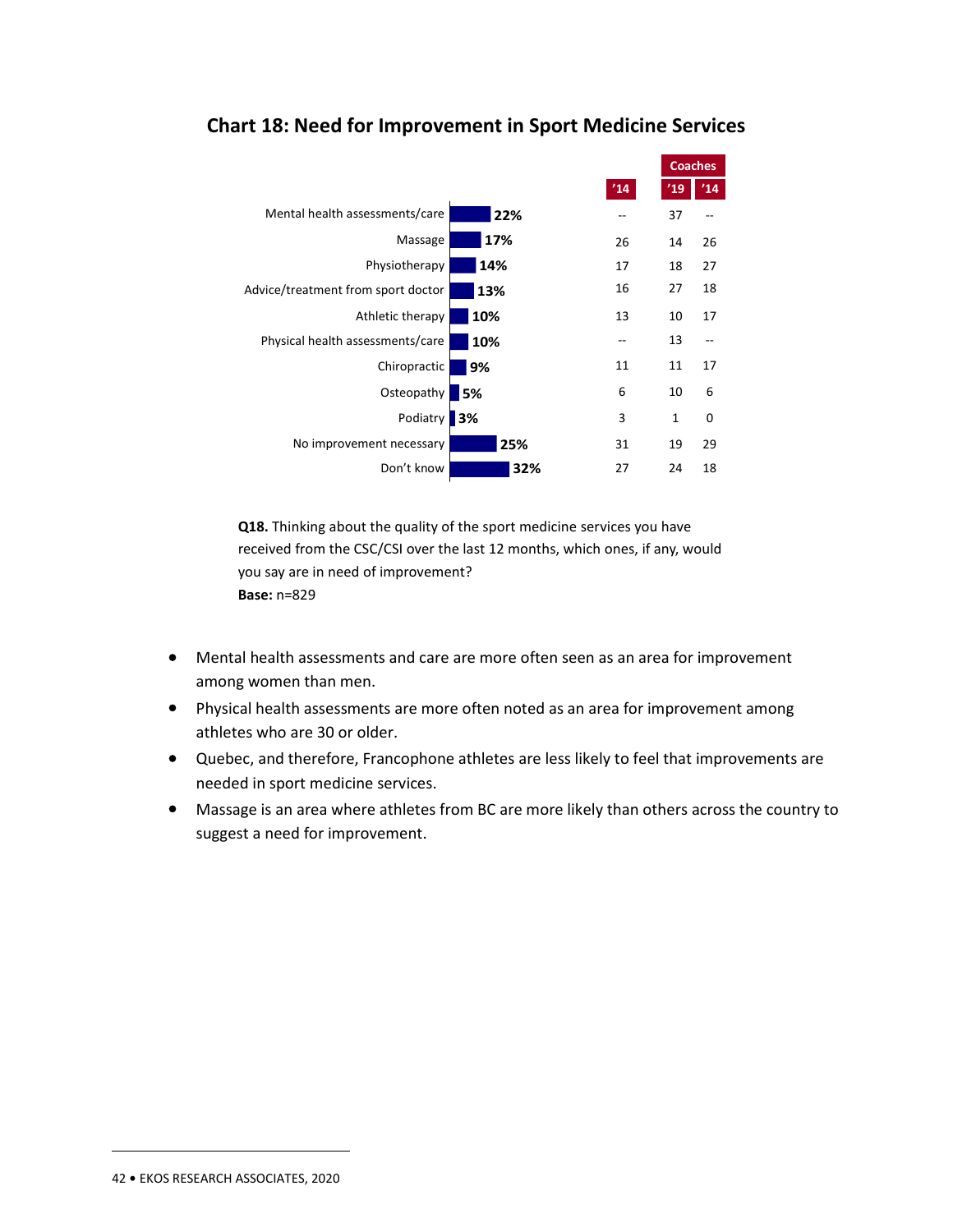In addition to the evidence of athletes and coaches regarding importance of the various sport science and sport medicine services, CSC Presidents and Service Managers were also asked about the level of demand that they see for these same services that they offer at their CSC's. At the top of the list are strength and conditioning (13 out of 13 respondents), followed by massage (10 of 13), physiotherapy (9 out of 13), advice from a sports doctor (8 out of 13), career planning services (8 out of 13), sport psychology (7 out of 13), physiology assessment and monitoring (6 out of 13) and individual performance analysis (5 out of 13). The lowest demand reported is for podiatry and osteopathy as well as skill/technique analysis, athletic therapy, and chiropractic services.

Respondents were also asked if current services could be enhanced by increased availability, or quality, to which each of the 13 respondents agreed that services could be enhanced. When asked which services they could see enhanced, many pointed to sport psychology (10), mental health assessments (9), nutrition (9), career planning services, individual athlete performance analysis, strength and conditioning, career planning, employment assistance, and education/ Game Plan support services (8 in each case).

Over the past several years CSCs have received additional funds to provide sport science/sport medicine services to athletes and targeted sports - Summer and Winter. A few CSC representatives stated that the additional funds have helped to work specifically with targeted athletes and training groups, and allowed them to "take the next step".

CSC representatives suggested areas that would enhance these services over what is currently offered. These include working toward better alignment of service and athlete development models, increase awareness of programs and services, and investments in staff (including data analytics experts and mental performance consultants).

Most of the CSC representatives (9 out of 13) said that athletes need services that they are not getting, although responses were varied in terms of what those services were. Nearly half of these representatives mention mental health support as needed services. Other mentions include staff capacity for physician and therapy services, dental and vision care, life skills coaches (including financial planning, and adjusting to relocating), and support for accommodations.

The benefit of offering these services, according to eight CSC respondents, includes greater health and wellness, or "healthier and happier athletes". As stated by one, it involves a "holistic approach to athlete health".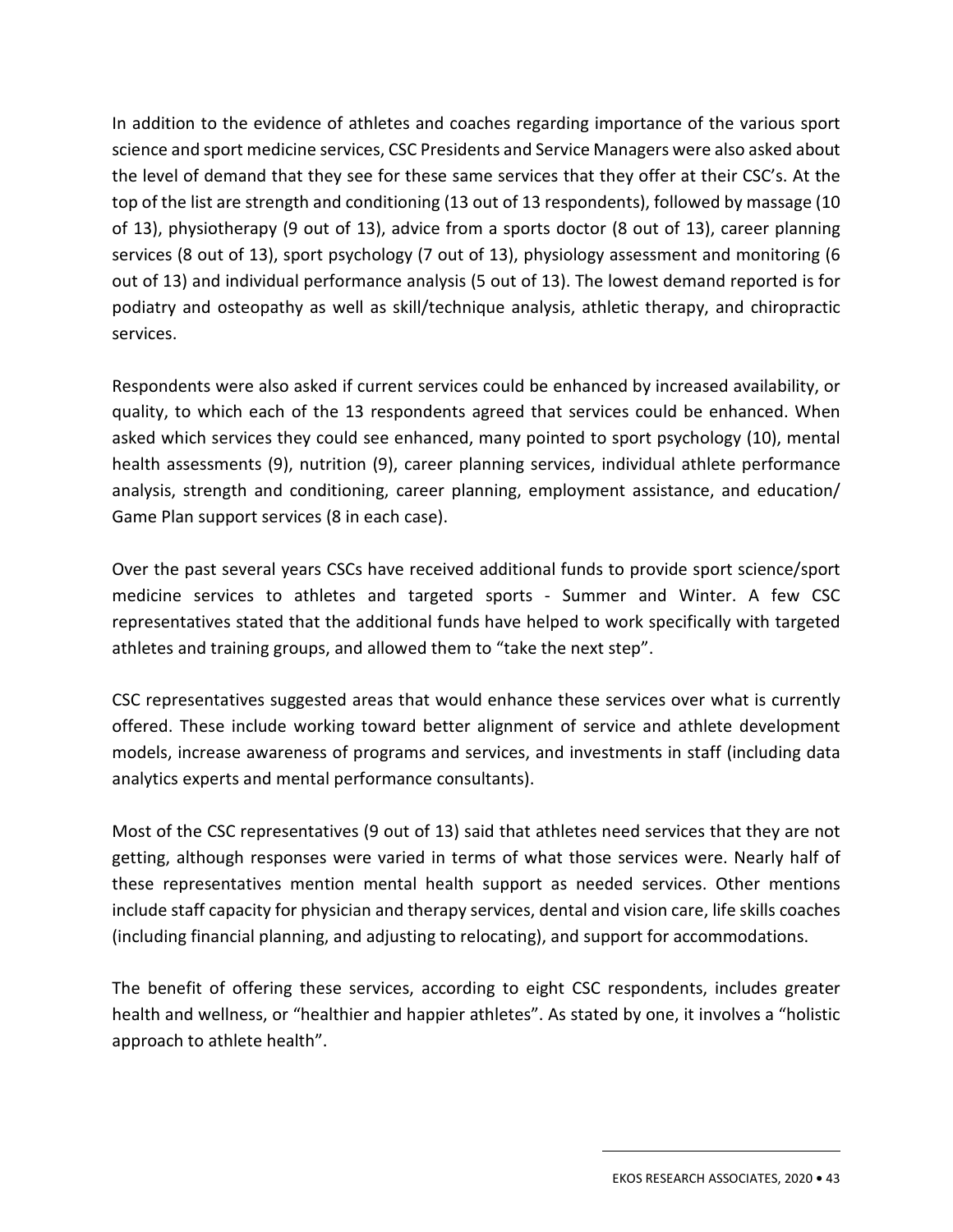# **E. FINANCIAL PICTURE**

#### *Annual Income*

Carded athletes reported an average annual income of \$28,858<sup>3</sup> for 2018. Consistent with the 2014 and 2009 studies, the largest proportion of this income is derived from government assistance; six in ten athletes' average income is from either Federal and/or Provincial/Territorial athlete assistance. Of this government assistance, the majority is from the Federal level (\$13,613 annually on average) while Provincial athlete assistance is less prominent (\$3,689 annually on average). Smaller proportions of athletes' incomes are derived from actual employment income (35% or \$10,074 annually among all athletes although half do not report employment income) and sport-related sources (such as professional salaries, endorsements/sponsorships or appearance fees/prize money - an average of \$5,218 across all athletes, although more than half do not report sport-related income). Only a very small proportion is derived from other sources (\$1,143 annually), sports awards (\$1,264), and the NSO's (\$864).

The average annual average personal income for high performance athletes has remained remarkably consistent over time. It is exactly on par with 2014, but has decreased slightly since 2009<sup>4</sup>. All figures from 2009 and 2014 are adjusted for inflation to 2019 dollars. Across most categories results are very similar to 2014, although employment income went down considerably in 2014.

 $3$  A total income figure is calculated by adding all income sources for each individual athlete. The average total income does not necessarily match the addition of the average for each income source because of variability in figures reported across all athletes for each income source.

<sup>&</sup>lt;sup>4</sup> Because of some very high income figures reported by a few respondents new ceilings were set for outliers in each income source.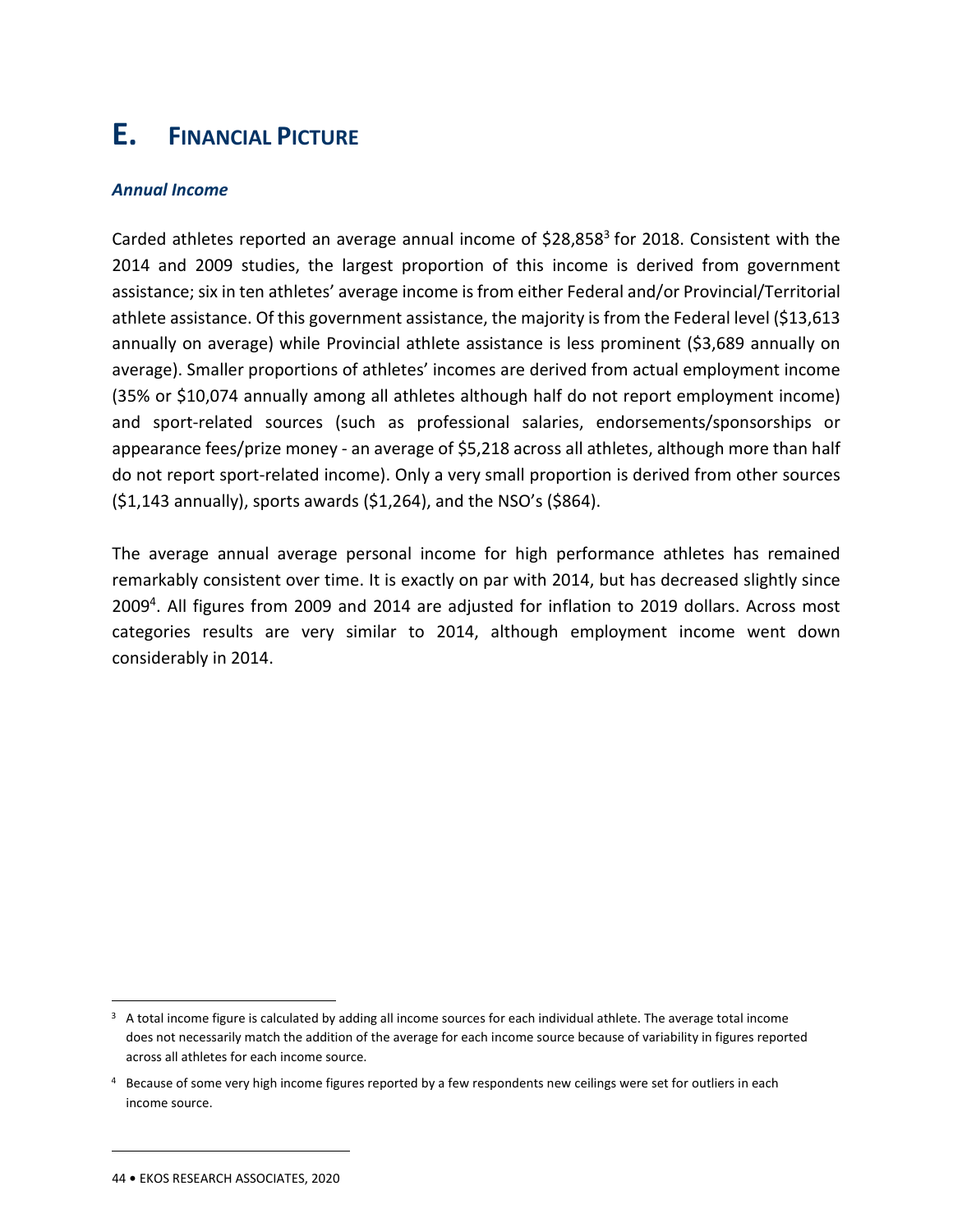## **Chart 19: Employment Income**



1997, 2004, 2009, and 2014 income amounts adjusted for inflation to 2019 dollars

**AQ20a-f.** What was the approximate (gross) amount you received in 2018 for the following sources? **Base:** n=829

Table 2 provides the average annual income reported in each category across all athletes. Figures indicate that winter sport athletes are commanding considerably higher incomes than summer sport athletes, largely driven by higher employment and sport-related income. This is also true of those in team sports in terms of employment, and individual sport athletes in terms of AAP income.

Income increases by card level contributed to mostly by higher employment income and from higher government assistance, although sport-related income and even awards are also significantly higher among SRs compared with C1 and D card athletes.

Paralympians are also making much more income, largely from higher employment income, which is perhaps not surprising given that employment income rises with age and Paralympians are typically much older and have a higher incidence of being employed. The amount indicated under "other" is also much higher. They also receive a higher amount in AAP, which may be necessitated by the fact that Olympic athletes have a sport-related income that is much higher than that of Paralympic athletes.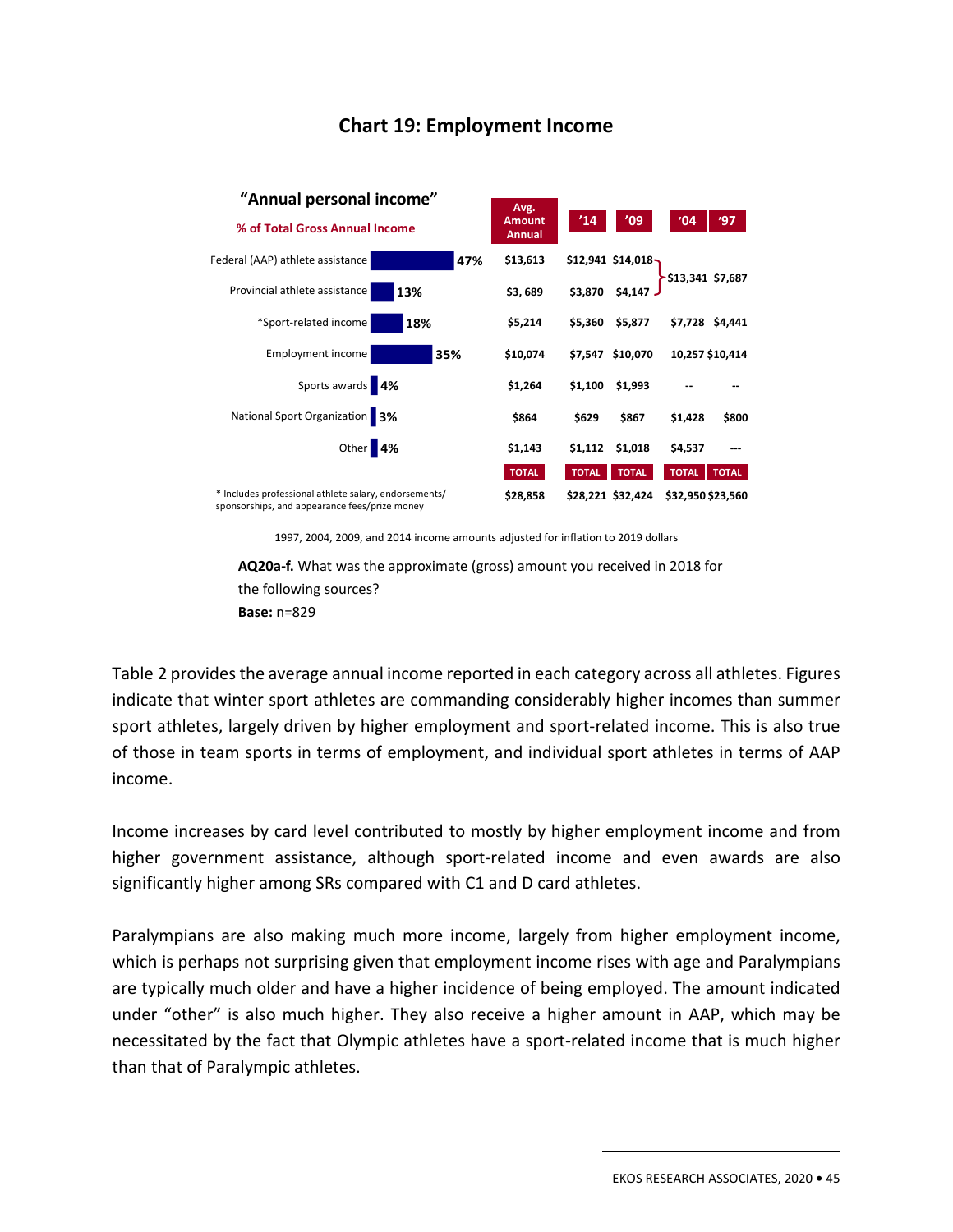Income goes up with age (in most income categories). There is very little difference based on gender.

|                                                     | <b>Total</b><br>(5) | Employ-<br>ment<br>Income<br>(5) | <b>AAP</b><br>(5) | <b>Provincial</b><br><b>Assistance</b><br>(5) | Sport-<br><b>Related</b><br>Income<br>(5) | <b>Sport</b><br><b>Awards</b><br>(5) | <b>Other</b><br>(5) | <b>NSO</b><br>(5) |
|-----------------------------------------------------|---------------------|----------------------------------|-------------------|-----------------------------------------------|-------------------------------------------|--------------------------------------|---------------------|-------------------|
| All athletes (2009)                                 | 27,125              | 8,424                            | 11,727            | 3,469                                         | 4,916                                     | 1,667                                | 852                 | 725               |
| All athletes (2009<br>after inflation) <sup>5</sup> | 29,424              | 10,070                           | 14,018            | 3,147                                         | 5,877                                     | 1,993                                | 1,018               | 867               |
| All athletes (2014)                                 | 25,616              | 6,850                            | 11,746            | 3,513                                         | 4,865                                     | 998                                  | 1,009               | 571               |
| All athletes (2014<br>after inflation)              | 28,221              | 7,547                            | 12,941            | 3,870                                         | 5,360                                     | 1,100                                | 1,112               | 629               |
| All athletes (2018)                                 | 28,858              | 10,074                           | 13,613            | 3,689                                         | 5,214                                     | 1,264                                | 1,143               | 864               |
| <b>Season</b>                                       |                     |                                  |                   |                                               |                                           |                                      |                     |                   |
| Summer                                              | 28,136              | 9,244                            | 14,044            | 3,733                                         | 4,073                                     | 1,459                                | 1,072               | 929               |
| Winter                                              | 33,031              | 12,114                           | 14,525            | 4,048                                         | 7,743                                     | 944                                  | 1,234               | 674               |
| <b>Sport Type</b>                                   |                     |                                  |                   |                                               |                                           |                                      |                     |                   |
| Individual                                          | 29,581              | 8,038                            | 15,187            | 4,296                                         | 4,683                                     | 1,579                                | 1,251               | 709               |
| <b>Team Sport</b>                                   | 29,546              | 14,132                           | 12,422            | 2,906                                         | 6,188                                     | 760                                  | 868                 | 1,149             |
| Sport Class <sup>6</sup>                            |                     |                                  |                   |                                               |                                           |                                      |                     |                   |
| Olympic                                             | 28,555              | 9,341                            | 13,728            | 3,764                                         | 5,714                                     | 1,367                                | 794                 | 798               |
| Paralympic                                          | 33,073              | 14,095                           | 16,432            | 4,080                                         | 1,695                                     | 845                                  | 2,667               | 900               |
| <b>Carding Level</b>                                |                     |                                  |                   |                                               |                                           |                                      |                     |                   |
| D                                                   | 19,716              | 7,708                            | 8,496             | 2,790                                         | 3,351                                     | 737                                  | 731                 | 328               |
| C1                                                  | 29,080              | 12,553                           | 9,132             | 2,965                                         | 6,952                                     | 380                                  | 1,530               | 1,888             |
| <b>SR</b>                                           | 34,860              | 11,571                           | 17,593            | 4,185                                         | 5,784                                     | 1,390                                | 1,302               | 817               |
| SR1                                                 | 42,733              | 12,574                           | 20,716            | 5,317                                         | 8,554                                     | 2,273                                | 1,442               | 1,768             |
| SR <sub>2</sub>                                     | 44,452              | 13,352                           | 20,798            | 5,046                                         | 7,014                                     | 2,984                                | 2,076               | 1,620             |
| Age                                                 |                     |                                  |                   |                                               |                                           |                                      |                     |                   |
| Under 20                                            | 13,103              | 1,533                            | 8,973             | 2,338                                         | 1,704                                     | 812                                  | 409                 | 587               |
| $20 - 24$                                           | 23,616              | 4,633                            | 12,488            | 3,779                                         | 4,569                                     | 1,460                                | 1,082               | 287               |

**Table 2: Average Personal Income by Athlete Characteristic** 

5 http://www.bankofcanada.ca/rates/rlated/inflation-calculator/

<sup>6</sup> Non-Olympic athletes not specified given the small number of cases.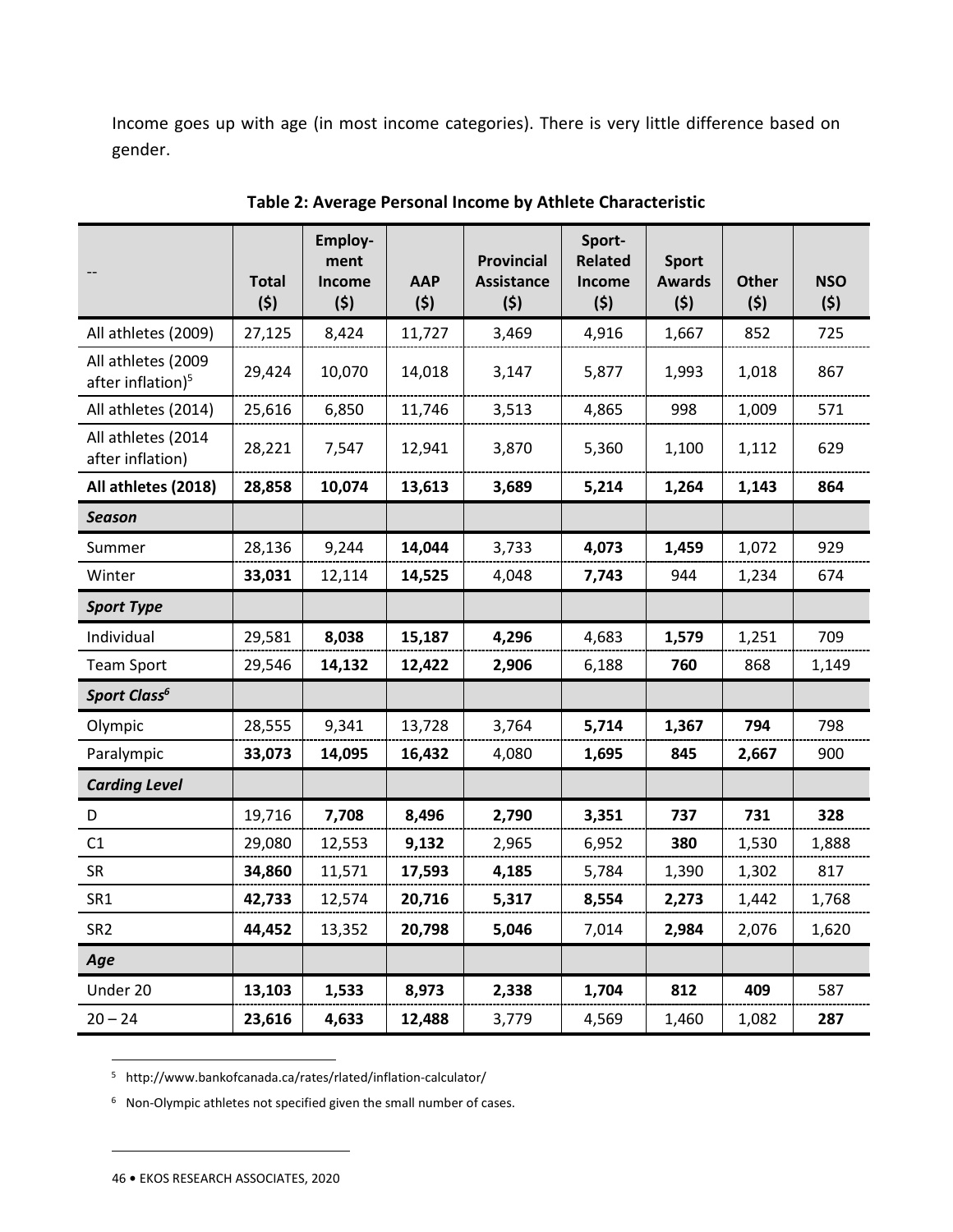|               | <b>Total</b><br>(5) | Employ-<br>ment<br>Income<br>(\$) | <b>AAP</b><br>(5) | Provincial<br><b>Assistance</b><br>(5) | Sport-<br>Related<br><b>Income</b><br>(\$) | <b>Sport</b><br><b>Awards</b><br>(5) | <b>Other</b><br>(\$) | <b>NSO</b><br>(5) |
|---------------|---------------------|-----------------------------------|-------------------|----------------------------------------|--------------------------------------------|--------------------------------------|----------------------|-------------------|
| $25 - 29$     | 34,657              | 11,294                            | 14,201            | 3,898                                  | 6,807                                      | 1,368                                | 856                  | 1,114             |
| 30 or older   | 41,878              | 19,874                            | 17,572            | 4144                                   | 6,295                                      | 1,206                                | 1,971                | 1,360             |
| <b>Gender</b> |                     |                                   |                   |                                        |                                            |                                      |                      |                   |
| Male          | 28,324              | 10,361                            | 13,612            | 3,645                                  | 4,855                                      | 1,101                                | 1,610                | 492               |
| Female        | 29,379              | 9,810                             | 13,614            | 3,733                                  | 5,562                                      | 1,419                                | 664                  | 1,249             |

A separate table is available with the proportion of athletes reporting some income in each of the seven income categories as well as the average annual income among those reporting some level of income (e.g., proportion reporting employment income and average income reported for those employed). This table can be found in Appendix C.

#### *Monthly Expenses*

Looking at monthly expenses, athletes reported an average of close to \$4,400<sup>7</sup> and about \$600 per month more than reported in 2014 even when accounting for inflation (i.e., in 2019 dollars), and seems to be growing at a steadily increasing rate over time. This increase is driven by increases in sport-related costs, housing and living expenses, with the largest jump in shelter costs (over \$400 a month even after indexed to inflation). As in the past, sport-related expenses are the single biggest expense averaging over \$1,800 a month, accounting for 43% of expenses. Shelter costs take up 37%, followed closely by living expenses at 30%.

 $7$  A total expenses figure is calculated by adding all expense sources for each individual athlete. The average total monthly expenses does not necessarily match the addition of the average for each expense source because of variability in figures reported across all athletes for each expense source.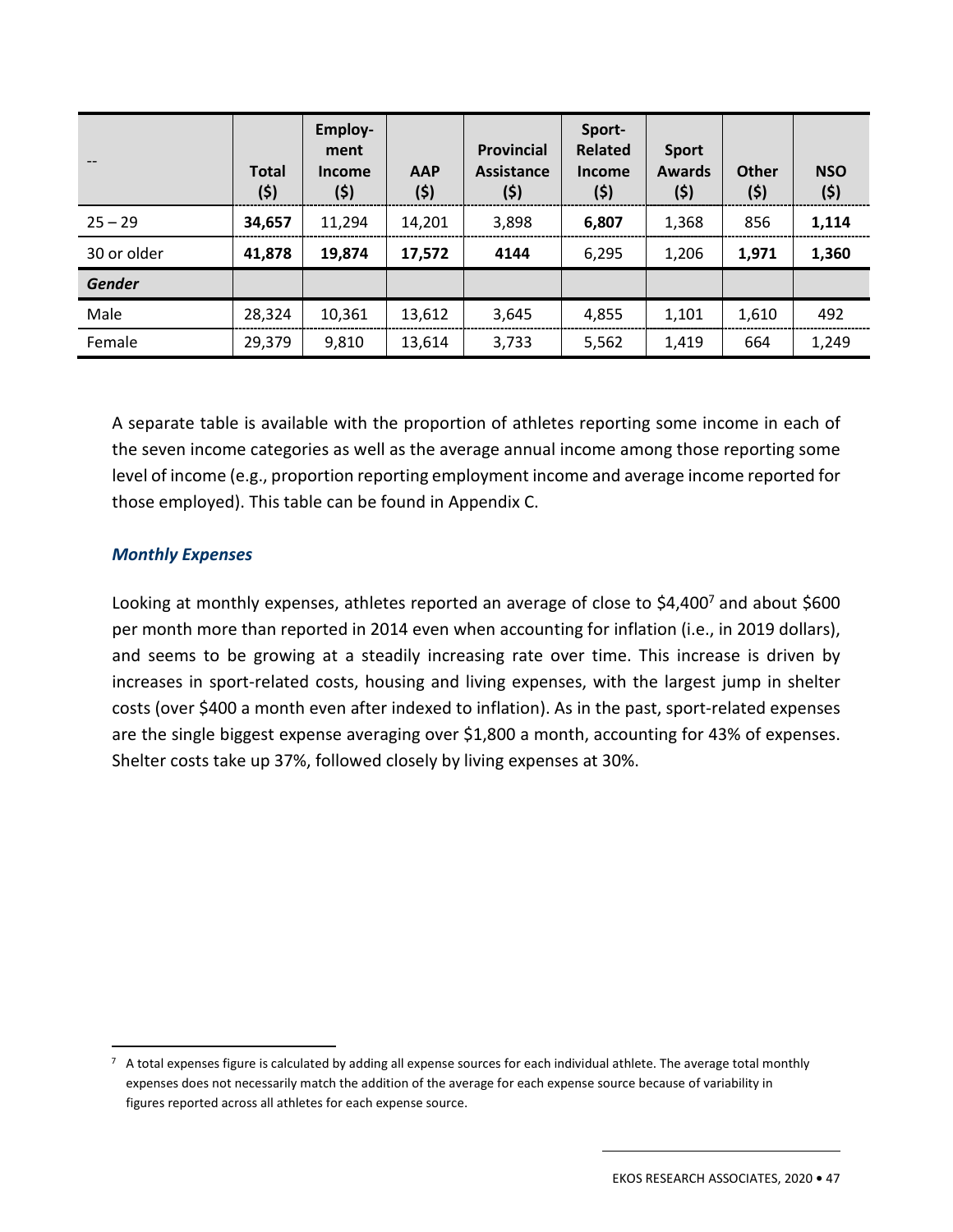

## **Chart 20: Average Monthly Expenses**

1997, 2004, 2009, and 2014 income amounts adjusted for inflation to 2019 dollars

**AQ25a-d.** What are your average (monthly) personal expenses in each of the following areas?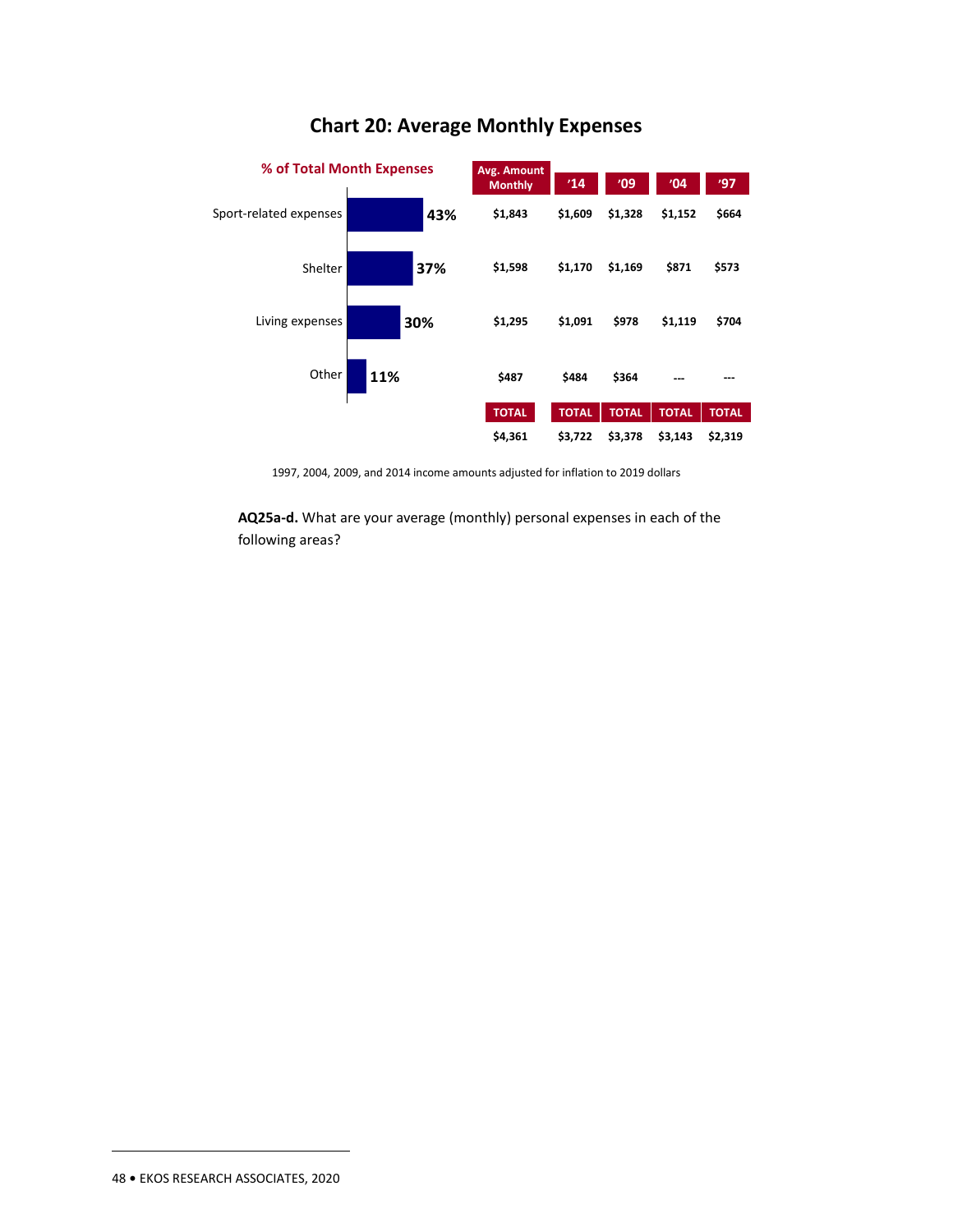As shown in Table 3, SR card, as well as Paralympic athletes report the highest shelter costs. Living costs are highest among SR1 card athletes and those pursuing individual sports, along with those training with the NSO coaching services.

|                                         | <b>Total</b><br>$(5)^8$ | Sport-<br><b>Related</b><br>(5) | Living<br>(5) | <b>Shelter</b><br>(5) | <b>Other</b><br>(5) |  |  |
|-----------------------------------------|-------------------------|---------------------------------|---------------|-----------------------|---------------------|--|--|
| All athletes (2009)                     | 2,826                   | 1,111                           | 818           | 978                   | 304                 |  |  |
| All athletes (2009 - with<br>inflation) | 3,379                   | 1,328                           | 978           | 1,169                 | 364                 |  |  |
| All athletes (2014)                     | 3,378                   | 1,460                           | 990           | 1,062                 | 439                 |  |  |
| Al athletes (2014 - with<br>inflation)  | 3,722                   | 1,609                           | 1,091         | 1,170                 | 484                 |  |  |
| All athletes (2018)                     | 4,361                   | 1,843                           | 1,295         | 1,598                 | 487                 |  |  |
| <b>Season</b>                           |                         |                                 |               |                       |                     |  |  |
| Summer                                  | 4,517                   | 1,726                           | 1,378         | 1,723                 | 476                 |  |  |
| Winter                                  | 4,095                   | 2,038                           | 1,223         | 1,400                 | 493                 |  |  |
| <b>Sport Type</b>                       |                         |                                 |               |                       |                     |  |  |
| Individual                              | 5,036                   | 2,367                           | 1,512         | 1,590                 | 538                 |  |  |
| <b>Team Sport</b>                       | 3,228                   | 791                             | 996           | 1,676                 | 379                 |  |  |
| Sport Class <sup>9</sup>                |                         |                                 |               |                       |                     |  |  |
| Olympic                                 | 4,215                   | 1,790                           | 1,317         | 1,463                 | 473                 |  |  |
| Paralympic                              | 4,667                   | 1,528                           | 1,382         | 2,348                 | 483                 |  |  |
| <b>Carding Level</b>                    |                         |                                 |               |                       |                     |  |  |
| D                                       | 3,669                   | 1,841                           | 1,034         | 1,247                 | 380                 |  |  |
| C1                                      | 3,950                   | 2,179                           | 713           | 1,083                 | 376                 |  |  |
| <b>SR</b>                               | 4,495                   | 1,702                           | 1,471         | 1,673                 | 521                 |  |  |
| SR1                                     | 6,469                   | 1,640                           | 2,135         | 2,493                 | 687                 |  |  |
| SR <sub>2</sub>                         | 4,428                   | 2,073                           | 1,095         | 2,050                 | 511                 |  |  |

**Table 3: Average Monthly Expenses by Athlete Characteristic** 

<sup>8</sup> Includes additional expenses reported as "other" not shown.

<sup>&</sup>lt;sup>9</sup> Non-Olympic athletes not specified given the small number of cases.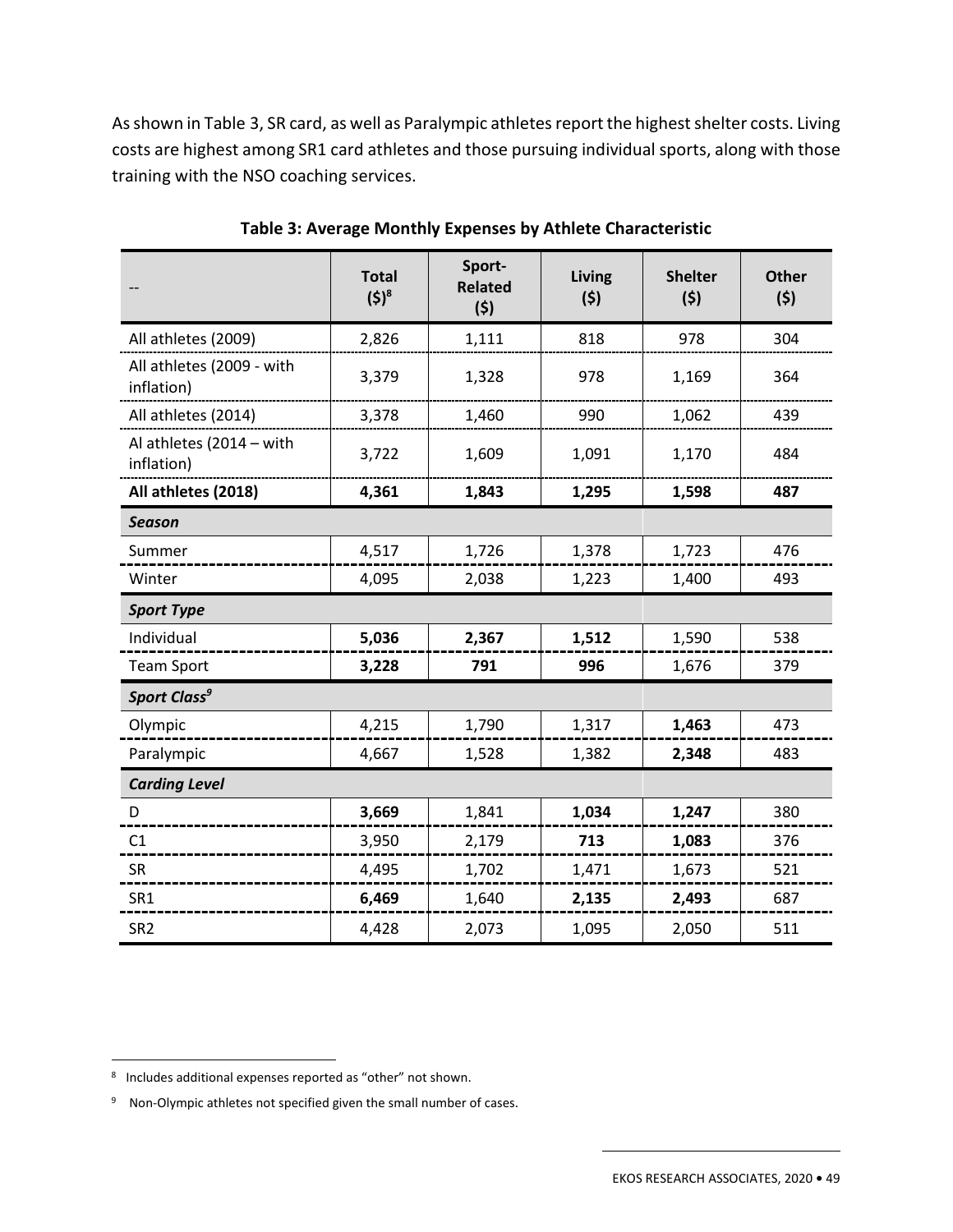|               | <b>Total</b><br>$(5)^8$ | Sport-<br><b>Related</b><br>(5) | Living<br>(5) | <b>Shelter</b><br>(5) | <b>Other</b><br>(5) |
|---------------|-------------------------|---------------------------------|---------------|-----------------------|---------------------|
| Age           |                         |                                 |               |                       |                     |
| Under 20      | 3,350                   | 1,981                           | 782           | 920                   | 539                 |
| $20 - 24$     | 4,540                   | 2,258                           | 1,440         | 1397                  | 451                 |
| $25 - 29$     | 4,077                   | 1,360                           | 1,311         | 1506                  | 508                 |
| 30 or Older   | 4,976                   | 1,774                           | 1,360         | 2275                  | 489                 |
| <b>Gender</b> |                         |                                 |               |                       |                     |
| Male          | 4,681                   | 2,002                           | 1,405         | 1,750                 | 532                 |
| Female        | 4,046                   | 1,686                           | 1,187         | 1,450                 | 446                 |

#### *Financial Gap*

Considering the average income of \$28,853 and the expenses of \$4,361 a month, athletes seem to be facing a monthly shortage of over \$1,800 or \$21,900 a year. Previous results highlight the ever widening gap between income and expenses for high performance athletes. In 2009, income and expenses showed an annual deficit of \$5,100 (just over \$6,100 once indexed to 2019 dollars). In 2014, the deficit had more than doubled to \$13,900 (\$15,300 after indexation for inflation). In 2018 it has risen again, this time by closer to 50% to \$21,900 annually.

This gap is highest among younger athletes. Among those under 20 years of age it is \$27,100, and among those 20 to 24 it is \$29,700. Athletes who are 25 or older have a gap of roughly \$15,000, although this gap has increased most significantly for those over 30, where the gap used to be closer to \$5,000 annually. Athletes with the lowest annual deficit are involved in winter sports (\$11,900) and team sports (\$8,300), as well as athletes who are employed (\$11,700). Deficits are highest, however, among athletes in summer sports (\$27,100), individual sports (\$28,900), as well as those with SR cards (\$27,100). It is highest across the country among Francophone athletes (\$39,900) and those living in Quebec (\$38,000).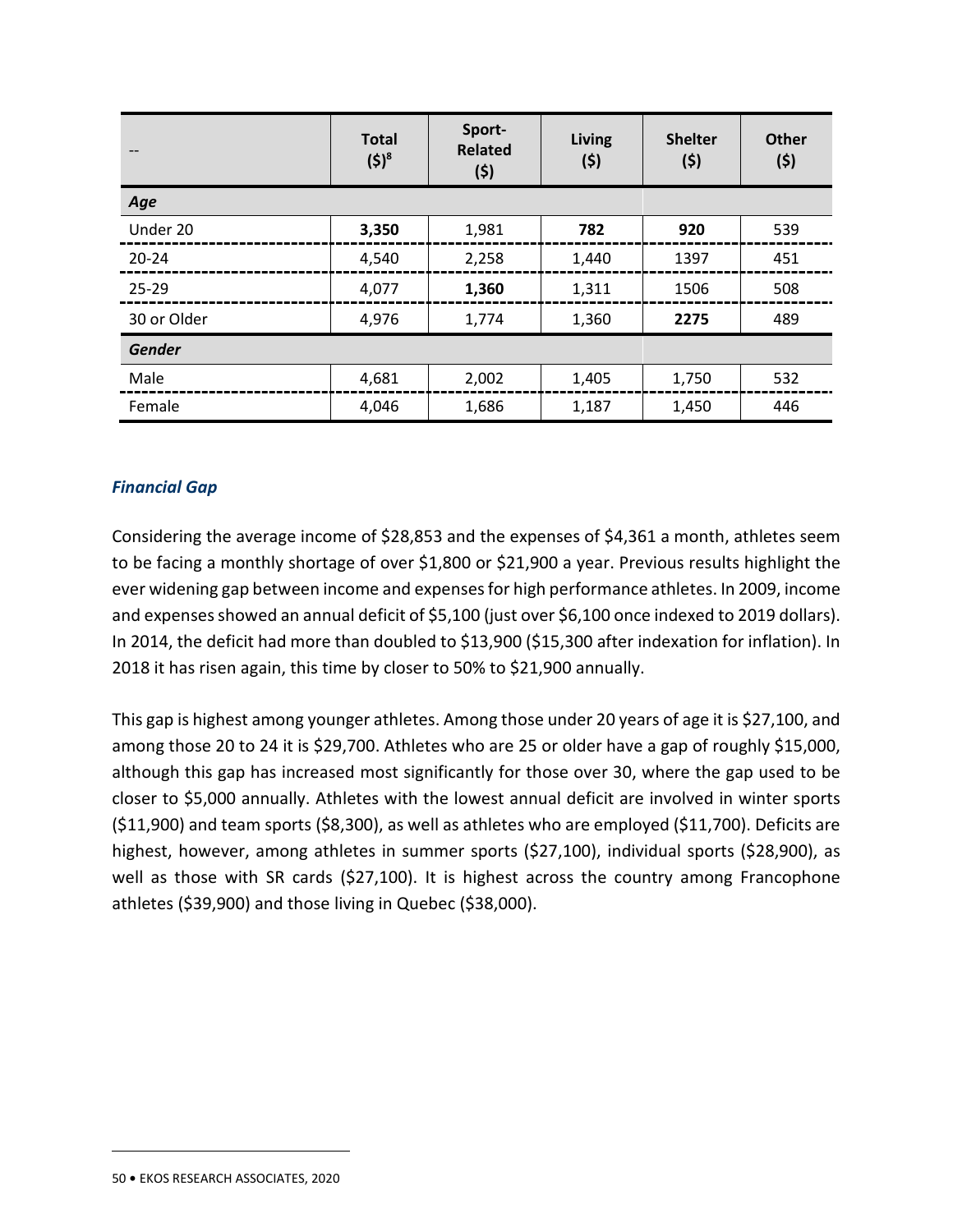#### *Personal Debt and Sources of Support*

In terms of personal debt, on par with 2014, close to one in five athletes (18%) said that they have incurred some level of repayable debt in the pursuit of their athletic career. The numbers show a trend since 2004, where levels of debt have consistently lowered: in 2004, 45% said that they had debt, in 2009 24% had incurred debt, and in 2014 this was 20%. Results suggest that while athletes' personal debt levels are lowering, the families of athletes are carrying a significant portion of debt related to their development (see page 53).

The average gap between income and expenses in not significantly higher among those reporting loans (i.e., less than \$3,000 higher than it is among those without loans), nor is the gap very different based on type of loan, largely because of the lack of cases to detect a statistically significant difference.



**Chart 21: Financial Loans** 

**Q22a.** Have you incurred any loans to assist you to pursue your athletic career? **Base:** n=846

- Athletes more apt to have incurred loans have SR cards, and are involved in individual sports, compared with other athletes. Those with a D card are least likely to have had loans.
- The incidence of incurring loans increases with age, from 8% among those under 20, to 29% of those who are 30 or older.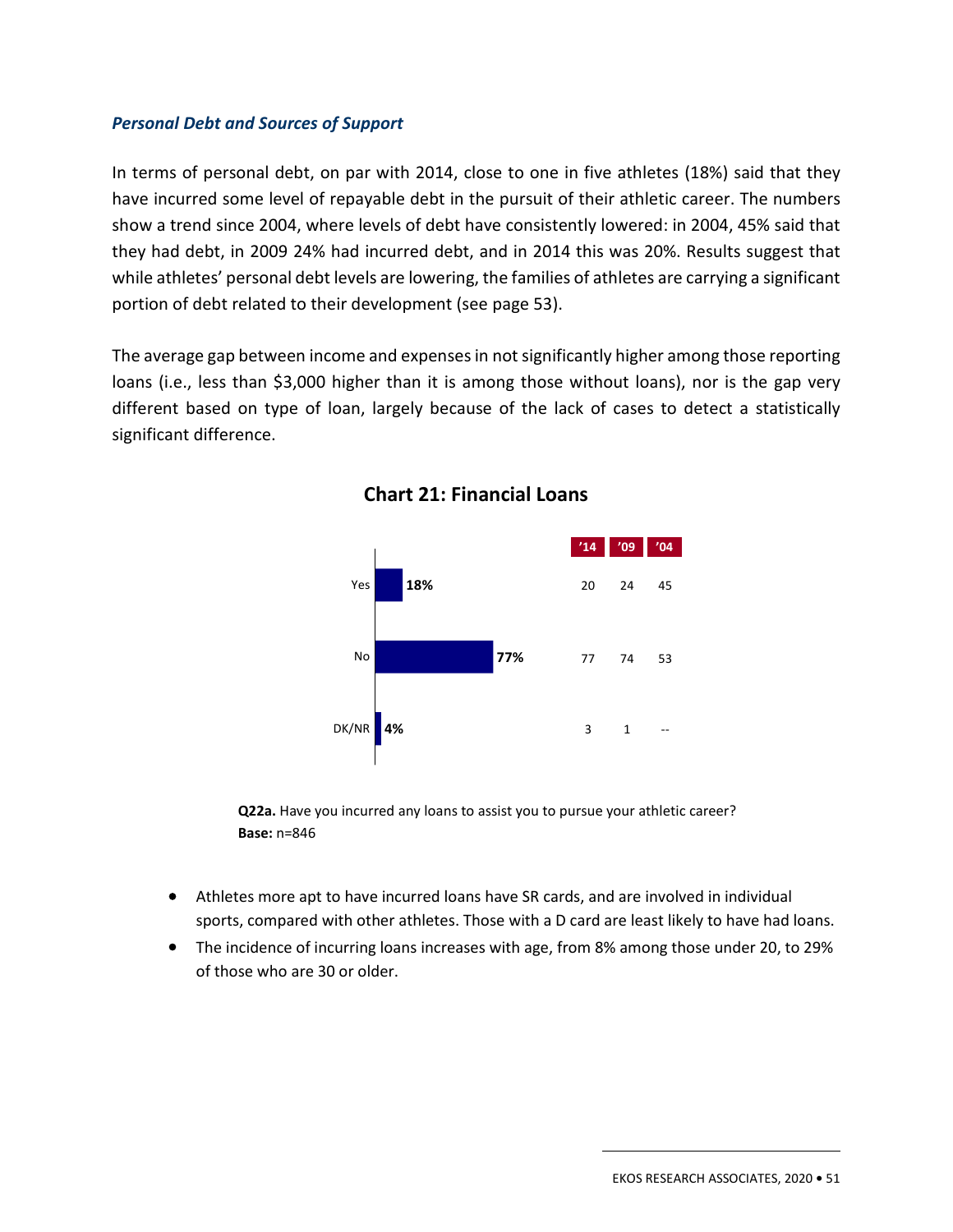With regard to the types of repayable loans, results are similar to the previous study. Loans from family (including parents, spouse, and friends) top the list at 65% of those who have taken loans (12% of all athletes). This is significantly higher than found in the past at 49% to 56%. Credit card debt is also significant at 44% among those with loans (8% of all athletes), although this is decreasing steadily over time from 2014 (49%) and 2009 (55%). One in four athletes with loans (26%; 5% of all athletes) received loans from financial institutions for something other than a mortgage. This has also been decreasing steadily over time from 2014 (35%) and 2009 (45%). Even student loans, with much better loan conditions, are lower at 25% of students with loans (5% of all athletes), compared with 2014 (29%), although similar to 2009. Overall, results suggest that families are bearing the brunt of supporting athletes, which is successfully keeping athletes out of debt to other, presumably higher interest sources.

When loan amounts are added together they amount to an average of just under \$4,300 in repayable debt across all athletes. Including only the 18% of athletes with loans, however, the amount is almost \$28,400.



## **Chart 22: Type of Loans**

**Q22b.** Which of the following type of loans do you have currently? **Base:** n=155

- Athletes in individual sports are more apt to report loans from credit cards (51%), which is also true for winter sport athletes (60%) compared with those in team and summer sports.
- Athletes with a SR card are more likely than others to have loans with a financial institution (35%).
- Similarly, athletes who are 30 or older are the most likely to have loans with financial institutions as well as credit card debt. In fact, among athletes who are 30 or older 18% have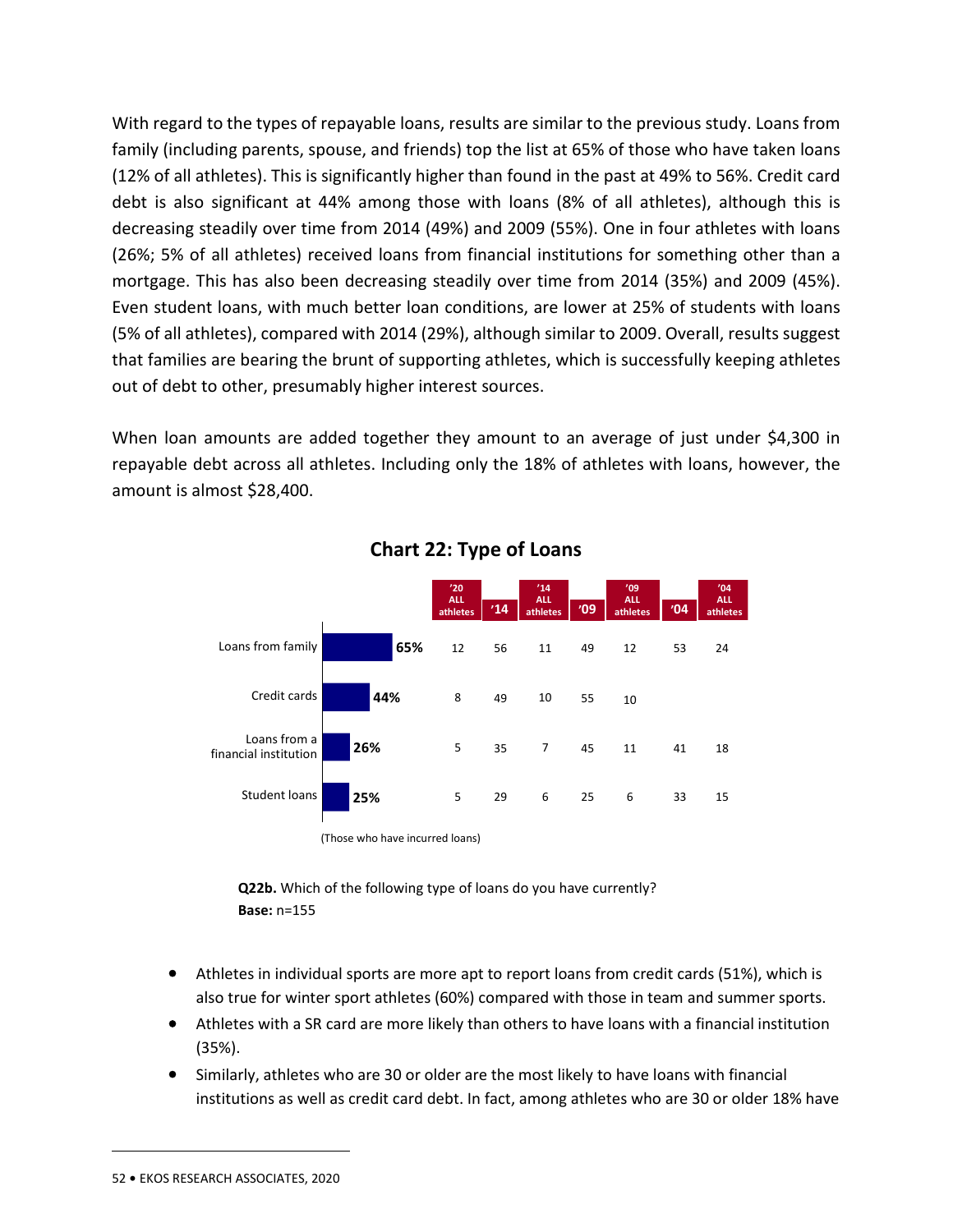credit card debt, and 12% have loans with financial institutions, along with the 22% who have loans with family or friends. They also have the highest overall amount of debt, at just over \$37,000 on average.

• Loan amounts are highest among those borrowing from a financial institution (\$38,000).

Athletes were also asked to indicate the extent to which they are dependent on various sources for financial or material support that they are not required to pay back. As in 2014 and 2009, Sport Canada's AAP is by far the most prevalent source of financial support; three in four (76%) rely on the AAP to a great extent. The next most relied-upon sources of financial support are family and Provincial/Territorial AAP, rated as strong sources by 42% and 46% of athletes, respectively.



**Chart 23: Source of Financial Support** 

**Q24a-b.** To what extent do you depend on each of the following sources for financial or material support that you are not required to pay back? **Base:** n=846

- Significant dependency on Sport Canada's AAP is more often the case among SR, SR1&SR2 carded athletes, along with those who are 30 or older, as well as those who train with their NSO/National Team coach. It is also more often true of women, as well as winter, and individual sport athletes compared with their counterparts. This is least likely to be the case among athletes in British Columbia and D card athletes.
- Dependency on family is more likely to be significant among the youngest athletes (under 20), at the D card level and in Ontario, whereas it is least likely among SR, SR1&2 card athletes, Paralympic athletes and those in team sports.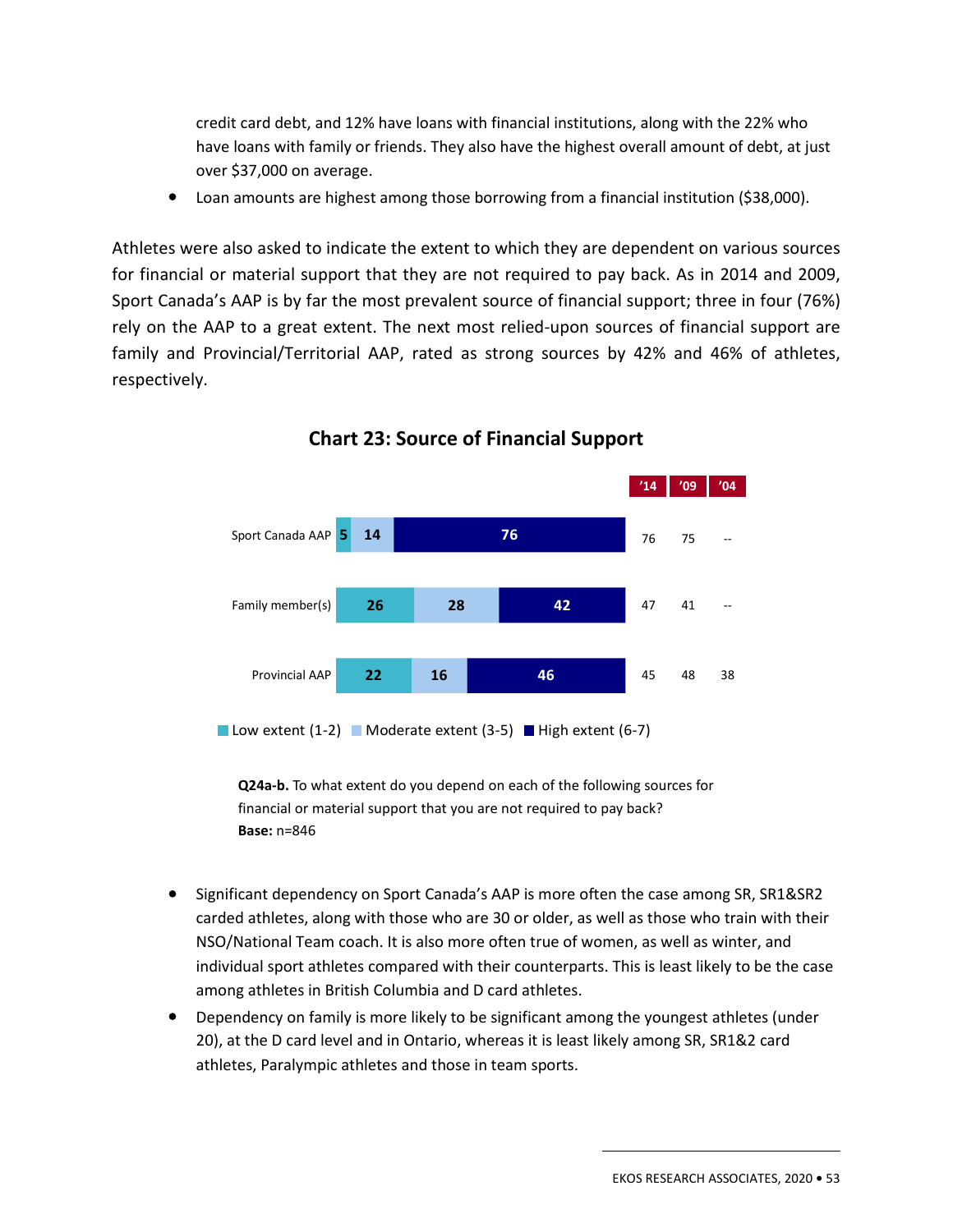• Reliance on Provincial/Territorial AAP is more often significant among athletes in Quebec (and Francophones), winter and individual sport athletes as well as those at the SR1 card level. This is least often the case among athletes in British Columbia and D card athletes.

#### *Financial Barriers*

Athletes were asked to indicate the extent to which money has been a barrier to accessing a variety of resources. Perceptions of money as a barrier to a high extent are roughly on par with 2014 and also fairly similar to 2009; the highest number is one in five athletes believing that money has been a significant barrier to international competitions. Note that in 2009 athletes were asked about "competitions" without the specification of international vs. domestic. After international competitions, money is seen as a significant barrier to obtaining sport science services for 18%; also on par with 2014, but marginally higher than in 2009 when it was posed as sport-related expenses. Appropriate nutrition, equipment, and proper housing are also areas where 13% to 15% have financial barriers. Money also presents a barrier in accessing coaching services, training facilities and domestic competitions for one in ten athletes.

Compared with athletes, coaches see money as a greater barrier for athletes for most of the aspects of sport tested – international competitions in particular, followed by sport medicine facilities, coaching services, proper housing, and training facilities.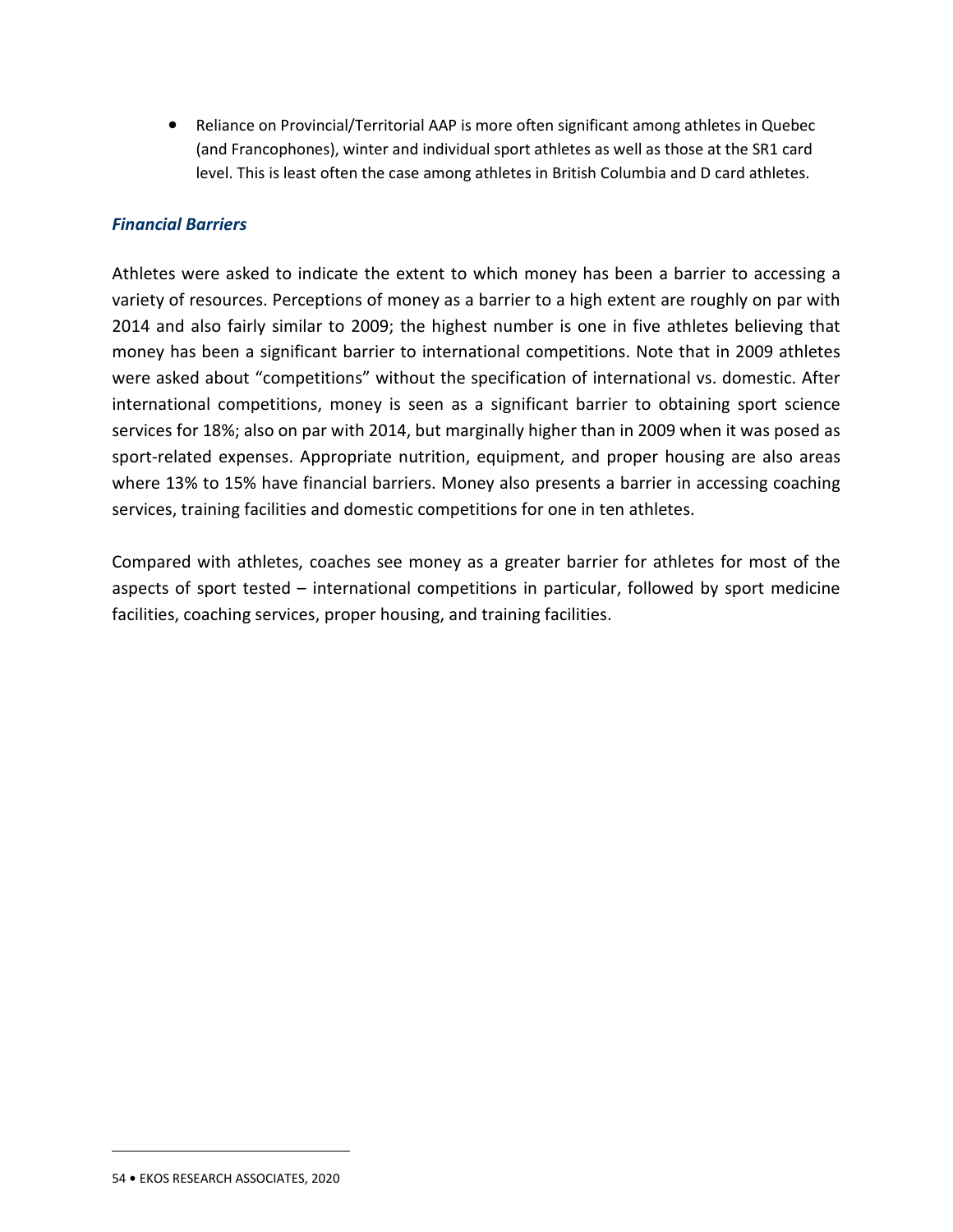|                                                                                                       |    |                 |     |     |     |     | <b>Coaches</b> |     |     |
|-------------------------------------------------------------------------------------------------------|----|-----------------|-----|-----|-----|-----|----------------|-----|-----|
|                                                                                                       |    |                 | '14 | '09 | '04 | '19 | '14            | '09 | '04 |
| International competitions <sup>1</sup>                                                               | 47 | 20<br>30        | 22  |     |     | 58  | 55             | 52  |     |
| Sport medicine services:                                                                              | 45 | 18<br>34        | 17  | 14  |     | 26  | 24             | 26  | 13  |
| Appropriate nutrition,                                                                                | 43 | 15<br>39        | 15  | 12  | 21  | 23  | 11             | 14  | 10  |
| Equipment:                                                                                            | 49 | 14<br>35        | 12  | 15  |     | 21  | 15             | 20  | 15  |
| Proper housing 1                                                                                      | 55 | 28<br><b>13</b> | 12  | 11  | 20  | 25  | 17             | 20  | 14  |
| Coaching services <sup>4</sup>                                                                        | 61 | 10<br>26        | 8   | 10  | 14  | 27  | 27             | 24  | 9   |
| Training facilities :                                                                                 | 61 | 9<br>27         | 9   | 12  | 21  | 27  | 20             | 20  | 19  |
| Domestic competitions 5                                                                               | 61 | 9<br>25         | 7   | 18  | 29  | 18  | 12             | 14  | 24  |
| ■ Don't know<br>$\blacksquare$ Low extent (1-2)<br>Moderate (3-5)<br>$\blacksquare$ High extent (6-7) |    |                 |     |     |     |     |                |     |     |

## **Chart 24: Financial Barriers**

**Q26a-h.** Thinking about the last 12 months, how much has money been a barrier to your accessing each of the following? **Base:** n=846

- In general, the youngest athletes (under 20) are least likely to rate most of these as areas where they experience financial barriers. Athletes who are 30 or older are the most likely to note financial barriers to equipment and competitions, while 25 to 29 year old athletes see money as a barrier to appropriate nutrition.
- Men are more likely than women to note proper nutrition, equipment and domestic competitions where they experience limitations due to money.
- Athletes in summer sports are more likely to see access to international and domestic competitions, as well as nutrition as cost prohibitive compared with winter athletes. Summer sport athletes, on the other hand are less apt to experience financial barriers with coaching services compared with athletes in winter sports.
- Those in individual sports are also more apt to report that money holds them back from accessing the equipment they need, although they are less likely than athletes pursuing team sports to say they experience financial barriers to nutrition, for whom access to nutrition is a bigger issue.
- Paralympic athletes are more likely to experience financial barriers to international and domestic competitions as well as equipment, compared with Olympic athletes. The latter are also less likely than Paralympic athletes to experience financial barriers to coaching services. Paralympic athletes however, are less apt to list proper housing as an area where they experience financial burden compared with Olympic athletes.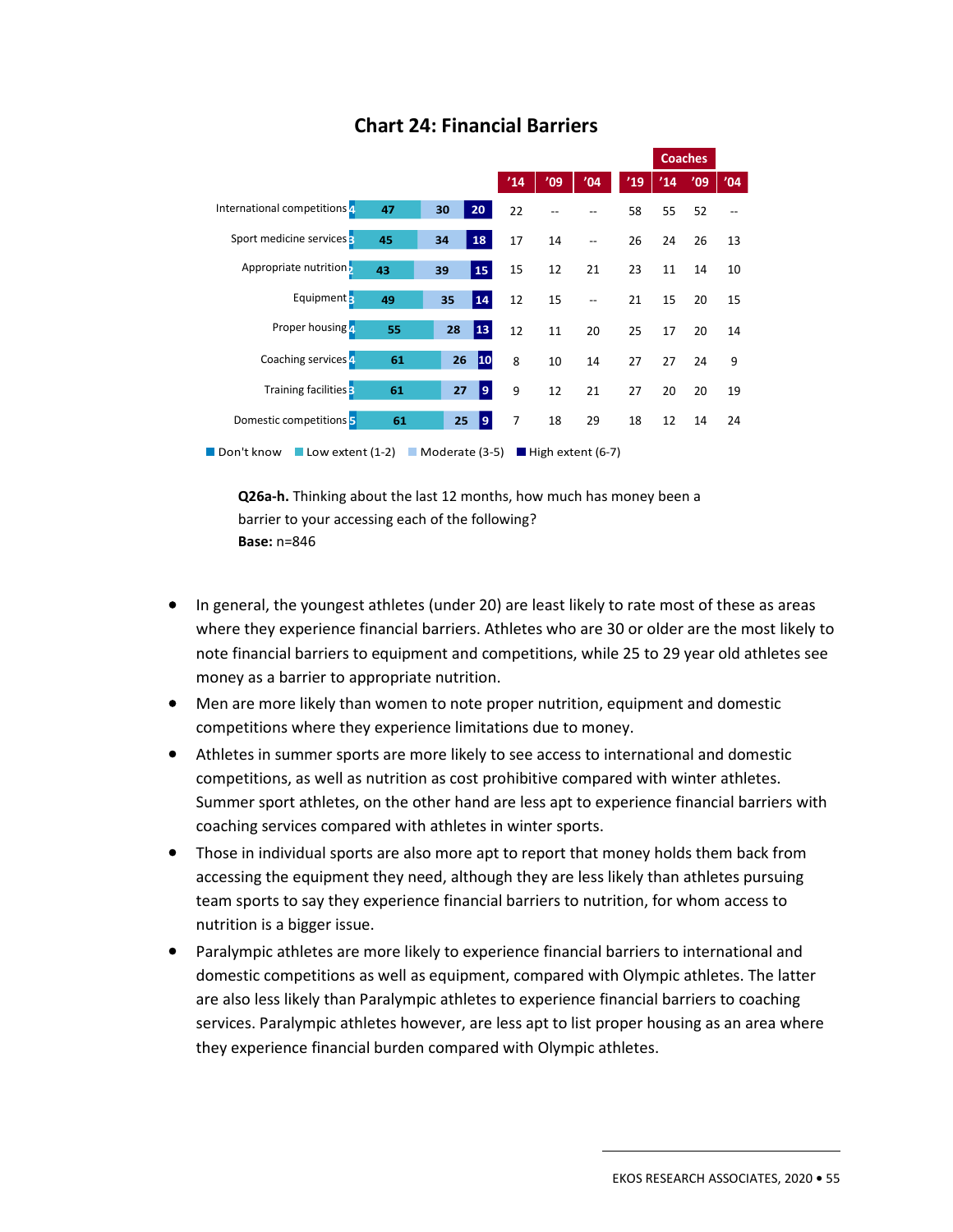- There are few differences based on card level, although C1 carded athletes more often point to financial barriers to international competitions, while SR card athletes are least likely to say the same. SR card athletes, on the other hand, are the most likely group to report financial barriers to proper housing.
- Although there are few differences between barriers experienced by athletes in English Canada, those in British Columbia are more likely than others across the country to point to international as well as domestic competitions as an area where they experience limitations. Across all areas, Quebec athletes, and as a result Francophone athletes, are less apt to say they experience financial limitations compared with other athletes.
- Athletes training with the national team coach are, naturally, less likely to experience financial barriers to training facilities, coaching services and sports medicine services compared with other athletes.

As follow-up questions, athletes were asked about the level of income at which AAP funds would no longer be necessary and for the minimum necessary amount they would need to support themselves and train full-time. Just as in previous years, about half of athletes (48%) want between \$30,000 and \$59,999 to not have to rely on AAP funding. This has also been 47% to 50% since 2004. In 2019 only 17% said they could get along with less than \$30,000, which has decreased consistently as a proportion of carded athletes since 2004 when it was 35%.

The amount of personal income at which AAP would not be necessary continues to be a great deal more than the presumed amount needed to train full-time. There is a lean towards the upper end of the scale in a similar range to previous years at roughly \$50,000 (i.e., only about a quarter to a third of athletes put the limit below \$50,000 even as far back as 2004, although only one in four in 2019).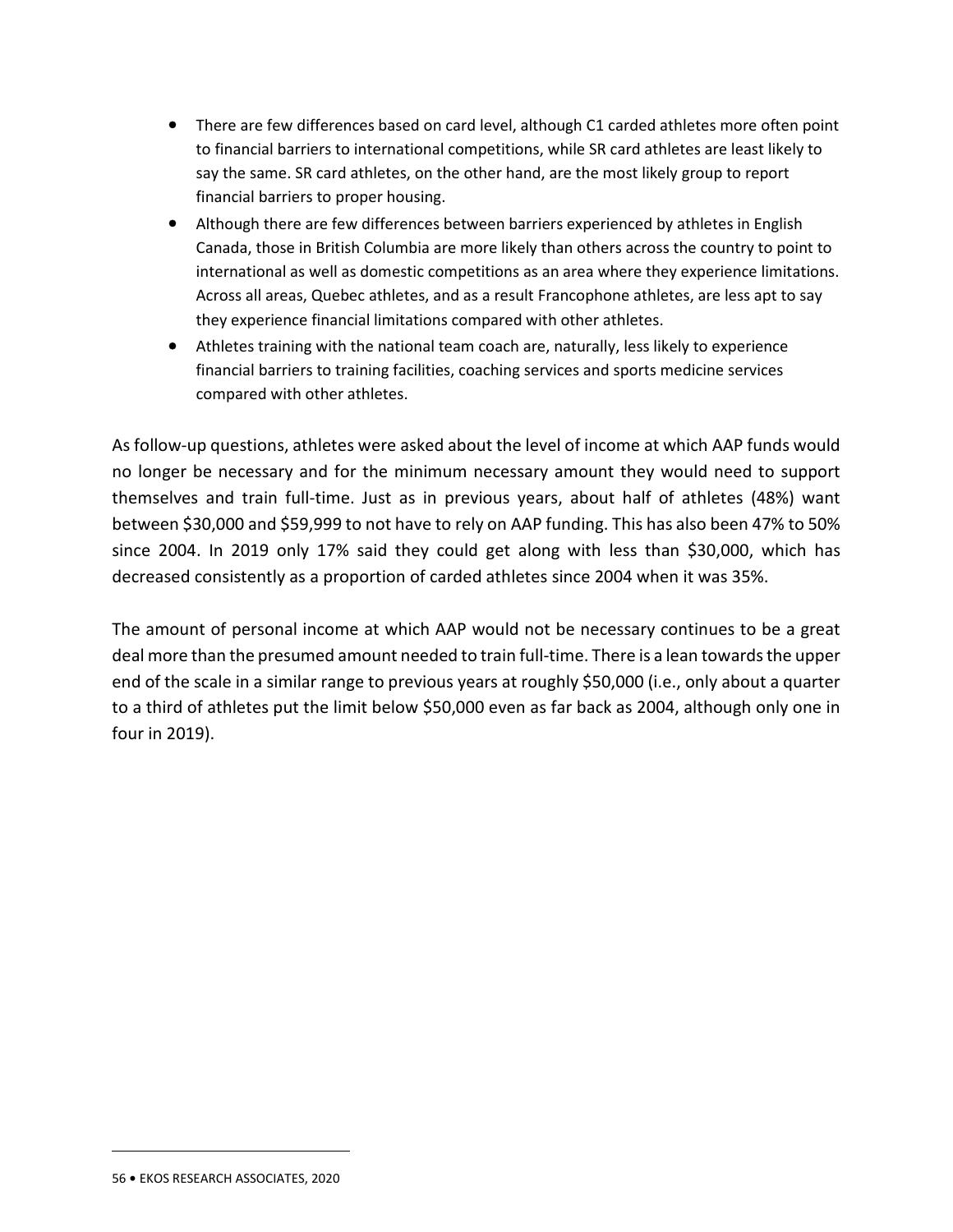|                   | Q27. What level of total annual personal<br>income would be the minimum necessary<br>to support yourself to enable you to train<br>on a full-time basis? |      |      |      |                              | Q28. At what level of personal income do you<br>believe that support from the Athlete<br>Assistance Program (AAP) would no longer be<br>necessary to cover your own annual living and<br>training expenses? |     |     |  |
|-------------------|----------------------------------------------------------------------------------------------------------------------------------------------------------|------|------|------|------------------------------|-------------------------------------------------------------------------------------------------------------------------------------------------------------------------------------------------------------|-----|-----|--|
|                   | 2019                                                                                                                                                     | 2014 | 2009 | 2004 | 2014<br>2009<br>2019<br>2004 |                                                                                                                                                                                                             |     |     |  |
| \$0,000-\$19,999  | 3%                                                                                                                                                       | 4%   | 6%   | 10%  | 2%                           | 2%                                                                                                                                                                                                          | 4%  | 3%  |  |
| \$20,000-\$29,999 | 14%                                                                                                                                                      | 20%  | 18%  | 25%  | 6%                           | 7%                                                                                                                                                                                                          | 8%  | 7%  |  |
| \$30,000-\$39,999 | 17%                                                                                                                                                      | 22%  | 23%  | 23%  | 6%                           | 11%                                                                                                                                                                                                         | 9%  | 12% |  |
| \$40,000-\$49,999 | 18%                                                                                                                                                      | 16%  | 13%  | 16%  | 10%                          | 10%                                                                                                                                                                                                         | 9%  | 12% |  |
| \$50,000-\$59,999 | 13%                                                                                                                                                      | 12%  | 11%  | 8%   | 10%                          | 13%                                                                                                                                                                                                         | 12% | 14% |  |
| \$60,000-\$69,999 | 10%                                                                                                                                                      | 7%   | 7%   | 7%   | 9%                           | 9%                                                                                                                                                                                                          | 9%  | 11% |  |
| \$70,000-\$79,999 | 5%                                                                                                                                                       | 4%   | 5%   | 3%   | 8%                           | 7%                                                                                                                                                                                                          | 6%  | 4%  |  |
| $$80,000+$        | 10%                                                                                                                                                      | 8%   | 6%   | 3%   | 11%                          | 11%                                                                                                                                                                                                         | 8%  | 6%  |  |
| "No upper limit"  |                                                                                                                                                          |      | --   |      | 22%                          | 17%                                                                                                                                                                                                         | 16% | 21% |  |

## **Chart 25: Required Income Levels**

**Base:** n=846

- The level of gross annual income required by athletes to support a full-time training regime is higher among athletes who are 30 or older.
- This corresponds to the pattern by card level (with D's reporting the least income requirements and SR1/2s reporting the highest requirement). Athletes in winter sports tend to have higher income needs than those in summer sports.
- The same age and card level patterns are also seen in the income reported by athletes with those reporting higher incomes indicating a higher requirement to train full-time.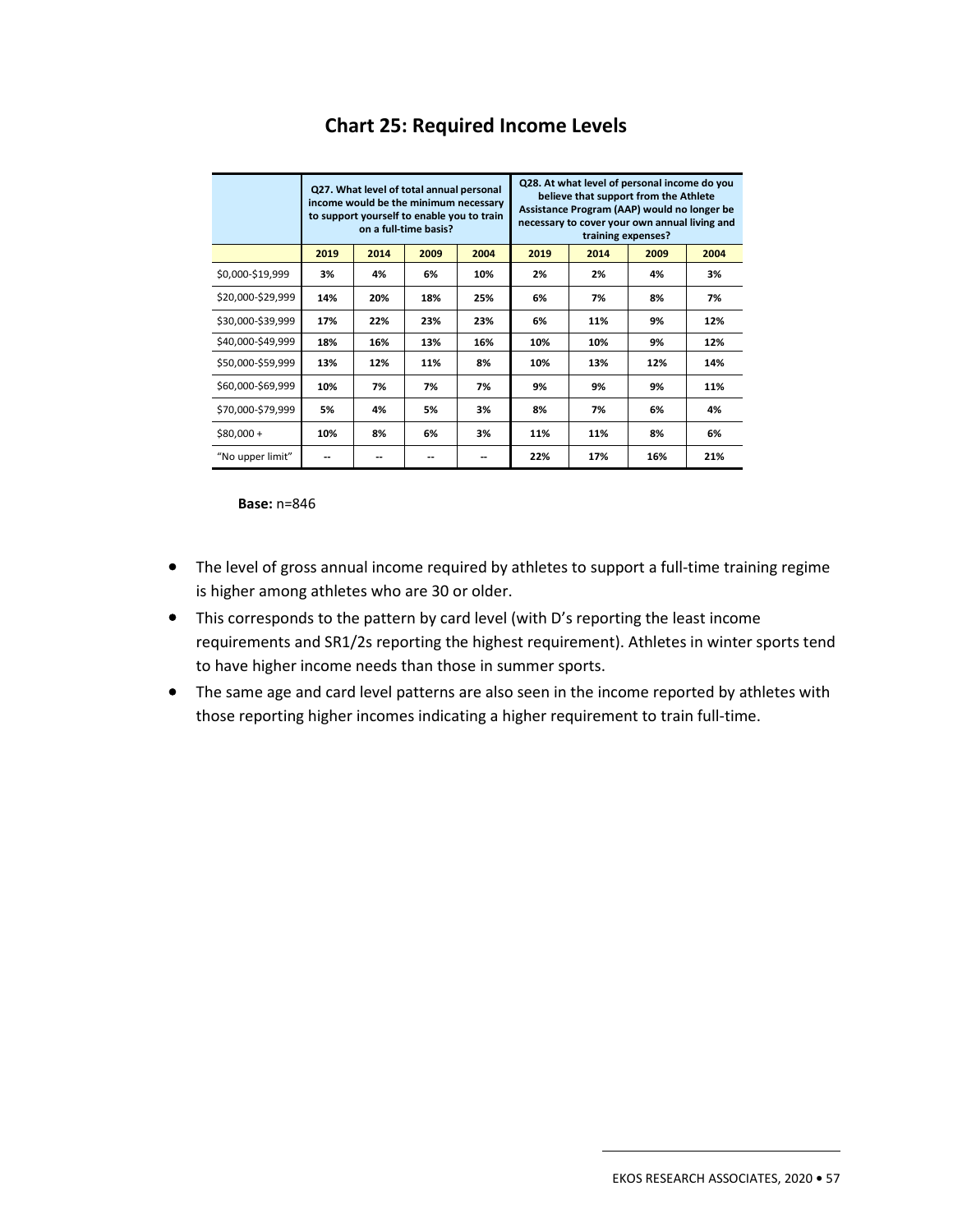# **F. AAP POLICY**

#### *Support to Changes to AAP Criteria*

Athletes were asked to provide their opinion on a number of statements relating to the Athlete Assistance Program (AAP). Athletes most often agree (83%) that the AAP has made it possible to achieve higher levels of athletic performance; only a small number (7%) disagrees that this is the case. These results are consistent across coaches and athletes over the past measurement periods.

Nearly half (49%) of athletes agree that the AAP is assisting or has assisted them in pursuing postsecondary education. This is a slight decrease from 2014, but consistent with 2009 results. Nonetheless, almost two in ten (19%) disagree. Agreement rises to 71% among those currently attending post-secondary education, although only 42% post-secondary graduates agree. Coaches are considerably more positive than the athletes on this point with 75% agreeing that AAP has assisted with post-secondary education. Agreement among coaches has gone down, however, from 82% in 2014.

Although athletes tend to agree that the AAP has helped make their training possible, relatively few (41%, although a slight increase from 35% in 2014 and 2009) feel the AAP funding is sufficient to meet their living and training needs. A higher proportion (46%) disagrees with this statement. This opinion is much less apt to be supported by coaches where only 22% believe that funding is sufficient.

In terms of timing of AAP funding, over one in four (27%) athletes agree that funding came too late in their career. Nearly half (48%) of athletes, however, disagree that the funding came too late. The trend over time is finding that less athletes agree that funding came too late since the high of 38% in 2004. Coaches share a similar view about AAP funding being received too late in the athletes' careers (30%), although agreement was as high as 42% in 2014, and 48% in 2009.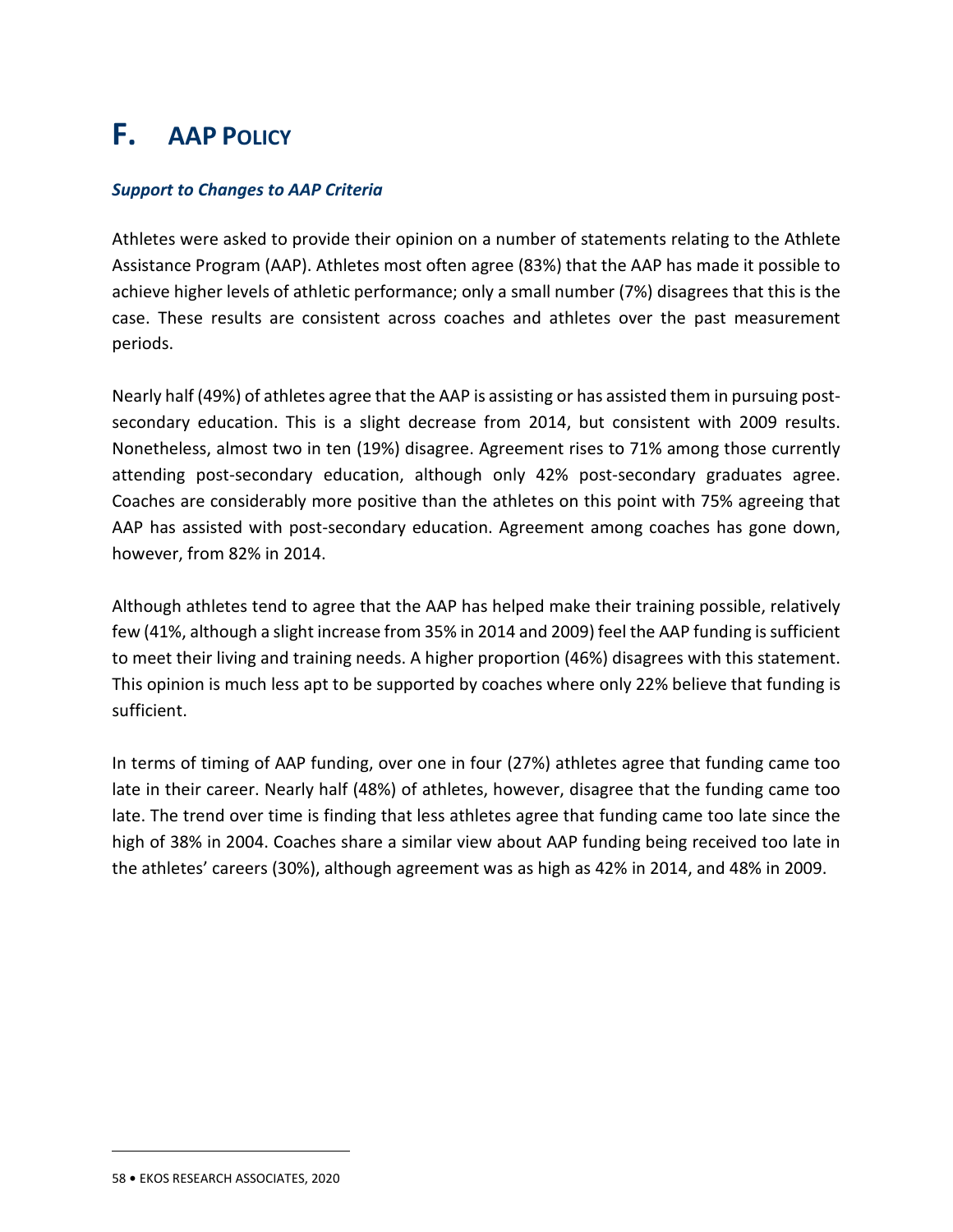

## **Chart 26: AAP Positive/Negative Aspects**

**Q29a-d.** To what extent do you agree or disagree with each of the following statements? **Base:** n=846

- Summer athletes are more likely to agree that AAP made it possible to achieve a higher level of performance (86%), helped in pursuing a post-secondary education (53%), and that funding was sufficient (44%).
- Paralympic athletes (86%), along with those in individual sports (86%), and with SR (90%), SI (93%), and SR2 (93%) cards, tend to agree that AAP funding made it possible to achieve a higher level of athletic performance. This is also the case among those with a national sports organization coach (89%).
- Athletes with an SR card (59%), along with those with a national sports organization coach (53%), are more apt to agree that funding helped them pursue a post-secondary education.
- Francophone athletes are much more likely (54% compared to the average of 41%) to agree that AAP funding is sufficient to meet living and training needs. Those in British Columbia (28%) are least likely to agree.
- Athletes with a C1 card are most likely to agree that funding came too late in their career (44% agree compared to the average of 27%). Francophones and those living in Quebec are also likely to agree that funding came too late; although Francophones were more apt to agree that funding is sufficient.
- Agreement that the AAP has made higher levels of athletic performance possible is higher among those who are between 25 and 29 years of age. It is least apt to be the case among the youngest athletes (72% among those under 20).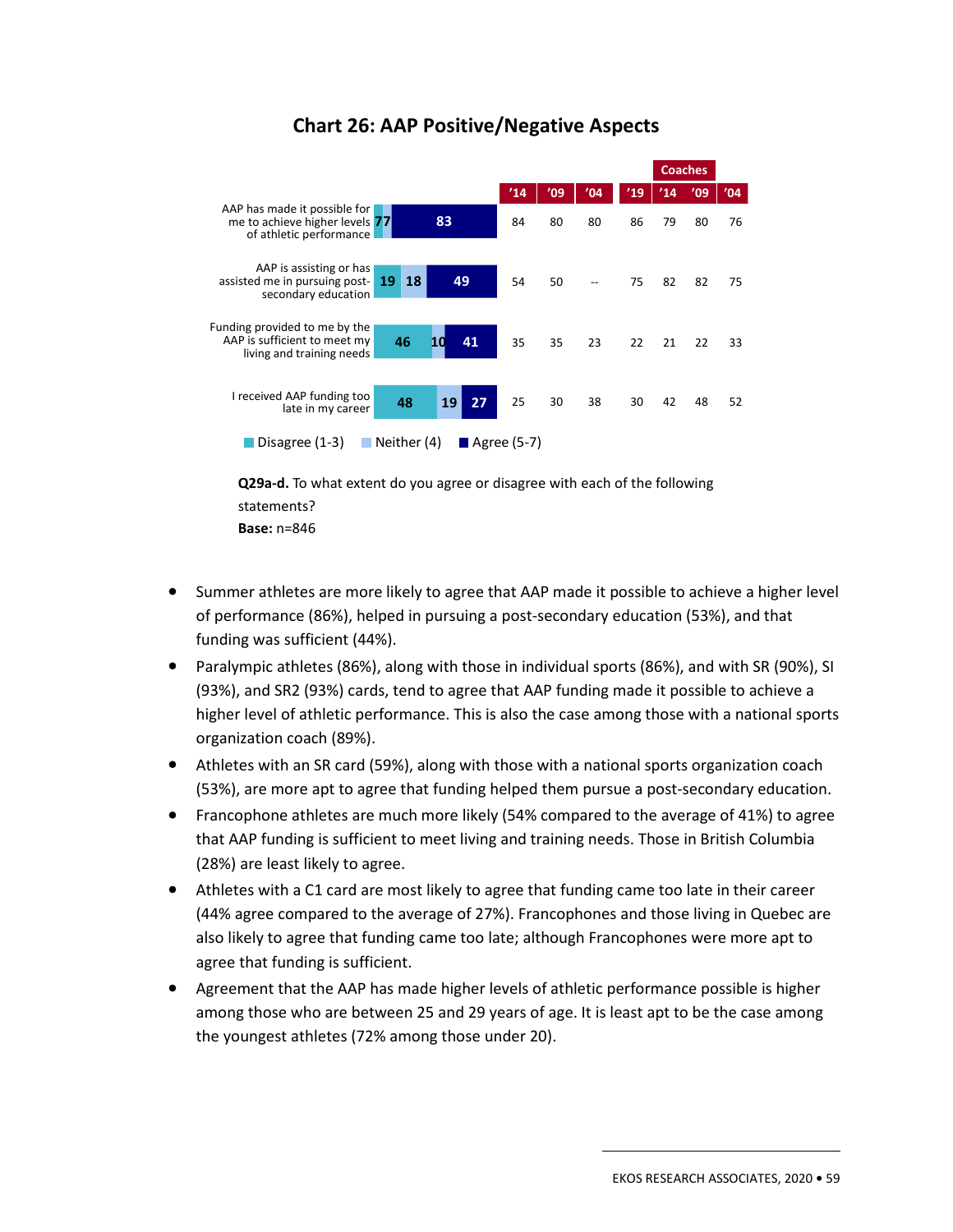- AAP assistance in pursuing post-secondary education (both past and present) is considerably higher among those between the ages of 20 and 29 (50%) but drops off among athletes that are 30 years of age and older (37%) and, as would be expected, also lower among athletes under 20 years of age (36%), who may or may not have had the opportunity to access PSE.
- While agreement that AAP funding is sufficient is generally low across the board, there are some differences across the subgroups. Notably younger athletes, under 25, are somewhat more positive (44% among those under 20, and 49% of those 20 to 24), and agreement drops over 25 (39% among those 25 to 29, and 29% among those 30 or older).

Coaches who do not feel that AAP assistance is adequate to meet the living and training needs of athletes cite a variety of reasons, most commonly that the level of support is not high enough for the cost of the sport and associated travel and training, or that the support does not cover living expenses, particularly in major Canadian cities. A few argue that the level of support needs to be augmented with other income to be sufficient for training and living expenses. A few also mention that the level of support has not increased proportionally with the cost of living. As one coach articulated, "It's simply not enough dollars to get by. Athletes use that money for basic living requirements but also for expenses".

As noted, 30% of coaches feel that athletes receive AAP funding too late in their career. Through open end responses, most of these coaches stated that the current funding model supports athletes who have already achieved success; as noted, "it's a reward for past performance" or that "we tend to prioritize funding once they get to the podium potential level". Many coaches who feel funding comes too late state that funding should come earlier, often in teenage years, to aid in developing athletes to reach their potential and avoid elite athletes leaving the sport or the system (such as to NCAA).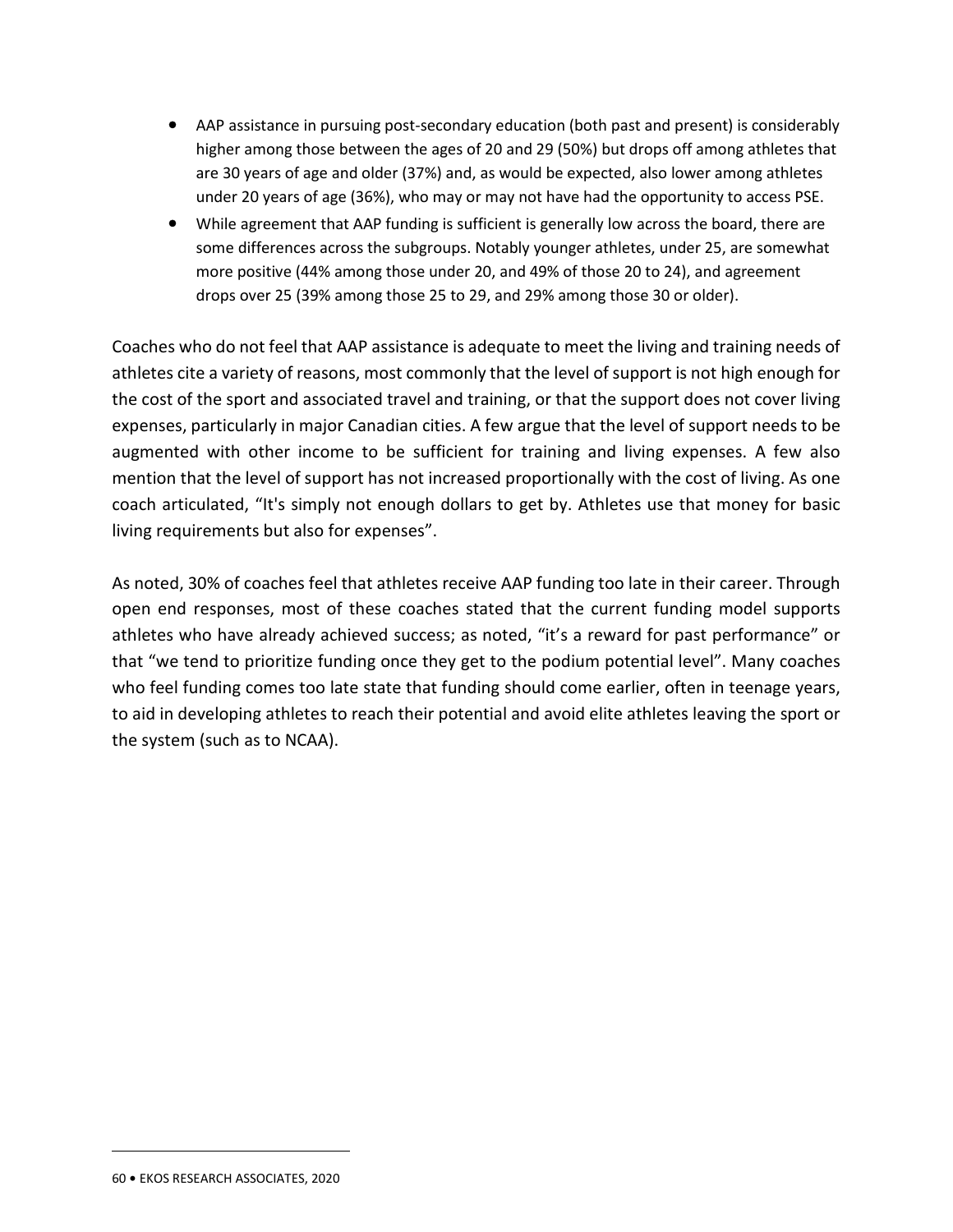#### *Awareness of Changes to AAP Tuition and Supplementary Support*

Awareness of Tuition and Deferred Tuition, up to a lifetime maximum of \$26,500 (in 2019 and will increase by \$500 each year until it reaches \$27,500), is strong among athletes with seven in ten (70%) aware of this support. Awareness of further AAP supplementary support services remains very low among athletes. Nearly one in three (31%) are aware of the supplementary support for the child dependant allowance, up to \$6,000. Two in five (23%) athletes are aware that tuition and deferred tuition support can be applied to coaching courses; however, 70% are unaware, fewer than in 2014 (79%). A similar proportion are aware of supplementary support for excellence living and training allowance up to \$6,000 (23%), or for training and competition allowance for Paralympic athletes with high support needs, up to \$6,000 (20%).

As with 2014, coaches are more apt to be aware of the \$5,500 (\$5,000 in 2014) annual tuition assistance (82% awareness in 2019 and 61% in 2014) than athletes. In the case of some of the supplementary support programs, however, coaches are less familiar with the programs than athletes are (e.g. excellence living and training allowance, and training and competition allowance for Paralympic athletes with high support needs). Overall, awareness among coaches is considerably higher than it was in 2014.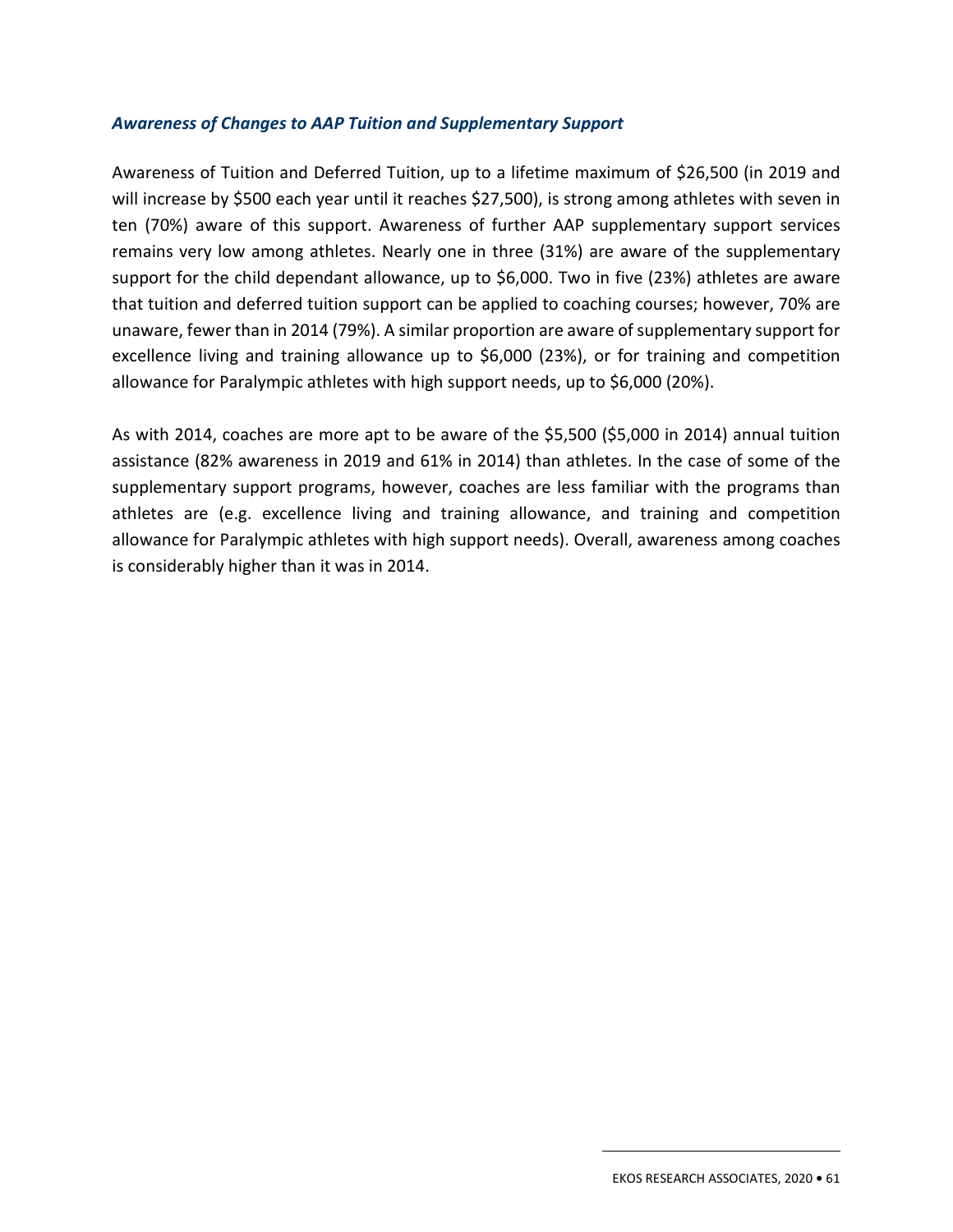

## **Chart 27: Awareness of AAP Supplementary Support**

**Q30a-d, Q31.** Are you aware of these other AAP supplemental support services? **Base:** n=846

- Winter athletes, along with those on SR, SR1 and SR2 cards, are more likely to be aware of all measured supplemental support services. Paralympic athletes report higher awareness of all supports with the exception that Tuition and Deferred Tuition support to be applied to coaching courses.
- Athletes with a national sports organization coach are more likely to be aware of Tuition and Deferred Tuition support.
- Athletes who are 30 or older are more apt to be aware of each of these. In some cases, the 25 to 29 age segment also shows increasing awareness (tuition and deferred tuition supplement, use of tuition allowance for coaching courses, and child dependent allowance).

### *Awareness of Other AAP Supplementary Support Assistance*

CSC representatives were also asked about their awareness of three other AAP supplementary support for athletes: Child-care assistance; relocation assistance; and retirement assistance. Results indicate that awareness is high among CSC representatives, with nine or 10 respondents aware, out of the 13 in each case.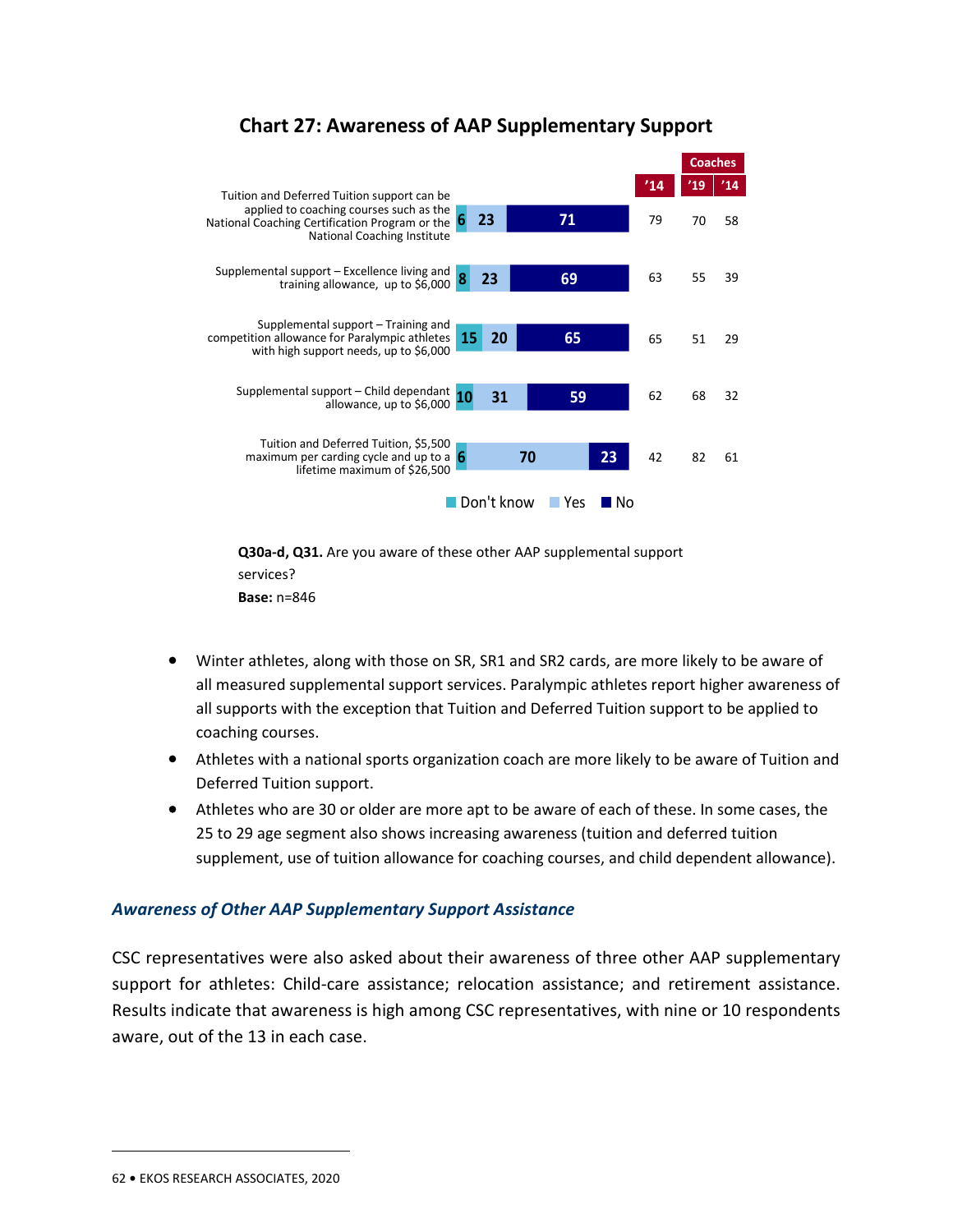Generally CSC Presidents and Service Managers are also aware of supplementary support for Excellence living and training allowance, child dependant allowance and training and competition allowance for Paralympic athletes with high needs (9 to 11 out of 13), as well that Tuition and Deferred Tuition could be applied to coaching courses (10 of 13). When asked about other areas where they believe that Sport Canada should consider providing assistance, two CSC representatives stated that mandatory on-boarding and an annual renewal for athletes with their local CSI/CSC which would include Game Plan as a condition of receiving AAP funding would be helpful. Other areas included support for purchase of training related equipment and technologies, or funding for Paralympic athletes to participate in extra competitions to be classified.

Some coaches offered suggestions around the carding system such as carding for university athletes for a longer period and allowing more cards (including D cards) in the system. Some others specified the need for more supports, including extended health insurance (physio, dental, drug), post-career support, and increased funding levels to cover higher associated costs for paraathletes. A few said that athletes would benefit from a move away from the "one size fits all" approach as the funding and expense realities among all sports can be vastly different.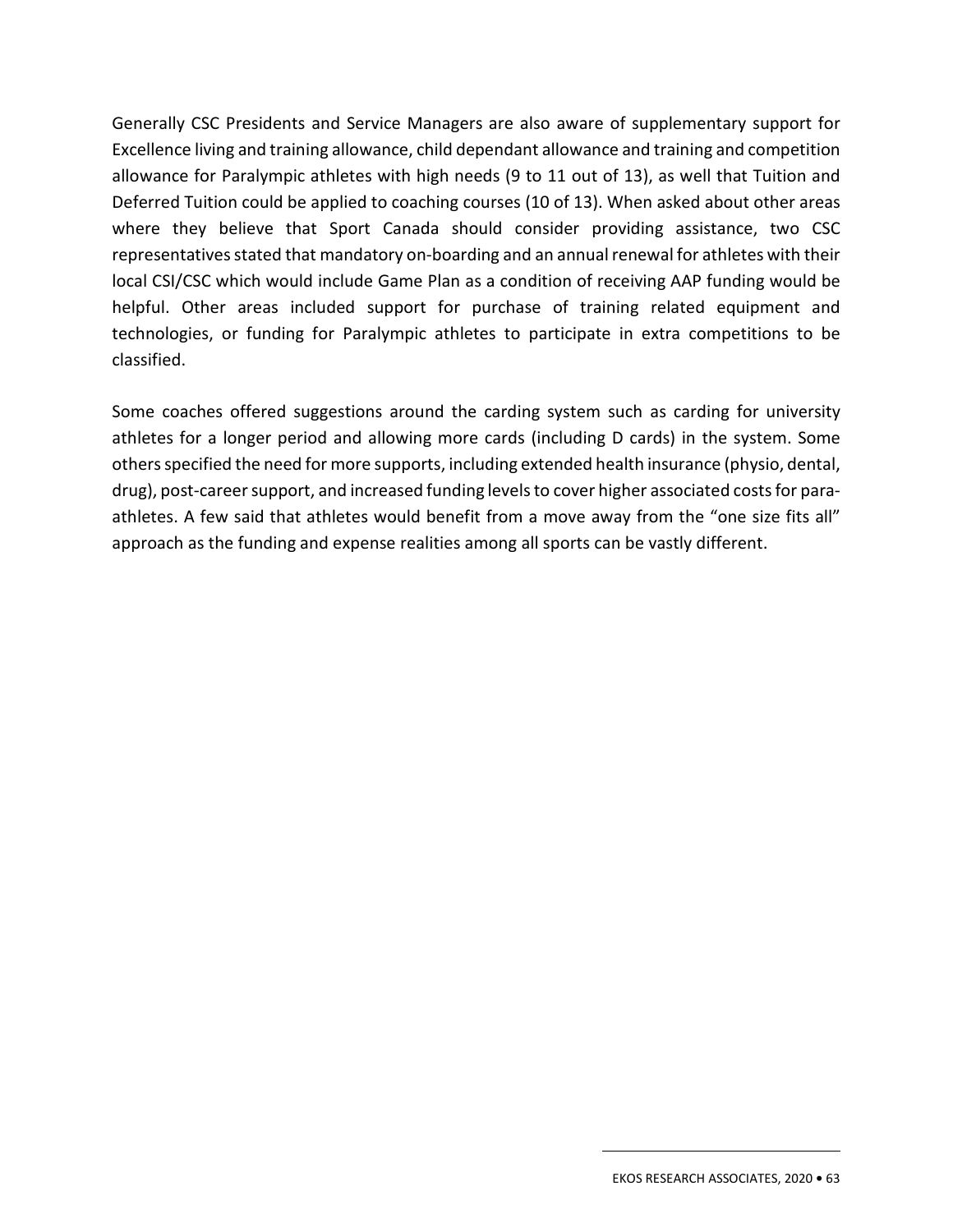# **G. AAP CLIENT SATISFACTION**

#### *Contact with AAP*

The main contact for athletes receiving AAP support is their NSO, however, from time to time athletes contact AAP staff for information about the Program or questions regarding the benefits of the Program. The study explored athletes' and coaches' levels of satisfaction with AAP staff. Contact with Sport Canada's AAP staff is relatively low among athletes; however, the contact has remained higher than in 2009. Similar to 2014, one in three (33%) have contacted Sport Canada AAP in the past 12 months compared with only 22% in 2009. This may be driven by the considerable increase in contact by email (see next page) and the addition of an AAP email address since 2009.

Athletes were asked if they felt they were served in the official language of their choice. Nearly all, 95%, stated that they were served in their language of choice, down slightly from 99% in 2014.

Coaches reported a higher incidence of contacting Sport Canada, with 62% indicating they have contacted the organization in the past year. Two in three CSC representatives (8 of the 13) indicated contact with AAP staff.



**Chart 28: AAP Contact in Past Year** 

**Q36.** Have you contacted Sport Canada AAP staff in the past 12 months? **Base:** n=846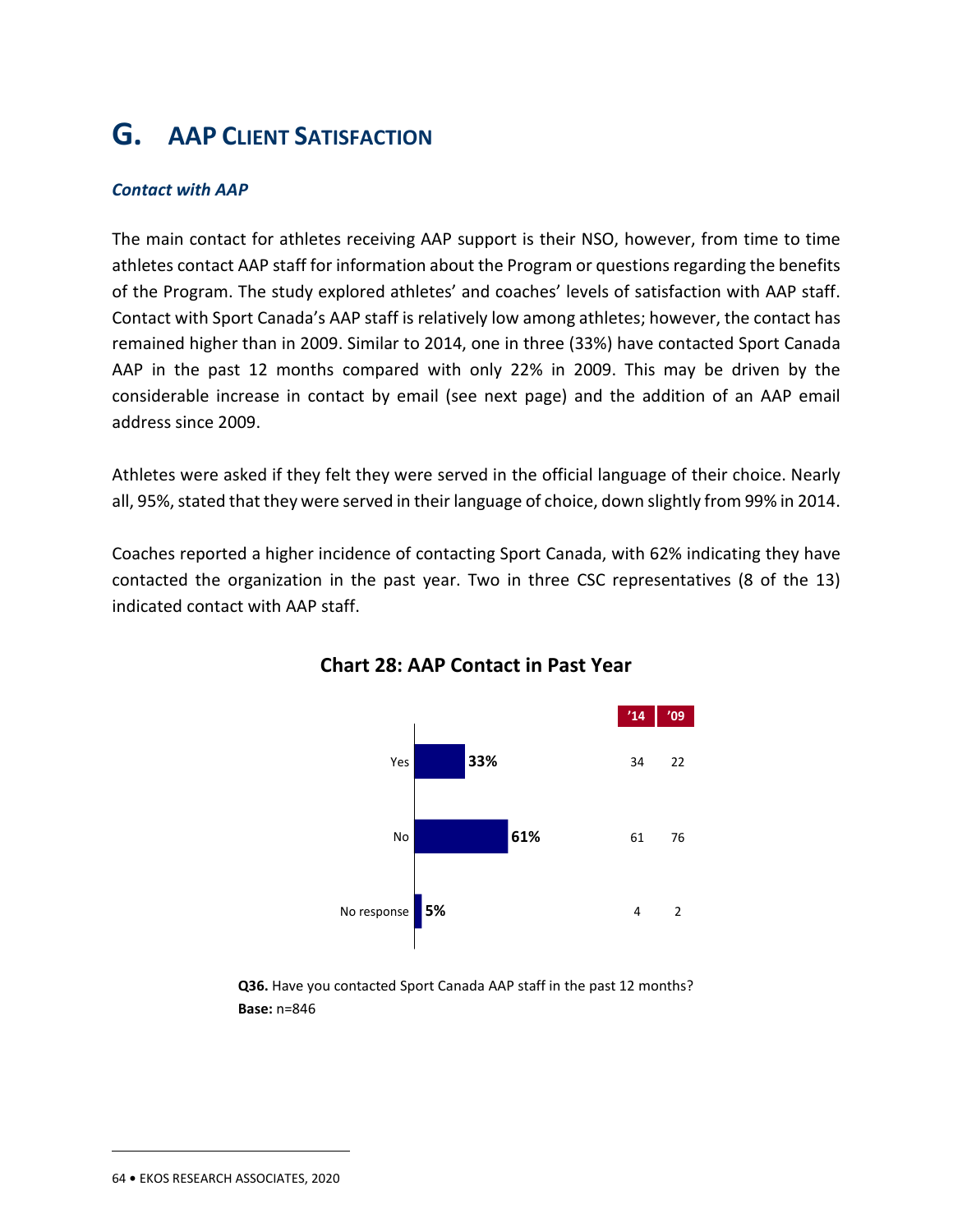- Individual sport athletes were more likely to have contacted Sport Canada AAP staff in the last year, along with those with personal coaches. Regionally, those in Alberta are least likely to have contacted.
- Athletes between the ages of 20 and 24 are more likely than other athletes to have made contact in the past year (41%).

Email is by far the most prevalent method of contacting Sport Canada's AAP staff. The use of email for contact has increased from 53% in 2009 to 89% in 2019. Far fewer, 8%, are using the telephone as a method of contact, a notable decrease in the past decade from 39% in 2009. The use of traditional mail remains low at 2%.

Results for coaches and CSC representatives are similar, with the highest concentration of contact occurring by email, although one in four coaches contacted by telephone.



**Chart 29: Method of AAP Contact** 

(Those saying yes, have contacted Sport Canada AAP staff)

**Q38.** How did you contact the Sport Canada AAP staff? **Base:** n=285

• The incidence of contacting Sport Canada is generally consistent across the subgroups.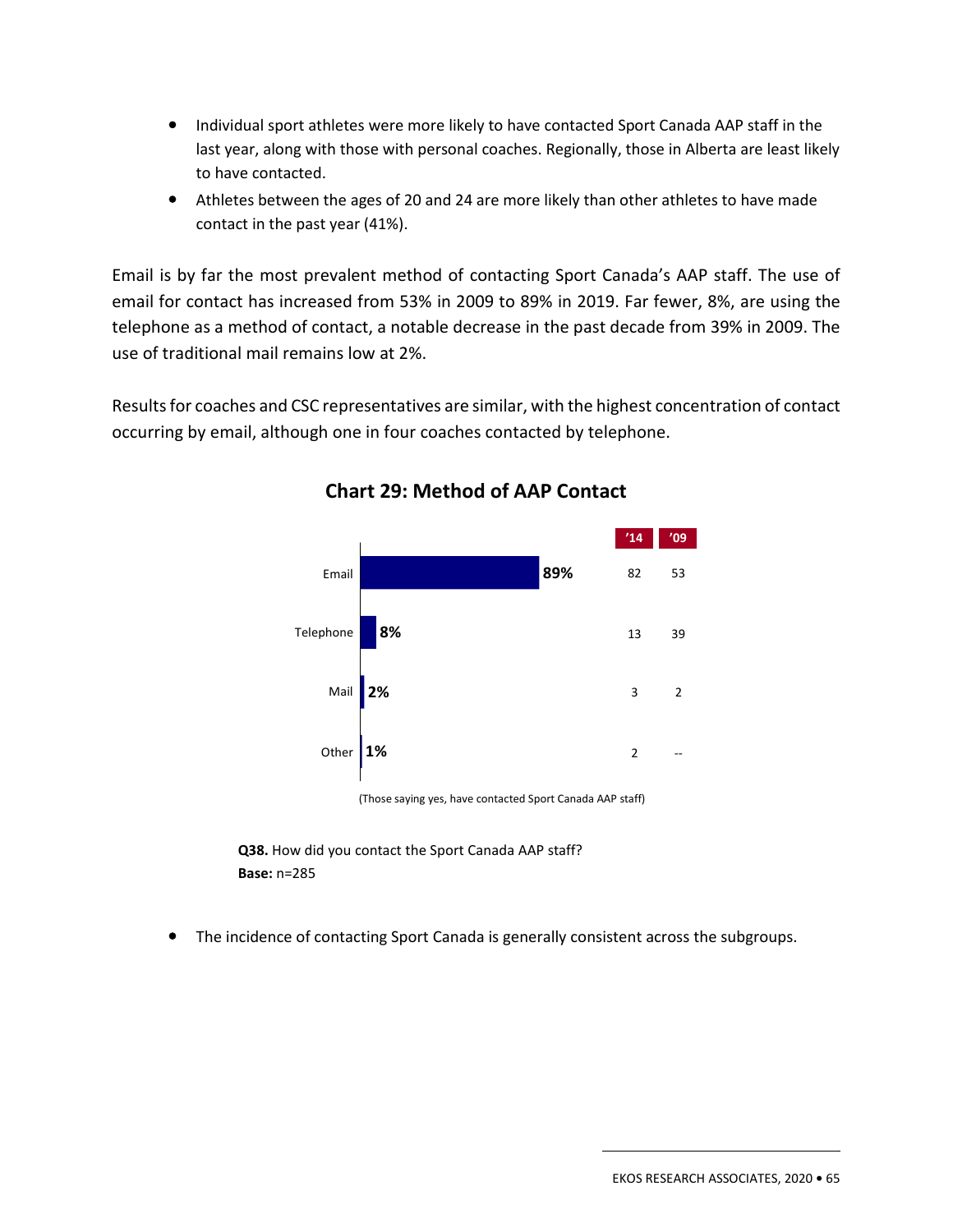#### *Satisfaction with AAP*

Satisfaction with the overall quality of service is high among athletes that have contacted Sport Canada's AAP staff. Most athletes were either satisfied (45%) or very satisfied (44%) with the overall quality of service they received when contacting Sport Canada. The proportion of those very satisfied have increased since 2014 when 39% indicated very satisfied, but remains lower than the 57% who were very satisfied in 2009.

Coaches were 85% satisfied or very satisfied with the overall quality of service from AAP staff; with 23% being satisfied and 62% very satisfied. Seven of the eight CSC representatives contacting AAP also said that they were satisfied or very satisfied. Each of the eight also felt that they were provided service in the language of their choice, as was also the case among coaches.



**Chart 30: Satisfaction of Overall Quality of Service Received** 

(Those who contacted Sport Canada AAP staff)

**Q39.** How satisfied were you with the overall quality of service you received? **Base:** n=285

• These levels of satisfaction do not vary significantly across most subgroups, although satisfaction is higher among athletes who are 30 or older compared with younger athletes.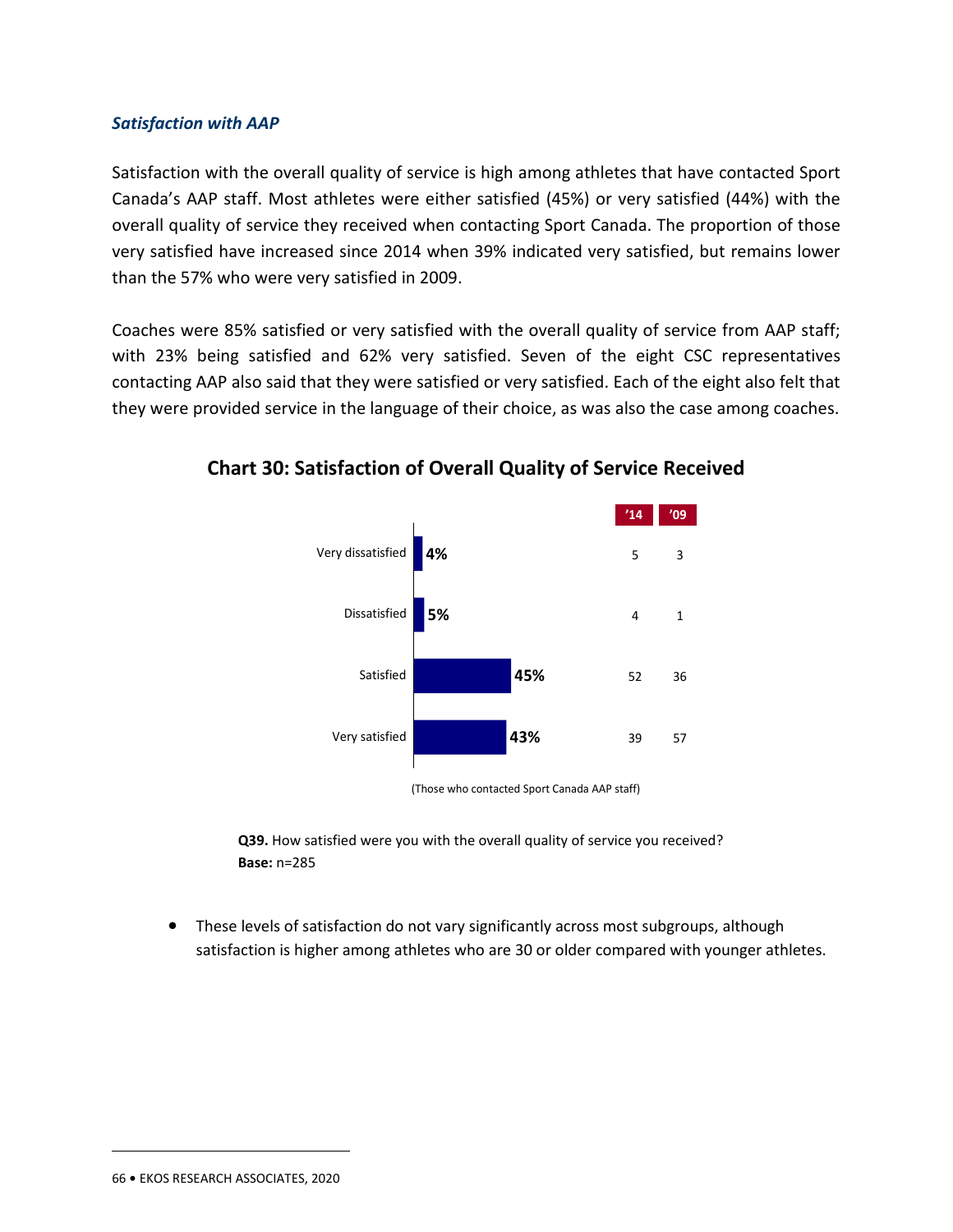# **H. ATHLETE REPRESENTATION**

#### *Relationship with National Sport Organization*

Athletes were asked about their satisfaction with their NSO athlete representative. Three in ten (30%) said that they did not know who their athlete representative is or indicated "don't know". Of those who are familiar with their athlete representative, over half (54%) said that they are satisfied with the communication they have had with their NSO athlete representative, although 27% are neither satisfied nor dissatisfied, and one in five (20%) athletes expressed dissatisfaction with their NSO representative. Satisfaction is lower than the 58% reported in 2009, although an increase from the 48% in 2014.



### **Chart 31: Satisfaction with Athlete Representative**

**Q32.** How satisfied are you with the contact and consultation that you have with your NSO athlete representative for your sport? **Base:** n=607, those aware of athlete representative

• Satisfaction is higher among SR1's, as well as among athletes training in Alberta and/or living in BC.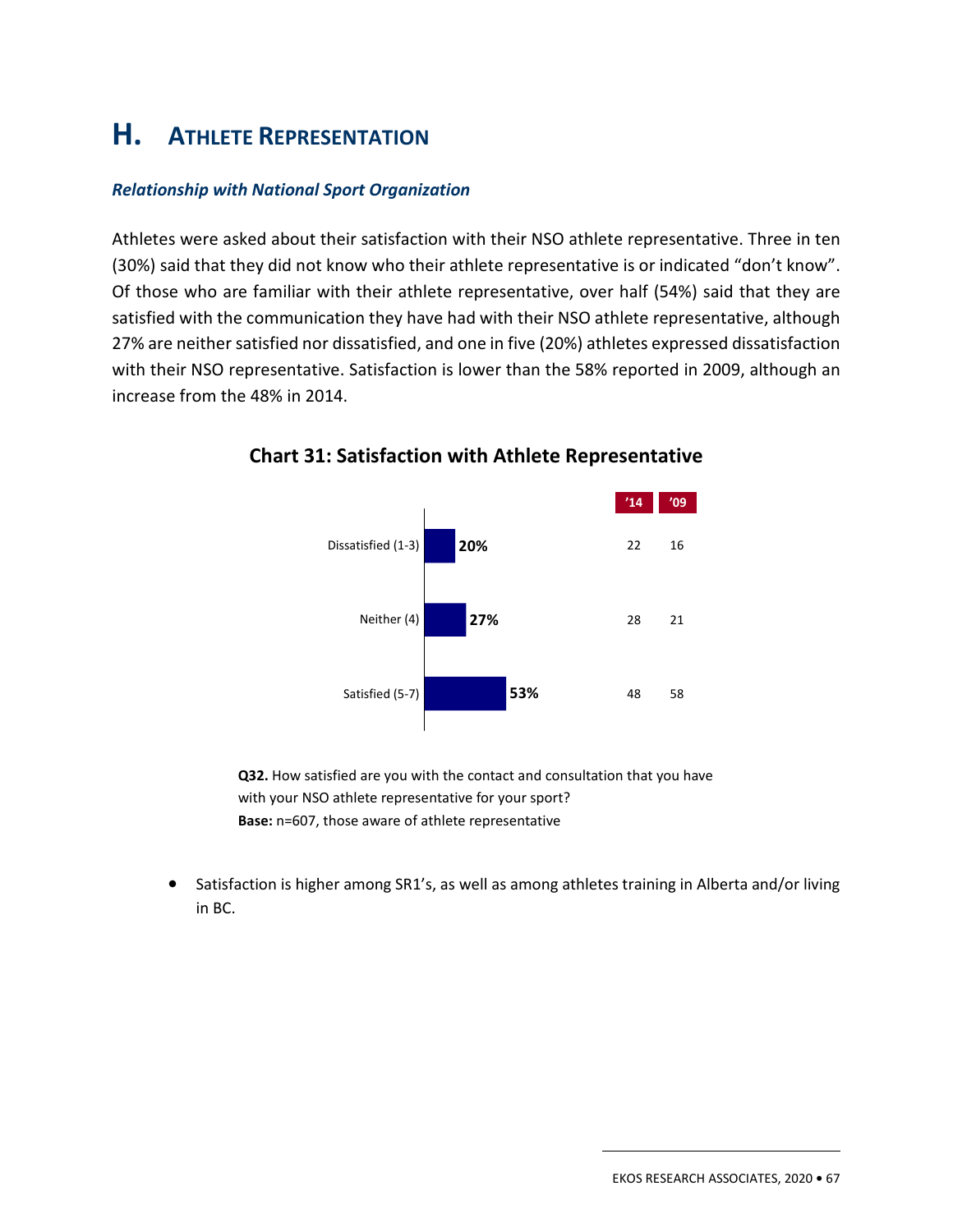Only one in four athletes indicates that they have a high-quality relationship with their National Sports Organization. The majority (55%) are fairly neutral, rating three, four or five out of seven. Ratings have fluctuated over time, the high point of 40% in 2009.



## **Chart 32: Quality of Relationship**

**Q33.** How would you rate the quality of your relationship with your National Sport Organization? **Base:** n=607

• The quality of relationships with NSO's is stronger among athletes with personal coaches. Regionally, those in Quebec (along with Francophones) rate the relationship higher.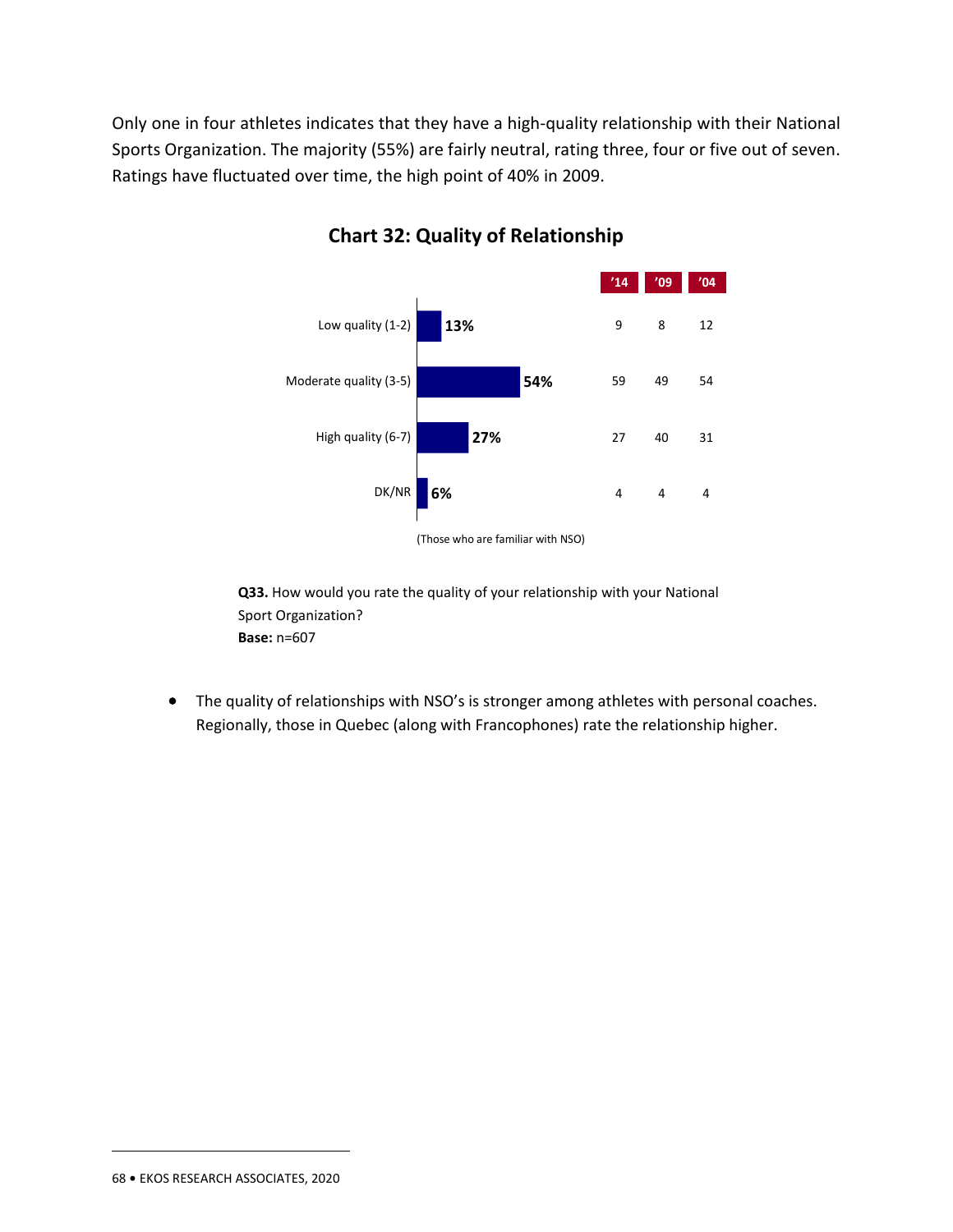### *AthletesCAN Purpose/Representation of Athlete Rep.*

Survey results point to a moderately high level of awareness of AthletesCAN, with just over half (51%) of athletes claiming that they know its purpose. That said, two in five (41%) said that they are not familiar with this organization. These results are marginally lower than found in 2014 (56% aware) and 2009 (60% aware).

Even among those familiar, nearly one in three (32%) were not able to rate their satisfaction with the representation of AthletesCAN on issues relevant to their sport. Among those who could rate it, 21% indicated they were extremely satisfied. Over two in five (43%) rated their satisfaction as moderate and few rated their satisfaction as low (4%).



**Chart 33: AthletesCAN Purpose/Representation of Athlete Rep.** 

**Q34.** Do you know what the purpose of AthletesCAN is? **Base:** n=403

**Q35.** How satisfied are you with the athlete representation that you think AthletesCAN provides on issues relevant to your sport? **Base:** n=211

• Awareness of the purpose of AthletesCAN is higher among summer sport athletes, athletes in team sports, those with SR and SR1 cards and athletes 25 years of age or older.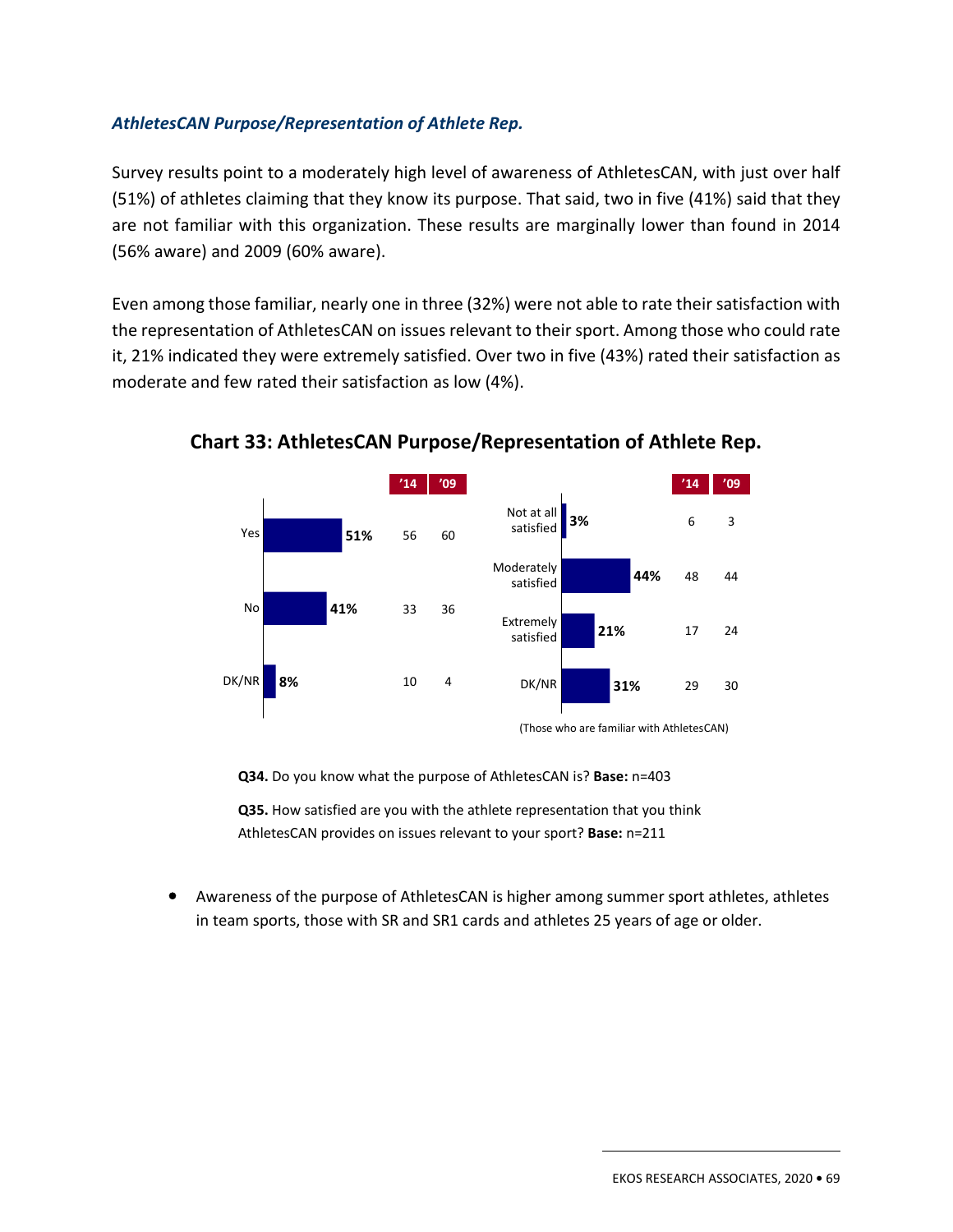## **I. PERCEPTIONS OF OVERALL SUPPORTIVENESS OF CANADIAN SPORT SYSTEM**

Athletes were asked about their perceptions of the supportiveness of the Canadian sport system overall. One in three (33%, consistent with previous measurement periods) rated the system as supportive or very supportive, however, most athletes (60%) said that it is only moderately supportive, rating it a three, four or five out of seven. Only a handful of athletes (5%) gave it a lower rating.



## **Chart 34: Perceived Supportiveness of Canadian Sport System**

**Q47.** Thinking about what you need to reach your potential, how supportive would you say the Canadian sport system has been overall? **Base:** n=846

• Satisfaction did not vary significantly by most subgroups, although somewhat higher among the youngest athletes (under 20).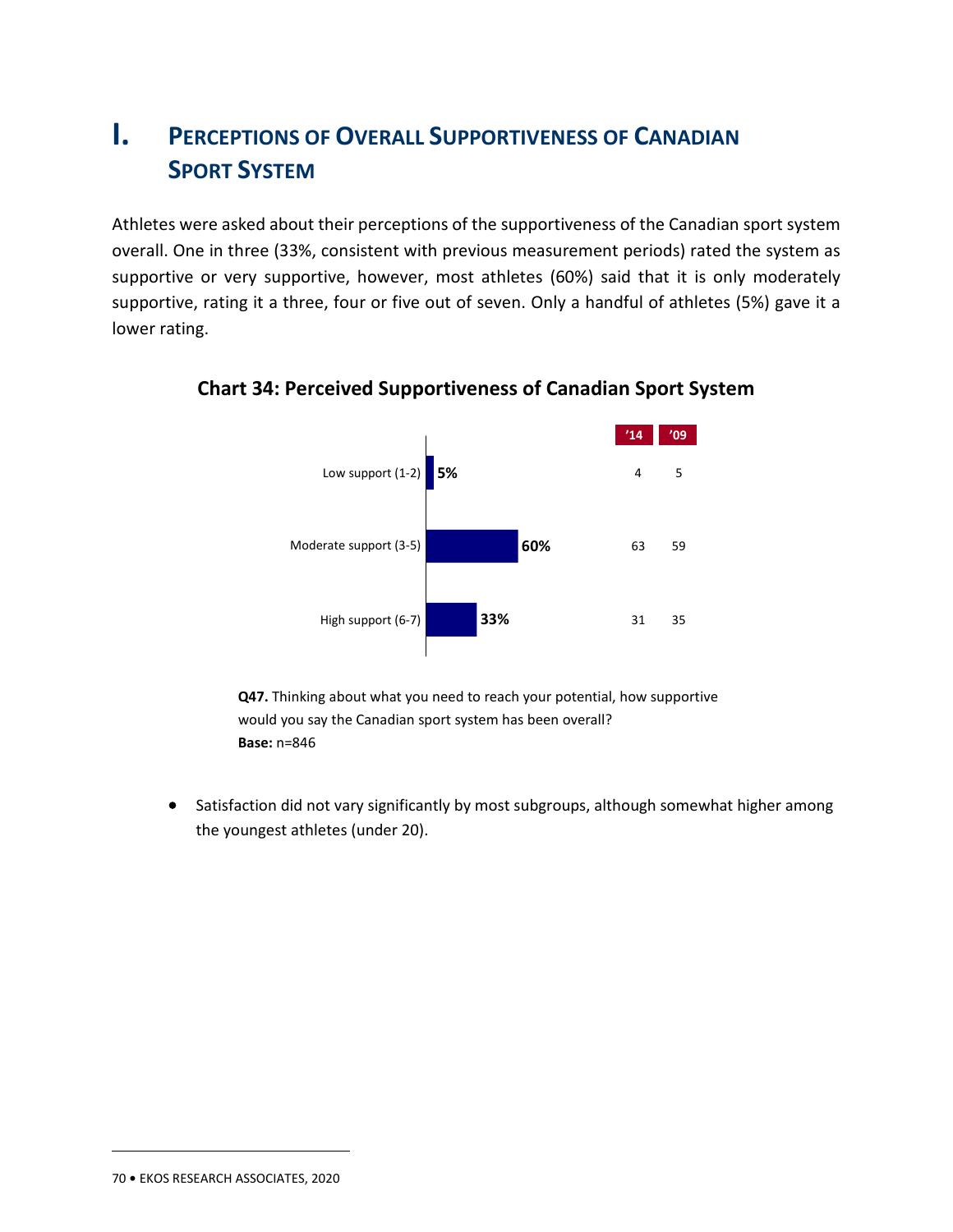Coaches are similarly tepid in their view of the supportiveness of the Canada sport system, with 32% rating it a six or seven and another 63% giving it a three, four or five, again with the majority rating it a four or five. One in ten said that the system is poor in regards to supporting athletes reach their potential. CSC representatives are more positive about the Canadian sport system than athletes, with 7 out of the 13 rating it with a six or seven, and another five giving it a five.

Through closing comments in the survey, a few coaches advocated for the need for Sport Canada to work more closely with NSOs (through sharing of information, best practices, support mutual understanding), and for AAP to increase communication of programs to athletes. A few CSC representatives also identified the need for improved communication with athletes, NSOs, Athlete Services Managers, and the Canadian Olympic and Paralympic Sport Institute Network.

Nonetheless, the vast majority (88%) of carded athletes said that, if faced with the same decision again, they would still choose to become a high performance athlete. Only one in ten were less apt to agree. Again, results are similar to 2014 (89% agreed), and marginally less positive than they were in 2009 when 92% agreed.



### **Chart 35: Satisfaction with Decision**

**Q48.** To what extent would you say you agree or disagree with the statement: If faced with the same decision again, I would still choose to become a high performance athlete? **Base:** n=846, Don't know – 2%

• Athletes in team sports are more apt to agree that they would choose again to become a high performance athlete.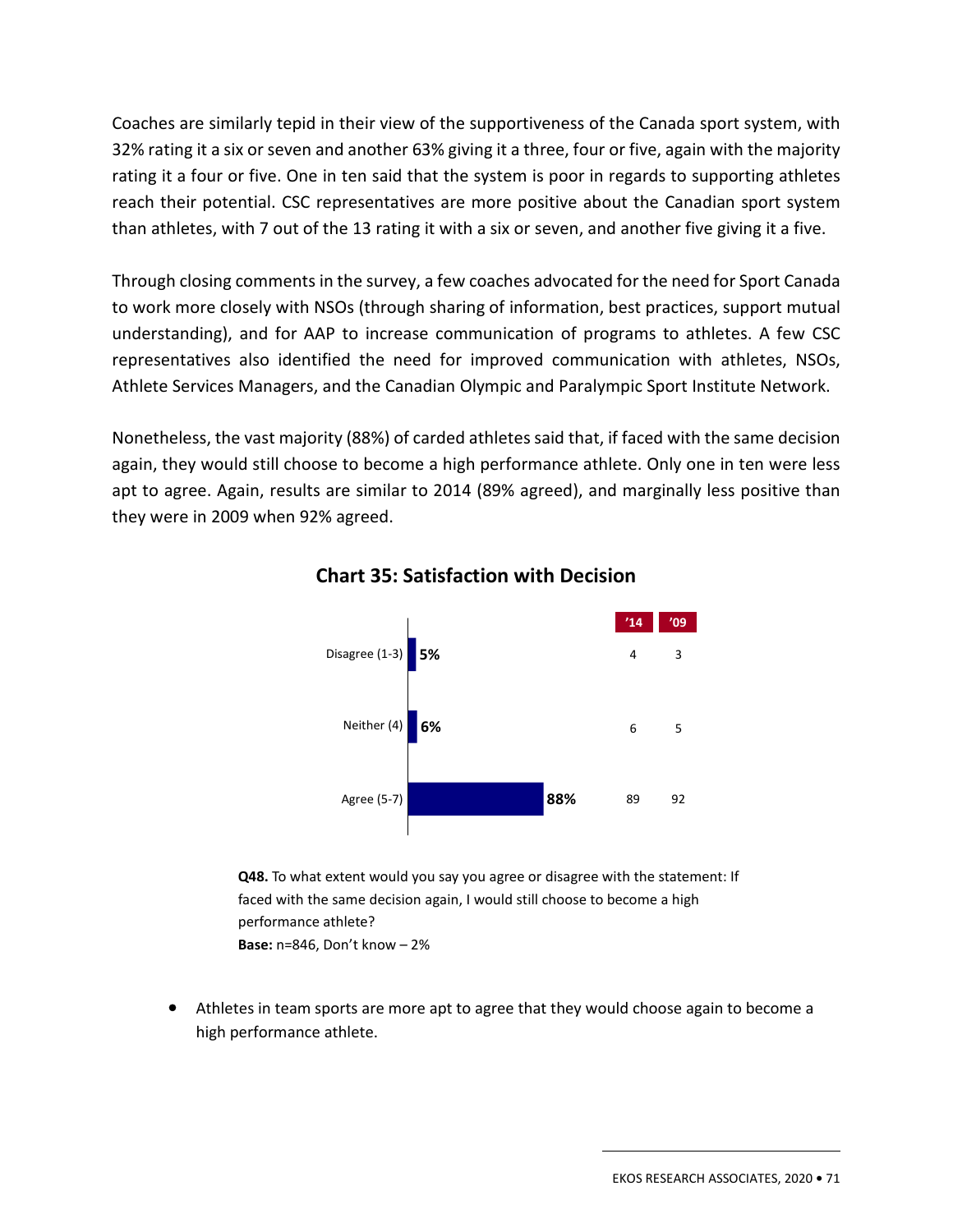#### *Perceived Trends in Premature Retirement*

The results indicate that premature retirement is a significant concern among coaches. Three out of four coaches (74%) indicated they are aware of high performance athletes in their sport who have retired before reaching their full potential; higher than the 50% who believed this in 2014 although the question changed from more of a belief to an actual awareness in 2019. Nine of the 13 CSC representatives also believe that athletes retire prematurely. That said, 24% of athlete respondents to the survey are 30 years of age or older.

These 74% of coaches aware of athletes in their sport retiring too early were asked to identify what they believe to be the primary factors that motivate athletes to leave their sport. The results point to financial issues and outside career goals as the perceived leading causes of premature retirement. Fully seven in ten of these respondents rated the impact of insufficient income as important. Similarly, about half pointed to family commitments (60%), full-time career pursuits (53%), and conflicts with non-sports career goals (44%) as important. Other areas cited by one in three include lack of financial support, lack of placement on a national team or professional options, or general life balance.

According to CSC representatives, athletes often leave for a wide variety of reasons, but place injury at the top of the list (9 of 13). This is followed by 5 or 6 out of 13 pointing to inadequate technical support, insufficient income, conflict with non-sport career or educational goals, and dissatisfaction with performance. Other reasons offered by CSC representatives include difficulty managing stress, undesirable training environment, lack of transparency (in selection process, or unfair playing field), lack of support from NSO, or insufficient income.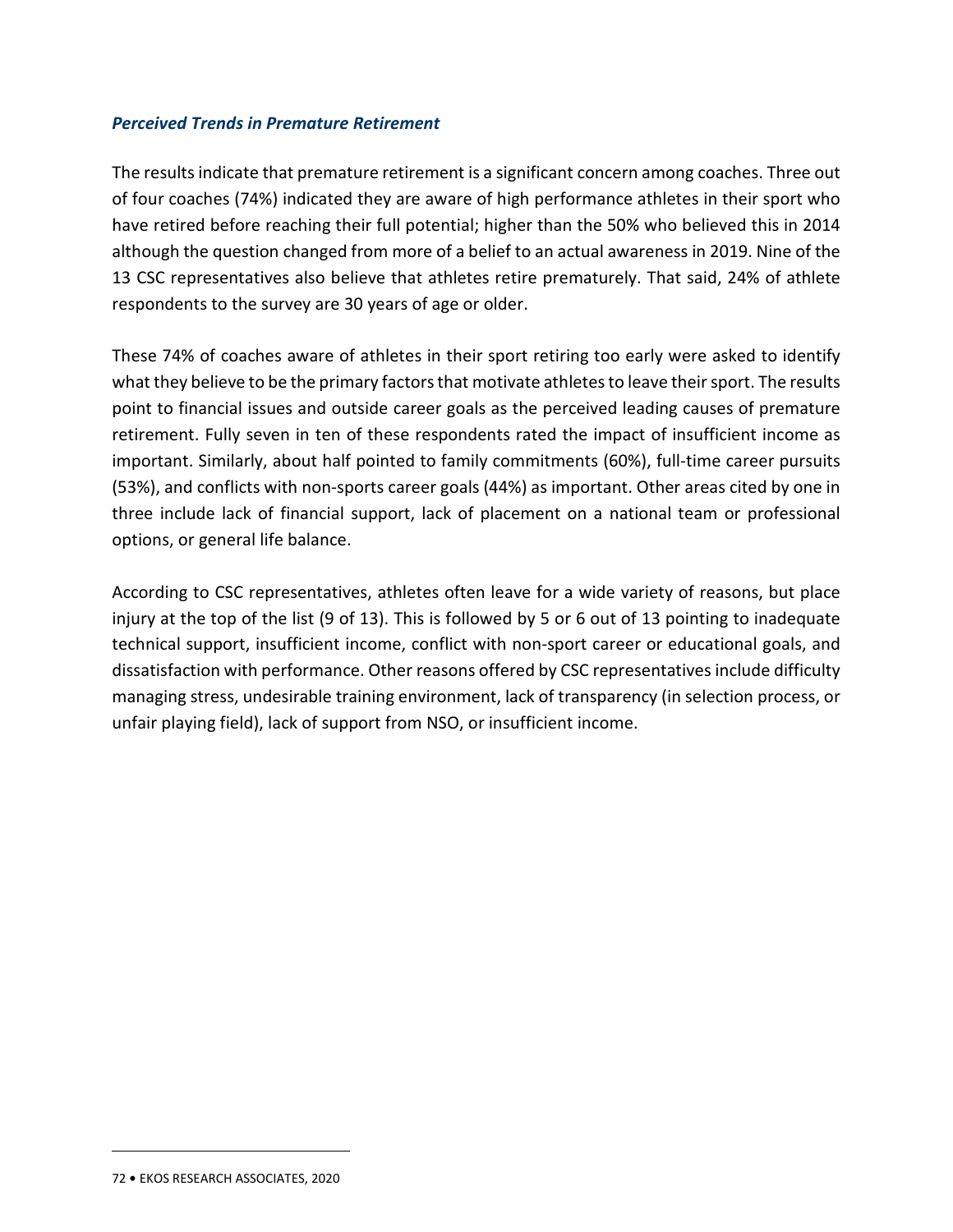# 3. **APPENDICES**

# **A. ATHLETE QUESTIONNAIRE (ENGLISH)**

#### **PENG**

#### *Pretest email*

 Survey of Canada's high performance athletes / Sondage auprès des athlètes canadiens de haut niveau

La version française du message suit

Dear Sir/Madam;

Sport Canada is sponsoring an important study designed to provide up-to-date information on the needs of Canada's high performance athletes. This study looks at training, economic, social, education, work, and other areas of athletes' lives, as well as the environment of Canadian high performance sport. This research is aimed at updating information collected in the 90's, 2004, 2009 and in 2013, which will help to develop policies and programs that are responsive to the needs of Canadian athletes and reflect the realities of international sport.

We have created an online questionnaire which is straightforward and interesting to complete to collect this information. An electronic message informing National Sport Organizations about this survey was also disseminated from Sport Canada this week. The survey is being conducted by EKOS Research Associates, an independent research consultant and only we will see your responses. Your answers are completely confidential. No results will be associated with any personal identities. The reporting of results will be rolled up into large categories of athletes (with no fewer than 30 people in any group reported), so that confidentiality may be protected.

To participate, please visit the survey web site by using one of these two links:

For an accessible version of the survey use the link here: https://97.ca/ekos/cwx.cgi?\_proj=02519A&\_lang=EN&\_access=1&\_telkey={\$\_telkey}

For a traditional version of the survey use the link here: https://97.ca/ekos/cwx.cgi?EN:02519A:{\$\_telkey}

Note that this link contains an access code unique to you, so please do not forward it to others. Everyone will receive their own unique link.

The questionnaire could take about 20 to 25 minutes to complete, so you may prefer to do it in stages. If you leave the survey before completing it, you can return to the survey URL later, and you will be returned to the page where you left off. Your answers up to that point in the survey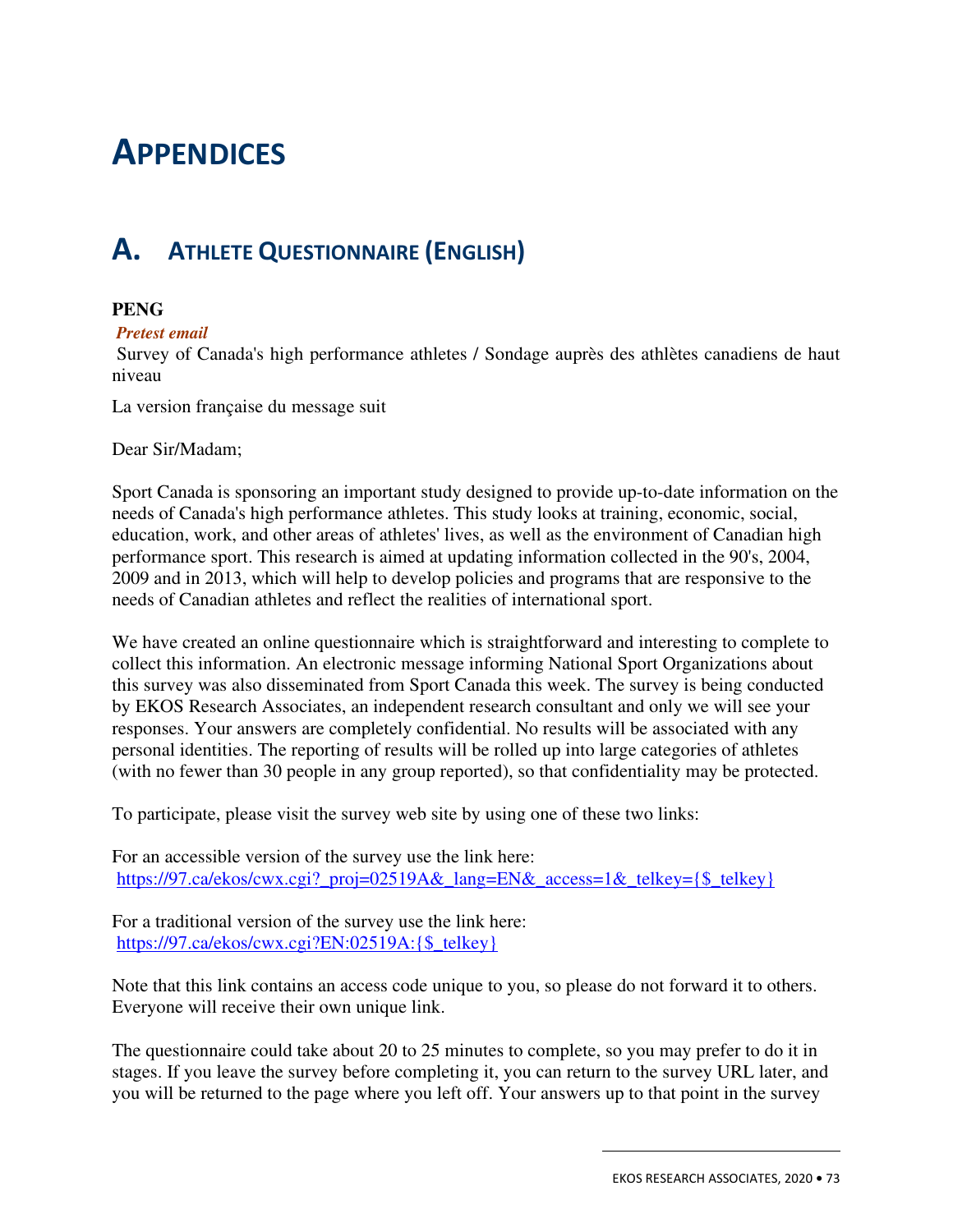will be saved.

Because this is a test of the survey questionnaire, we would ask you to try and complete it over the next few days. (The finalized survey for all carded athletes is due to commence in a few weeks.) You should also know that your responses from this test will be retained for the survey analysis (so, you will not be asked to participate a second time during the main survey collection period).

If you have any questions regarding this survey, please email us at athletes@ekos.com or call us at 1-800-388-2873. You may also call Bob Price, Manager of the Athletes Assistance Program, at Sport Canada at (819) 956-8027 if you have any questions about the legitimacy of or context for the survey.

Thank you in advance for your participation. Susan Galley Senior Vice President, Quantitative Research sgalley@ekos.com Telephone (613) 235-7215 ext. 123 Facsimile (613) 235-8498 www.ekos.com \*\*\*\*\*\*\*\*\*\*\*\*\*\*\*\*\*\*\*\*\*\*\*\*\*\*\*\*\*\*\*\*\*\*\*\*\*\*\*\*\*\*\*\*\*\*\*\*\*\*\*\*

#### Madame/Monsieur,

Sport Canada parraine une importante étude destinée à procurer une information à jour sur les besoins des athlètes canadiens de haut niveau. L'étude porte sur leur formation, leur situation socioéconomique, leurs études, le travail et divers autres aspects de la vie d'un athlète, de même que sur l'environnement de la pratique sportive de haut niveau au Canada. La présente recherche permettra une mise à jour des renseignements obtenus dans les années 1990 et en 2004, de manière à concevoir des lignes de conduite et des programmes qui répondent aux besoins des athlètes canadiens et qui reflètent la réalité du sport à l'échelle internationale.

Nous avons créé un questionnaire en ligne à la fois simple à remplir et intéressant afin de recueillir les renseignements voulus. Sport Canada a adressé cette semaine aux organismes nationaux de sport un message électronique pour les informer de la tenue du présent sondage. Le sondage est mené par les Associés de recherche EKOS, une maison de recherche indépendante, et nous serons les seuls à prendre connaissance de vos réponses. Celles-ci vont demeurer absolument confidentielles. Aucun résultat ne pourra être attribué à quelqu'un en particulier. Pour le rapport, les résultats seront groupés en de grandes catégories d'athlètes (tout groupe dont le rapport fera état sera composé d'au moins 30 personnes), de manière à garantir l'anonymat des répondants.

Pour prendre part au sondage, veuillez vous servir d'un des liens suivants :

Pour une version du sondage accessible, utilisez ce lien : https://97.ca/ekos/cwx.cgi? proj=02519A& lang=FR& access=1& telkey={\$ telkey}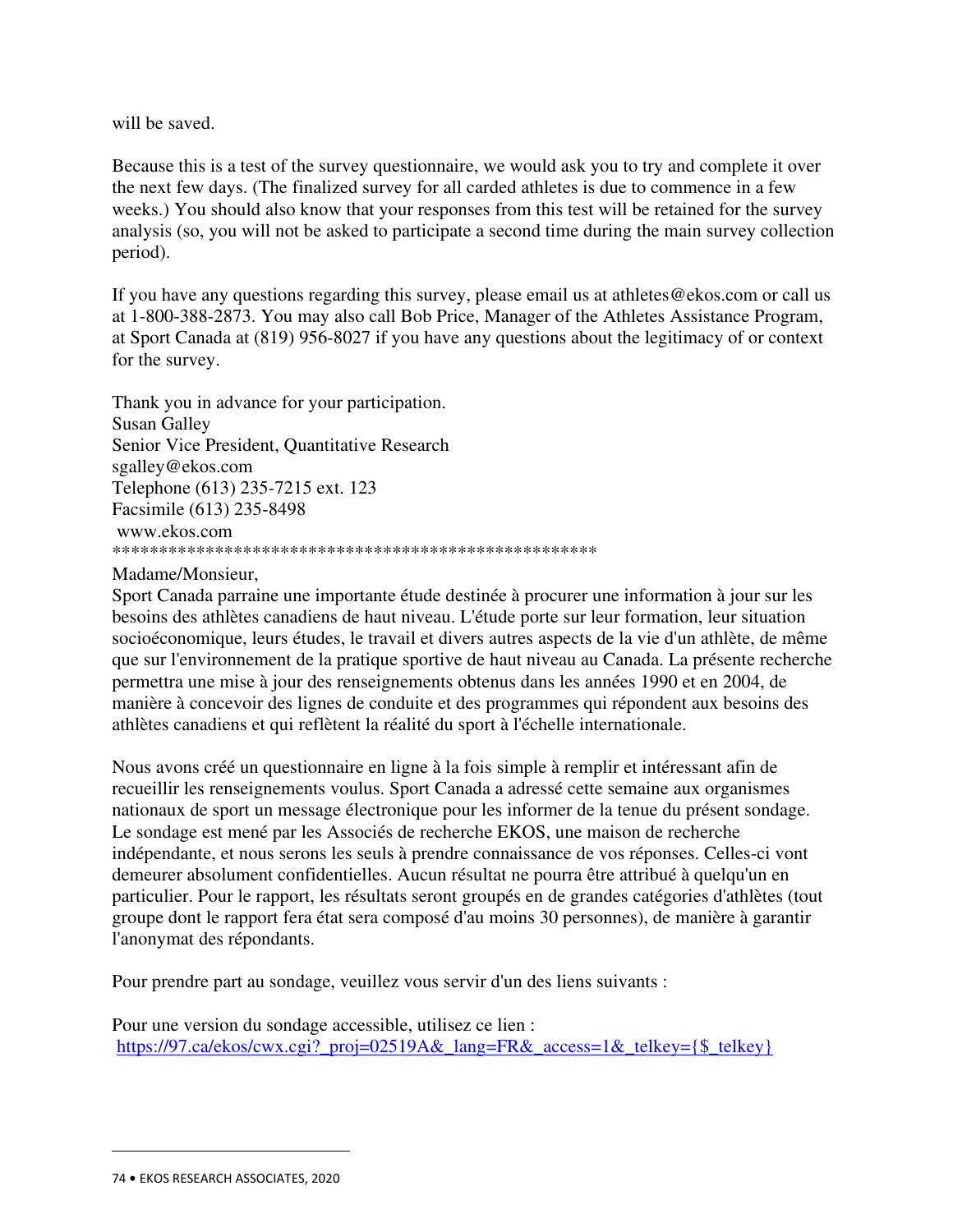Pour une version du sondage traditionnelle, utilisez ce lien : https://97.ca/ekos/cwx.cgi?FR:02519A:{\$\_telkey}

Précisons que ce lien renferme un code d'accès qui vous appartient en propre; par conséquent veuillez ne pas le transmettre à quelqu'un d'autre. Chaque répondant aura son lien unique en soi.

Puisqu'il pourrait vous falloir de 20 à 25 minutes pour répondre au questionnaire, vous préférerez peut-être procéder par étapes. Si vous quittez le sondage avant de l'avoir terminé, vous pourrez recomposer l'adresse URL plus tard pour être ramené à la page où vous étiez en quittant. Les réponses que vous aurez données jusque là auront été sauvegardées.

Comme le présent questionnaire constitue un test, nous vous saurions gré d'essayer de le remplir dans les prochains jours. (Le sondage définitif à l'intention de tous les athlètes brevetés devrait commencer d'ici quelques semaines.) Vos réponses au test actuel seront retenues aux fins de l'analyse (on ne vous demandera donc pas de refaire le sondage une seconde fois lors de la véritable collecte de données).

Pour toute question au sujet du présent sondage, veuillez adresser un courriel à athletes@ekos.com ou nous téléphoner au 1-888-688-0709. Vous pourrez également communiquer avec Bob Price, gestionnaire du Programme d'aide aux athlètes à Sport Canada, au (819) 956-8027, si vous avez des questions concernant l'authenticité de ce sondage ou son contexte.

Merci à l'avance de votre participation. Susan Galley Vice-présidente principale, Recherche quantitative sgalley@ekos.com Téléphone (613) 235-7215, poste 123 Télécopieur (613) 235-8498 www.ekos.com

#### **WINTRO**

#### *WEB INTRO*

Welcome to the 2019 Status of the High Performance Athletes survey! EKOS Research Associates has been commissioned by Sport Canada to conduct a survey of high performance athletes. The purpose of this research is to provide up-to-date information on the needs of Canada's high performance athletes. This study looks at training, economic, social, education, work, and other areas of athletes' lives, as well as the environment of Canadian high performance sport. This research is aimed at updating information collected in the 90's, 2004, 2009 and in 2013, which will help to develop policies and programs that are responsive to the needs of Canadian athletes and reflect the realities of international sport. Appreciating how busy the schedules of high performance athletes are and the 25 minutes or so that it will take to participate in this survey, your name will be entered into a lottery-style draw. **You will have a one in 500 chance of winning several prizes valued at roughly \$500.**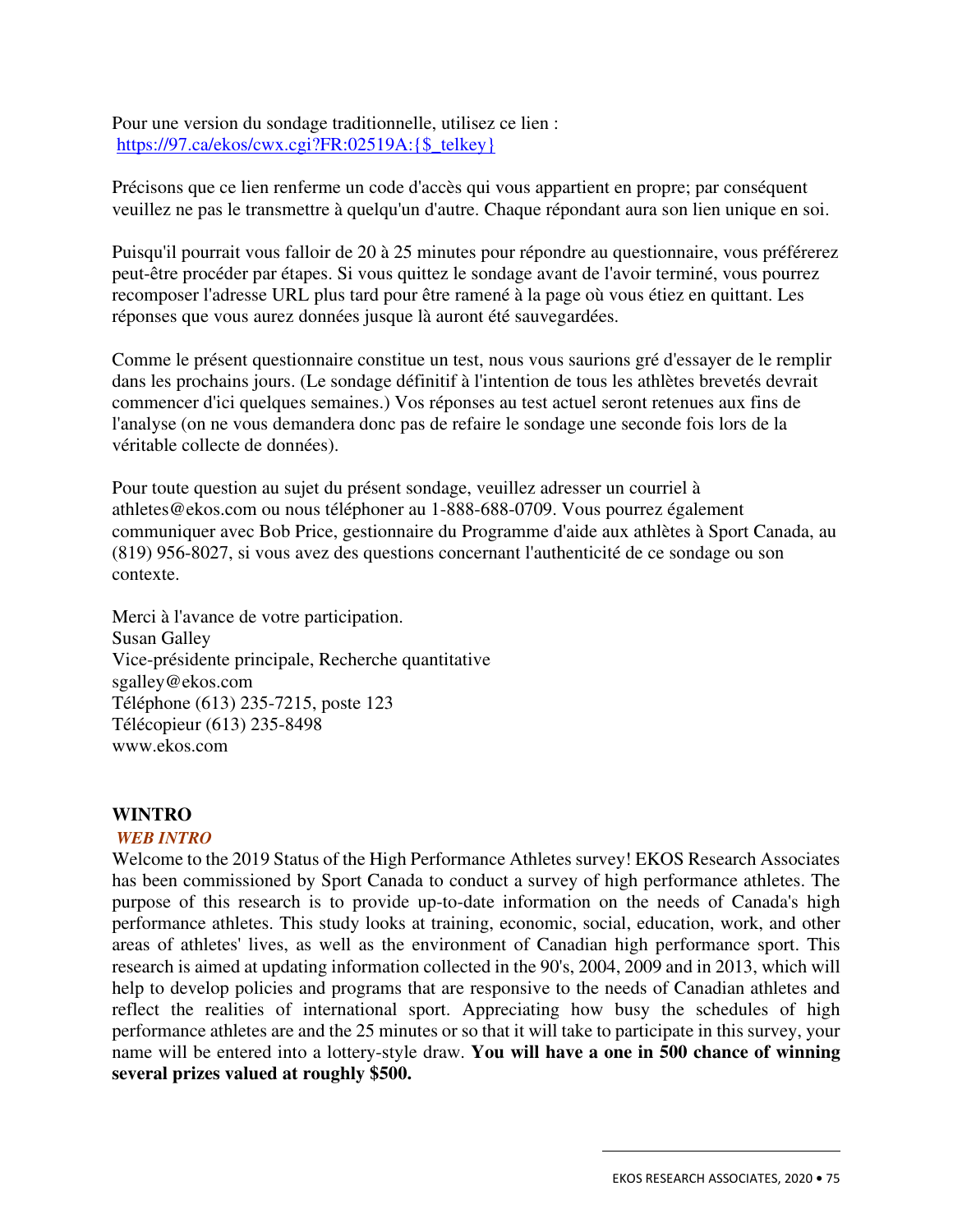Your participation is voluntary and completely confidential. Any information you provide will be administered in accordance with the Privacy Act and other applicable privacy laws.

#### INSTRUCTIONS

Please consider the questions and your answers carefully. On each screen, after selecting your answer, click on the "Back" or "Continue" buttons at the bottom of the screen to move forward or backward in the questionnaire.

If you leave the survey before completing it, you can return to the survey URL later, and you will be returned to the page where you left off. Your answers up to that point in the survey will be saved.

If you have any questions about how to complete the survey, please call EKOS Research Associates at 1-800-388-2873 or send an email to athletes@ekos.com. Thank you in advance for your participation.

#### **Q1 [1,3]**

 There are a number of reasons why a person might become a high performance athlete. Which of the following are the top three factors in your decision to pursue an athletic career?

| 3  |
|----|
| 4  |
| 5  |
| 6  |
|    |
| 8  |
| 9  |
| 10 |
| 11 |
| 12 |
| 13 |
| 77 |
| 99 |
|    |

## **PQ2**

 Following is a list of factors that can influence how satisfied you are with your career as a high performance athlete. Using the scale provided, to what extent are you satisfied with the following aspects of your experience in high performance sport?

## **Q2A**

| Your level of achievement/performance |    |
|---------------------------------------|----|
| Extremely dissatisfied 1              |    |
| 2                                     |    |
| 3                                     | 3  |
| Neither 4                             | 4  |
| 5                                     |    |
| 6                                     | 6  |
| Extremely satisfied 7                 |    |
| Not applicable                        | 98 |
| Don't know                            | 99 |
|                                       |    |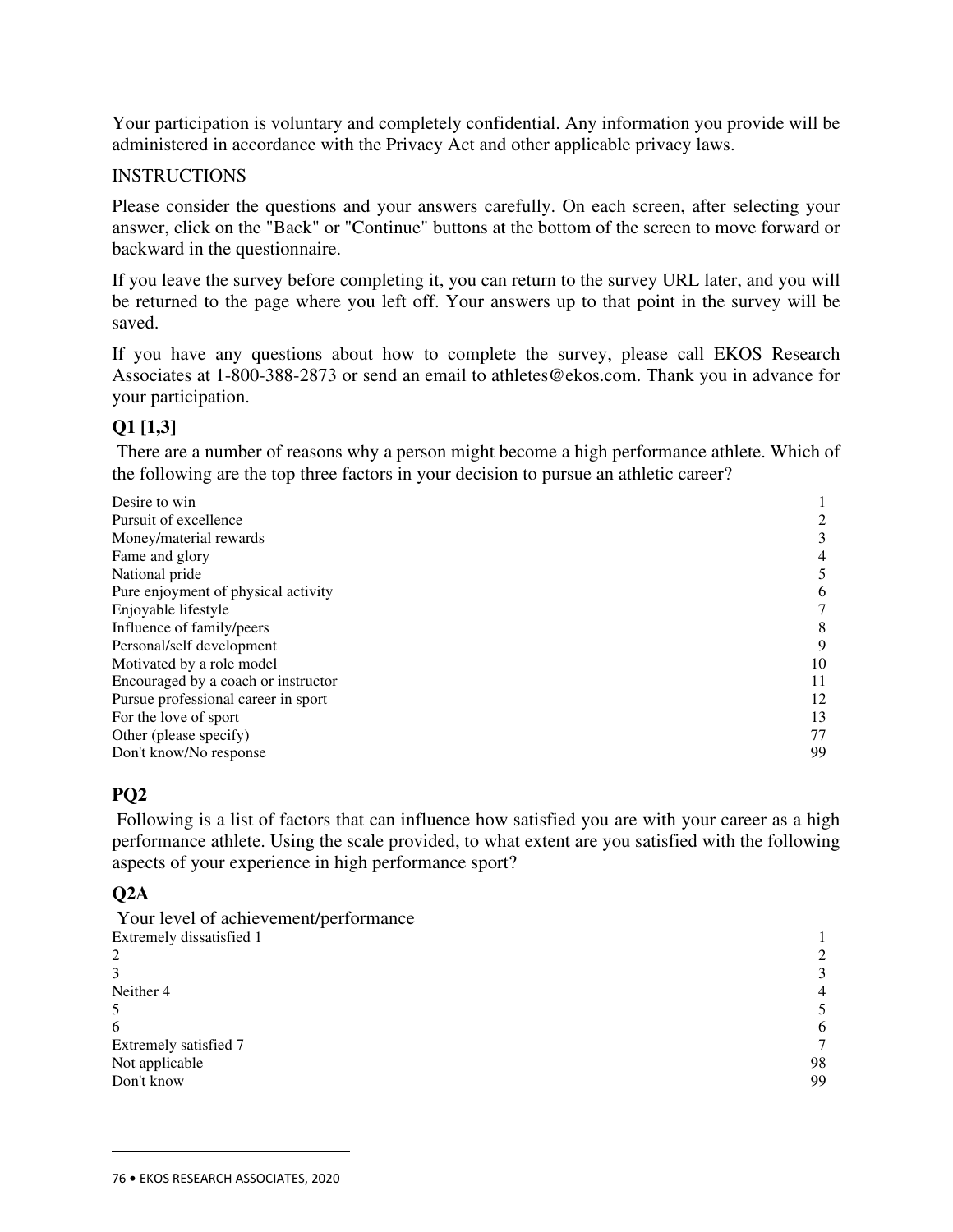# **Q2B**

| The recognition you receive |                |
|-----------------------------|----------------|
| Extremely dissatisfied 1    |                |
| 2                           | 2              |
|                             | 3              |
| Neither 4                   | $\overline{4}$ |
|                             | 5              |
| 6                           | 6              |
| Extremely satisfied 7       |                |
| Not applicable              | 98             |
| Don't know                  | 99             |
|                             |                |

# **Q2C**

| Enjoyment you get from your sport |                |
|-----------------------------------|----------------|
| Extremely dissatisfied 1          |                |
| 2                                 |                |
|                                   | 3              |
| Neither 4                         | $\overline{4}$ |
|                                   |                |
| 6                                 | 6              |
| Extremely satisfied 7             |                |
| Not applicable                    | 98             |
| Don't know                        | 99             |

# **Q2D**

| The amount of income/material rewards derived from your involvement in sport |    |
|------------------------------------------------------------------------------|----|
| Extremely dissatisfied 1                                                     |    |
| 2                                                                            |    |
|                                                                              | 3  |
| Neither 4                                                                    | 4  |
| 5                                                                            |    |
| 6                                                                            | 6  |
| Extremely satisfied 7                                                        |    |
| Not applicable                                                               | 98 |
| Don't know                                                                   | 99 |

# **Q2E**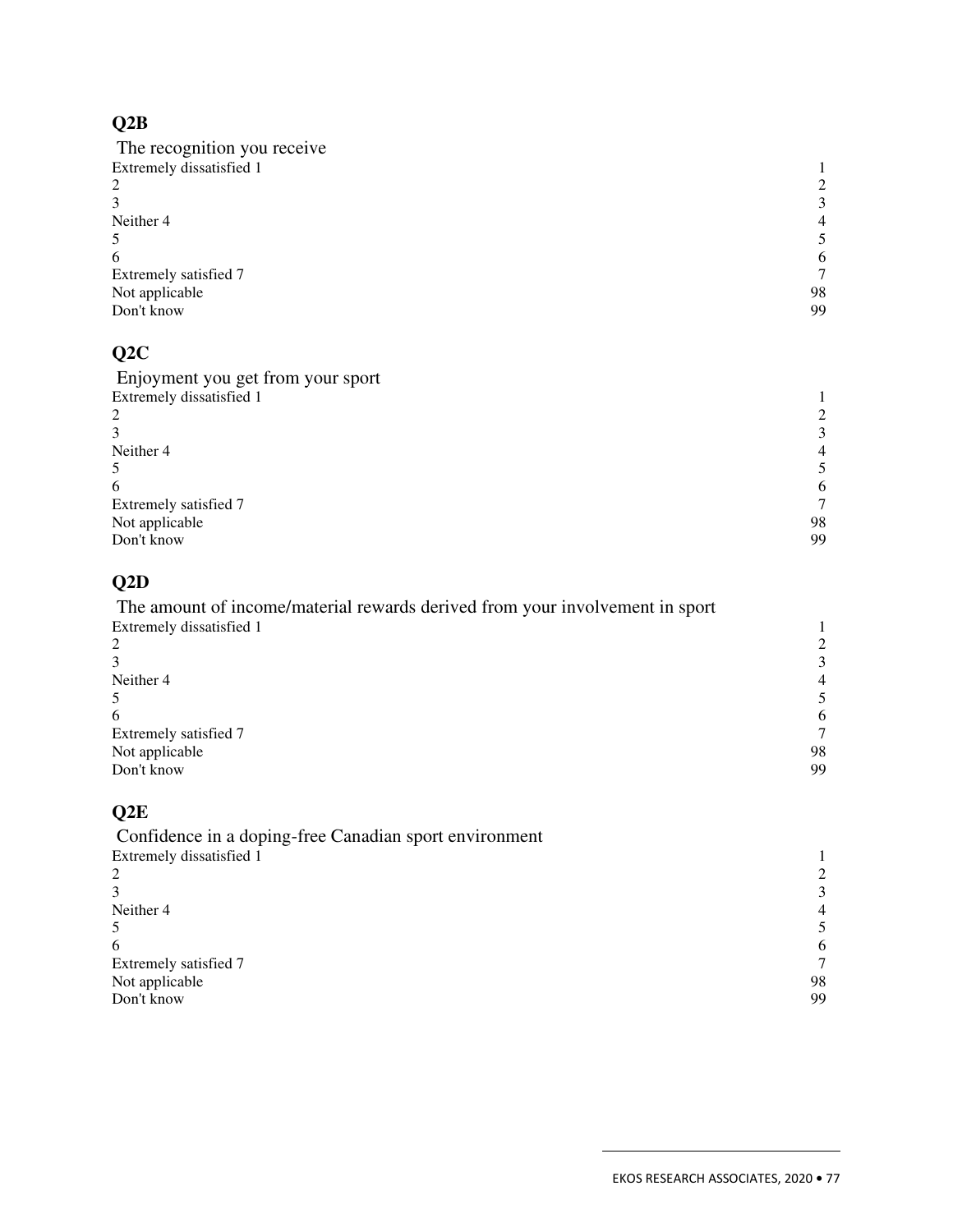# **Q2F**

 Experiencing a violence-free Canadian sport environment Extremely dissatisfied 1 1 2 2 2 and 2 and 2 and 2 and 2 and 2 and 2 and 2 and 2 and 2 and 2 and 2 and 2 and 2 and 2 and 2 and 2 and 2 and 2 and 2 and 2 and 2 and 2 and 2 and 2 and 2 and 2 and 2 and 2 and 2 and 2 and 2 and 2 and 2 and 2 and 2 and 2 and  $3 \overline{3}$ Neither 4 **4** 4 **4**  $5 \hspace{2.5cm} 5$  $\epsilon$  6 6 Extremely satisfied 7 7 Not applicable 98 Don't know 99

# **Q2G**

| Treated with respect within your Canadian sport environment |                |
|-------------------------------------------------------------|----------------|
| Extremely dissatisfied 1                                    |                |
| 2                                                           | 2              |
| 3                                                           | 3              |
| Neither 4                                                   | $\overline{4}$ |
| 5                                                           | 5              |
| 6                                                           | 6              |
| Extremely satisfied 7                                       |                |
| Not applicable                                              | 98             |
| Don't know                                                  | 99             |
|                                                             |                |

# **Q2H**

| Experiencing a harassment/abuse-free Canadian sport environment |                |
|-----------------------------------------------------------------|----------------|
| Extremely dissatisfied 1                                        |                |
| 2                                                               |                |
|                                                                 | $\mathcal{E}$  |
| Neither 4                                                       | $\overline{4}$ |
| 5                                                               |                |
| 6                                                               | 6              |
| Extremely satisfied 7                                           |                |
| Not applicable                                                  | 98             |
| Don't know                                                      | 99             |

# **Q2I**

| Experiencing a safe Canadian sport environment |                |
|------------------------------------------------|----------------|
| Extremely dissatisfied 1                       |                |
| 2                                              |                |
|                                                | 3              |
| Neither 4                                      | $\overline{4}$ |
| 5                                              |                |
| 6                                              | 6              |
| Extremely satisfied 7                          |                |
| Not applicable                                 | 98             |
| Don't know                                     | 99             |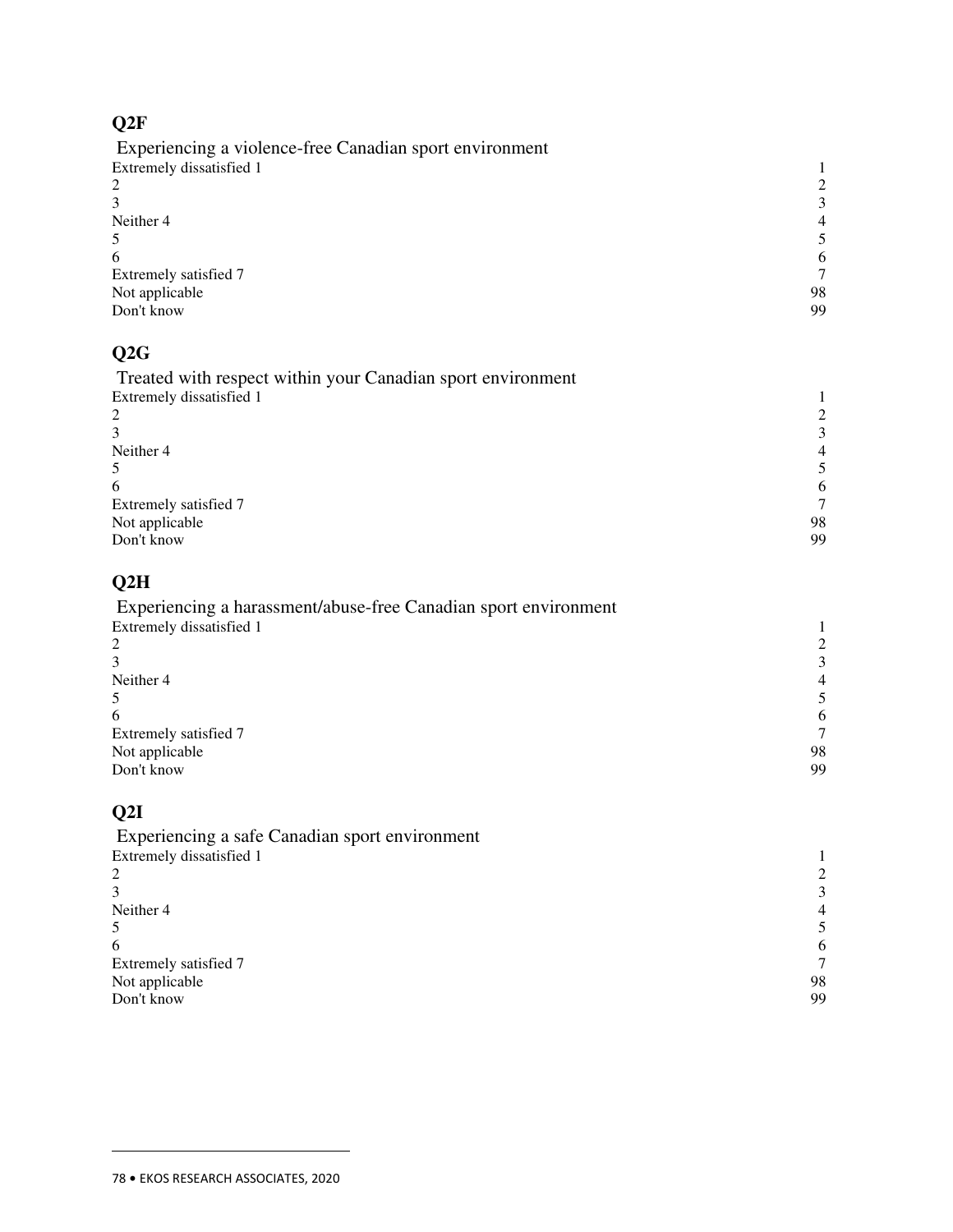# **Q2J**

| 3              |
|----------------|
| $\overline{4}$ |
|                |
| 6              |
|                |
| 98             |
| 99             |
|                |

# **Q3**

Do you have a written annual training and competition plan that is tailored to you specifically?

| Yes                    |    |
|------------------------|----|
| N <sub>0</sub>         |    |
| Don't know/No response | 99 |

# **Q4**

Who is primarily responsible for developing your annual training and competition plan?

| National Team Coach    |                |
|------------------------|----------------|
| Discipline Coach       | 2              |
| Personal Coach         | 3              |
| Yourself               | $\overline{4}$ |
| Combination of above   | 5              |
| Other (please specify) | 77             |
| Don't know/No response | 99             |

# **Q5**

How satisfied are you with the extent of input that you had into the development of your training and competition plan?

| 1 Not at all satisfied |                |
|------------------------|----------------|
| 2                      | 2              |
| 3                      | $\mathcal{E}$  |
| 4 Moderately satisfied | $\overline{4}$ |
| 5                      | 5              |
| 6                      | 6              |
| 7 Extremely satisfied  | 7              |
| Don't know/No response | 99             |

# **Q6**

How satisfied are you with your training and competition plan overall?

| 1 Not at all satisfied |                |
|------------------------|----------------|
| 2                      | 2              |
| 3                      | $\mathcal{E}$  |
| 4 Moderately satisfied | $\overline{4}$ |
| 5                      |                |
| 6                      | 6              |
| 7 Extremely satisfied  | $\tau$         |
| Don't know/No response | 99             |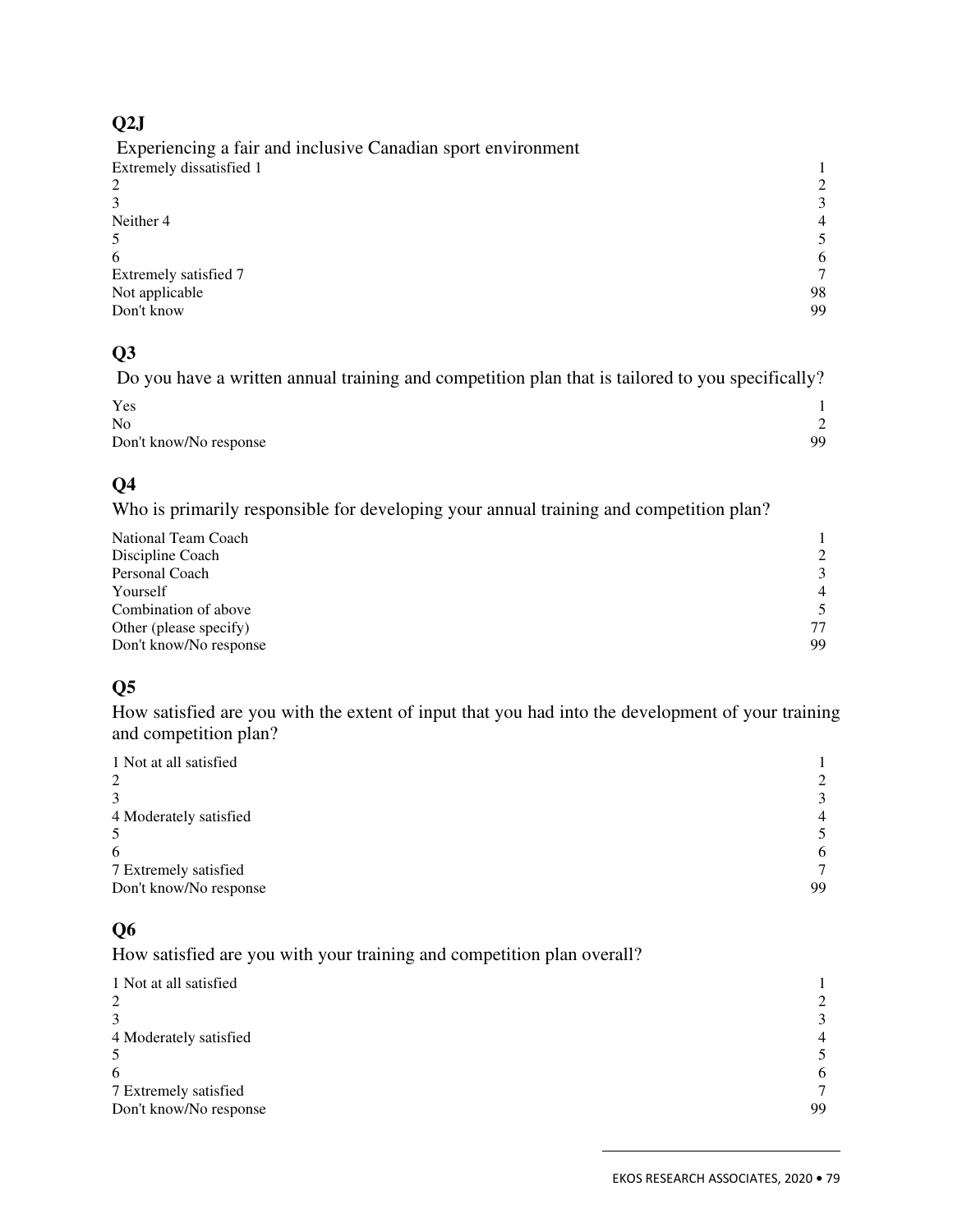#### **Q7**

Which of these best describes your sport-specific principal coach?

| My coach is employed by my National Sport Organization (NSO) on a full-time |                |
|-----------------------------------------------------------------------------|----------------|
| basis                                                                       |                |
| My coach is employed or contracted by my NSO on a part-time basis           | $\mathcal{L}$  |
| My coach is my personal coach (i.e. not employed or contracted by my NSO)   | $\mathcal{R}$  |
| There is no one person whom I regard as my principal coach                  | $\overline{4}$ |
| Other (please specify)                                                      | 77             |
| Don't know/No response                                                      | 99             |

# **Q8P**

The next few questions are referring to this same "principal coach".

## **Q8**

On average, how many hours per week do you have contact with your principal coach during training and competition periods?

| Hours per week         |     |
|------------------------|-----|
| Don't know/No response | QQ. |

# **Q8A**

How much do you pay annually, on average for the services provided by principal coach?

| Fee per year           |           |
|------------------------|-----------|
| Don't know/No response | <b>QQ</b> |

## **PQ9**

How satisfied are you with the following about your principal coach?

## **Q9A**

| Amount of time they spend with you |                |
|------------------------------------|----------------|
| Not at all satisfied 1             |                |
| 2                                  |                |
| 3                                  | 3              |
| Moderately satisfied 4             | $\overline{4}$ |
| 5                                  | 5.             |
| 6                                  | 6              |
| Extremely satisfied 7              | $\tau$         |
| Don't know                         | 99             |
|                                    |                |

# **Q9B**

| Technical expertise    |                |
|------------------------|----------------|
| Not at all satisfied 1 |                |
| 2                      | 2              |
| 3                      | 3              |
| Moderately satisfied 4 | $\overline{4}$ |
| 5                      | 5.             |
| 6                      | 6              |
| Extremely satisfied 7  | 7              |
| Don't know             | 99             |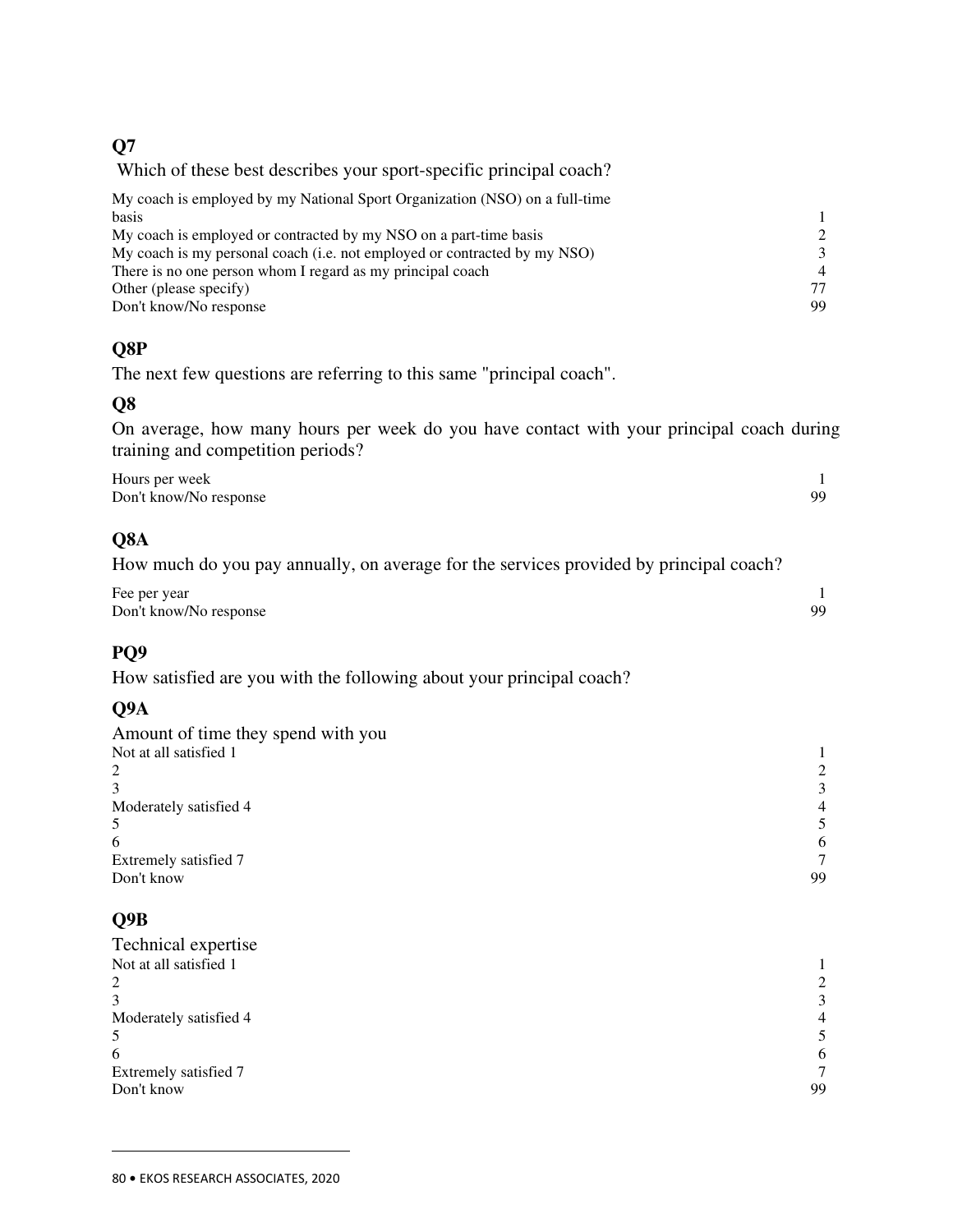#### **Q9C**

| Overall quality of coaching |                |
|-----------------------------|----------------|
| Not at all satisfied 1      |                |
|                             | $\mathcal{L}$  |
|                             | 3              |
| Moderately satisfied 4      | $\overline{4}$ |
|                             |                |
| 6                           | 6              |
| Extremely satisfied 7       |                |
| Don't know                  | 99             |
|                             |                |

## **Q10**

 What was the average number of hours per week you devoted to your sport during the training and competitive period in the past year? Please include the time you devoted to training, meetings with coaches and sport scientists, competitions, travel, recovery activities, etc.

Hours per week 1<br>Don't know/No response 99 Don't know/No response

# **PQ11**

 How adequate or inadequate are each of the following to support your Olympic/ Paralympic/World Championship aspiration?

## **Q11A**

| The type of competition experience you are getting |    |
|----------------------------------------------------|----|
| Not at all adequate 1                              |    |
| 2                                                  |    |
|                                                    |    |
| Moderately adequate 4                              | 4  |
| 5                                                  |    |
| 6                                                  | 6  |
| Completely adequate 7                              |    |
| Not applicable                                     | 98 |
| Don't know                                         | 99 |

# **Q11B**

 The amount of competition experience you are getting Not at all adequate 1 1 2 and 2 and 2 and 2 and 2 and 2 and 2 and 2 and 2 and 2 and 2 and 2 and 2 and 2 and 2 and 2 and 2 and 2 and 2 and 2 and 2 and 2 and 2 and 2 and 2 and 2 and 2 and 2 and 2 and 2 and 2 and 2 and 2 and 2 and 2 and 2 and 2 and  $3 \overline{3}$ Moderately adequate 4 4 5  $5 \hspace{2.5cm} 5$  $\epsilon$  6 6 Completely adequate 7 7 Not applicable 98<br>Don't know 99 Don't know 99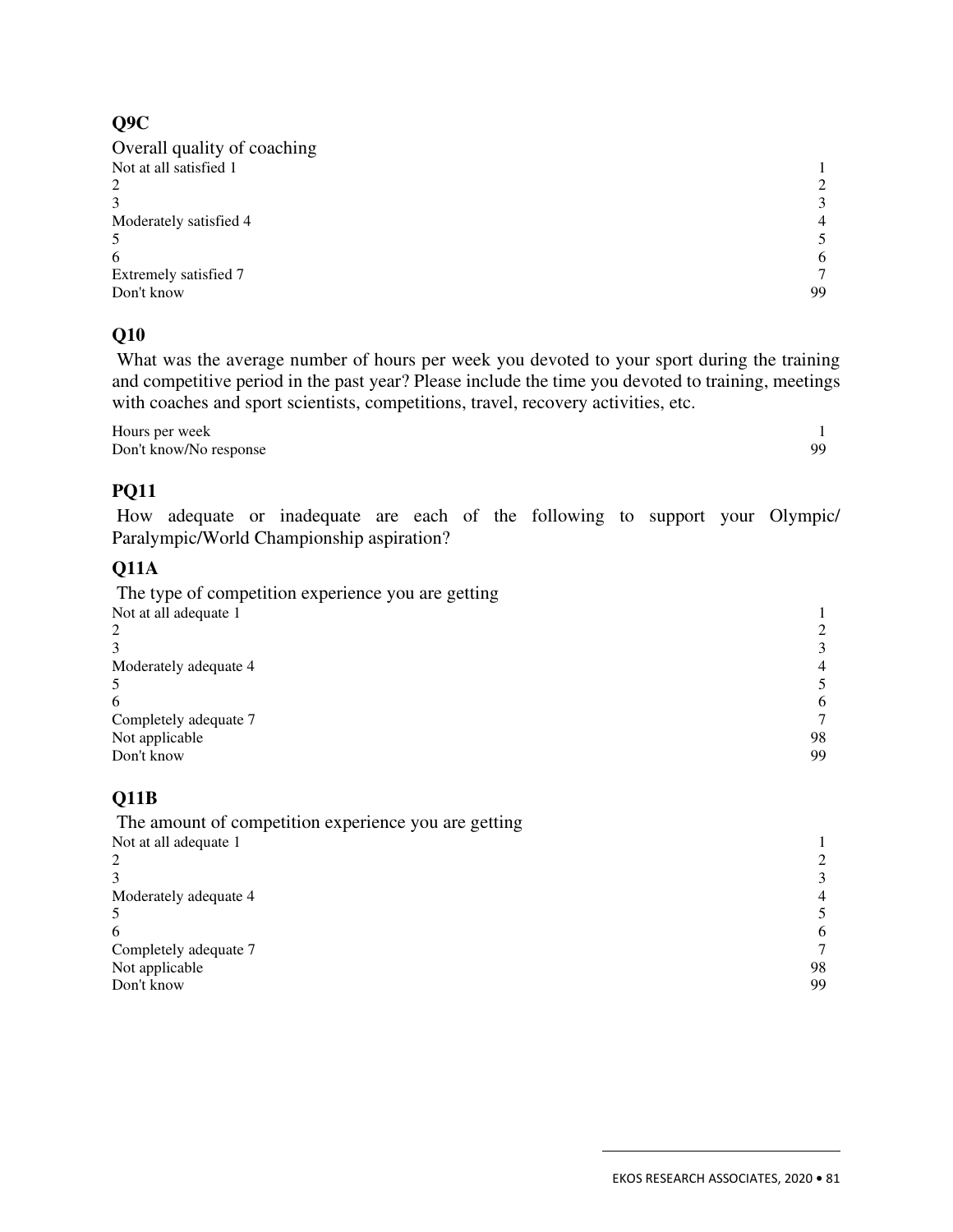# **Q11C**

| The quality of training you are getting |                |
|-----------------------------------------|----------------|
| Not at all adequate 1                   |                |
| 2                                       |                |
|                                         | $\mathcal{E}$  |
| Moderately adequate 4                   | $\overline{4}$ |
| 5                                       |                |
| 6                                       | 6              |
| Completely adequate 7                   |                |
| Not applicable                          | 98             |
| Don't know                              | 99             |
|                                         |                |

# **Q11D**

| 4  |
|----|
|    |
| 6  |
|    |
| 98 |
| 99 |
|    |

# **Q11E**

| The sport science and sport medicine services you are getting during training |    |
|-------------------------------------------------------------------------------|----|
| Not at all adequate 1                                                         |    |
| 2                                                                             |    |
|                                                                               |    |
| Moderately adequate 4                                                         |    |
|                                                                               |    |
| 6                                                                             | 6  |
| Completely adequate 7                                                         |    |
| Not applicable                                                                | 98 |
| Don't know                                                                    | 99 |

## **Q11F**

 $\overline{a}$ 

 The sport science and sport medicine services you are getting during competition periods Not at all adequate 1  $\frac{1}{2}$ <br>3 3 2 and 2 and 2 and 2 and 2 and 2 and 2 and 2 and 2 and 2 and 2 and 2 and 2 and 2 and 2 and 2 and 2 and 2 and 2 and 2 and 2 and 2 and 2 and 2 and 2 and 2 and 2 and 2 and 2 and 2 and 2 and 2 and 2 and 2 and 2 and 2 and 2 and  $3 \overline{3}$ Moderately adequate 4 4<br>5<br>6  $5 \hspace{2.5cm} 5$  $\epsilon$  6 6 Completely adequate 7 7<br>Not applicable 98

| Completely autquale / |    |
|-----------------------|----|
| Not applicable        | 98 |
| Don't know            | 99 |
|                       |    |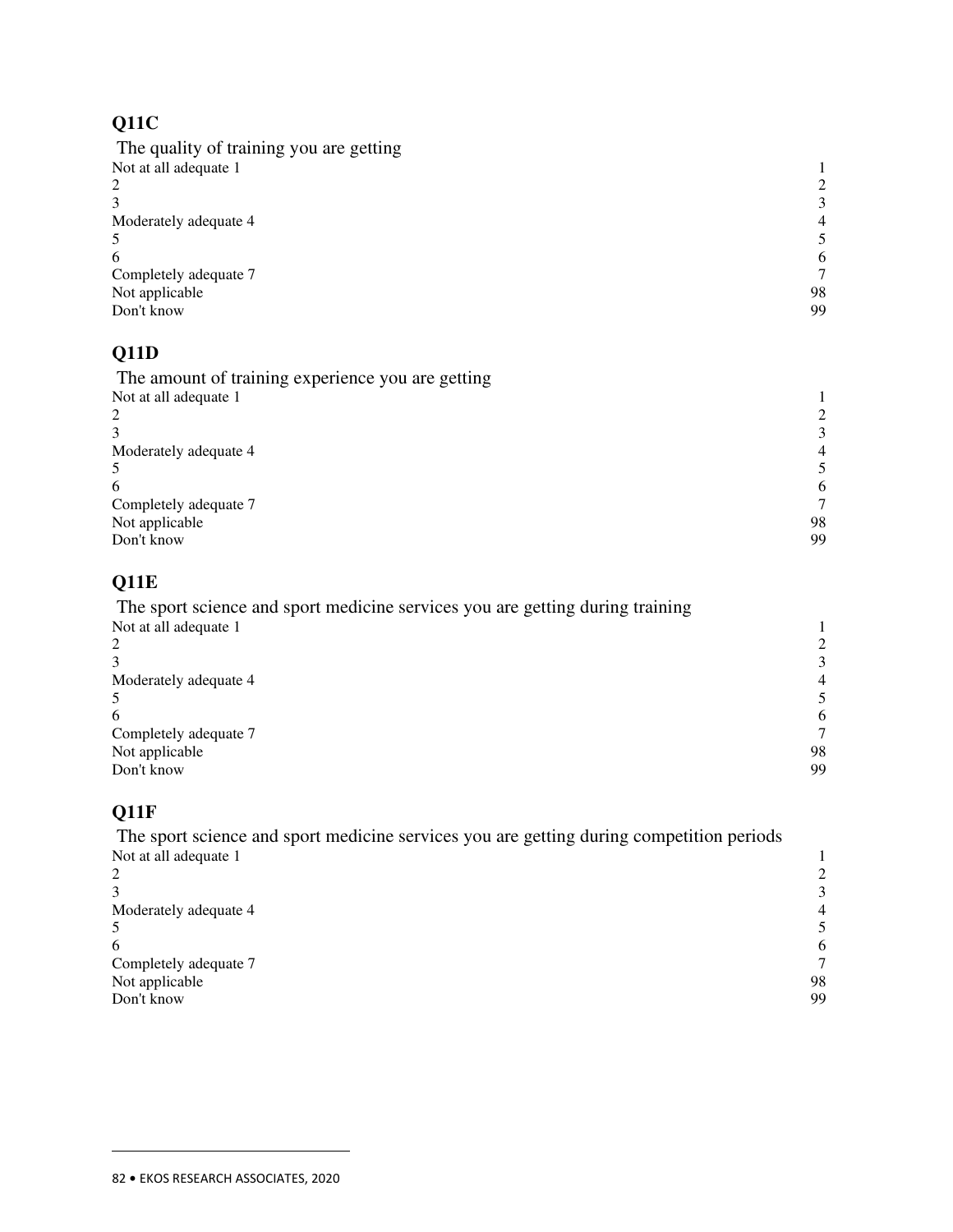## **Q11G**

 The physical access you have to high quality training facilities Not at all adequate 1 1 2  $\overline{2}$  $3 \overline{3}$ Moderately adequate 4 4 4  $\frac{4}{3}$  $5 \hspace{2.5cm} 5$  $\epsilon$  6 6 Completely adequate 7 7 Not applicable 98<br>Don't know 99 Don't know 99

## **Q11H**

| 3              |
|----------------|
| $\overline{4}$ |
| 5              |
| 6              |
|                |
| 98             |
| 99             |
|                |

## **PQ12**

 Thinking about the last 12 months, how satisfied or dissatisfied have you been with your access to the following services in the official language of your choice?

## **Q12A**

| Coaching services provided by your National Sport Organisation (NSO) |                |
|----------------------------------------------------------------------|----------------|
| Not at all satisfied 1                                               |                |
|                                                                      |                |
|                                                                      | 3              |
| Moderately satisfied 4                                               | $\overline{4}$ |
|                                                                      |                |
| 6                                                                    | 6              |
| Extremely satisfied 7                                                |                |
| Not applicable                                                       | 98             |
| Don't know                                                           | 99             |

## **Q12B**

 General services (including communications) from your National Sport Organisation (NSO) Not at all satisfied 1  $\frac{1}{2}$ 2 and 2 and 2 and 2 and 2 and 2 and 2 and 2 and 2 and 2 and 2 and 2 and 2 and 2 and 2 and 2 and 2 and 2 and 2 and 2 and 2 and 2 and 2 and 2 and 2 and 2 and 2 and 2 and 2 and 2 and 2 and 2 and 2 and 2 and 2 and 2 and 2 and  $3 \overline{3}$ Moderately satisfied 4 4 5 5 5 6 1 2 2 3 4 4 5 6 7 2 3 4 4 5 6 7 2 3 4 5 7 2 3 4 5 7 2 3 4 5 7 2 3 4 5 7 2 3 4 5 7 2 3 4 7 2 3 4 7 2 3 2 3 5 7 2 3 4 7 2 3 4 7 2 3 4 7 2 3 4 7 2 3 4 7 2 3 4 7 2 3 4 7 2 3 4 7 2 3 4 7 2 3 4 7  $5 \hspace{2.5cm} 5$  $\epsilon$  6 6 Extremely satisfied 7 7 Not applicable 98 Don't know 99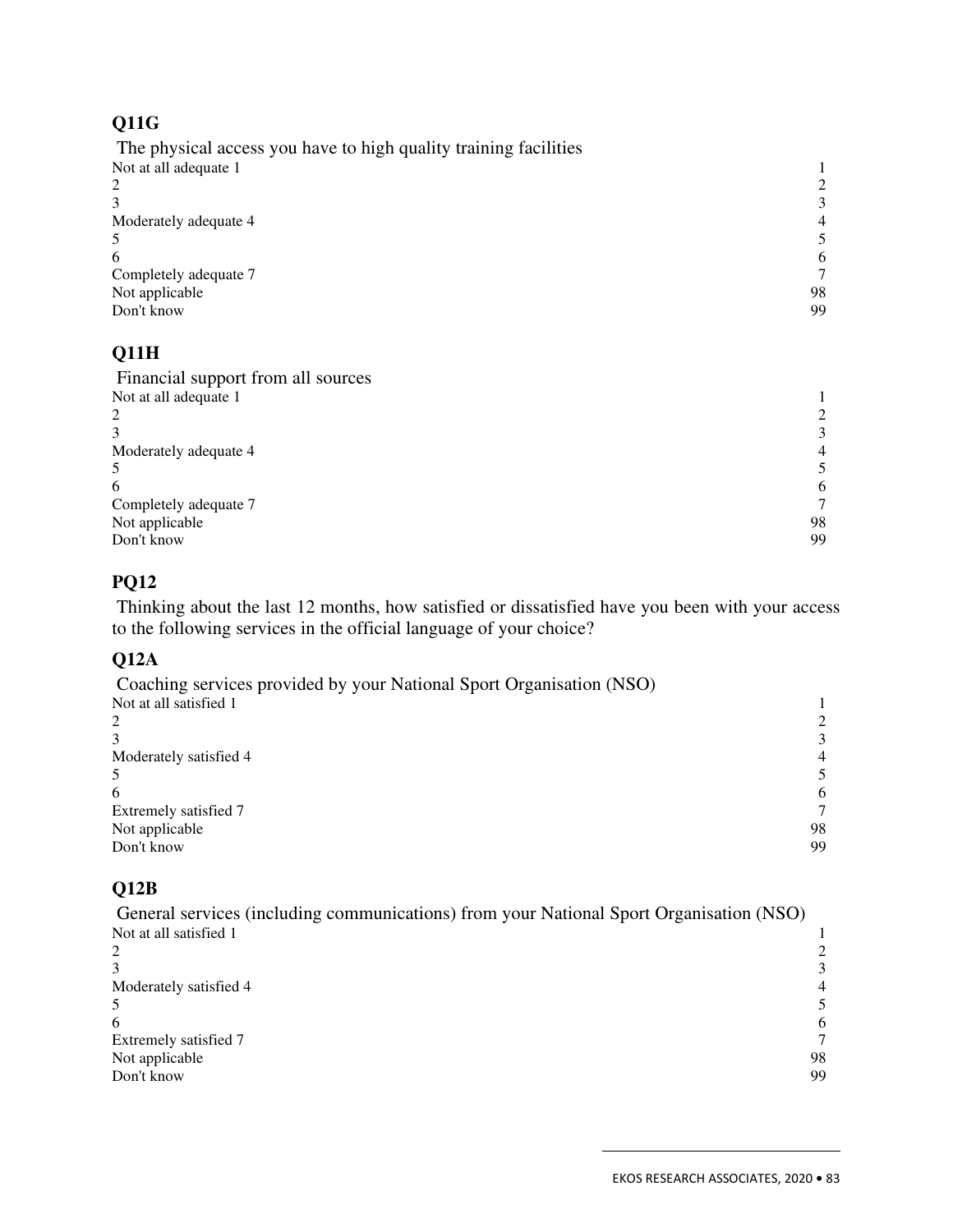#### **Q12C**

 General services (including communications) from your Canadian Sport Institute (CSI) Not at all satisfied 1 1 2 and 2 and 2 and 2 and 2 and 2 and 2 and 2 and 2 and 2 and 2 and 2 and 2 and 2 and 2 and 2 and 2 and 2 and 2 and 2 and 2 and 2 and 2 and 2 and 2 and 2 and 2 and 2 and 2 and 2 and 2 and 2 and 2 and 2 and 2 and 2 and 2 and  $3 \overline{3}$ Moderately satisfied 4 4 4 4  $\frac{4}{3}$  $5 \hspace{2.5cm} 5$  $\epsilon$  6 6 Extremely satisfied 7 7 Not applicable 98<br>Don't know 99 Don't know 99

## **Q13**

 Were you able to access all the sport science and sport medicine services you needed over the last 12 months from your Canadian Sport Institute (CSI)?

| Yes                    |        |
|------------------------|--------|
| N <sub>0</sub>         | $\sim$ |
| Don't know/No response | 99     |

## **Q13B**

 Do you feel there is sufficient information available about the type of sport science and sport medicine services available from your Canadian Sport Institute (CSI)?

| Yes                    |        |
|------------------------|--------|
| N <sub>0</sub>         | $\sim$ |
| Don't know/No response | 99     |

## **Q14**

 Are you aware of the types of services that are available from Game Plan at your Canadian Sport Institute (CSI)?

| Yes                    |        |
|------------------------|--------|
| N <sub>0</sub>         | $\sim$ |
| Don't know/No response | 99     |

## **Q14B**

Have you used any of the Game Plan services?

| Yes                    |        |
|------------------------|--------|
| N <sub>0</sub>         | $\sim$ |
| Don't know/No response | 99     |

## **Q14C**

 $\overline{a}$ 

How satisfied would you say you are with the Game Plan services you have received?

| 1 Not at all satisfied |                             |
|------------------------|-----------------------------|
| 2                      | $\mathcal{D}_{\mathcal{L}}$ |
| 3                      | $\mathcal{F}$               |
| 4 Moderately satisfied | $\overline{4}$              |
| 5                      | 5.                          |
| 6                      | 6                           |
| 7 Extremely satisfied  | $\tau$                      |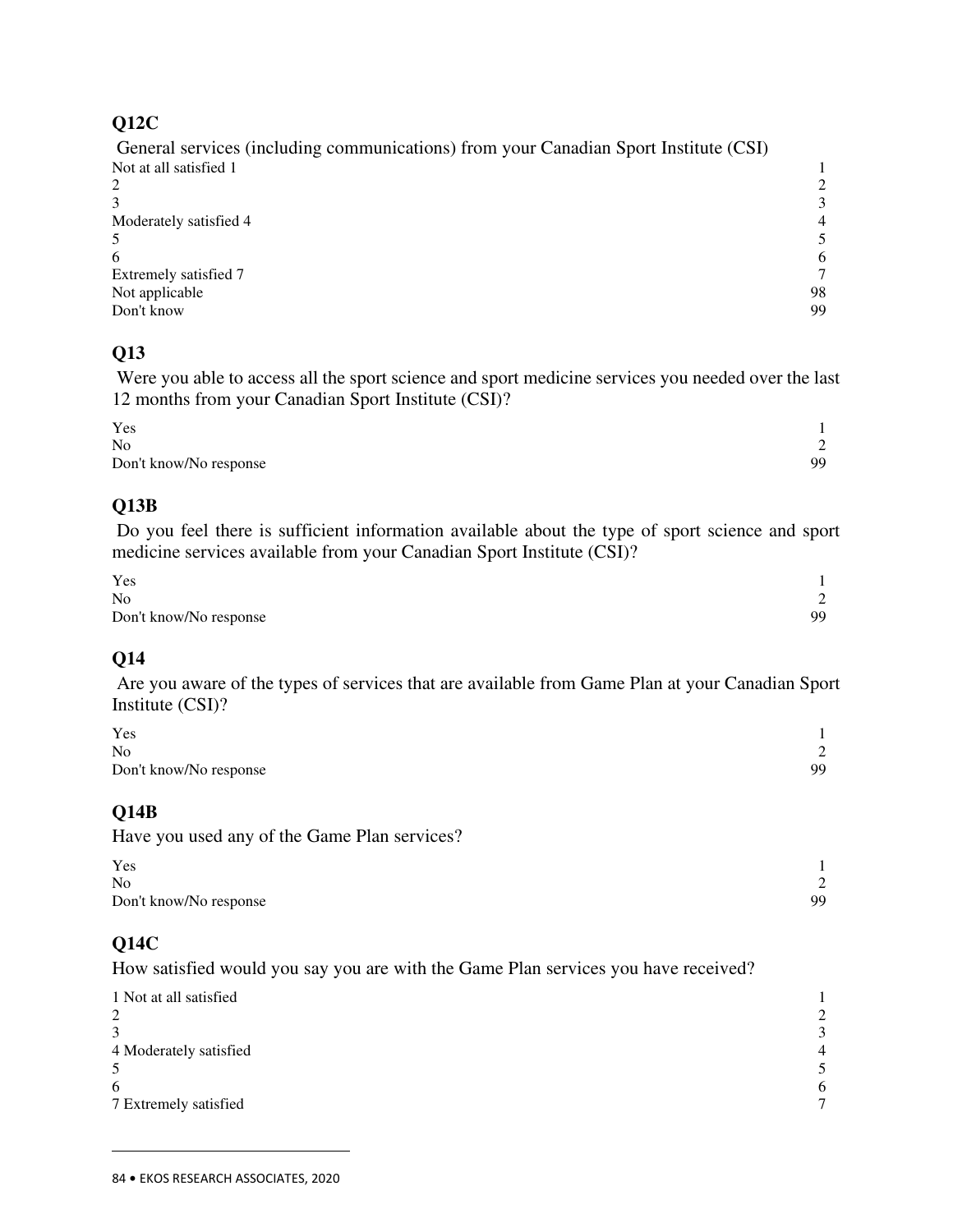Not applicable 98<br>Don't know 99 Don't know 99

#### **Q15 [1,9]**

 Which of the following sport science services would you consider to be important to you in terms of the positive impact that they can have on your performance?

| Select all that apply                                                                                          |                |
|----------------------------------------------------------------------------------------------------------------|----------------|
| <b>Biomechanics</b>                                                                                            |                |
| Fitness testing                                                                                                | 2              |
| <b>Nutrition</b>                                                                                               | 3              |
| Individual athlete performance analysis [Roll over]> Measurement and analysis of an individual athlete's       |                |
| performance over time to determine progression toward specific performance goals in the annual training plan   | $\overline{4}$ |
| International competition performance analysis [Roll over]> Collection of athlete performance in international |                |
| competition over time to understand: Canadian athlete standing relative to world performance. Establish        |                |
| performance pathways and gold medal profiles over Olympic/Paralympic cycles. Understand ranking of             |                |
| Canadians athletes in the world to establish short and long term performance goals and requisite training and  |                |
| competitive programs                                                                                           | 5              |
| Physiology assessment and monitoring                                                                           | 6              |
| Sport psychology                                                                                               |                |
| Skill/technique analysis                                                                                       | 8              |
| Strength and conditioning                                                                                      | 9              |
| None                                                                                                           | 98             |
| Don't know                                                                                                     | 99             |

#### **Q16 [1,9]**

#### *Not NA/DK/NR, Q15; Only showing items selected, Q15*

Thinking about the quality of the sport science services you have received from the CSI over the last 12 months, which ones, if any, would you say are in need of improvement?

| Select all that apply                                                                                                                                                                                                                                                                                                                                                                                                                            |        |
|--------------------------------------------------------------------------------------------------------------------------------------------------------------------------------------------------------------------------------------------------------------------------------------------------------------------------------------------------------------------------------------------------------------------------------------------------|--------|
| $Q15 = 1$                                                                                                                                                                                                                                                                                                                                                                                                                                        |        |
| <b>Biomechanics</b>                                                                                                                                                                                                                                                                                                                                                                                                                              | 1      |
| $Q15 = 2$                                                                                                                                                                                                                                                                                                                                                                                                                                        |        |
| Fitness testing                                                                                                                                                                                                                                                                                                                                                                                                                                  | 2      |
| $Q15 = 3$                                                                                                                                                                                                                                                                                                                                                                                                                                        |        |
| Nutrition                                                                                                                                                                                                                                                                                                                                                                                                                                        | 3      |
| $Q15 = 4$                                                                                                                                                                                                                                                                                                                                                                                                                                        |        |
| Individual athlete performance analysis [Roll over]> Measurement and analysis of an individual athlete's<br>performance over time to determine progression toward specific performance goals in the annual training plan.                                                                                                                                                                                                                        | -4     |
| $Q15 = 5$                                                                                                                                                                                                                                                                                                                                                                                                                                        |        |
| International competition performance analysis [Roll over]> Collection of athlete performance in international<br>competition over time to understand: Canadian athlete standing relative to world performance. Establish<br>performance pathways and gold medal profiles over Olympic/Paralympic cycles. Understand ranking of<br>Canadians athletes in the world to establish short and long term performance goals and requisite training and |        |
| competitive programs.                                                                                                                                                                                                                                                                                                                                                                                                                            | 5      |
| $Q15 = 6$                                                                                                                                                                                                                                                                                                                                                                                                                                        |        |
| Physiology assessment and monitoring                                                                                                                                                                                                                                                                                                                                                                                                             | 6      |
| $Q15 = 7$                                                                                                                                                                                                                                                                                                                                                                                                                                        |        |
| Sport psychology                                                                                                                                                                                                                                                                                                                                                                                                                                 | $\tau$ |
| $Q15 = 8$                                                                                                                                                                                                                                                                                                                                                                                                                                        |        |
| Skill/technique analysis                                                                                                                                                                                                                                                                                                                                                                                                                         | 8      |
| $Q15 = 9$                                                                                                                                                                                                                                                                                                                                                                                                                                        |        |
| Strength and conditioning                                                                                                                                                                                                                                                                                                                                                                                                                        | 9      |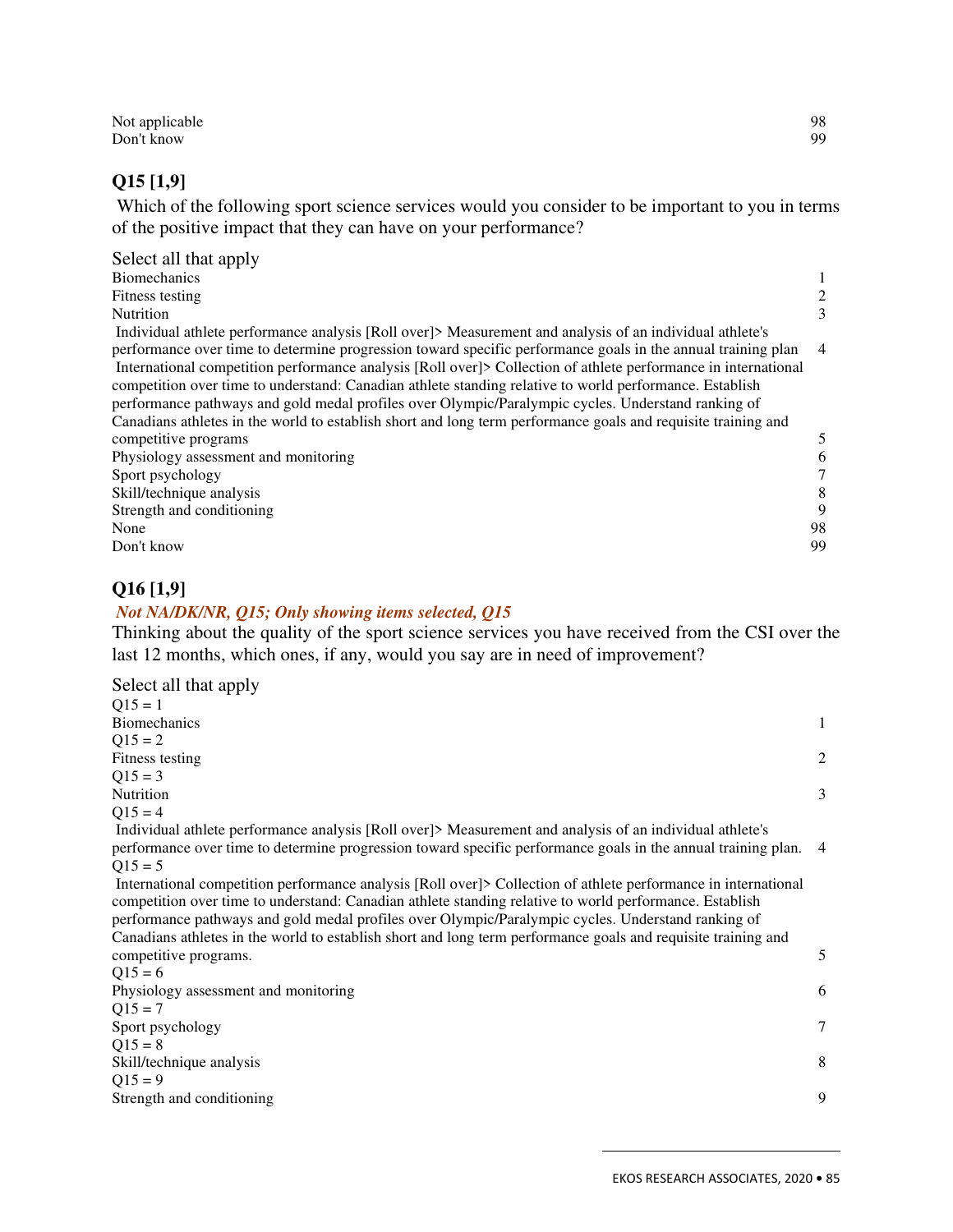No improvement necessary 98<br>Don't know 99 Don't know 99

#### **Q17 [1,9]**

 Which of the following sport medicine services would you consider to be important to you in terms of the positive impact that they can have on your performance?

| Select all that apply                                                     |                |
|---------------------------------------------------------------------------|----------------|
| Chiropractic                                                              |                |
| Massage                                                                   |                |
| Osteopathy                                                                | 3              |
| Physiotherapy                                                             | $\overline{4}$ |
| Podiatry                                                                  |                |
| Advice/treatment from a sport doctor (e.g. team doctor, CSI-based doctor) | 6              |
| Athletic therapy                                                          |                |
| Physical health assessments and care                                      | 8              |
| Mental health assessments and care                                        | 9              |
| None                                                                      | 98             |
| Don't know                                                                | 99             |

#### **Q18 [1,9]**

#### *Not NA/DK/NR, Q17; Only showing items selected, Q17*

Thinking about the quality of the sport medicine services you have received from the CSI over the last 12 months, which ones, if any, would you say are in need of improvement?

| Select all that apply                                                     |                |
|---------------------------------------------------------------------------|----------------|
| $Q17 = 1$                                                                 |                |
| Chiropractic                                                              | 1              |
| $Q17 = 2$                                                                 |                |
| Massage                                                                   | $\overline{2}$ |
| $Q17 = 3$                                                                 |                |
| Osteopathy                                                                | 3              |
| $Q17 = 4$                                                                 |                |
| Physiotherapy                                                             | $\overline{4}$ |
| $Q17 = 5$                                                                 |                |
| Podiatry                                                                  | 5              |
| $Q17 = 6$                                                                 |                |
| Advice/treatment from a sport doctor (e.g. team doctor, CSI-based doctor) | 6              |
| $Q17 = 7$                                                                 |                |
| Athletic therapy                                                          | 7              |
| $Q17 = 8$                                                                 |                |
| Physical health assessments and care                                      | 8              |
| $Q17 = 9$                                                                 |                |
| Mental health assessments and care                                        | 9              |
| No improvement necessary                                                  | 98             |
| Don't know                                                                | 99             |

#### **PQ19A**

 $\overline{a}$ 

 The following section will help to profile the current economic situation for carded athletes and the potential need for assistance. Please be assured that all responses will be seen only by the research team at EKOS Research and will be kept completely confidential. No data sent back to Sport Canada will enable the identification of individual athletes.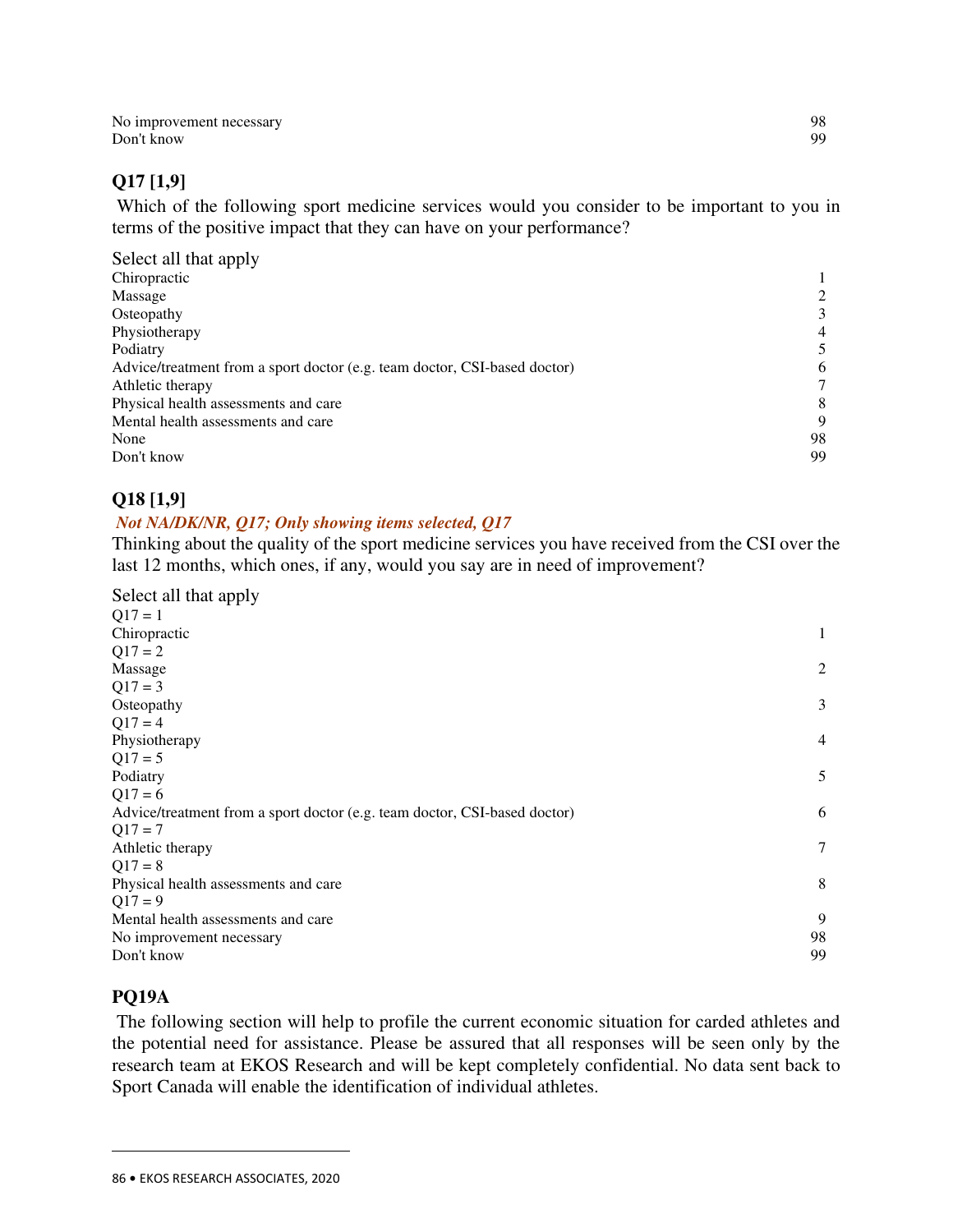#### **Q19**

 What was your gross annual income (i.e., before taxes are deducted) on your **2018** Canada Revenue Agency Notice of Assessment?

Please enter numbers without commas and enter zero if no income is received from a specific source on an annual basis. Gross annual income 1<br>Don't know/No response 99 Don't know/No response

#### **PQ20**

What was the approximate amount you received **in 2018** for the following sources:

Please enter numbers without commas and enter zero if no income is received from a specific source on an annual basis.

#### **Q20A**

| Provincial/Territorial government athlete assistance |    |
|------------------------------------------------------|----|
| Gross annual income                                  |    |
| Don't know/No response                               | 99 |

#### **Q20B**

| NSO direct support - performance bonus, living and training subsidy etc. |     |
|--------------------------------------------------------------------------|-----|
| Gross annual income                                                      |     |
| Don't know/ No response                                                  | 99. |

#### **Q20C**

 Sport-related income - pro-salary, prize money, sponsorship, endorsements, athletic scholarship etc. Gross annual income 1<br>Don't know/No response 99 Don't know/ No response

#### **Q20D**

 Sport awards - RONA, HBC, Petro Canada, Bell, Investors Group, RBC, VISA, CAN Fund, Fast Canada, COC Athlete Excellence Fund, Fondation de l'athlète d'excellence du Québec, Fondation Nordiques etc. Gross annual income 1 Don't know/ No response 99

#### **Q20E**

 Other - donations, employment insurance or social assistance, interest or dividends, provincial/territorial sport organization financial support, etc. Gross annual income 1 Don't know/ No response 99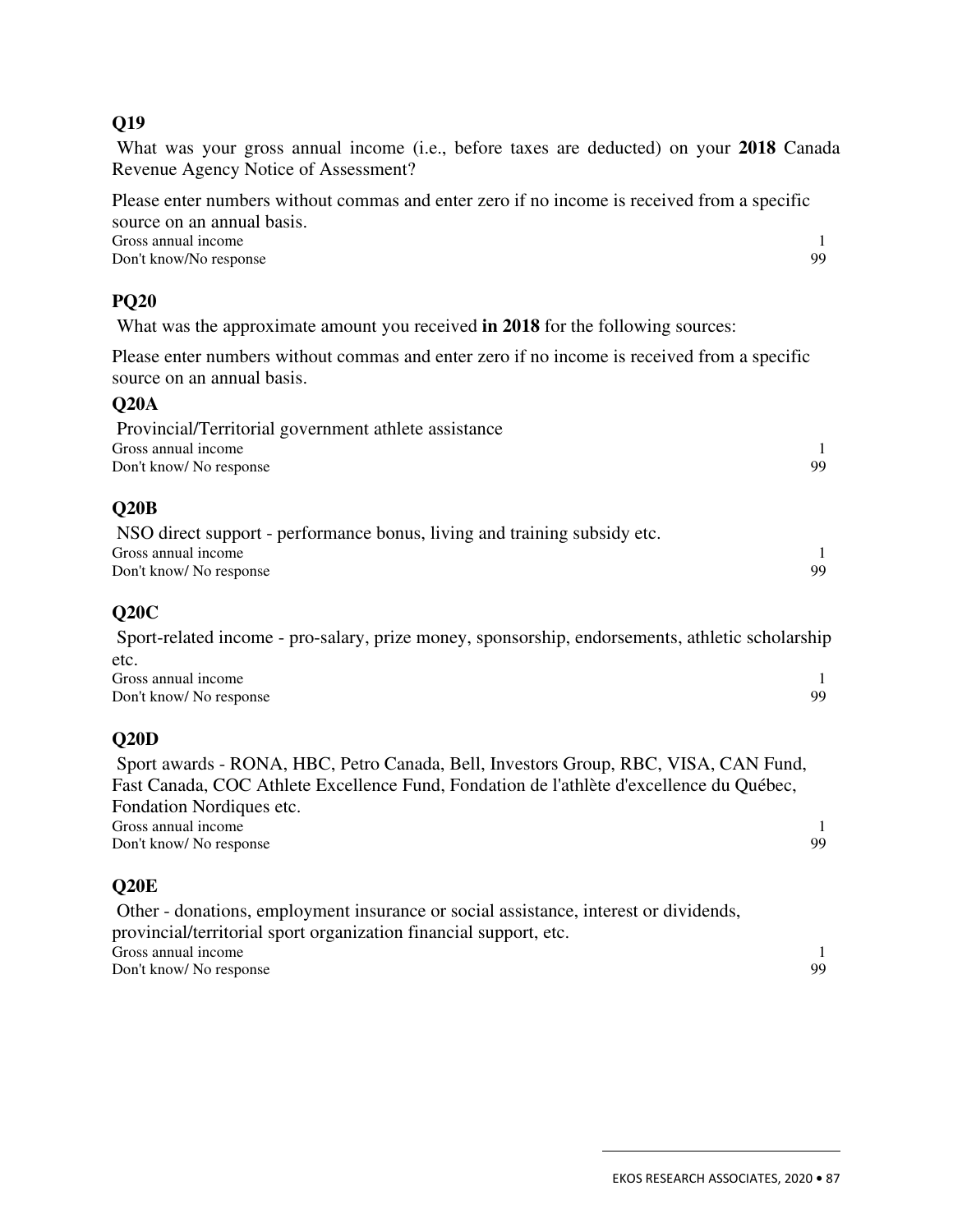#### **Q21**

#### *Provided income, Q20*

Please confirm that <Q20TOTAL> was your approximate total gross annual income (before taxes are deducted) **for 2018** from all sources?

| Yes                    |        |
|------------------------|--------|
| No                     | $\sim$ |
| Don't know/No response | 99     |

#### **Q22A**

Have you incurred any loans to assist you to pursue your athletic career?

| Yes                    |        |
|------------------------|--------|
| N <sub>o</sub>         | $\sim$ |
| Don't know/No response | 99     |

## **Q22B [1,5]**

#### *Loans, Q22A*

Which of the following type of loans do you have currently?

| Select all that apply                                   |                |
|---------------------------------------------------------|----------------|
| Government student loans                                |                |
| Loans from parents, spouse, friend                      | $\mathcal{L}$  |
| Loans from financial institutions (excluding mortgages) | $\mathcal{F}$  |
| Credit cards                                            | $\overline{4}$ |
| Other (please specify)                                  | 77             |
| Don't know/No response                                  | 99             |

## **Q23**

#### *Loans, Q31A*

Approximately how much would you say that you owe in loans where there is an expectation that they will be paid back?

| Amount owed              |    |
|--------------------------|----|
| Don't know / No response | 99 |

## **PQ24**

 To what extent do you depend on each of the following sources for financial or material support that you are not required to pay back?

#### **Q24A**

| Family member(s) (Parents, spouse/partner, sister, friends, etc) |                |
|------------------------------------------------------------------|----------------|
| No extent at all 1                                               |                |
| 2                                                                |                |
|                                                                  | $\mathcal{E}$  |
| Moderate extent 4                                                | $\overline{4}$ |
|                                                                  |                |
| 6                                                                | 6              |
| Great extent 7                                                   |                |
| Not applicable                                                   | 98             |
| Don't know                                                       | 99             |
|                                                                  |                |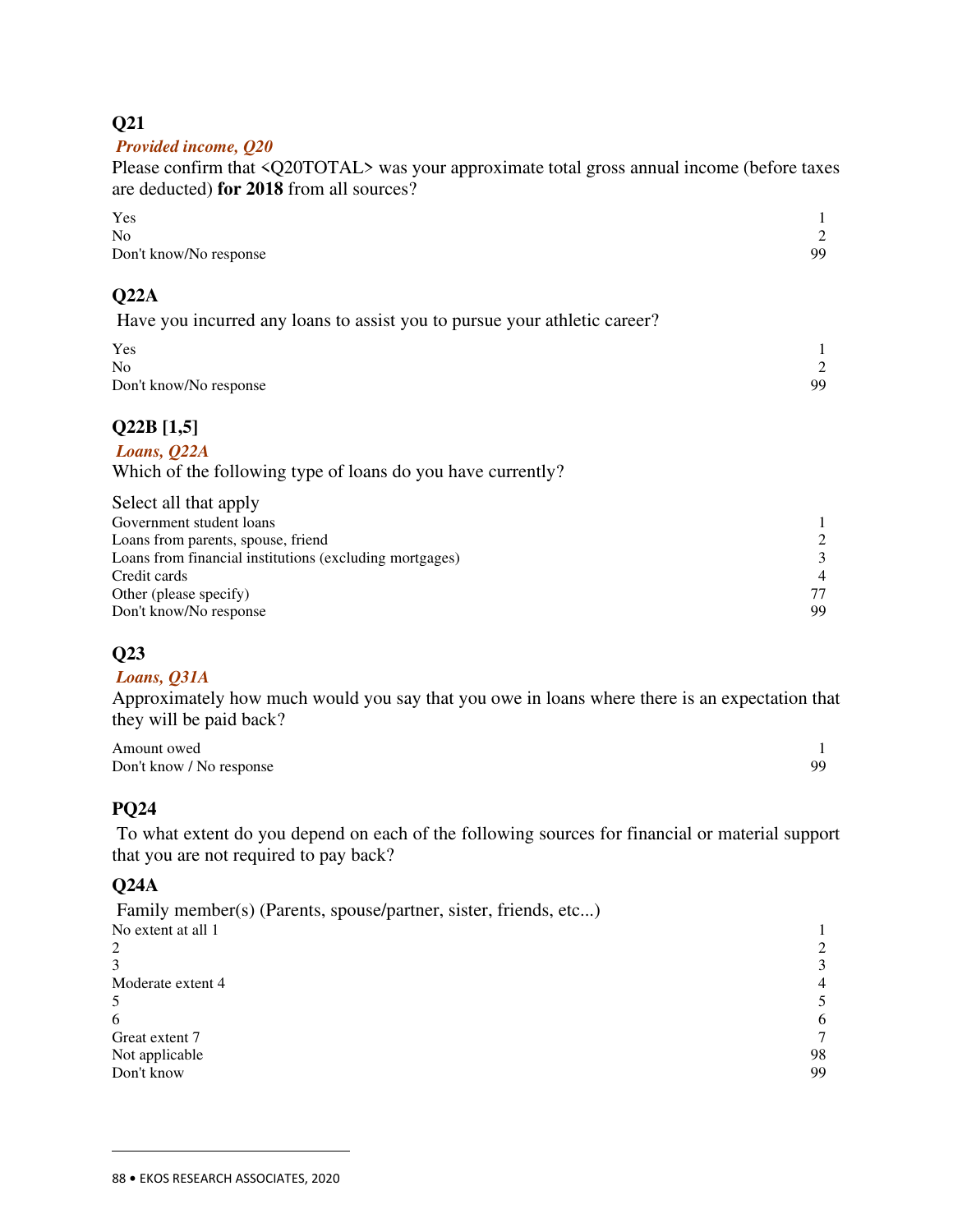## **Q24B**

| Sport Canada AAP   |                |
|--------------------|----------------|
| No extent at all 1 |                |
| 2                  | 2              |
| 3                  | 3              |
| Moderate extent 4  | $\overline{4}$ |
| 5                  | 5              |
| 6                  | 6              |
| Great extent 7     | $\tau$         |
| Not applicable     | 98             |
| Don't know         | 99             |

# **Q24C**

| Provincial/territorial AAP |                |
|----------------------------|----------------|
| No extent at all 1         |                |
| 2                          | 2              |
| 3                          | 3              |
| Moderate extent 4          | $\overline{4}$ |
| 5                          | 5              |
| 6                          | 6              |
| Great extent 7             | 7              |
| Not applicable             | 98             |
| Don't know                 | 99             |
|                            |                |

#### **PQ25**

What are the approximate average monthly expenses you incur in each of the following areas?

Please enter numbers without commas and enter zero if no expenses are incurred on a monthly basis.

#### **Q25A**

| Housing (including mortgage/rent, utilities and all housing related expenses) |    |
|-------------------------------------------------------------------------------|----|
| Amount                                                                        |    |
| Don't know/No response                                                        | 99 |
| Q25B                                                                          |    |
| Living expenses - food, clothing, transportation etc.                         |    |
| Amount                                                                        |    |
| Don't know/No response                                                        | 99 |

## **Q25C**

 Sport expenses - equipment, competition entry fees, coaching fees, travel, facility user fees etc Amount 1 Don't know/ No response 99

#### **Q25D**

| Other (any other monthly expenses not accounted for above) |     |
|------------------------------------------------------------|-----|
| Amount                                                     |     |
| Don't know/ No response                                    | QQ. |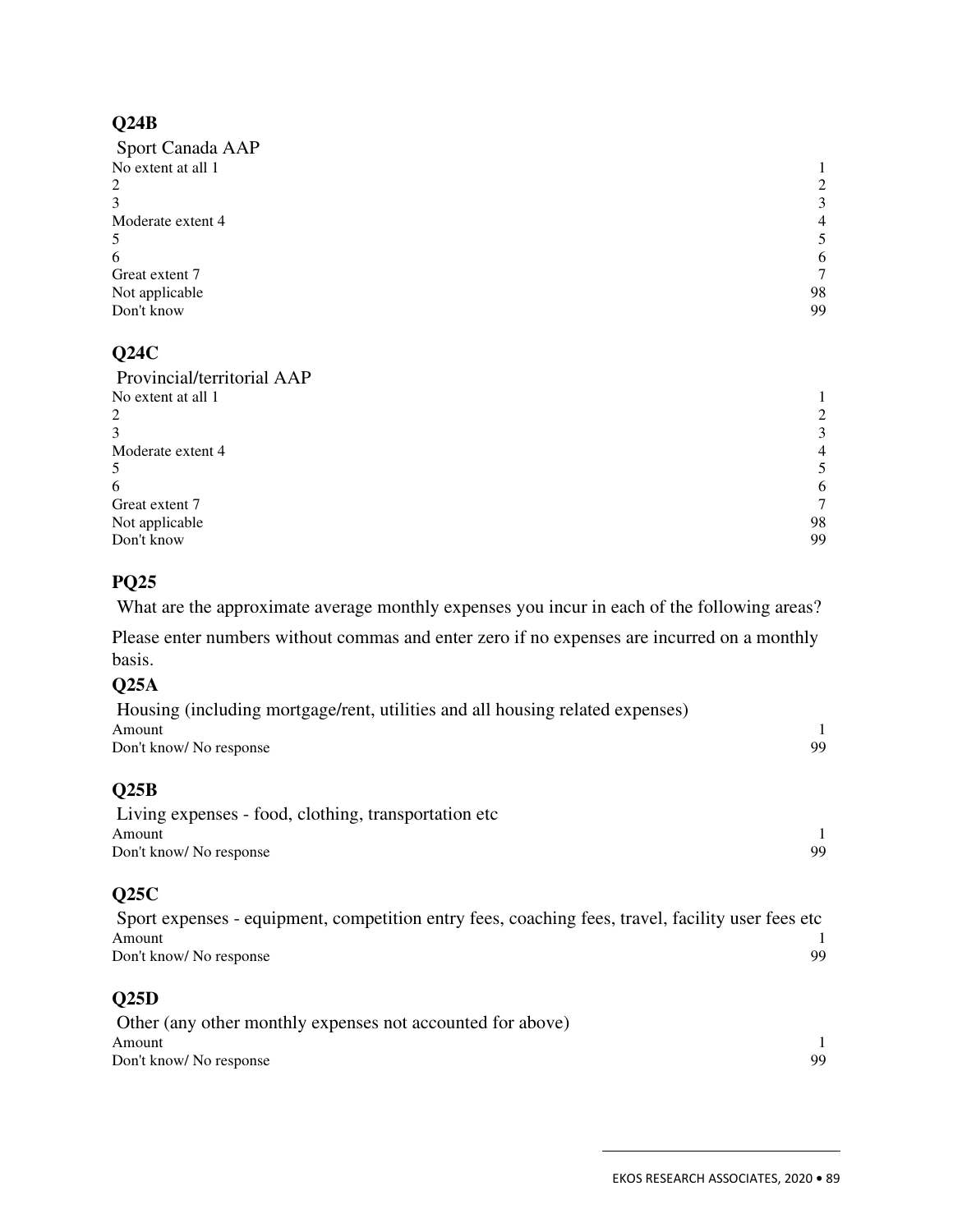# **PQ26**

 Thinking about the last 12 months, how much has money been a barrier to your accessing each of the following:

## **Q26A**

| Appropriate nutrition |                |
|-----------------------|----------------|
| No extent at all 1    |                |
| 2                     | 2              |
| 3                     | 3              |
| Moderate extent 4     | $\overline{4}$ |
| 5                     | 5              |
| 6                     | 6              |
| Great extent 7        | $\tau$         |
| Don't know            | 99             |
|                       |                |

## **Q26B**

| 2              |
|----------------|
| 3              |
| $\overline{4}$ |
| 5              |
| 6              |
| $\tau$         |
| 99             |
|                |

# **Q26C**

| 2              |
|----------------|
| 3              |
| $\overline{4}$ |
| 5              |
| 6              |
| 7              |
| 99             |
|                |

# **Q26D**

| <b>International Competitions</b> |                |
|-----------------------------------|----------------|
| No extent at all 1                |                |
| 2                                 | 2              |
|                                   | 3              |
| Moderate extent 4                 | $\overline{4}$ |
|                                   | 5              |
| 6                                 | 6              |
| Great extent 7                    | $\tau$         |
| Don't know                        | 99             |
|                                   |                |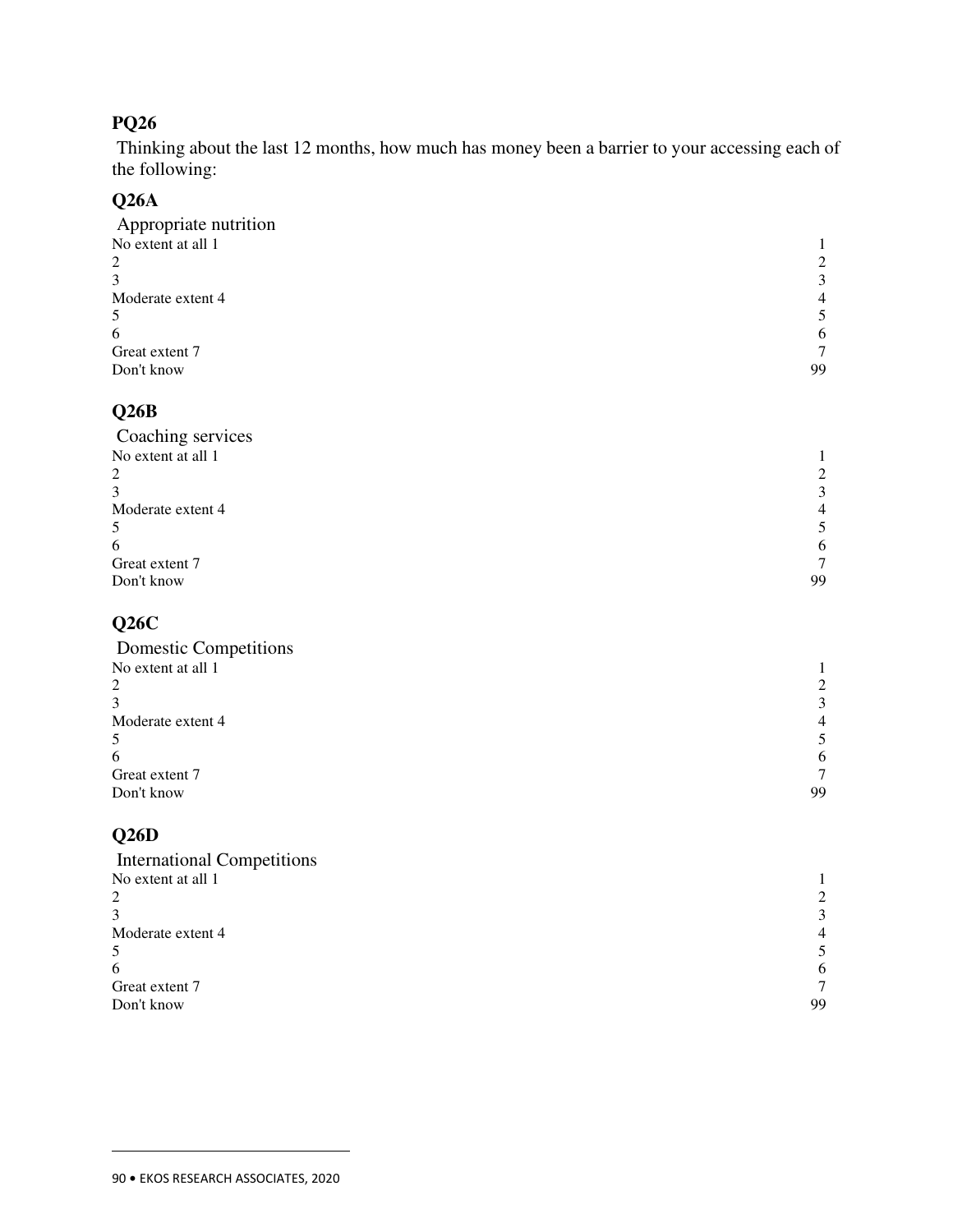# **Q26E**

| Equipment                |                |
|--------------------------|----------------|
| No extent at all 1<br>2  |                |
|                          | 2              |
| 3                        | 3              |
| Moderate extent 4        | $\overline{4}$ |
| 5<br>6<br>Great extent 7 | 5              |
|                          | 6              |
|                          | $\tau$         |
| Don't know               | 99             |
| Q <sub>26F</sub>         |                |

| Proper housing     |                |
|--------------------|----------------|
| No extent at all 1 |                |
|                    | 2              |
|                    | 3              |
| Moderate extent 4  | $\overline{4}$ |
|                    |                |
| b                  | 6              |
| Great extent 7     | $\tau$         |
| Don't know         | 99             |
|                    |                |

# **Q26G**

| 2              |
|----------------|
| 3              |
| $\overline{4}$ |
| 5              |
| 6              |
|                |
| 99             |
|                |
|                |

# **Q26H**

| 2              |
|----------------|
| 3              |
| $\overline{4}$ |
| 5              |
| 6              |
| $\tau$         |
| 99             |
|                |

# **Q27**

 Approximately what level of total gross annual personal income (before taxes are deducted) would be the minimum necessary to support yourself and enable you to train on a full-time basis?

| Less than $$20,000$ |                |
|---------------------|----------------|
| \$20,000-\$29,999   |                |
| \$30,000-\$39,999   |                |
| \$40,000-\$49,999   | $\overline{4}$ |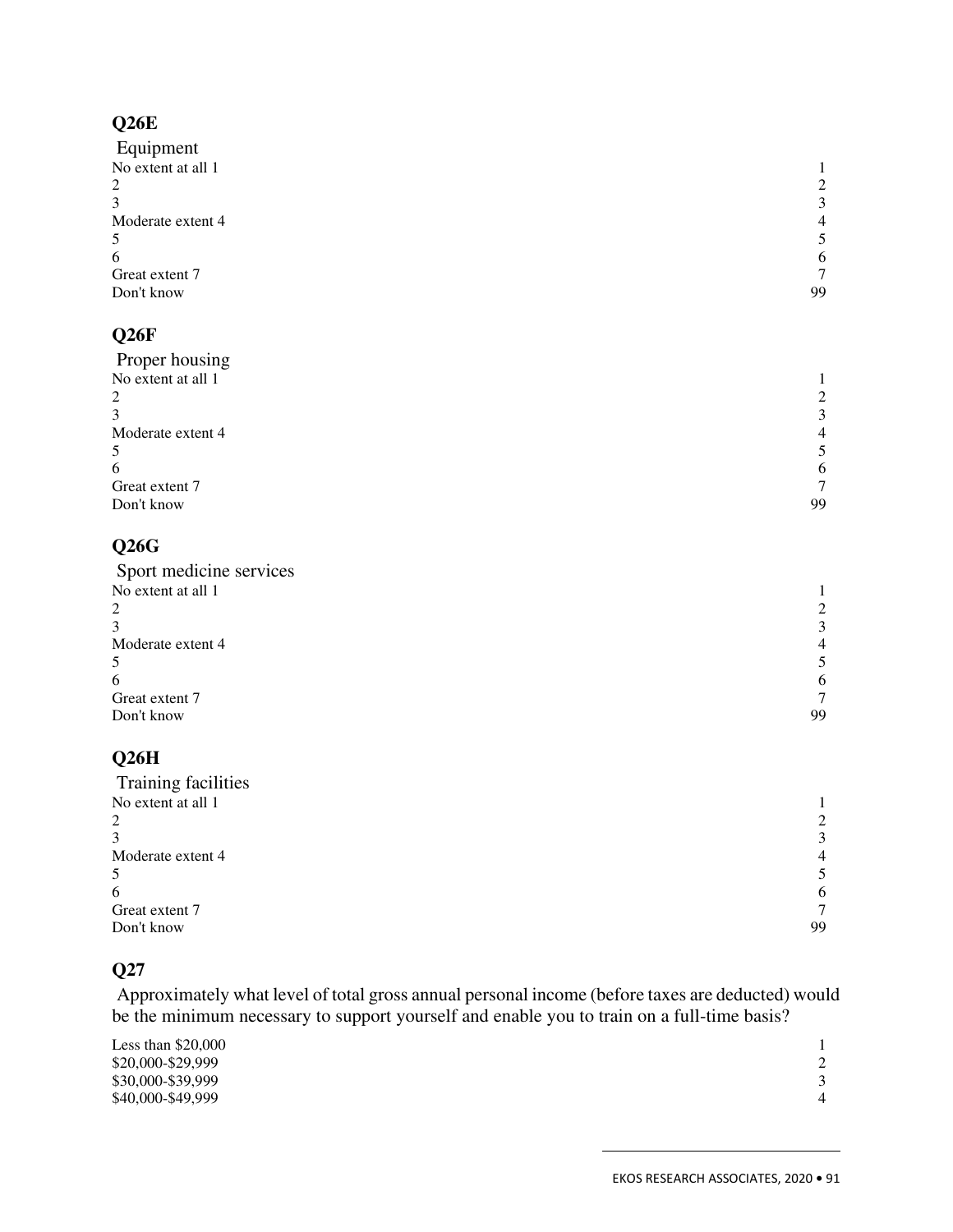| \$50,000-\$59,999      | 5  |
|------------------------|----|
| \$60,000-\$69,999      | 6  |
| \$70,000-\$79,999      |    |
| \$80,000-\$99,999      | 8  |
| \$100,000-\$119,999    | 9  |
| \$120,000 or more      | 10 |
| Don't know/No response | 99 |

#### **Q28**

 At what level of total gross annual personal income (before taxes are deducted) do you believe that support from the AAP would no longer be necessary to cover your own annual living expenses?

| Less than $$20,000$                                                           |                |
|-------------------------------------------------------------------------------|----------------|
| \$20,000-\$29,999                                                             | 2              |
| \$30,000-\$39,999                                                             | 3              |
| \$40,000-\$49,999                                                             | $\overline{4}$ |
| \$50,000-\$59,999                                                             | 5              |
| \$60,000-\$69,999                                                             | 6              |
| \$70,000-\$79,999                                                             | 7              |
| \$80,000-\$99,999                                                             | 8              |
| \$100,000-\$119,999                                                           | 9              |
| \$120,000 or more                                                             | 10             |
| Do not believe that there should be an upper limit on personal income for AAP | 98             |
| Don't know/No response                                                        | 99             |

#### **PQ29**

 The following reflect various views on Sport Canada financial support for athletes. Please indicate the extent to which you agree or disagree with each of the following statements.

#### **Q29A**

 The AAP has made it possible for me to achieve higher levels of athletic performance Strongly disagree 1 1

| C<br>∠           | $\gamma$       |
|------------------|----------------|
| 3                | $\mathbf{r}$   |
| Neither 4        | $\overline{4}$ |
| 5                | $\sim$         |
| 6                | 6              |
| Strongly agree 7 | $\mathcal{L}$  |
| Don't know       | 99             |

#### **Q29B**

 The funding provided to me by the AAP is sufficient to meet my living and training needs Strongly disagree 1 1

| $\overline{2}$   | $\gamma$       |
|------------------|----------------|
| 3                | $\mathbf{r}$   |
| Neither 4        | $\overline{4}$ |
| 5                |                |
| 6                | 6              |
| Strongly agree 7 | $\mathcal{I}$  |
| Don't know       | 99             |

#### **Q29C**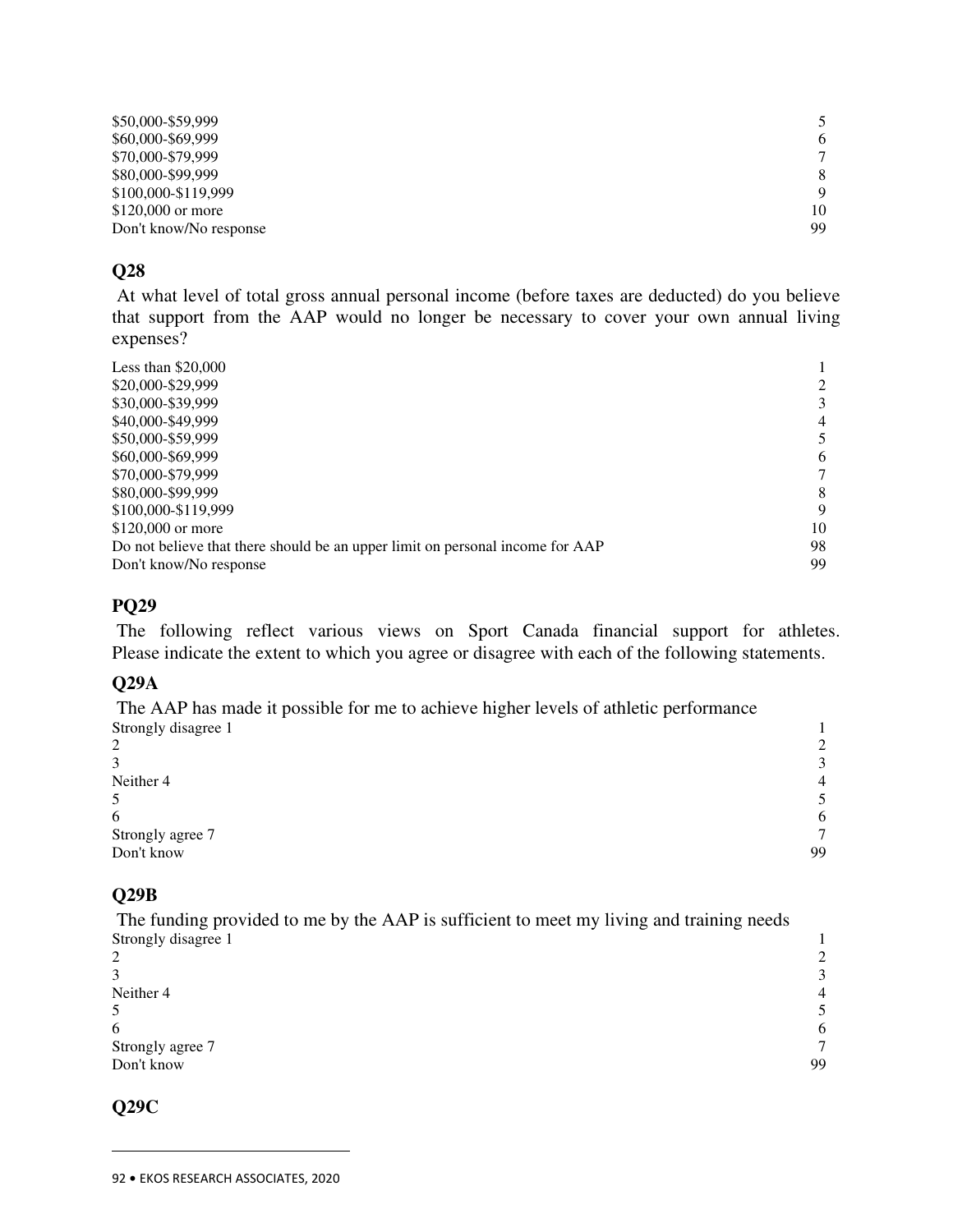I received AAP funding too late in my career Strongly disagree 1 1 2 and 2 and 2 and 2 and 2 and 2 and 2 and 2 and 2 and 2 and 2 and 2 and 2 and 2 and 2 and 2 and 2 and 2 and 2 and 2 and 2 and 2 and 2 and 2 and 2 and 2 and 2 and 2 and 2 and 2 and 2 and 2 and 2 and 2 and 2 and 2 and 2 and  $3 \overline{3}$ Neither 4 **4** 4 **4**  $5 \hspace{2.5cm} 5$  $\epsilon$  6 6 Strongly agree 7 7<br>Don't know 99 Don't know 99

## **Q29D**

| AAP is assisting or has assisted me in pursuing post-secondary education |    |
|--------------------------------------------------------------------------|----|
| Strongly disagree 1                                                      |    |
|                                                                          |    |
|                                                                          |    |
| Neither 4                                                                |    |
|                                                                          |    |
| 6                                                                        | 6  |
| Strongly agree 7                                                         |    |
| Don't know                                                               | 99 |

## **PQ30**

Are you aware of these other AAP supplemental support services?

## **Q30A**

 Tuition and Deferred Tuition, \$5,500 maximum per carding cycle and up to a lifetime maximum of \$26,500 as of April 2019  $Y$ es  $1$ No 2

| Don't know | 99 |
|------------|----|
|            |    |

## **Q30B**

| Supplemental support – Excellence living and training allowance, up to $$6,000$ |     |
|---------------------------------------------------------------------------------|-----|
| Yes                                                                             |     |
| No.                                                                             |     |
| Don't know                                                                      | 99. |
|                                                                                 |     |

## **Q30C**

| Supplemental support – Child dependant allowance, up to $$6,000$ |     |
|------------------------------------------------------------------|-----|
| Yes                                                              |     |
| N <sub>0</sub>                                                   |     |
| Don't know                                                       | 99. |

## **Q30D**

 Supplemental support – Training and competition allowance for Paralympic athletes with high support needs, up to \$6,000 Yes  $Y$ es  $1$ No 2 Don't know 99

# **Q31**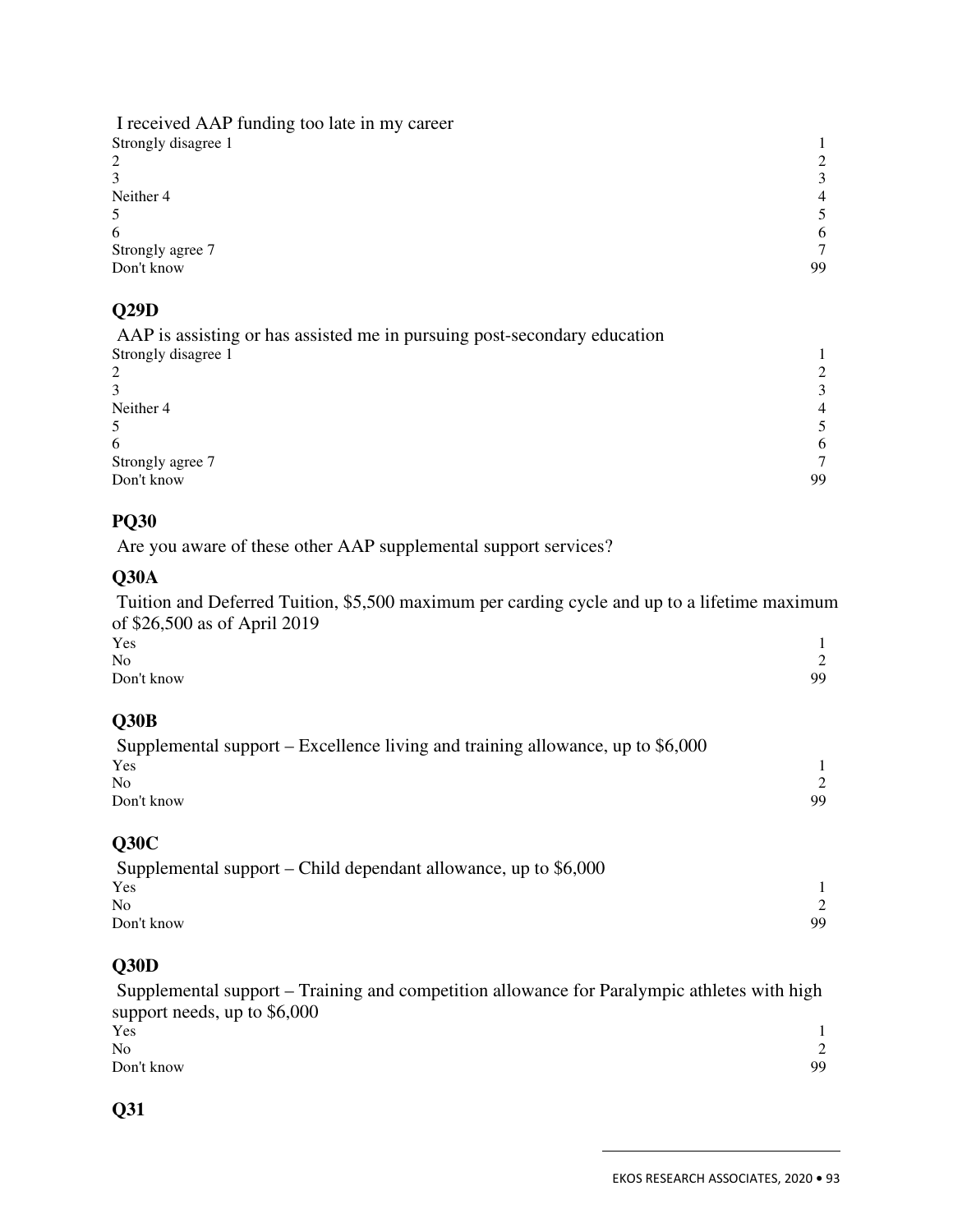Did you know that Tuition and Deferred Tuition support can be applied to coaching courses such as the National Coaching Certification Program or the National Coaching Institute?

| Yes        |                          |
|------------|--------------------------|
| $\rm No$   | $\sim$<br>$\overline{ }$ |
| Don't know | 99                       |

#### **Q32**

 How satisfied are you with the contact and consultation that you have with your NSO athlete representative for your sport?

| 1 Extremely dissatisfied<br>2                 |    |
|-----------------------------------------------|----|
|                                               | 3  |
| 4 Neither                                     | 4  |
| 5                                             |    |
| 6                                             | 6  |
| 7 Extremely satisfied                         |    |
| Not aware of who my athlete representative is | 98 |
| Don't know/No response                        | 99 |

#### **Q33**

#### *Aware, Q32 1-7*

How would you rate the quality of your relationship with your NSO?

| 1 Extremely low quality  |                |
|--------------------------|----------------|
| $\overline{2}$           |                |
|                          | $\mathcal{L}$  |
| 4 Moderate quality       | $\overline{4}$ |
|                          |                |
| 6                        | 6              |
| 7 Extremely high quality | $\mathcal{I}$  |
| Don't know/No response   | 99             |

## **Q34**

#### *Half-sample, Q34*

Do you know what the purpose of AthletesCAN is?

| Yes                    |    |
|------------------------|----|
| <b>No</b>              |    |
| Don't know/No response | 99 |

# **Q35**

#### *Yes, Q34*

How satisfied are you with the athlete representation that you think AthletesCAN provides on issues relevant to your sport?

| Not at all satisfied         |    |
|------------------------------|----|
| Moderately satisfied         |    |
| Extremely satisfied          |    |
| Don't know enough to comment | 99 |

#### **Q36**

<sup>94</sup> **•** EKOS RESEARCH ASSOCIATES, 2020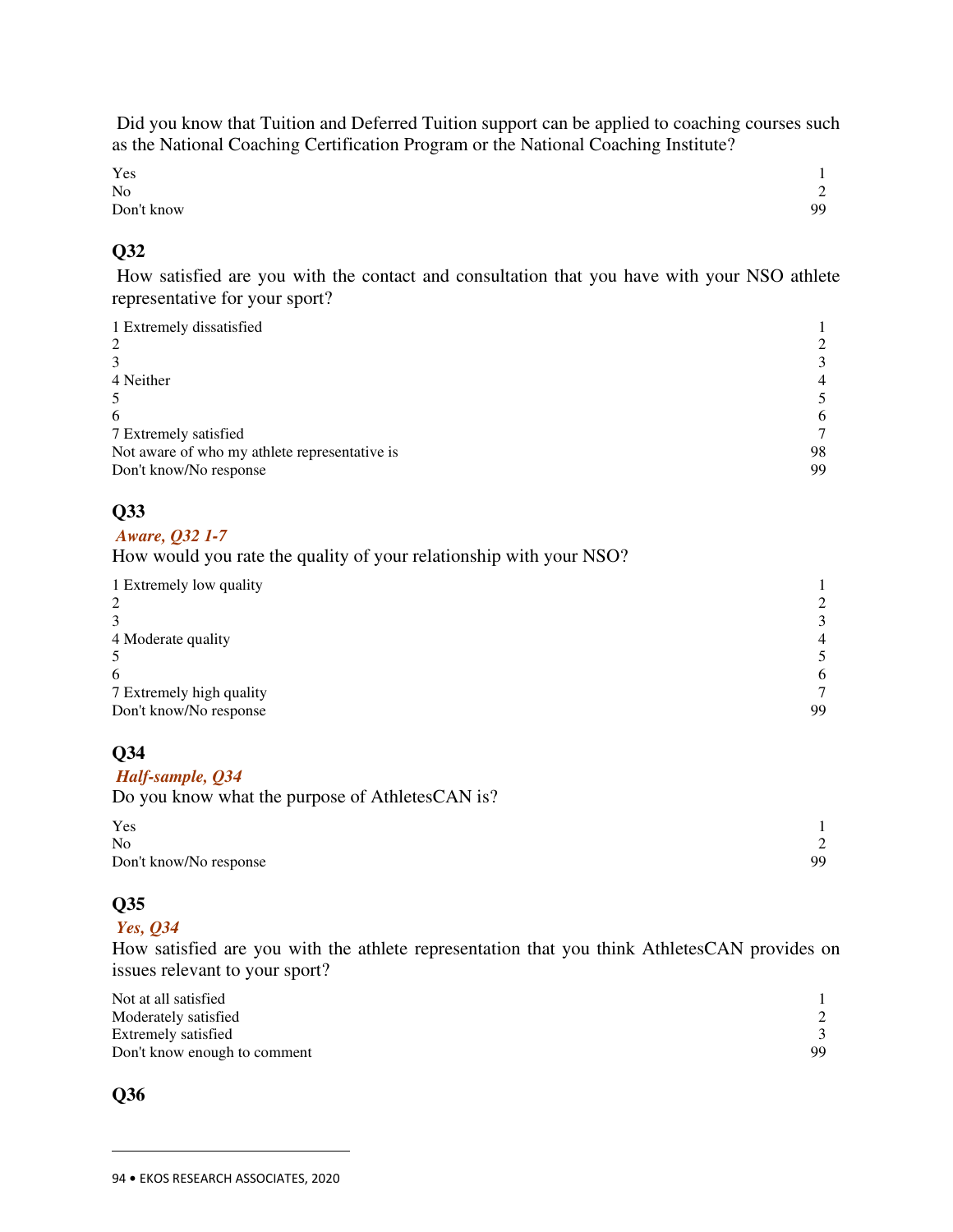The main contact for athletes receiving AAP support is their NSO, however from time to time athletes contact AAP staff for information about the Program or questions regarding the benefits of the Program. The following section is designed to ascertain your satisfaction as an athlete with the service provided by AAP staff.

Have you contacted Sport Canada AAP staff in the past 12 months?

| Yes         |                            |
|-------------|----------------------------|
| No          | $\Omega$<br>$\overline{ }$ |
| No response | 99                         |

#### **Q37A**

#### *Yes, Q36*

Do you feel that athlete voices have an impact in decision-making at your National Sport Organization (NSO)?

| Yes         |                          |
|-------------|--------------------------|
| No          | $\sim$<br>$\overline{ }$ |
| No response | 99                       |

#### **Q37B**

#### *Yes, Q36*

Did you feel that you were being served in the language of your choice (i.e., English or French)?

| Yes         |             |
|-------------|-------------|
| No          | $\sim$<br>∸ |
| No response | 99          |

## **Q38**

#### *Yes, Q36*

How did you contact the Sport Canada AAP staff?

| (Please select main method if you used more than one) |                |
|-------------------------------------------------------|----------------|
| Telephone                                             |                |
| Email                                                 | 2              |
| Mail                                                  | $\mathcal{R}$  |
| Fax                                                   | $\overline{4}$ |
| Other (please specify)                                | 77             |
| No response                                           | 99             |

## **Q39**

#### *Yes, Q36*

How satisfied were you with the overall quality of service you received?

| Very dissatisfied       |                |
|-------------------------|----------------|
| Dissatisfied            | 2              |
| Satisfied               | 3              |
| Very satisfied          | $\overline{4}$ |
| Not used/Not applicable | 98             |
| Don't know/No response  | 99             |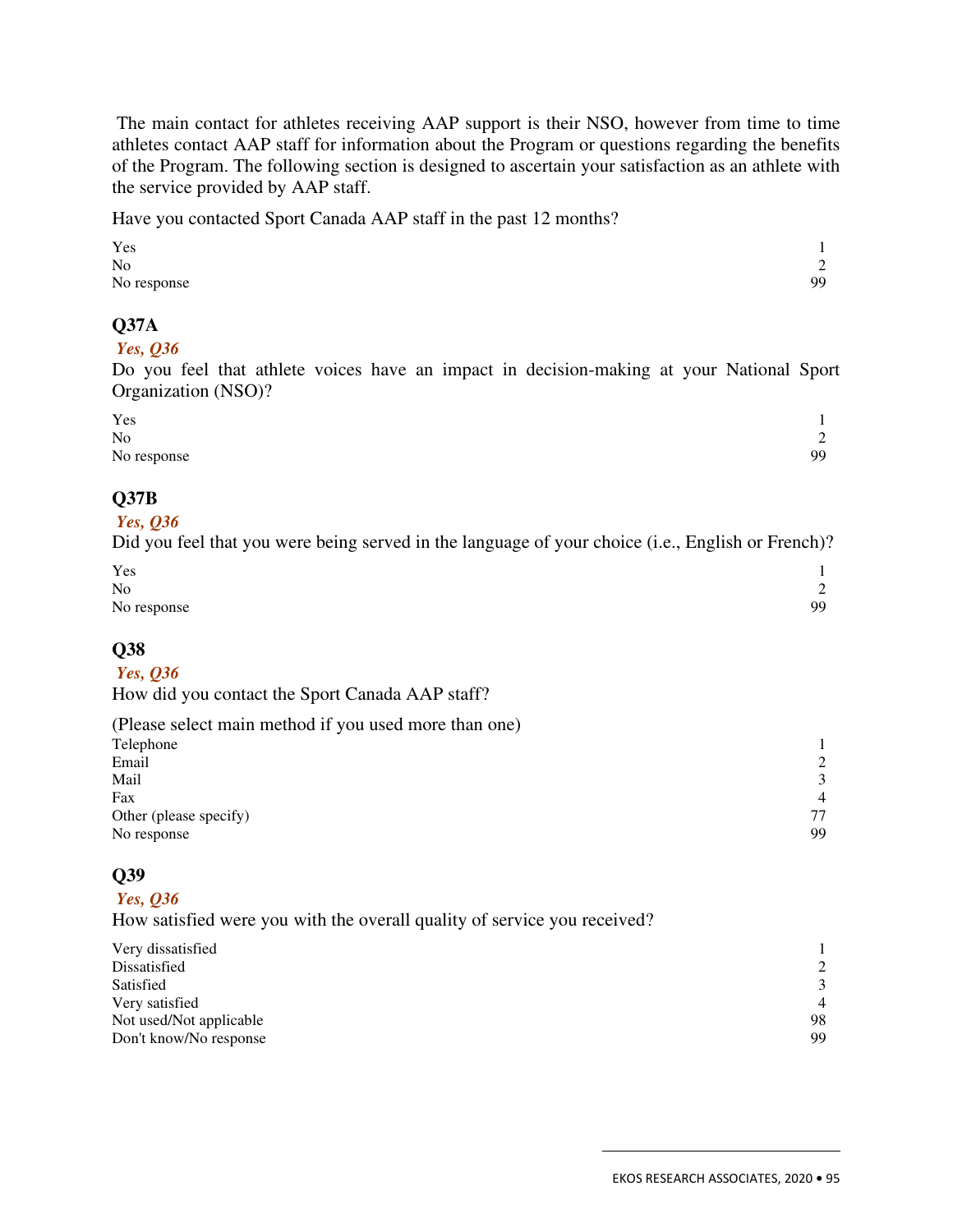## **Q40P**

 In this final section, you are being asked a series of questions about your background, including your education and family status. This information is being gathered in order to better understand the groups of athletes that have provided specific types of responses and your responses will be kept strictly confidential.

## **Q40**

| Are you currently attending school?                                    |                                  |
|------------------------------------------------------------------------|----------------------------------|
| Yes<br>No                                                              | $\mathbf{1}$<br>$\overline{2}$   |
| No response                                                            | 99                               |
| Q41                                                                    |                                  |
| Is that full-time or part-time?                                        |                                  |
| Full-time                                                              | $\mathbf{1}$                     |
| Part-time                                                              | $\overline{2}$                   |
| No response                                                            | 99                               |
| Q42                                                                    |                                  |
| Do you attend:                                                         |                                  |
|                                                                        |                                  |
| High school<br>College/CEGEP                                           | $\mathbf{1}$<br>$\sqrt{2}$       |
| Vocational school                                                      | $\mathfrak{Z}$                   |
| University                                                             | $\overline{4}$                   |
| Other (please specify)                                                 | 77<br>99                         |
| No response                                                            |                                  |
| Q42B                                                                   |                                  |
| University, Q42                                                        |                                  |
| Is this in Canada?                                                     |                                  |
| Yes                                                                    | 1                                |
| N <sub>o</sub>                                                         | $\overline{2}$                   |
| No response                                                            | 99                               |
| Q43                                                                    |                                  |
| What is the highest level of formal education that you have completed? |                                  |
| Primary School                                                         | 1                                |
| High School                                                            | $\sqrt{2}$                       |
| College/CEGEP                                                          | $\mathfrak{Z}$                   |
| University Undergraduate<br>University Graduate or post graduate       | $\overline{4}$<br>$\overline{5}$ |
| Other (please specify)                                                 | 77                               |
| No response                                                            | 99                               |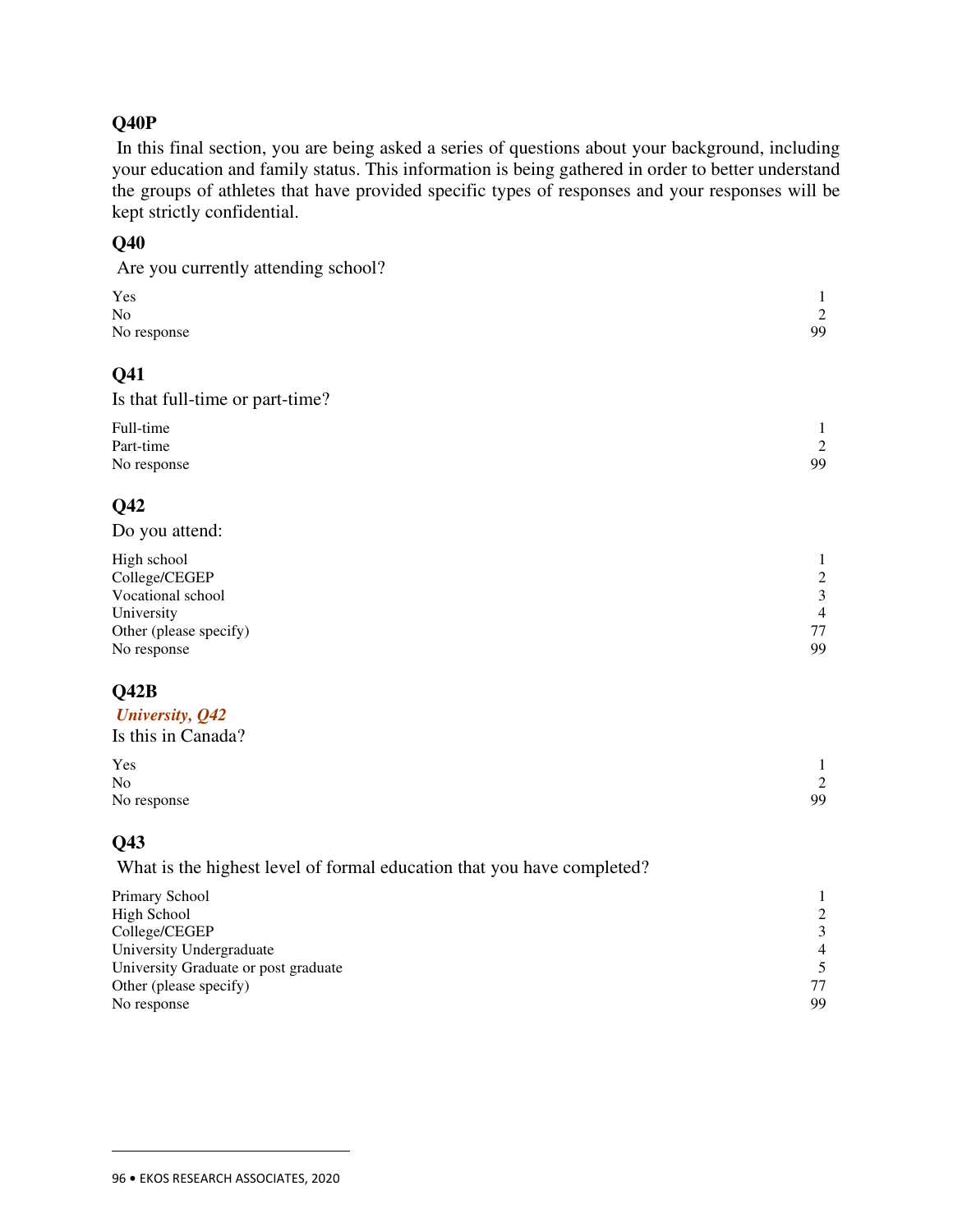## **Q44**

What is your current marital status?

| Never married          |                |
|------------------------|----------------|
| Now married/common law | 2              |
| Separated              | 3              |
| Divorced               | $\overline{4}$ |
| Widowed                | 5              |
| No response            | 99             |

## **PQ45**

 Do you have any dependents? A dependent is a person who you provide material support for (e.g., living expenses, shelter).

#### **Q45A**

| Number of dependents |    |
|----------------------|----|
| Yes, specify number  |    |
| <b>No</b>            | 98 |
| No response          | 99 |

#### **Q46**

Do you live with your parents?

| Yes            |                            |
|----------------|----------------------------|
| N <sub>o</sub> | $\Omega$<br>$\overline{L}$ |
| No response    | 99                         |

## **Q47**

 Thinking about what you need to reach your potential, how supportive would you say the Canadian sport system has been overall?

| $\mathcal{E}$  |
|----------------|
| $\overline{4}$ |
|                |
| 6              |
|                |
| 99             |
|                |

# **Q48**

 To what extent would you say you agree or disagree with the statement: If faced with the same decision again, I would still choose to become a high performance athlete.

| 1 Strongly disagree          |               |
|------------------------------|---------------|
| 2                            |               |
|                              | $\mathcal{L}$ |
| 4 Neither agree nor disagree | 4             |
| 5                            |               |
| 6                            | 6             |
| 7 Strongly agree             |               |
| Don't know/No response       | 99            |
| $\sim$ $\sim$                |               |

# **Q49**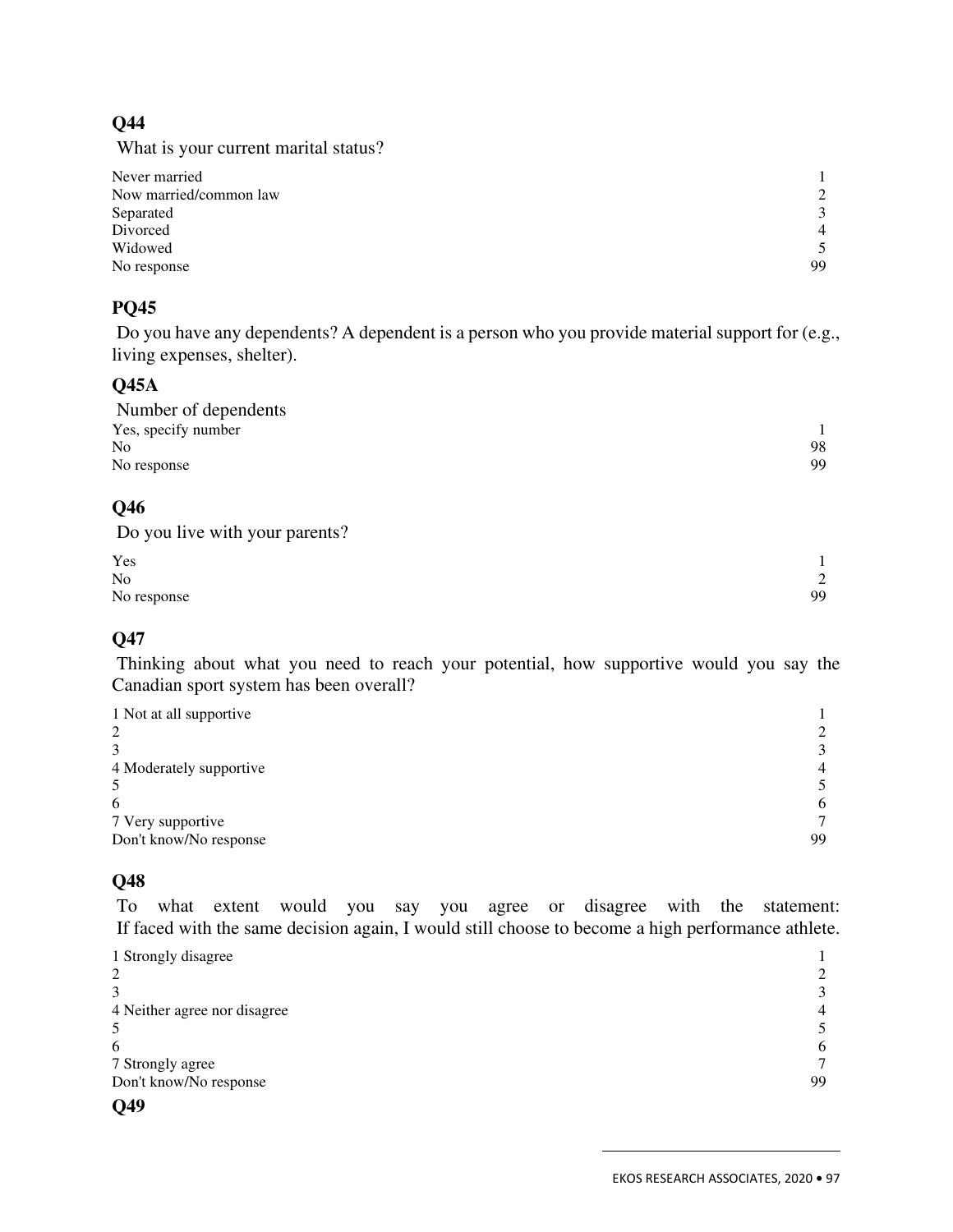Finally, do you have any comments on topics not addressed in the questionnaire that you wish to bring to the attention of AAP management?

| Yes (please specify) | 77 |
|----------------------|----|
| No other comments    | 98 |
| Don't know/No answer | 99 |

# **THNKW**

Thank you very much for taking the time to complete this survey.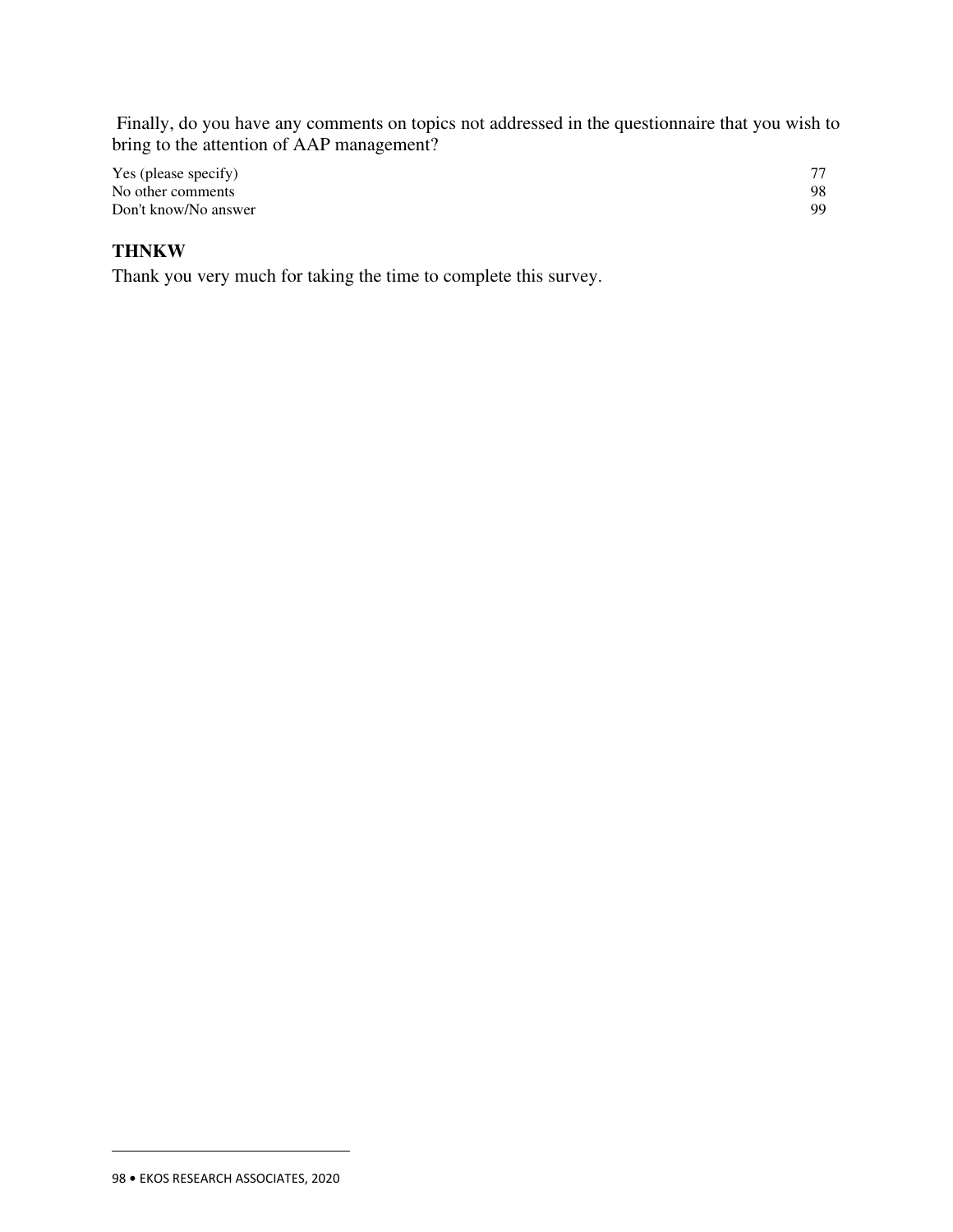# **B. COACH QUESTIONNAIRE (ENGLISH)**

#### **WINTRO**

#### *WEB INTRO*

Welcome to the survey! EKOS Research Associates has been commissioned by Sport Canada to conduct a survey of coaches of high performance athletes. The purpose of this research is to provide up-to-date information on the needs of Canada's high performance athletes. The purpose of this research is to provide up-to-date information on the needs of Canada's high performance athletes. This study looks at training, economic, social, education, work, and other areas of athletes' lives, as well as the environment of Canadian high performance sport. This research is aimed at updating information collected regularly since 1990, designed to help develop policies and programs that are responsive to the needs of Canadian athletes and reflect the realities of international sport.

Your participation is voluntary and completely confidential. Any information you provide will be administered in accordance with the Privacy Act and other applicable privacy laws. The survey will likely take about 15 minutes to complete.

#### **INSTRUCTIONS**

Please consider the questions and your answers carefully.

On each screen, after selecting your answer, click on the "Continue" or "Back" buttons at the bottom of the screen to move forward or backward in the questionnaire

If you leave the survey before completing it, you can return to the survey URL later, and you will be returned to the page where you left off. Your answers up to that point in the survey will be saved

If you have any questions about how to complete the survey, please call EKOS Research Associates at 1-800-388-2873 or send an email to athletes@ekos.com

Thank you in advance for your participation.

#### **Q1**

Would you describe your position as:

| 2              |
|----------------|
| 77             |
|                |
|                |
|                |
| 2              |
| 3              |
| $\overline{4}$ |
| 5              |
| 77             |
| 99             |
|                |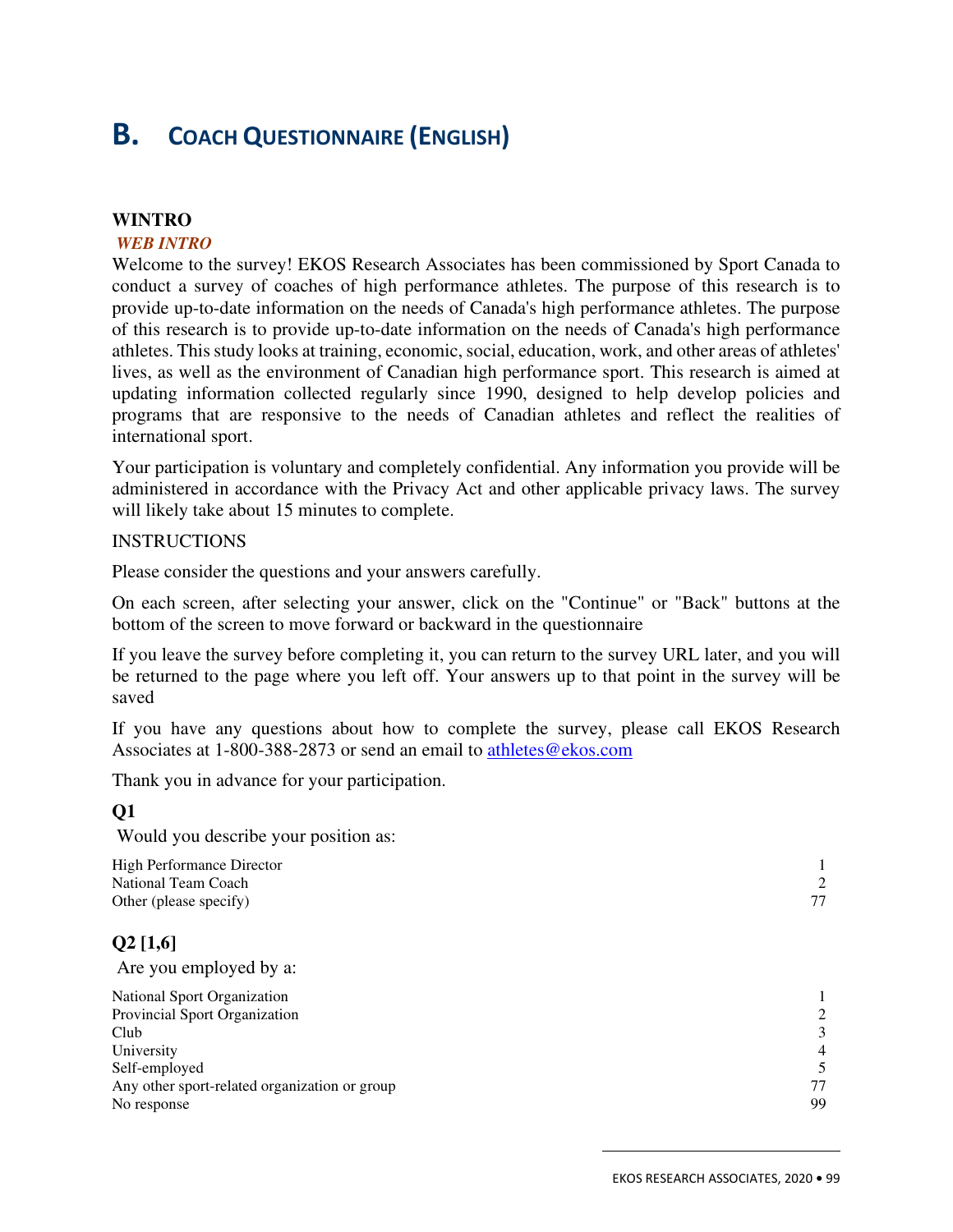## **Q3**

#### *Skip if high performance director, Q1*

How many nationally carded athletes do you currently coach or work with?

Total 1 Don't know/No response 99

# **Q4**

 Have you coached/worked with any athletes to Olympic, Paralympic or World Championship medals?

| Yes                    |        |
|------------------------|--------|
| N <sub>0</sub>         | $\sim$ |
| Don't know/No response | 99     |

#### **Q4B**

#### *Yes, Q4*

In which year was the most recent medal won?

| Year                   |    |
|------------------------|----|
| Never                  | 98 |
| Don't know/No response | 99 |

# **Q5P**

 In a number of the questions throughout the questionnaire you will be asked to respond on the basis of all athletes you work with on a regular basis. The purpose of these questions is to ask coaches and High Performance Directors to provide an overall perspective across all of the athletes that you are in contact with.

## **Q6**

 How satisfied are you with the extent of input that you have into the development of the training and competition plans of the athletes you work with?

| 1 Not at all satisfied |                |
|------------------------|----------------|
| 2                      | 2              |
|                        | 3              |
| 4 Moderately satisfied | $\overline{4}$ |
| 5                      |                |
| 6                      | 6              |
| 7 Extremely satisfied  | $\mathcal{L}$  |
| Don't know/No response | 99             |

# **Q7P**

 How adequate or inadequate are each of the following to support the Olympic/Paralympic/ World Championship aspirations of the athletes you work with?

## **Q7A**

```
 The type of competition experience they are getting 
Not at all adequate 1 1
2 \overline{2}3 \overline{3}Moderately adequate 4 4 4 4 \frac{4}{3}
```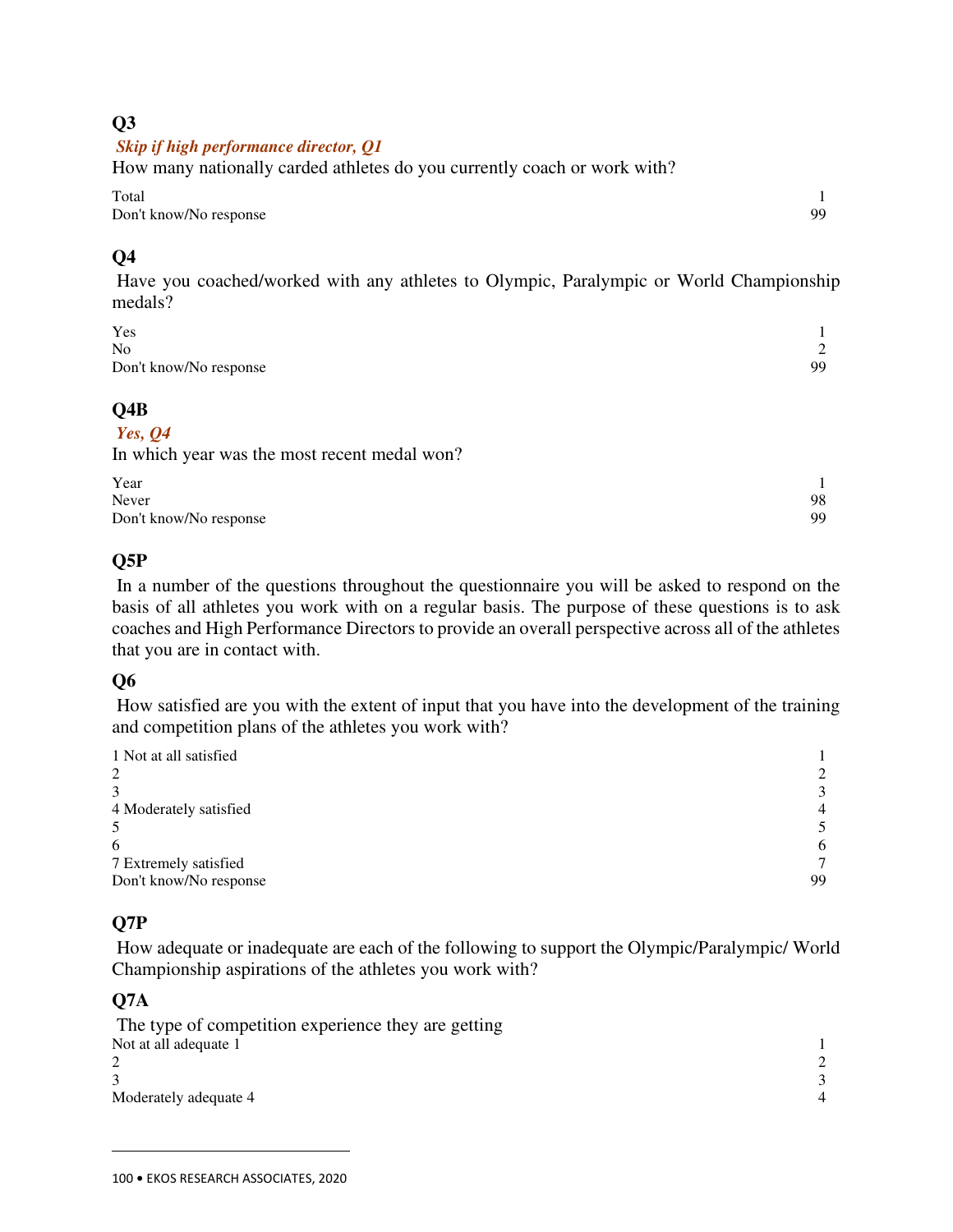| 5<br>6                                                         | $\sqrt{5}$<br>6              |
|----------------------------------------------------------------|------------------------------|
| Completely adequate 7                                          | $\tau$                       |
| Not applicable<br>Don't know                                   | 98<br>99                     |
|                                                                |                              |
| Q7B                                                            |                              |
| The amount of competition experience they are getting          |                              |
| Not at all adequate 1                                          | $\mathbf{1}$                 |
| 2<br>3                                                         | $\frac{2}{3}$                |
| Moderately adequate 4                                          | $\overline{4}$               |
| 5                                                              | $\sqrt{5}$                   |
| 6<br>Completely adequate 7                                     | 6<br>$\tau$                  |
| Not applicable                                                 | 98                           |
| Don't know                                                     | 99                           |
| Q7C                                                            |                              |
| The quality of training they are getting                       |                              |
| Not at all adequate 1                                          | $\mathbf{1}$                 |
| $\overline{\mathbf{c}}$<br>3                                   | $\sqrt{2}$<br>$\mathfrak{Z}$ |
| Moderately adequate 4                                          | $\overline{4}$               |
| 5                                                              | $\sqrt{5}$                   |
| 6                                                              | 6                            |
| Completely adequate 7<br>Not applicable                        | $\overline{7}$<br>98         |
| Don't know                                                     | 99                           |
| Q7D                                                            |                              |
| The amount of training experience they are getting             |                              |
| Not at all adequate 1                                          | $\mathbf{1}$                 |
| $\overline{\mathbf{c}}$                                        | $\frac{2}{3}$                |
| 3<br>Moderately adequate 4                                     | $\overline{4}$               |
| 5                                                              | 5                            |
| 6                                                              | 6                            |
| Completely adequate 7                                          | $\boldsymbol{7}$<br>98       |
| Not applicable<br>Don't know                                   | 99                           |
| Q7E                                                            |                              |
| The sport science and sport medicine services they are getting |                              |
| Not at all adequate 1                                          | 1                            |
| 2                                                              | $\sqrt{2}$                   |
| 3                                                              | $\ensuremath{\mathfrak{Z}}$  |
| Moderately adequate 4<br>5                                     | $\overline{4}$<br>5          |
| 6                                                              | $\sqrt{6}$                   |
| Completely adequate 7                                          | $\tau$                       |
| Not applicable                                                 | 98<br>99                     |
| Don't know                                                     |                              |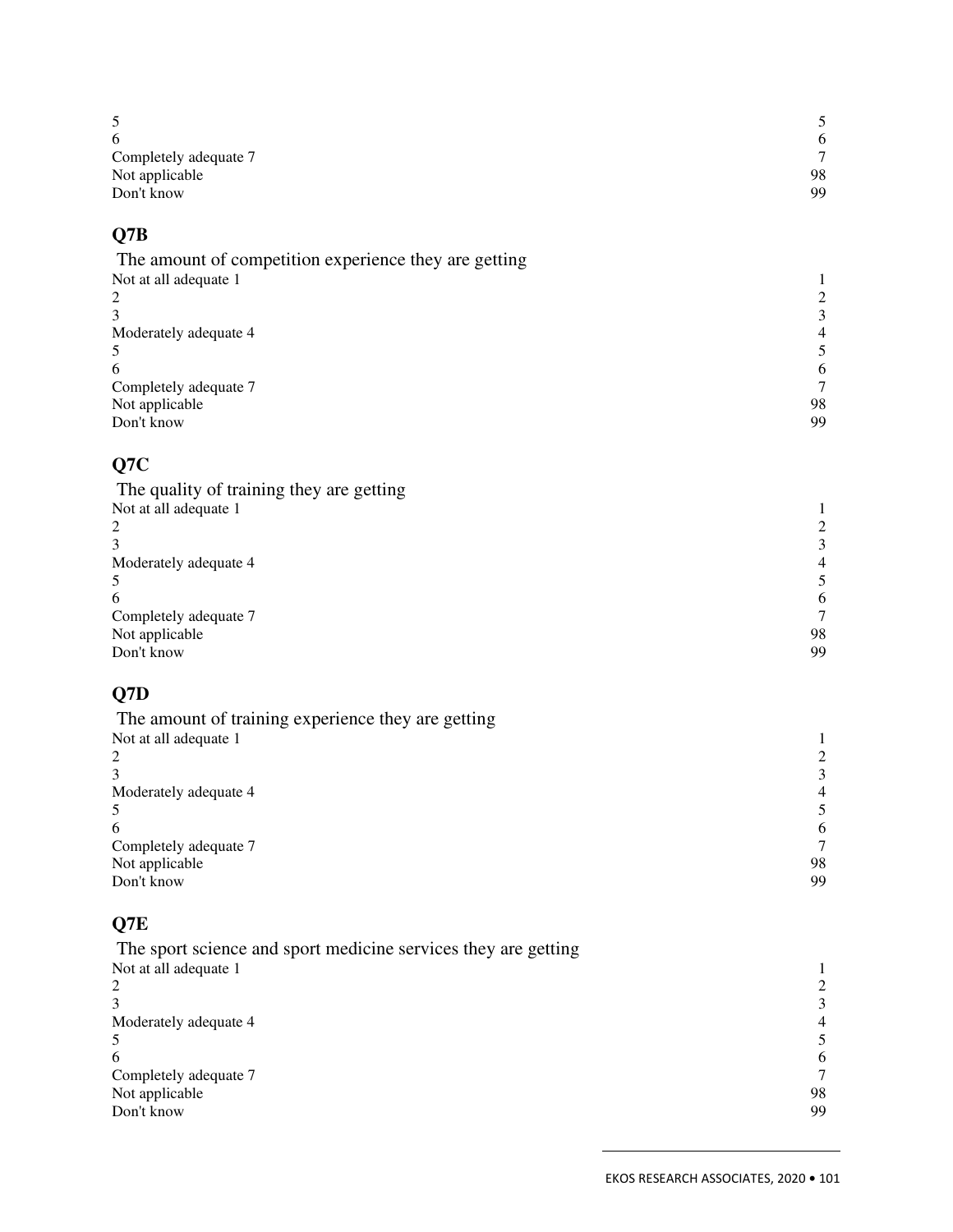## **Q7F**

 The physical access they have to high quality training facilities Not at all adequate 1 1 2  $\overline{2}$  $3 \overline{3}$ Moderately adequate 4 4 4  $\frac{4}{3}$  $5 \hspace{2.5cm} 5$  $\epsilon$  6 6 Completely adequate 7 7 Not applicable 98<br>Don't know 99 Don't know 99

# **Q7G**

 Financial support they have from all sources Not at all adequate 1 1 2 and 2 and 2 and 2 and 2 and 2 and 2 and 2 and 2 and 2 and 2 and 2 and 2 and 2 and 2 and 2 and 2 and 2 and 2 and 2 and 2 and 2 and 2 and 2 and 2 and 2 and 2 and 2 and 2 and 2 and 2 and 2 and 2 and 2 and 2 and 2 and 2 and  $3 \overline{3}$ Moderately adequate 4 4 4  $\frac{4}{3}$  $5 \hspace{2.5cm} 5$  $\epsilon$  6 6 Completely adequate 7 7 Not applicable 98<br>Don't know 99 Don't know 99

## **Q8**

 Are you aware of high performance athletes in your sport who have retired prematurely from the national team; that is before they reach their full potential?

| Yes                    |        |
|------------------------|--------|
| N <sub>0</sub>         | $\sim$ |
| Don't know/No response | 99     |

## **Q9P**

Relatively speaking, how important do you think each of the following reasons are for why high performance athletes in your sport retire prematurely?

## **Q9A**

 $\overline{a}$ 

#### *Yes, Q8*

| 3              |
|----------------|
| $\overline{4}$ |
|                |
| 6              |
| $\tau$         |
| 99             |
|                |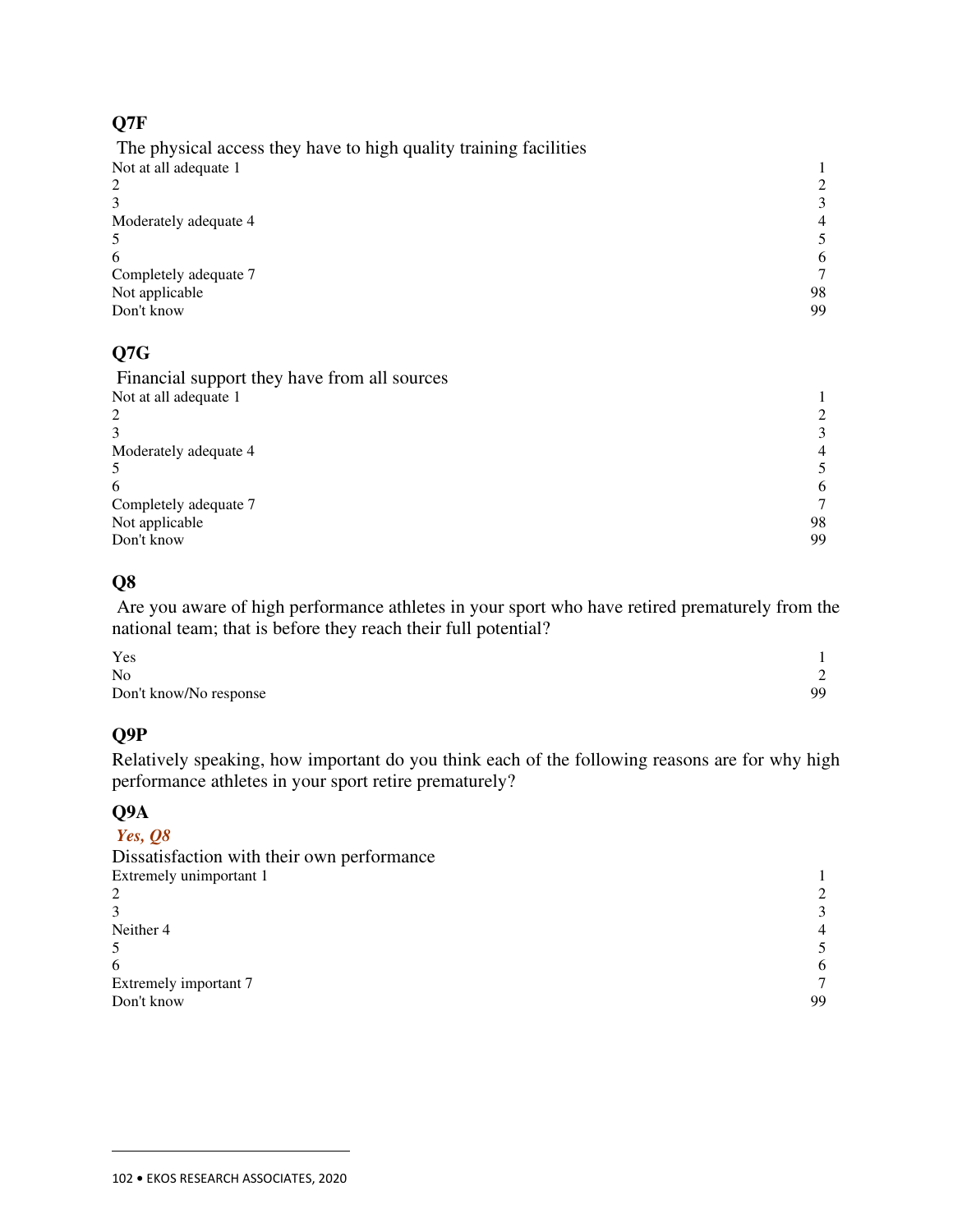# **Q9B**

| Yes, $Q8$                                                                |                |
|--------------------------------------------------------------------------|----------------|
| Insufficient income to support family (that is, income from all sources) |                |
| Extremely unimportant 1                                                  |                |
|                                                                          |                |
|                                                                          | 3              |
| Neither 4                                                                | $\overline{4}$ |
|                                                                          |                |
| 6                                                                        | 6              |
| Extremely important 7                                                    |                |
| Don't know                                                               | 99             |
|                                                                          |                |

# $\Omega$

| QYU                                         |                |
|---------------------------------------------|----------------|
| Yes, $Q8$                                   |                |
| Family commitments (i.e., time constraints) |                |
| Extremely unimportant 1                     |                |
| 2                                           | 2              |
|                                             | 3              |
| Neither 4                                   | $\overline{4}$ |
|                                             | 5              |
| 6                                           | 6              |
| Extremely important 7                       |                |
| Don't know                                  | 99             |
|                                             |                |
|                                             |                |

# **Q9D**

| Yes, $Q8$                            |                |
|--------------------------------------|----------------|
| Conflict with non-sport career goals |                |
| Extremely unimportant 1              |                |
| 2                                    |                |
|                                      | 3              |
| Neither 4                            | $\overline{4}$ |
|                                      |                |
| 6                                    | 6              |
| Extremely important 7                |                |
| Don't know                           | 99             |
|                                      |                |

## **Q9E**

#### *Yes, Q8*  Conflict with educational goals Extremely unimportant 1 1 2 2 2 and 2 and 2 and 2 and 2 and 2 and 2 and 2 and 2 and 2 and 2 and 2 and 2 and 2 and 2 and 2 and 2 and 2 and 2 and 2 and 2 and 2 and 2 and 2 and 2 and 2 and 2 and 2 and 2 and 2 and 2 and 2 and 2 and 2 and 2 and 2 and 2 and  $3 \overline{3}$ Neither 4 **4** 4 **4**  $5 \hspace{2.5cm} 5$  $\epsilon$  6 6 Extremely important 7 and 7 7 and 7 and 7 and 7 99 Don't know 99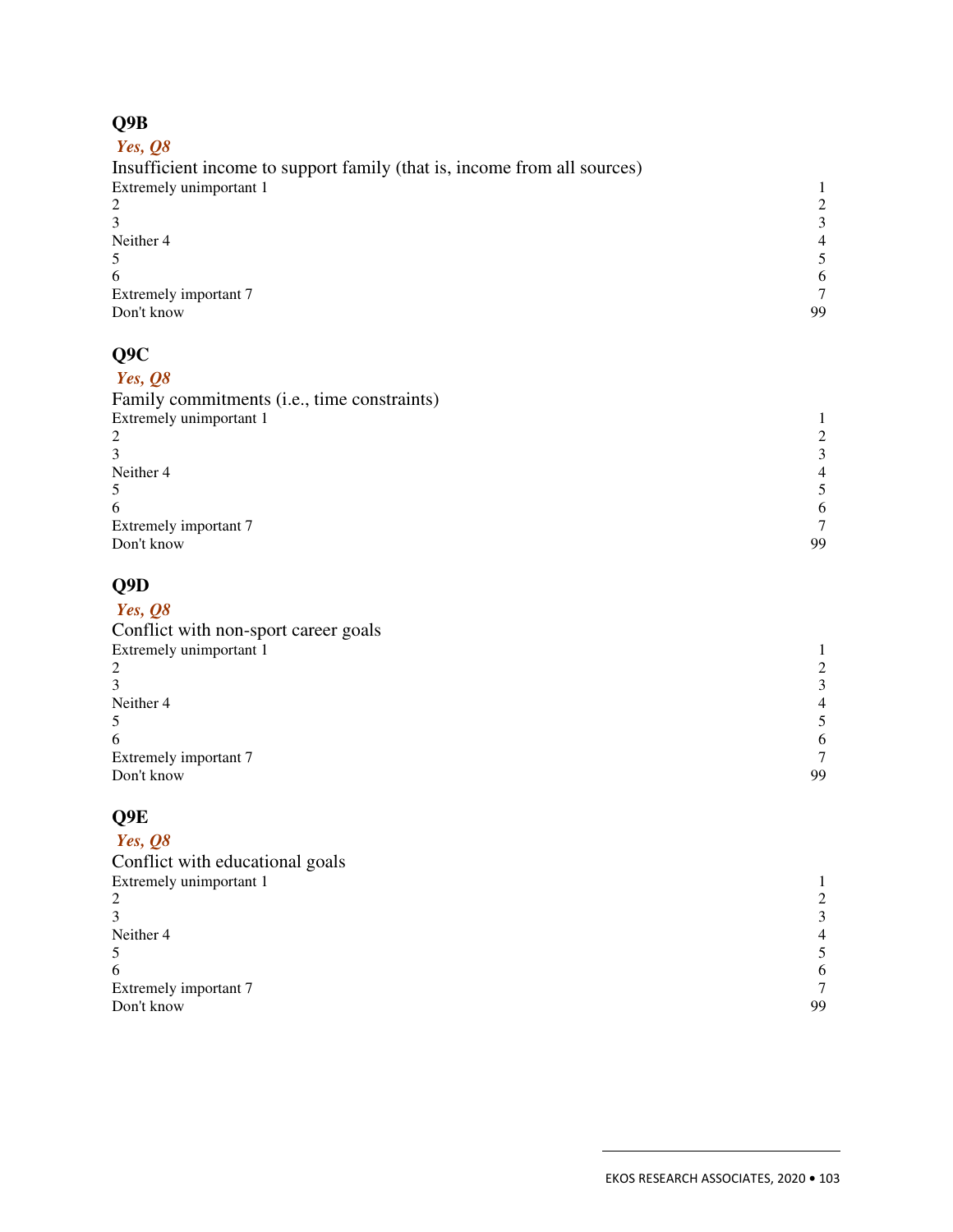# **Q9F**

## *Yes, Q8*

| Inadequate technical support (e.g., coaches and facilities) |    |
|-------------------------------------------------------------|----|
| Extremely unimportant 1                                     |    |
|                                                             |    |
|                                                             |    |
| Neither 4                                                   |    |
|                                                             |    |
| 6                                                           | 6  |
| Extremely important 7                                       |    |
| Don't know                                                  | 99 |
|                                                             |    |

#### **Q9G**

| Yes, $Q8$               |                |
|-------------------------|----------------|
| Injury                  |                |
| Extremely unimportant 1 |                |
| 2                       | 2              |
| 3                       | 3              |
| Neither 4               | $\overline{4}$ |
| 5                       | 5              |
| 6                       | 6              |
| Extremely important 7   | $\tau$         |
| Don't know              | 99             |
|                         |                |

# **Q9H**

| Yes, $Q8$               |                |
|-------------------------|----------------|
| Conflict with coaches   |                |
| Extremely unimportant 1 |                |
| 2                       | 2              |
| 3                       | 3              |
| Neither 4               | $\overline{4}$ |
| 5                       | 5              |
| 6                       | 6              |
| Extremely important 7   | $\tau$         |
| Don't know              | 99             |
|                         |                |

# **Q9I**

 $\overline{a}$ 

# *Yes, Q8*

| Reached personal objectives |                |
|-----------------------------|----------------|
| Extremely unimportant 1     |                |
| 2                           |                |
|                             | $\mathcal{E}$  |
| Neither 4                   | $\overline{4}$ |
|                             |                |
| 6                           | 6              |
| Extremely important 7       |                |
| Don't know                  | 99             |
|                             |                |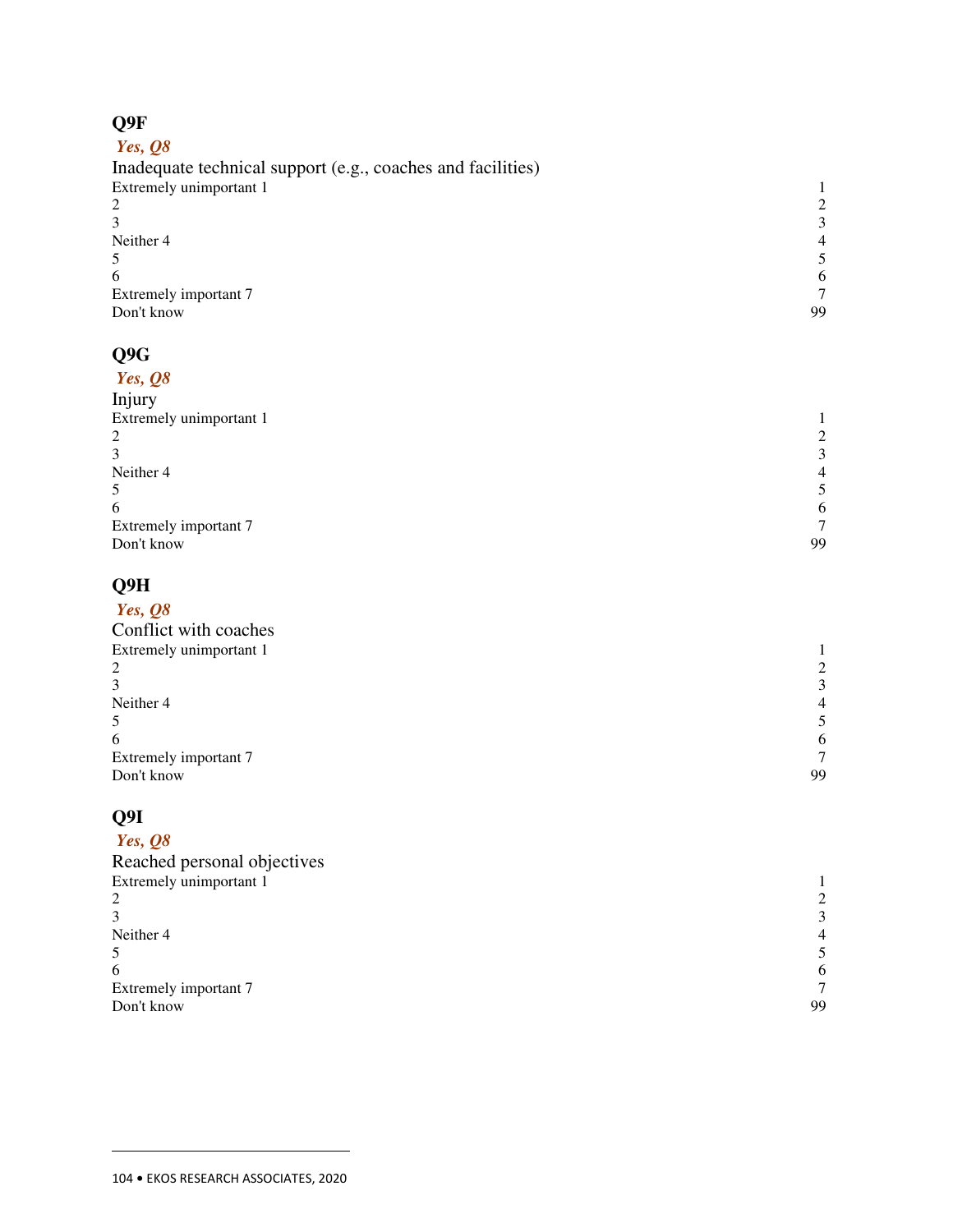# **Q9J**

| Yes, $\mathcal{Q}\mathcal{S}$ |                |
|-------------------------------|----------------|
| Unwillingness to relocate     |                |
| Extremely unimportant 1       |                |
| 2                             | 2              |
| 3                             | 3              |
| Neither 4                     | $\overline{4}$ |
| 5                             | 5              |
| 6                             | 6              |
| Extremely important 7         | 7              |
| Don't know                    | 99             |
|                               |                |

# **Q9K**

#### *Yes, Q8*

| $\mathcal{E}$ |
|---------------|
|               |
|               |
| 6             |
|               |
| 99            |
|               |

#### **Q9L**

| Yes, $Q8$                  |                |
|----------------------------|----------------|
| Pursued a full-time career |                |
| Extremely unimportant 1    |                |
| 2                          | 2              |
| 3                          | 3              |
| Neither 4                  | $\overline{4}$ |
| 5                          |                |
| 6                          | 6              |
| Extremely important 7      | $\tau$         |
| Don't know                 | 99             |
|                            |                |

## **Q9M**

Is there any other reason why athletes retire prematurely that has not already been covered here?

| Response               | 77 |
|------------------------|----|
| No other reason        | 98 |
| Don't know/No response | 99 |

# **Q10P [1,9]**

 Which of the following sport science services would you consider to be important to you in terms of the positive impact that they can have on the performance of your athlete(s)?

| Select all that apply |  |
|-----------------------|--|
| <b>Biomechanics</b>   |  |
| Fitness testing       |  |
| <b>Nutrition</b>      |  |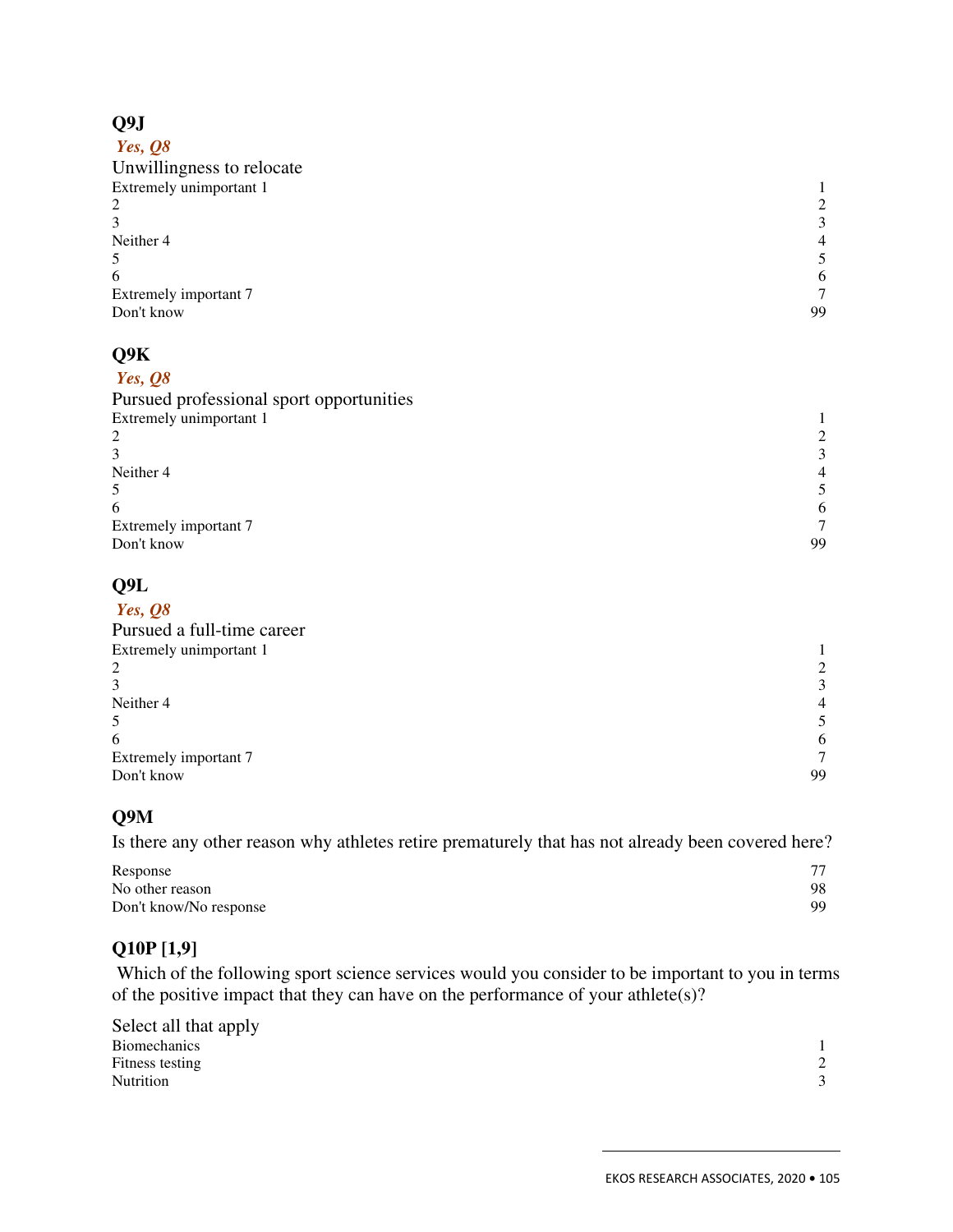Individual athlete performance analysis [Roll over]> Measurement and analysis of an individual athlete's performance over time to determine progression toward specific performance goals in the annual training plan.

| International competition performance analysis [Roll over]> Collection of athlete performance in international<br>competition over time to understand: Canadian athlete standing relative to world performance. Establish<br>performance pathways and gold medal profiles over Olympic/Paralympic cycles. Understand ranking of<br>Canadians athletes in the world to establish short and long term performance goals and requisite training and |                |
|--------------------------------------------------------------------------------------------------------------------------------------------------------------------------------------------------------------------------------------------------------------------------------------------------------------------------------------------------------------------------------------------------------------------------------------------------|----------------|
| competitive programs.                                                                                                                                                                                                                                                                                                                                                                                                                            | $\overline{5}$ |
| Physiology assessment and monitoring                                                                                                                                                                                                                                                                                                                                                                                                             | -6             |
| Sport psychology                                                                                                                                                                                                                                                                                                                                                                                                                                 | 7              |
| Skill/technique analysis                                                                                                                                                                                                                                                                                                                                                                                                                         | 8              |
| Strength and conditioning                                                                                                                                                                                                                                                                                                                                                                                                                        | 9              |
| None                                                                                                                                                                                                                                                                                                                                                                                                                                             | 98             |
| Don't know                                                                                                                                                                                                                                                                                                                                                                                                                                       | 99             |
|                                                                                                                                                                                                                                                                                                                                                                                                                                                  |                |

#### **Q11P [1,9]**

#### *Not NA/DK/NR, Q10P; Only showing items selected, Q10P*

Thinking about the quality of the sport science services your athlete(s) has/have received from the CSI over the last 12 months, which ones, if any, would you say are in need of improvement?

| Select all that apply                                                                                         |               |
|---------------------------------------------------------------------------------------------------------------|---------------|
| $O10P = 1$                                                                                                    |               |
| <b>Biomechanics</b>                                                                                           | 1             |
| $Q10P = 2$                                                                                                    |               |
| Fitness testing                                                                                               | 2             |
| $Q10P = 3$                                                                                                    |               |
| Nutrition                                                                                                     | $\mathcal{F}$ |
| $Q10P = 4$                                                                                                    |               |
| Individual athlete performance analysis [Roll over]> Measurement and analysis of an individual athlete's      |               |
| performance over time to determine progression toward specific performance goals in the annual training plan. |               |

#### $Q10P = 5$

 $\overline{a}$ 

 International competition performance analysis [Roll over]> Collection of athlete performance in international competition over time to understand: Canadian athlete standing relative to world performance. Establish performance pathways and gold medal profiles over Olympic/Paralympic cycles. Understand ranking of Canadians athletes in the world to establish short and long term performance goals and requisite training and competitive programs. 5  $Q10P = 6$ Physiology assessment and monitoring 6  $Q10P = 7$ Sport psychology 7  $Q10P = 8$ Skill/technique analysis 8  $Q10P = 9$ 

| Strength and conditioning |    |
|---------------------------|----|
| No improvement necessary  | 98 |
| Don't know                | 99 |
|                           |    |

4

4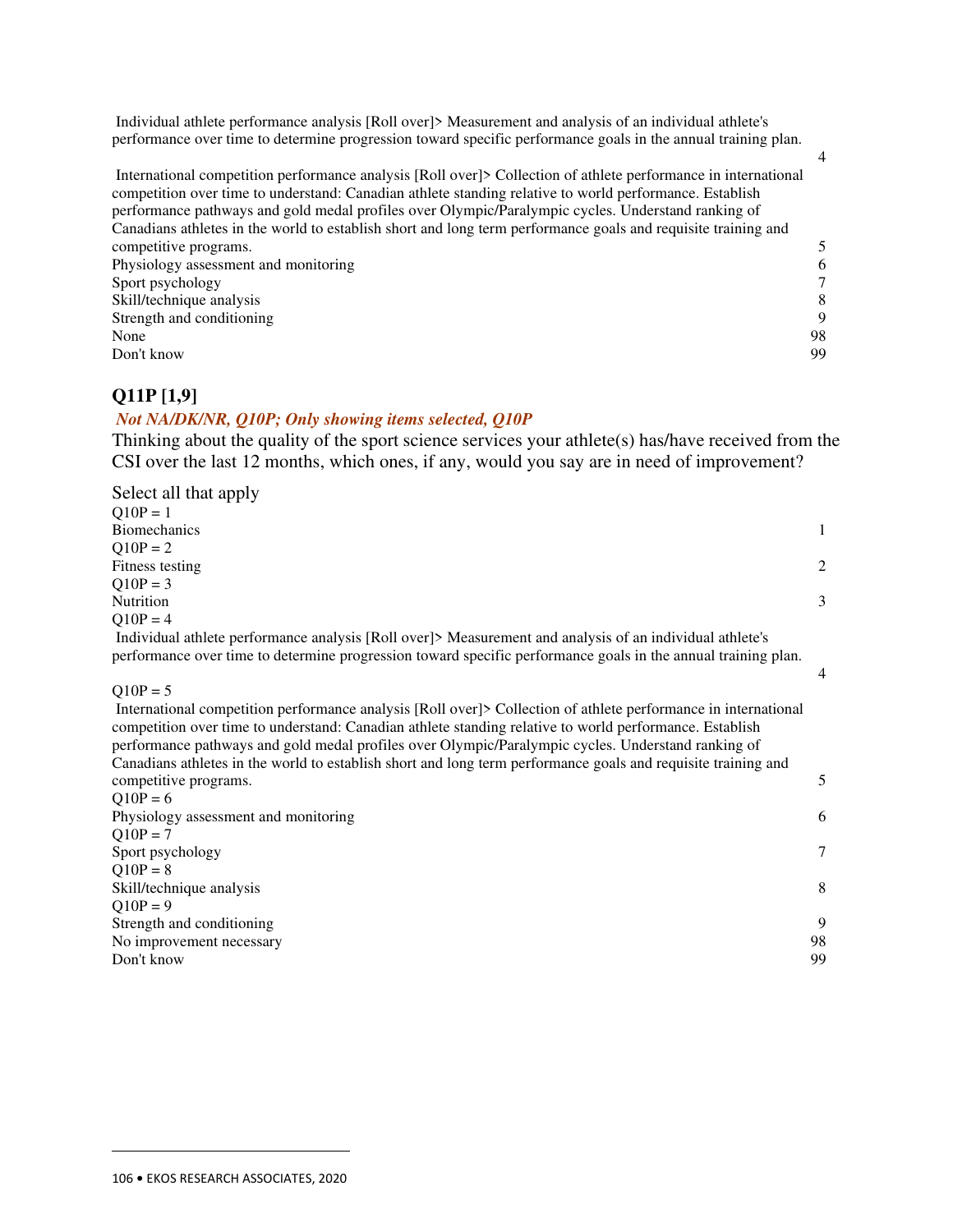#### **Q12P [1,9]**

 Which of the following sport medicine services would you consider to be important to your athlete(s) in terms of the positive impact that they can have on their performance?

| Select all that apply                                                     |                |
|---------------------------------------------------------------------------|----------------|
| Chiropractic                                                              |                |
| Massage                                                                   |                |
| Osteopathy                                                                | 3              |
| Physiotherapy                                                             | $\overline{4}$ |
| Podiatry                                                                  | 5              |
| Advice/treatment from a sport doctor (e.g. team doctor, CSC-based doctor) | 6              |
| Athletic therapy                                                          |                |
| Physical health assessments and care                                      | 8              |
| Mental health assessments and care                                        | 9              |
| None                                                                      | 98             |
| Don't know                                                                | 99             |

#### **Q13P [1,9]**

#### *Not NA/DK/NR, Q12P; Only showing items selected, Q12P*

Thinking about the quality of the sport medicine services your athlete(s) has/have received from the CSI over the last 12 months, which ones, if any, would you say are in need of improvement?

| Select all that apply                                                     |                |
|---------------------------------------------------------------------------|----------------|
| $Q12P = 1$                                                                |                |
| Chiropractic                                                              | 1              |
| $Q12P = 2$                                                                |                |
| Massage                                                                   | $\mathfrak{2}$ |
| $Q12P = 3$                                                                |                |
| Osteopathy                                                                | 3              |
| $Q12P = 4$                                                                |                |
| Physiotherapy                                                             | $\overline{4}$ |
| $Q12P = 5$                                                                |                |
| Podiatry                                                                  | 5              |
| $Q12P = 6$                                                                |                |
| Advice/treatment from a sport doctor (e.g. team doctor, CSI-based doctor) | 6              |
| $Q12P = 7$                                                                |                |
| Athletic therapy                                                          | 7              |
| $Q12P = 8$                                                                |                |
| Physical health assessments and care                                      | 8              |
| $Q12P = 9$                                                                |                |
| Mental health assessments and care                                        | 9              |
| No improvement necessary                                                  | 98             |
| Don't know                                                                | 99             |
|                                                                           |                |

## **Q14**

Given what you have seen from the athlete(s) that you work with, what additional sport science and/or sport medicine services would you like them to receive?

| Response               | 77 |
|------------------------|----|
| Don't know/No response | 99 |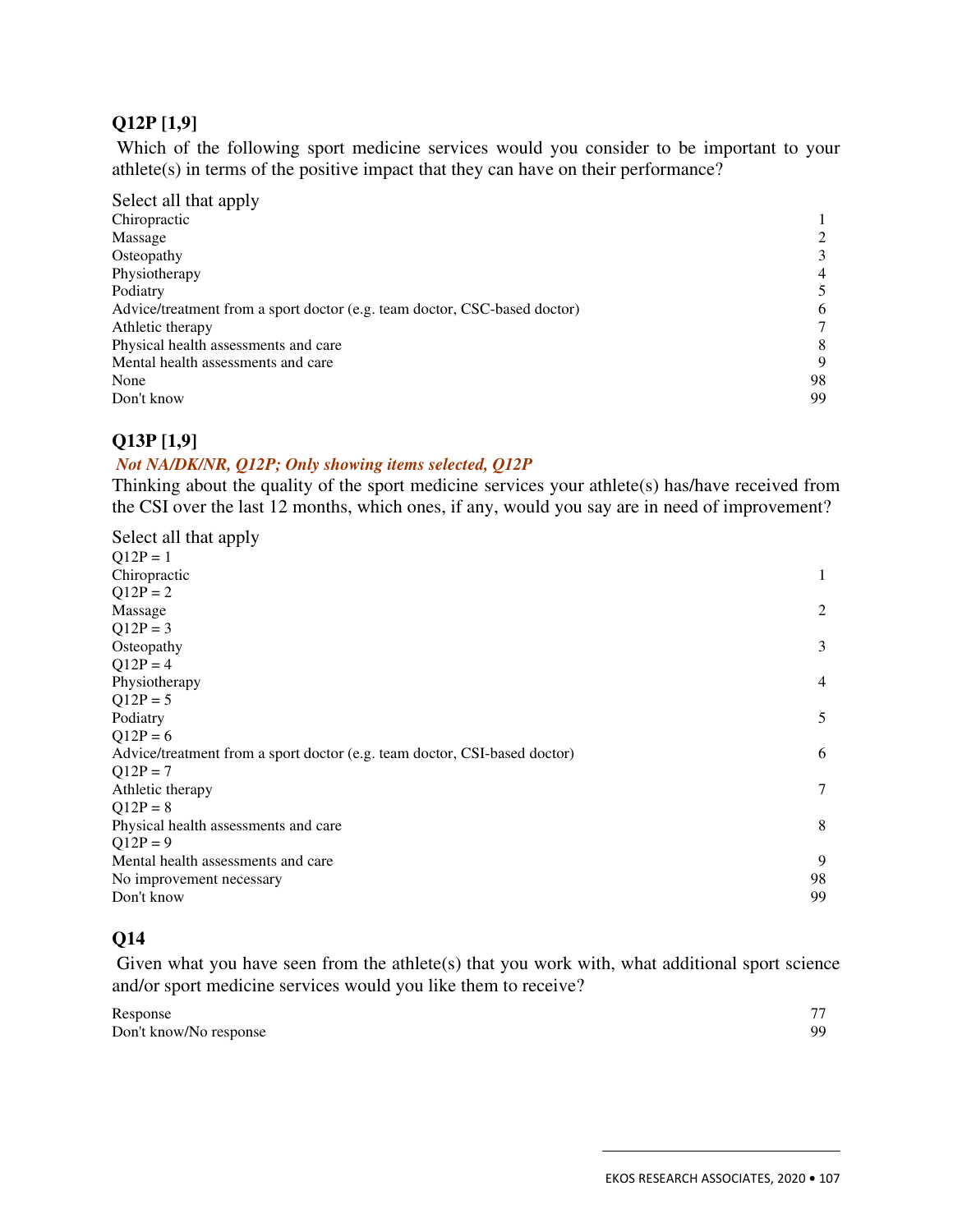# **Q15P**

 Thinking about the last 12 months, how much has money been a barrier to your athletes accessing each of the following?

## **Q15A**

| Appropriate nutrition |                |
|-----------------------|----------------|
| No extent at all 1    |                |
| 2                     | 2              |
| 3                     | 3              |
| Moderate extent 4     | $\overline{4}$ |
| 5                     |                |
| 6                     | 6              |
| Great extent 7        | 7              |
| Don't know            | 99             |
|                       |                |

## **Q15B**

| 2              |
|----------------|
| 3              |
| $\overline{4}$ |
| 5              |
| 6              |
| $\tau$         |
| 99             |
|                |

# **Q15C**

| Appropriate training environment |                |
|----------------------------------|----------------|
| No extent at all 1               |                |
| 2                                |                |
|                                  | $\mathcal{F}$  |
| Moderate extent 4                | $\overline{4}$ |
| 5                                |                |
| 6                                | 6              |
| Great extent 7                   |                |
| Don't know                       | 99             |
|                                  |                |

# **Q15D**

| 2              |
|----------------|
| 3              |
| $\overline{4}$ |
| 5.             |
| 6              |
| $\tau$         |
| 99             |
|                |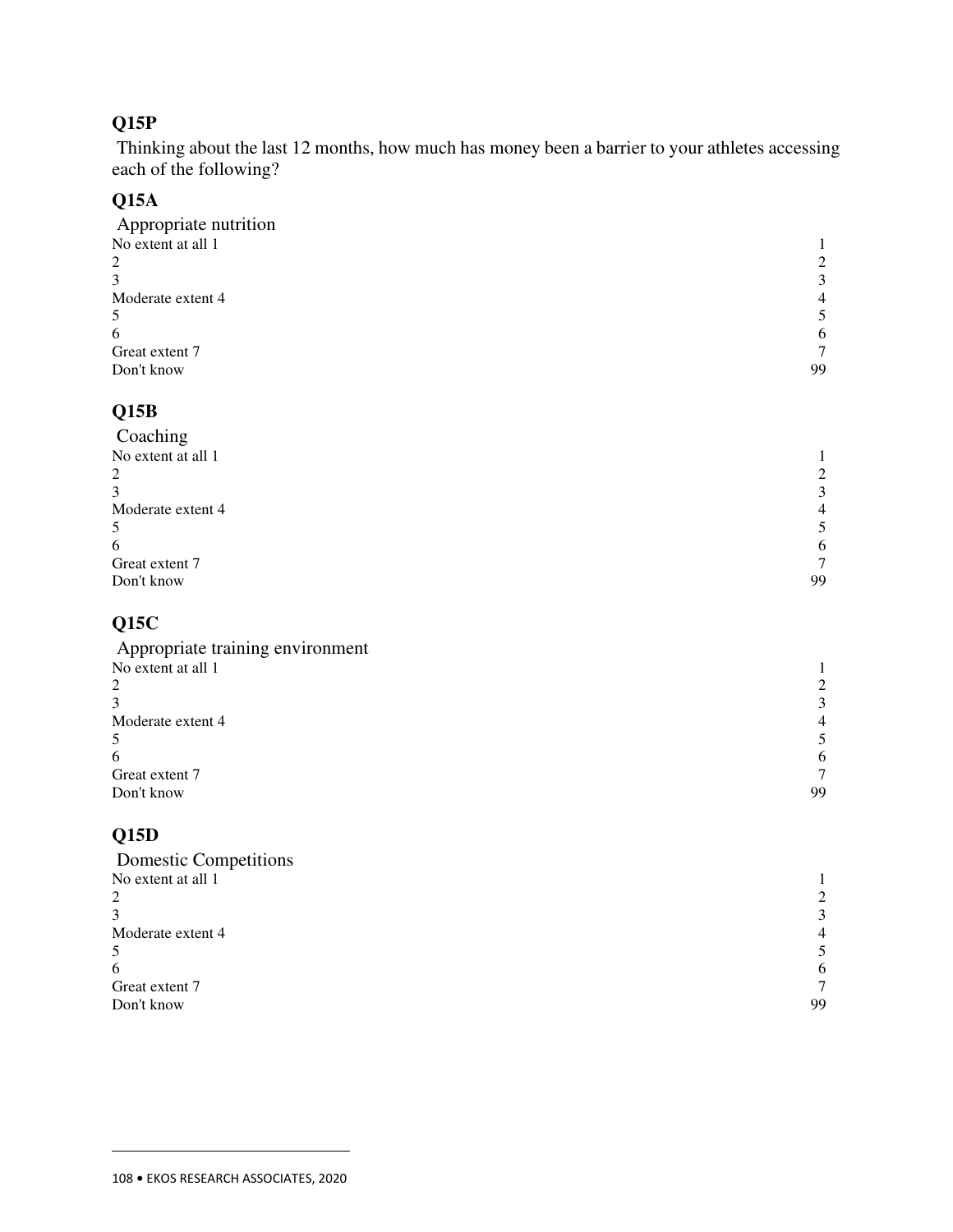# **Q15E**

| <b>International Competitions</b> |                |
|-----------------------------------|----------------|
| No extent at all 1                |                |
| 2                                 | 2              |
|                                   | 3              |
| Moderate extent 4                 | $\overline{4}$ |
|                                   | 5              |
| 6                                 | 6              |
| Great extent 7                    | $\tau$         |
| Don't know                        | 99             |
|                                   |                |

# **Q15F**

| Equipment          |                |
|--------------------|----------------|
| No extent at all 1 |                |
| 2                  | 2              |
|                    | 3              |
| Moderate extent 4  | $\overline{4}$ |
|                    | 5              |
| 6                  | 6              |
| Great extent 7     | $\tau$         |
| Don't know         | 99             |
|                    |                |

# **Q15G**

| 2              |
|----------------|
| 3              |
| $\overline{4}$ |
|                |
| 6              |
| $\tau$         |
| 99             |
|                |

# **Q15H**

| Sport medicine services |                |
|-------------------------|----------------|
| No extent at all 1      |                |
| 2                       | $2^{1}$        |
| 3                       | 3              |
| Moderate extent 4       | $\overline{4}$ |
| 5                       |                |
| 6                       | 6              |
| Great extent 7          |                |
| Don't know              | 99             |
|                         |                |

## **Q15I**

| <b>Training facilities</b> |                |
|----------------------------|----------------|
| No extent at all 1         |                |
| 2                          | $\mathfrak{D}$ |
| 3                          | $\mathcal{R}$  |
| Moderate extent 4          | $\overline{4}$ |
| 5                          |                |
| 6                          | 6              |
|                            |                |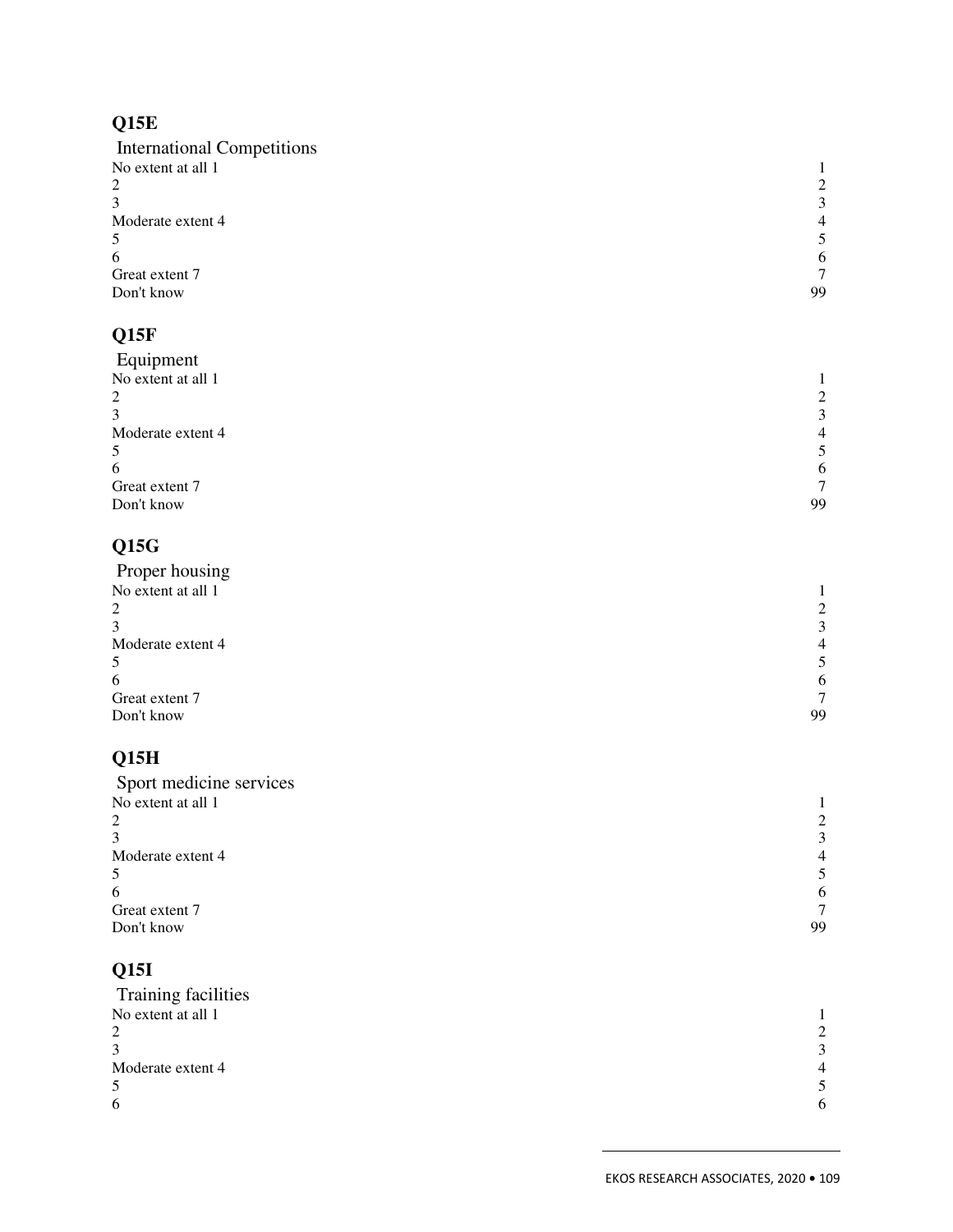Great extent 7 and 7 and 7 and 7 and 7 and 7 and 7 and 7 and 7 and 7 and 7 and 7 and 7 and 7 and 7 and 7 and 7 and 7 and 7 and 7 and 7 and 7 and 7 and 7 and 7 and 7 and 7 and 7 and 7 and 7 and 7 and 7 and 7 and 7 and 7 and Don't know 99

#### **Q16P**

 The following reflect various views on Sport Canada financial support for athletes via the Athlete Assistance Program (AAP).

Please indicate the extent to which you agree or disagree with each of the following statements.

#### **Q16A**

 The AAP has made it possible for athletes to achieve higher levels of athletic performance Strongly disagree 1 1

| $\gamma$       |
|----------------|
| $\mathbf{r}$   |
| $\overline{4}$ |
|                |
| 6              |
| $\mathcal{L}$  |
| 99             |
|                |

#### **Q16B**

 The funding provided to athletes by the AAP is sufficient to meet their living and training needs Strongly disagree 1 1 2 and 2 and 2 and 2 and 2 and 2 and 2 and 2 and 2 and 2 and 2 and 2 and 2 and 2 and 2 and 2 and 2 and 2 and 2 and 2 and 2 and 2 and 2 and 2 and 2 and 2 and 2 and 2 and 2 and 2 and 2 and 2 and 2 and 2 and 2 and 2 and 2 and

| 3                | $\sim$         |
|------------------|----------------|
| Neither 4        | $\overline{4}$ |
| 5                | 5              |
| 6                | 6              |
| Strongly agree 7 | $\overline{ }$ |
| Don't know       | 99             |

#### **Q16C**

| Athletes receive AAP funding too late in their career |                |
|-------------------------------------------------------|----------------|
| Strongly disagree 1                                   |                |
| 2                                                     |                |
|                                                       | $\mathcal{L}$  |
| Neither 4                                             | $\overline{4}$ |
|                                                       |                |
| 6                                                     | 6              |
| Strongly agree 7                                      |                |
| Don't know                                            | 99             |

#### **Q16D**

 $\overline{a}$ 

 AAP assists athletes to pursue post-secondary education Strongly disagree 1 1 2 and 2 and 2 and 2 and 2 and 2 and 2 and 2 and 2 and 2 and 2 and 2 and 2 and 2 and 2 and 2 and 2 and 2 and 2 and 2 and 2 and 2 and 2 and 2 and 2 and 2 and 2 and 2 and 2 and 2 and 2 and 2 and 2 and 2 and 2 and 2 and 2 and  $3 \overline{3}$ Neither 4 **4** 4  $5 \hspace{2.5cm} 5$  $\epsilon$  6 Strongly agree 7 7 Don't know 99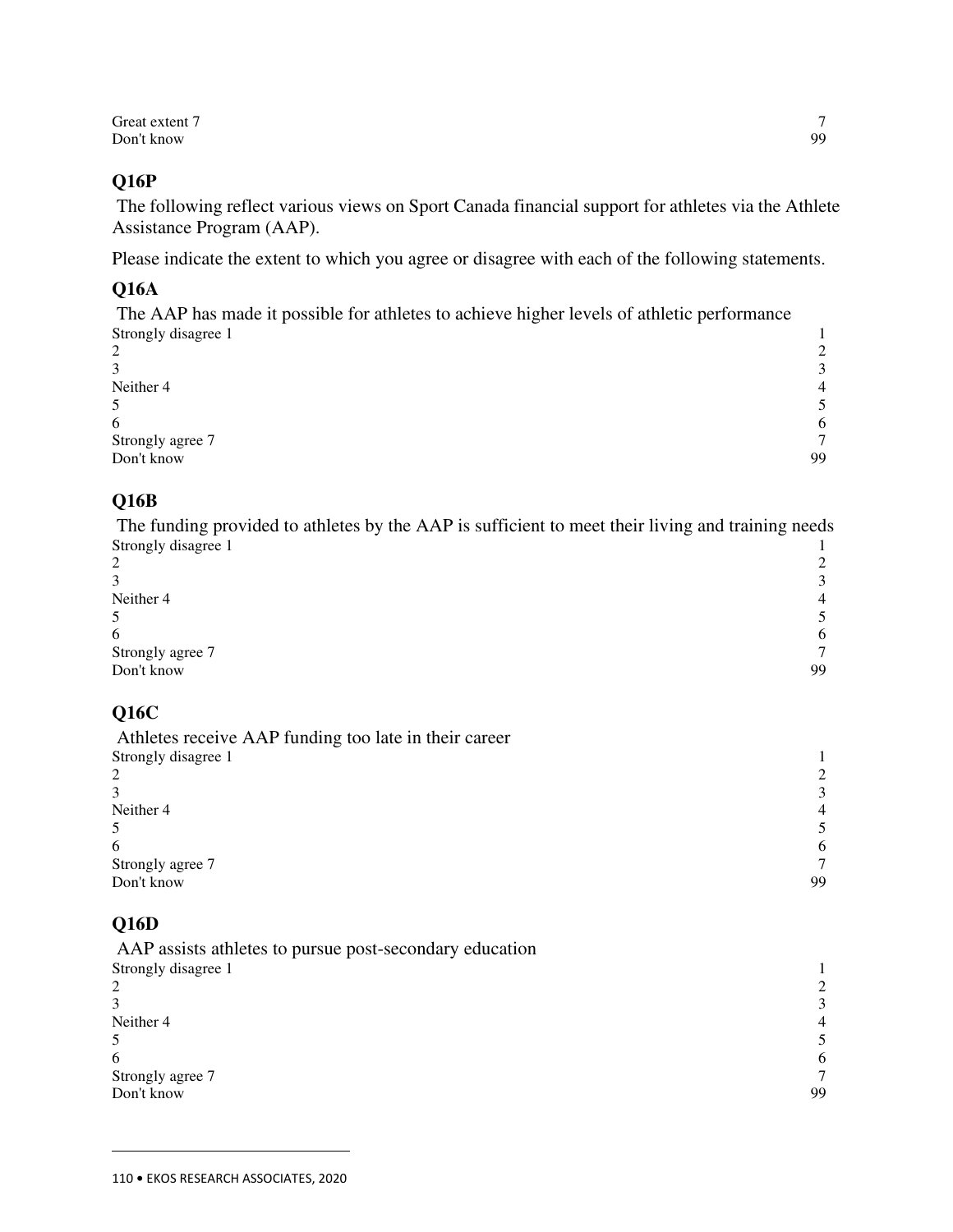#### **Q16E2**

#### *Disagree, Q16B*

Why don't you feel that the AAP assistance is adequate to meet the living and training needs of athletes?

| Response<br>Don't know/No response                                                                      | 99       |
|---------------------------------------------------------------------------------------------------------|----------|
| Q16F2<br>Agree, Q16C<br>Why do you think that athletes receive AAP assistance too late in their career? |          |
| Response<br>Don't know/No response                                                                      | 77<br>99 |

### **Q17**

 Did you know that Tuition and Deferred Tuition support can be applied to coaching courses for carded athletes such as the National Coaching Certification Program or the National Coaching Institute?

| Yes            |                            |
|----------------|----------------------------|
| N <sub>o</sub> | $\bigcap$<br>$\mathcal{L}$ |
| Don't know     | 99                         |

#### **PQ18**

Are you aware of these other AAP supplemental supports for carded athletes:

### **Q18A**

| Child-care expenses |    |
|---------------------|----|
| Yes                 |    |
| No                  | 2  |
| Don't know          | 99 |
|                     |    |
|                     |    |

#### **Q18B**

| Relocation assistance |               |
|-----------------------|---------------|
| Yes                   |               |
| N <sub>o</sub>        | $\mathcal{D}$ |
| Don't know            | 99            |

#### **Q18C**

| Retirement assistance |    |
|-----------------------|----|
| Yes                   |    |
| N <sub>o</sub>        |    |
| Don't know            | 99 |

#### **Q18D**

 Tuition and Deferred Tuition, \$5,500 maximum per carding cycle and up to a lifetime maximum of \$26,500 as of April 2019  $Y$ es  $1$ No 2 Don't know 99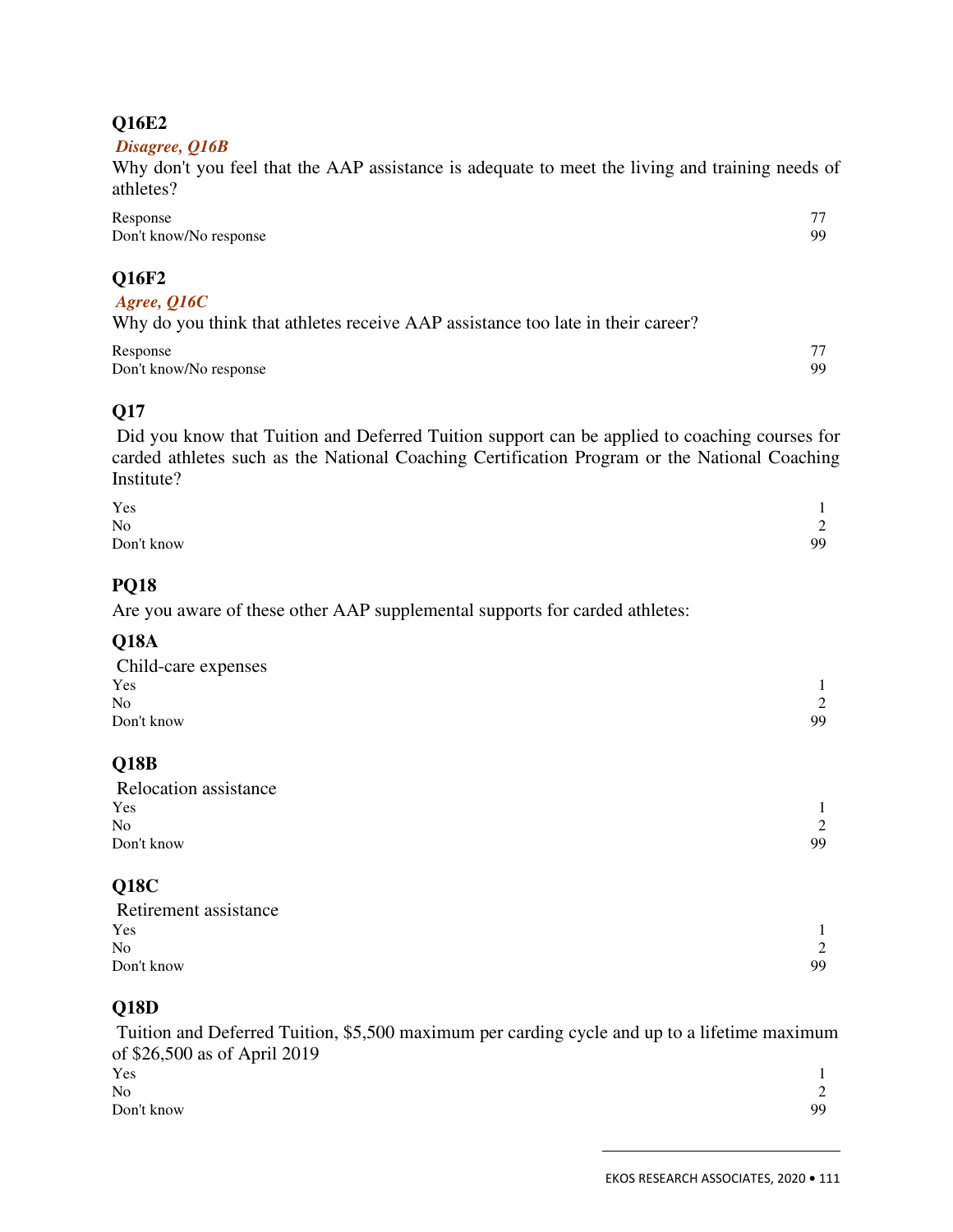#### **Q18E**

 Supplemental support – Excellence living and training allowance, up to \$6,000  $Y$ es  $1$ No  $\sim$  2 Don't know 99

#### **Q18F**

 Supplemental support – Child dependant allowance, up to \$6,000  $Y$ es  $1$ No 2 Don't know 99

#### **Q18G**

 Supplemental support – Training and competition allowance for Paralympic athletes with high support needs, up to \$6,000

| Yes        |                  |
|------------|------------------|
| No         | $\sim$<br>$\sim$ |
| Don't know | 99               |

#### **Q19**

Did you know that Tuition and Deferred Tuition support can be applied to coaching courses for carded athletes such as the National Coaching Certification Program or the National Coaching Institute?

| Yes        |                          |
|------------|--------------------------|
| No         | $\sim$<br>$\overline{ }$ |
| Don't know | 99                       |

#### **Q20**

 Are there additional areas that you believe Sport Canada should consider under the AAP Supplemental Support category for carded athletes?

| Yes (please specify)   | 77 |
|------------------------|----|
| N <sub>0</sub>         |    |
| Don't know/No response | 99 |

## **Q21**

 $\overline{a}$ 

 The main contact for athletes receiving AAP support is their National Sport Organization or NSO, however from time to time coaches or High Performance Directors contact AAP staff for information about the Program or questions regarding the benefits of the Program. The following questions have been designed to ascertain your satisfaction as a coach or High Performance Director with the service provided by AAP staff.

Have you contacted Sport Canada AAP staff in the past 12 months?

| Yes         |                          |
|-------------|--------------------------|
| No          | $\sim$<br>$\overline{ }$ |
| No response | 99                       |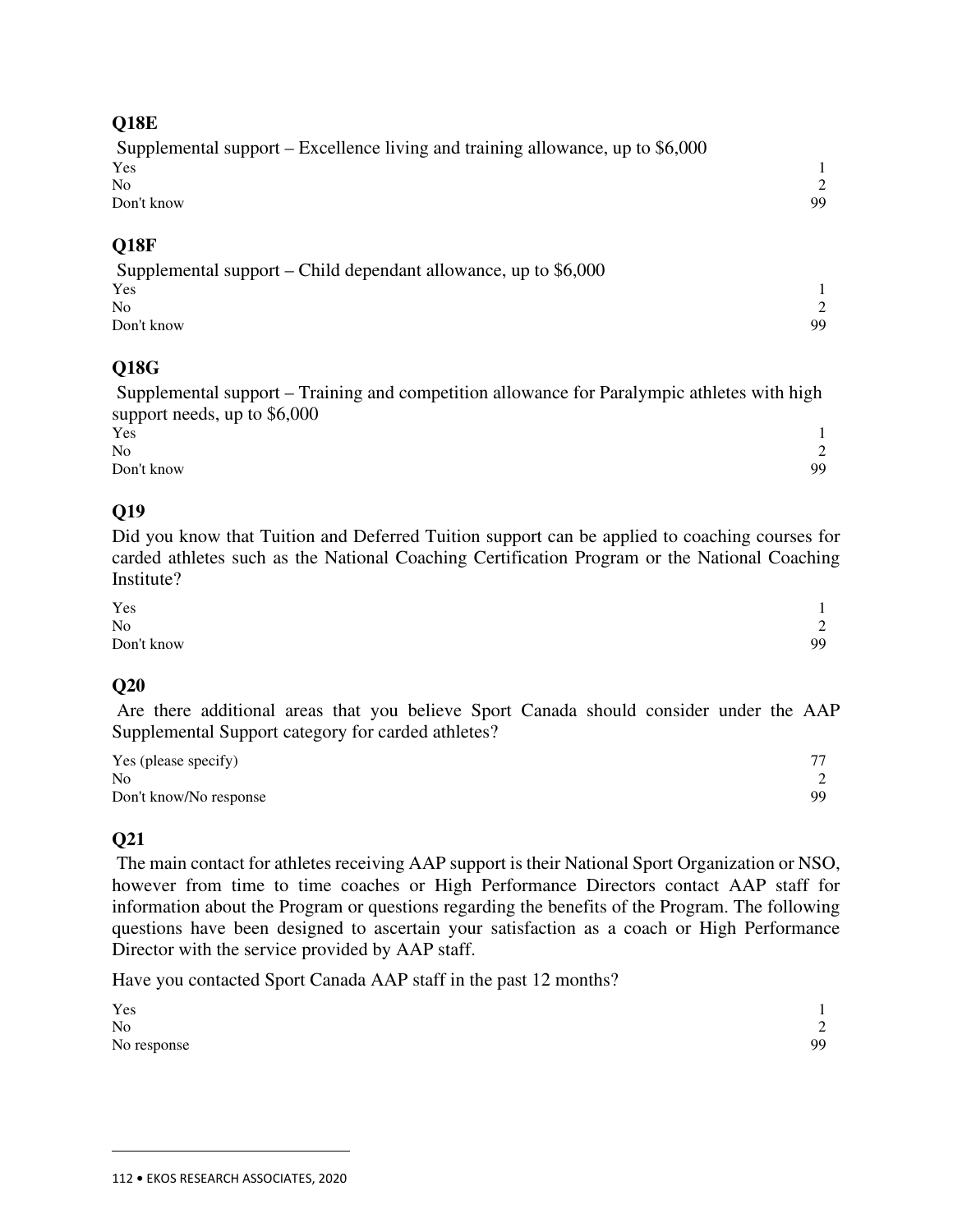#### **Q22**

 *Yes, Q21* 

Did you feel that you were being served in the language of your choice (i.e., English or French)?  $Y$ es  $1$ 

| N <sub>o</sub> | $\sim$ |
|----------------|--------|
| No response    | 99     |

### **Q23**

#### *Yes, Q21*

How did you contact the Sport Canada AAP staff?

| (Please select main method if you used more than one) |                |
|-------------------------------------------------------|----------------|
| Telephone                                             |                |
| Email                                                 |                |
| Mail                                                  | $\mathcal{R}$  |
| Fax                                                   | $\overline{4}$ |
| Other (please specify)                                | 77             |
| No response                                           | 99             |

### **Q24**

 *Yes, Q21* 

How satisfied were you with the overall quality of service you received?

| Very dissatisfied       |                |
|-------------------------|----------------|
| Dissatisfied            | 2              |
| Satisfied               | 3              |
| Very satisfied          | $\overline{4}$ |
| Not used/Not applicable | 98             |
| Don't know/No response  | 99             |

### **Q25**

 Thinking about the needs of the athletes that you work with to reach their potential, how supportive would you say the Canadian sport system has been overall?

| 1 Not at all supportive |                |
|-------------------------|----------------|
| 2                       |                |
| 3                       | 3              |
| 4 Moderately supportive | $\overline{4}$ |
|                         |                |
| 6                       | 6              |
| 7 Very supportive       | $\tau$         |
| Don't know/No response  | 99             |

### **Q26**

 Finally, do you have any comments on topics not addressed in the questionnaire that you wish to bring to the attention of AAP management?

| Yes (please specify)   | 77 |
|------------------------|----|
| No other comments      | 98 |
| Don't know/No response | 99 |

#### **THNKW - Thank you very much for taking the time to complete this survey.**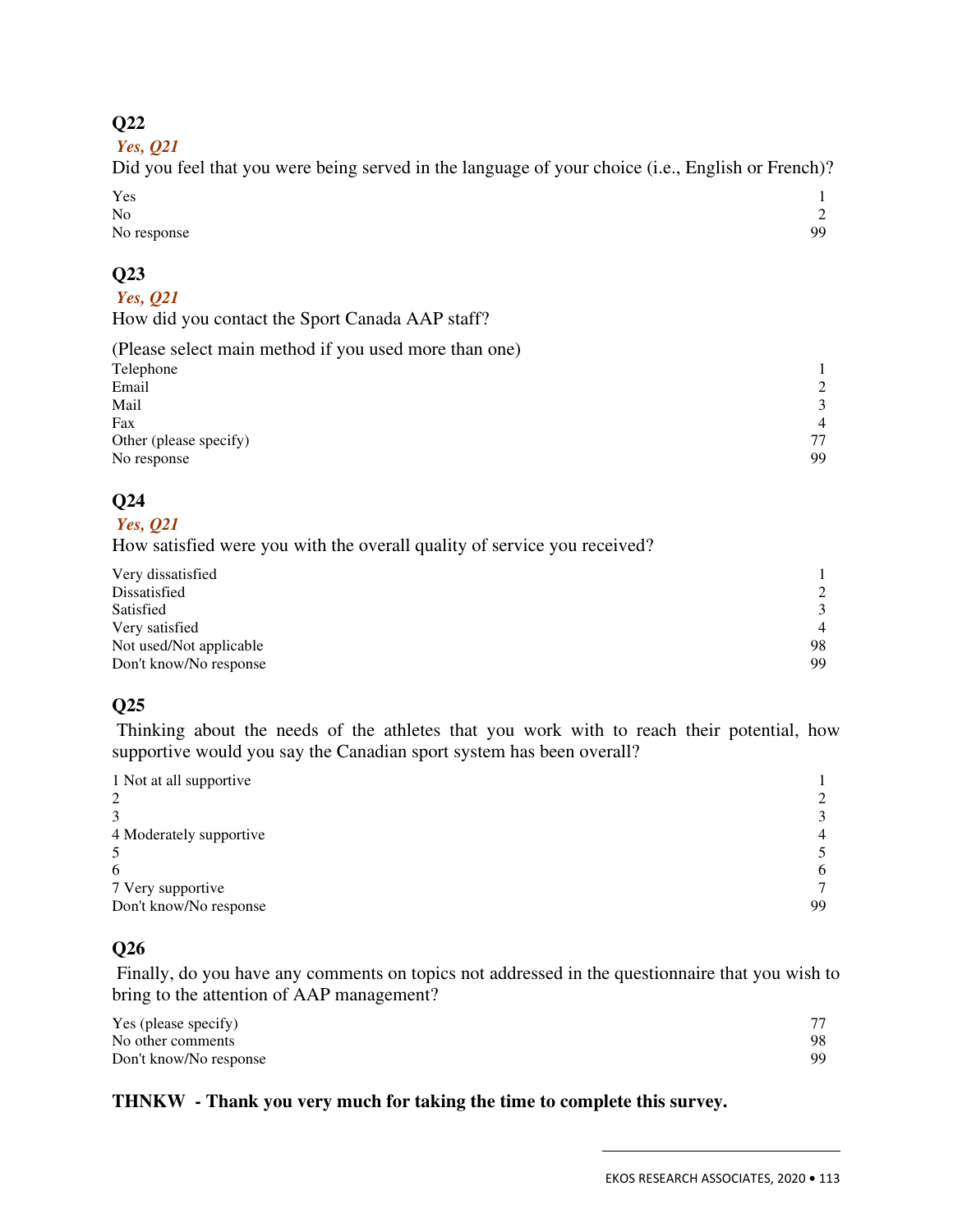# **C. CSC PRESIDENTS' QUESTIONNAIRE (ENGLISH)**

#### **WINTRO**

#### *WEB INTRO*

Welcome to the survey! EKOS Research Associates has been commissioned by Sport Canada to conduct a survey of CSI/NSO Presidents and Service Managers regarding high performance athletes. The purpose of this research is to provide up-to-date information on the needs of Canada's high performance athletes. This study looks at training, economic, social, education, work, and other areas of athletes' lives, as well as the environment of Canadian high performance sport. This research is aimed at updating information collected regularly since 1990, designed to help develop policies and programs that are responsive to the needs of Canadian athletes and reflect the realities of international sport.

Your participation is voluntary and completely confidential. Any information you provide will be administered in accordance with the Privacy Act and other applicable privacy laws. The survey will likely take between 10 and 15 minutes to complete.

#### INSTRUCTIONS

Please consider the questions and your answers carefully

On each screen, after selecting your answer, click on the "Continue" or "Back" buttons at the bottom of the screen to move forward or backward in the questionnaire

If you leave the survey before completing it, you can return to the survey URL later, and you will be returned to the page where you left off. Your answers up to that point in the survey will be saved

If you have any questions about how to complete the survey, please call EKOS Research Associates at 1-800-388-2873 or send an email to athletes@ekos.com

Thank you in advance for your participation.

## **Q1**  Are you a CSI/NSO...? President 1

Athlete Services Manager 2

### **Q2**

How many Sport Canada carded athletes receive services from your Institute?

Total 1 Don't know/No response 99

#### **PQ3**

 $\overline{a}$ 

 Please rate the level of demand for the services that are offered at your Institute on a scale where 1 is a very low demand and 5 is a very high demand. Use "Not Applicable" to indicate that a service is not offered at your Institute.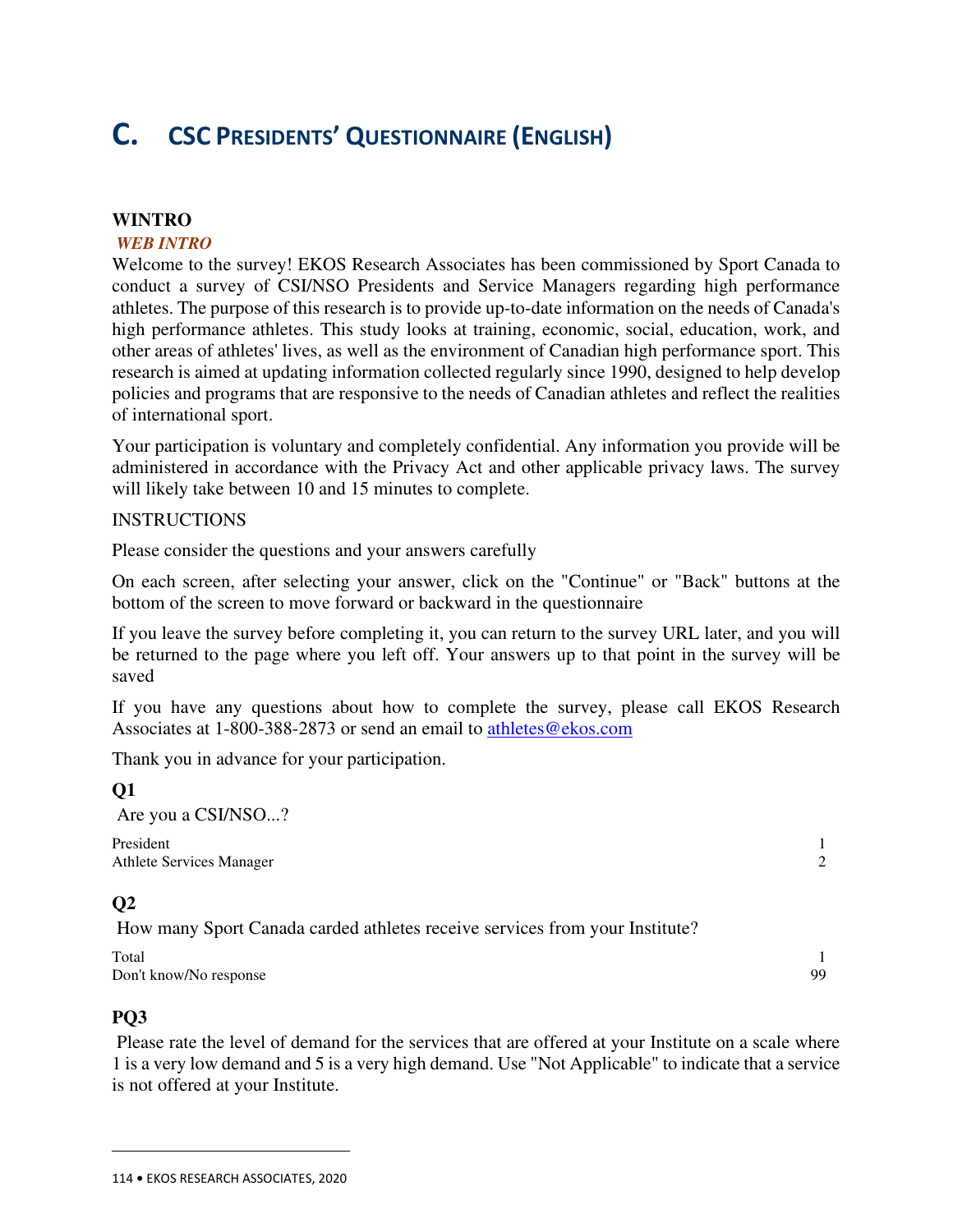## **Q3A**

| Nutrition              |                |
|------------------------|----------------|
| Very low demand 1      |                |
| 2                      | 2              |
| Moderate demand 3      | 3              |
| 4                      | $\overline{4}$ |
| Very high demand 5     | 5              |
| Not applicable         | 98             |
| Don't know/No response | 99             |

### **Q3B**

 Individual athlete performance analysis [Roll over]> Measurement and analysis of an individual athlete's performance over time to determine progression toward specific performance goals in the annual training plan.

| $\frac{1}{2}$          |                |
|------------------------|----------------|
| Very low demand 1      |                |
| ↑                      |                |
| Moderate demand 3      | $\mathcal{R}$  |
| 4                      | $\overline{4}$ |
| Very high demand 5     | 5              |
| Not applicable         | 98             |
| Don't know/No response | 99             |
|                        |                |

### **Q3C**

 International competition performance analysis [Roll over]> Collection of athlete performance in international competition over time to understand:

- Canadian athlete standing relative to world performance.

- Establish performance pathways and gold medal profiles over Olympic/Paralympic cycles.

- Understand ranking of Canadians athletes in the world to establish short and long term performance goals and requisite training and competitive programs.

| Very low demand 1       |                         |
|-------------------------|-------------------------|
| $\mathcal{L}$           | 2                       |
| Moderate demand 3       | 3                       |
| 4                       | $\overline{4}$          |
| Very high demand 5      | $\overline{\mathbf{5}}$ |
| Not applicable          | 98                      |
| Don't know/ No response | 99                      |

## **Q3D**

 Physiology assessment and monitoring Very low demand 1  $\frac{1}{2}$ 2 and 2 and 2 and 2 and 2 and 2 and 2 and 2 and 2 and 2 and 2 and 2 and 2 and 2 and 2 and 2 and 2 and 2 and 2 and 2 and 2 and 2 and 2 and 2 and 2 and 2 and 2 and 2 and 2 and 2 and 2 and 2 and 2 and 2 and 2 and 2 and 2 and Moderate demand 3 3 4 4 Very high demand 5 5 Not applicable 98 Don't know/ No response 99

### **Q3E**

| Sport psychology  |        |
|-------------------|--------|
| Very low demand 1 |        |
| ∠                 | $\sim$ |
|                   |        |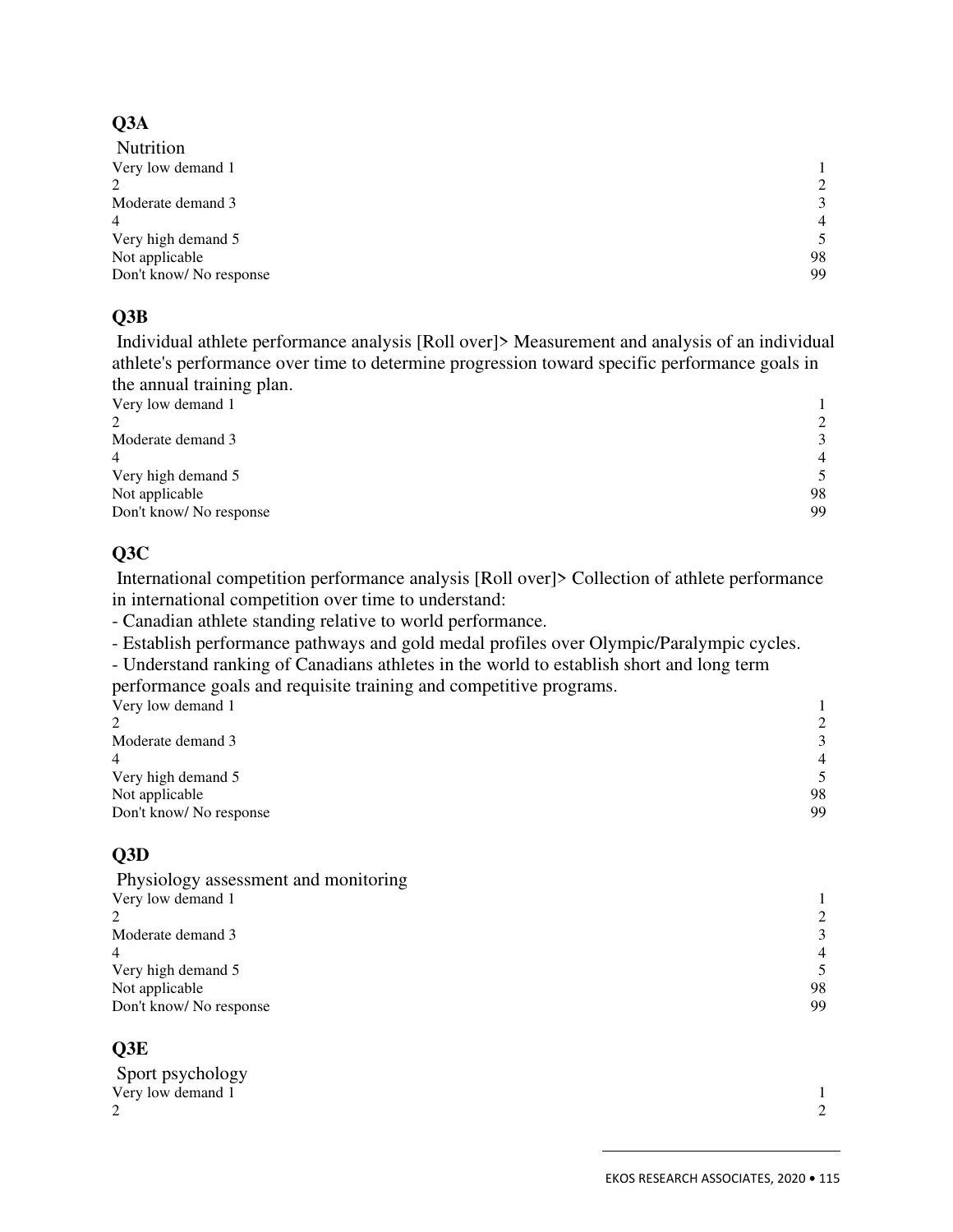| Moderate demand 3         | $\mathfrak{Z}$  |
|---------------------------|-----------------|
| 4                         | $\overline{4}$  |
| Very high demand 5        | 5               |
| Not applicable            | 98              |
| Don't know/No response    | 99              |
| Q3F                       |                 |
| Skill/technique analysis  |                 |
| Very low demand 1         | 1               |
| 2                         |                 |
| Moderate demand 3         | $\frac{2}{3}$   |
| 4                         | $\overline{4}$  |
| Very high demand 5        | $\sqrt{5}$      |
| Not applicable            | 98              |
| Don't know/No response    | 99              |
| Q3G                       |                 |
| Strength and conditioning |                 |
| Very low demand 1         | 1               |
| 2                         |                 |
| Moderate demand 3         | $\frac{2}{3}$   |
| 4                         | $\overline{4}$  |
| Very high demand 5        | 5               |
| Not applicable            | 98              |
| Don't know/ No response   | 99              |
| Q3H[0,1]                  |                 |
| Other - please specify    |                 |
|                           |                 |
| Very low demand 1<br>2    | 1<br>$\sqrt{2}$ |
| Moderate demand 3         | 3               |
|                           |                 |

|                         | --             |
|-------------------------|----------------|
|                         | $\overline{4}$ |
| Very high demand 5      |                |
| Not applicable          | 98             |
| Don't know/ No response | 99             |
|                         |                |

## **PQ3I**

 Please rate the level of demand for the services that are offered at your Institute on a scale where 1 is a very low demand and 5 is a very high demand. Use "Not Applicable" to indicate that a service is not offered at your Institute.

### **Q3I**

| Chiropractice          |                |
|------------------------|----------------|
| Very low demand 1      |                |
| 2                      | 2              |
| Moderate demand 3      | 3              |
| 4                      | $\overline{4}$ |
| Very high demand 5     | 5              |
| Not applicable         | 98             |
| Don't know/No response | 99             |
|                        |                |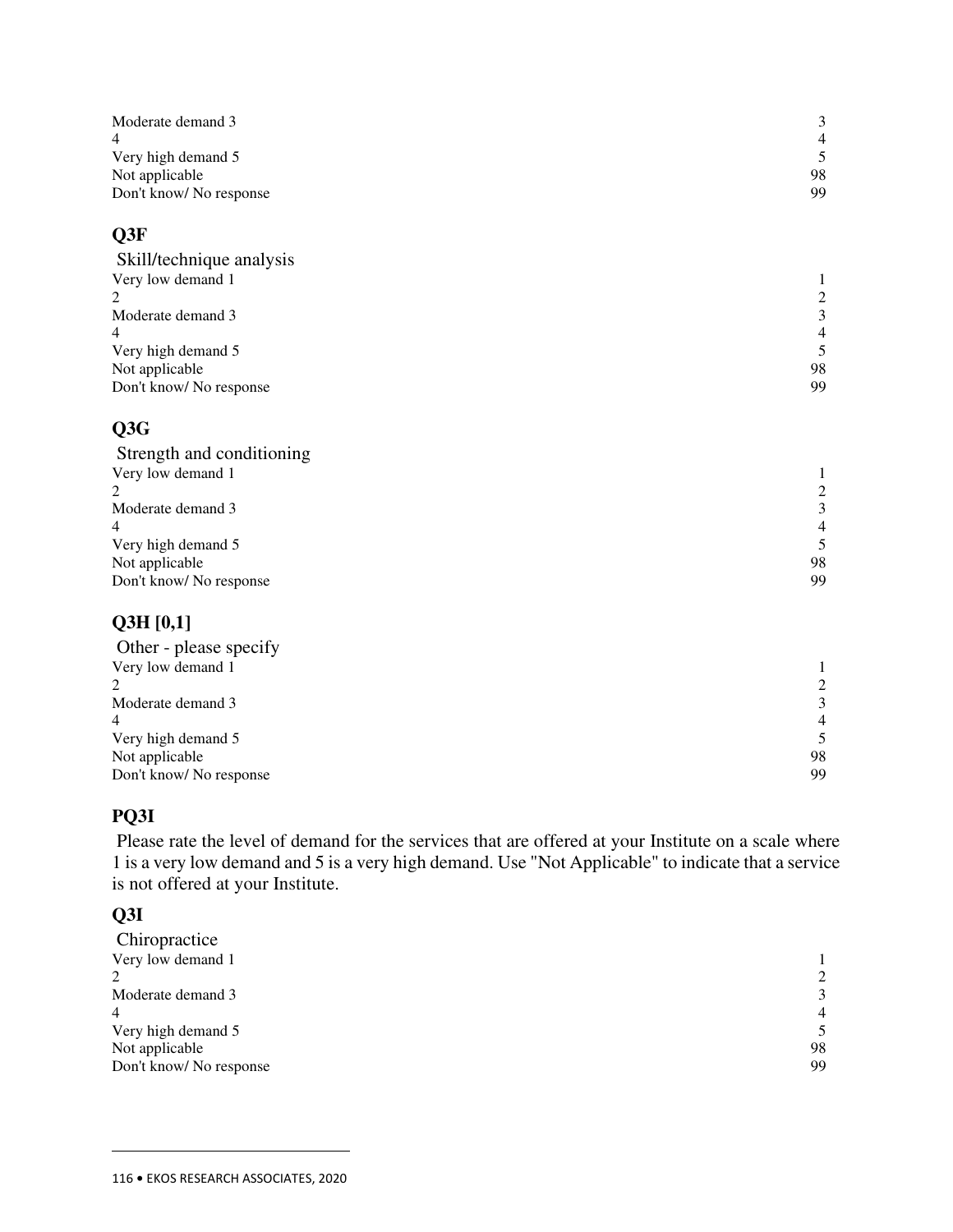# **Q3J**

| Massage                |                |
|------------------------|----------------|
| Very low demand 1      |                |
| 2                      | 2              |
| Moderate demand 3      | 3              |
| 4                      | $\overline{4}$ |
| Very high demand 5     | 5              |
| Not applicable         | 98             |
| Don't know/No response | 99             |
|                        |                |

## **Q3K**

| Osteopathy              |                |
|-------------------------|----------------|
| Very low demand 1       |                |
| າ                       | 2              |
| Moderate demand 3       | 3              |
| 4                       | $\overline{4}$ |
| Very high demand 5      | 5              |
| Not applicable          | 98             |
| Don't know/ No response | 99             |
|                         |                |

## **Q3L**

| Physiotherapy          |                |
|------------------------|----------------|
| Very low demand 1      |                |
| 2                      | 2              |
| Moderate demand 3      | 3              |
| 4                      | $\overline{4}$ |
| Very high demand 5     | 5              |
| Not applicable         | 98             |
| Don't know/No response | 99             |
|                        |                |

## **Q3M**

| Podiatry                |                |
|-------------------------|----------------|
| Very low demand 1       |                |
| 2                       | 2              |
| Moderate demand 3       | 3              |
| 4                       | $\overline{4}$ |
| Very high demand 5      | 5              |
| Not applicable          | 98             |
| Don't know/ No response | 99             |
|                         |                |

## **Q3N**

| Advice/treatment from a sport doctor |                |
|--------------------------------------|----------------|
| (e.g. team doctor, CSI-based doctor) |                |
| Very low demand 1                    |                |
|                                      | 2              |
| Moderate demand 3                    | 3              |
| $\overline{4}$                       | $\overline{4}$ |
| Very high demand 5                   | .5             |
| Not applicable                       | 98             |
| Don't know/No response               | 99             |
|                                      |                |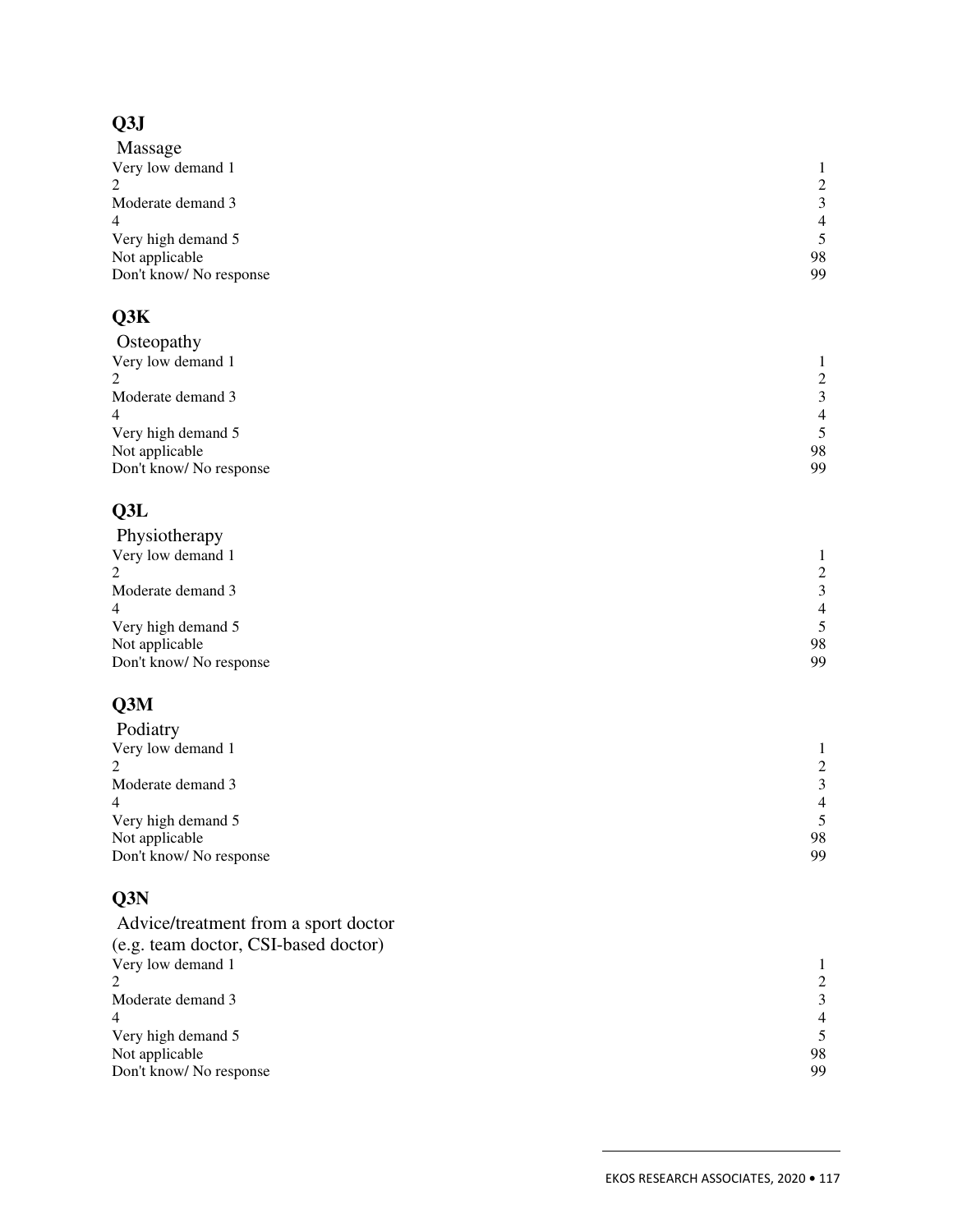## **Q3O**

| Athletic therapy            |                |
|-----------------------------|----------------|
| Very low demand 1           |                |
| $\mathcal{D}_{\mathcal{L}}$ | 2              |
| Moderate demand 3           | 3              |
| $\overline{4}$              | $\overline{4}$ |
| Very high demand 5          | 5.             |
| Not applicable              | 98             |
| Don't know/No response      | 99             |
|                             |                |

### **Q3O2 [0,1]**

| Other - please specify |                |
|------------------------|----------------|
| Very low demand 1      |                |
| $\mathcal{D}$          | 2              |
| Moderate demand 3      | 3              |
| 4                      | $\overline{4}$ |
| Very high demand 5     | 5              |
| Not applicable         | 98             |
| Don't know/No response | 99             |
|                        |                |

### **PQ3P**

 Please rate the level of demand for the services that are offered at your Institute on a scale where 1 is a very low demand and 5 is a very high demand. Use "Not Applicable" to indicate that a service is not offered at your Institute.

### **Q3P**

| Career planning services |                |
|--------------------------|----------------|
| Very low demand 1        |                |
| $\mathcal{D}$            | 2              |
| Moderate demand 3        | 3              |
| 4                        | $\overline{4}$ |
| Very high demand 5       | 5              |
| Not applicable           | 98             |
| Don't know/ No response  | 99             |
|                          |                |

## **Q3Q**

| Employment assistance   |                |
|-------------------------|----------------|
| Very low demand 1       |                |
| 2                       | 2              |
| Moderate demand 3       | 3              |
| 4                       | $\overline{4}$ |
| Very high demand 5      | 5.             |
| Not applicable          | 98             |
| Don't know/ No response | 99             |
|                         |                |

## **Q3R**

| Accommodation assistance |             |
|--------------------------|-------------|
| Very low demand 1        |             |
|                          |             |
| Moderate demand 3        |             |
| 4                        | $\mathbf 4$ |
|                          |             |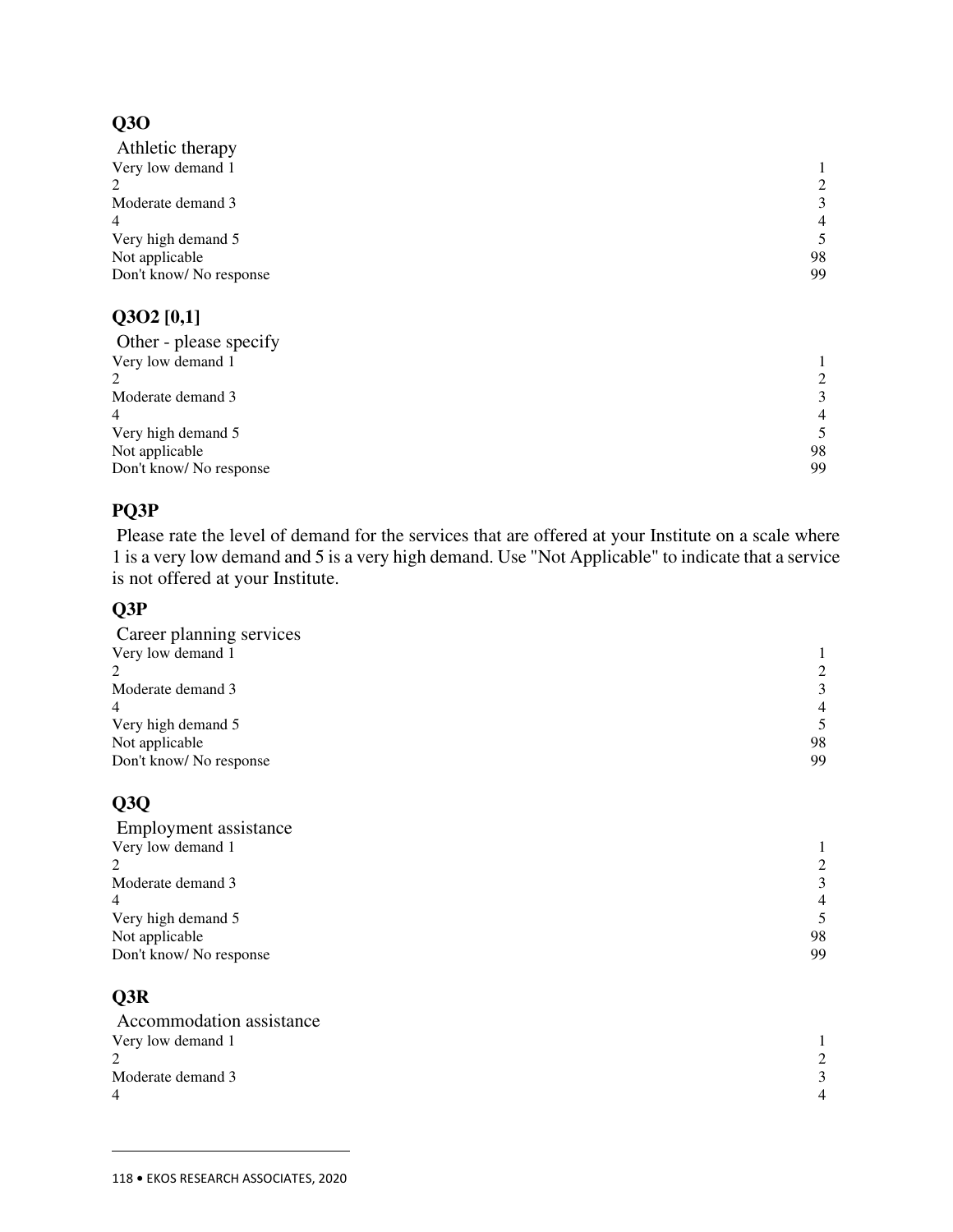| Very high demand 5     |    |
|------------------------|----|
| Not applicable         | 98 |
| Don't know/No response | 99 |

#### **Q3S**

| Education support services                   |                |
|----------------------------------------------|----------------|
| (e.g., counseling, courses, tuition support) |                |
| Very low demand 1                            |                |
|                                              |                |
| Moderate demand 3                            | 3              |
| 4                                            | $\overline{4}$ |
| Very high demand 5                           | 5.             |
| Not applicable                               | 98             |
| Don't know/ No response                      | 99             |

### **Q3T**

| Other Game Plan services    |                |
|-----------------------------|----------------|
| Very low demand 1           |                |
| $\mathcal{D}_{\mathcal{L}}$ | 2              |
| Moderate demand 3           | $\mathcal{F}$  |
| $\overline{4}$              | $\overline{4}$ |
| Very high demand 5          | 5.             |
| Not applicable              | 98             |
| Don't know/No response      | 99             |

### **Q4**

 Over the past several years CSIs/NSOs have received additional funds to provide sport science/sport medicine services to athletes and targeted sports - Summer and Winter. Do you feel that the additional funds over the past five to six years have been beneficial, to athletes and high performance sports in Canada? Please explain why this is?

| Yes, please explain    |    |
|------------------------|----|
| No, please explain     |    |
| Don't know/No response | 99 |

### **Q5**

 Are there services that your CSI/NSO currently provides to high performance athletes, but which could be enhanced by increasing the availability, nature or quality of the service?

| Yes                    |    |
|------------------------|----|
| No                     |    |
| Don't know/No response | 99 |

### **Q6 [1,21]**

 *Yes, Q5*  What services could be enhanced?

| Select all that apply                                                                                         |  |
|---------------------------------------------------------------------------------------------------------------|--|
| <b>Nutrition</b>                                                                                              |  |
| Individual athlete performance analysis [Roll over]>Measurement and analysis of an individual athlete's       |  |
| performance over time to determine progression toward specific performance goals in the annual training plan. |  |
|                                                                                                               |  |

EKOS RESEARCH ASSOCIATES, 2020 **•** 119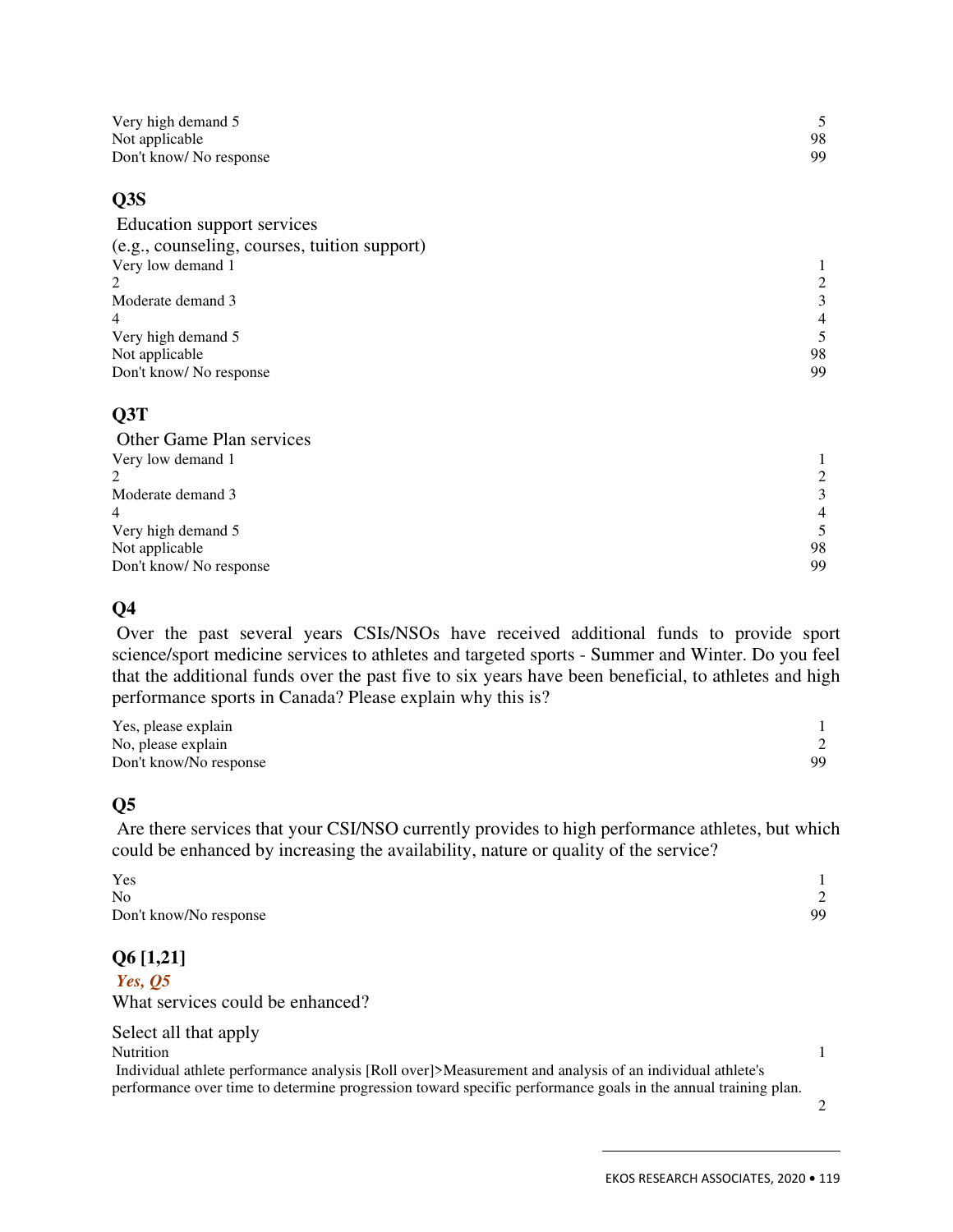International competition performance analysis [Roll over]>Collection of athlete performance in international competition over time to understand: Canadian athlete standing relative to world performance. Establish performance pathways and gold medal profiles over Olympic/Paralympic cycles. Understand ranking of Canadians athletes in the world to establish short and long term performance goals and requisite training and competitive programs. 3 Physiology assessment and monitoring 4<br>Sport psychology 5 Sport psychology Skill/technique analysis 6 Strength and conditioning  $\frac{7}{8}$ Chiropractics Massage 9 Osteopathy and the contract of the contract of the contract of the contract of the contract of the contract of the contract of the contract of the contract of the contract of the contract of the contract of the contract of Physiotherapy 11 Podiatry 12 Advice/treatment from a sport doctor (e.g. team doctor, CSI-based doctor) 13 Athletic therapy 14 Physical health assessments and care 15 Mental health assessments and care 16 Career planning services 17 Employment assistance 18 Accommodation assistance 19 Education and/or Game Plan support services 20 Other please list services 77 Don't know/No response 99

#### **Q7**

#### *Yes, Q5; Do not show categories*

What would it take to enhance these services over what is currently offered?

| Select all that apply                      |                |
|--------------------------------------------|----------------|
| Funding                                    |                |
| Available equipment                        | $\mathcal{L}$  |
| Available space                            | $\mathcal{F}$  |
| Adequate trained personnel to provide them | $\overline{4}$ |
| Please specify                             | 77             |
| Don't know/No response                     | 99             |

### **Q8**

 Are there services that you think high-performance athletes need but that are not currently being provided by your CSI/NSO?

| Yes            | $\mathbf{1}$                |
|----------------|-----------------------------|
| N <sub>0</sub> | $\bigcap$<br>$\overline{2}$ |
| Don't know     | 99                          |

### **Q9**

 $\overline{a}$ 

 *Yes, Q8* 

What are the top 3 services that are not currently provided for which there is a need?

| Please specify         | 77 |
|------------------------|----|
| Don't know/No response | 99 |
|                        |    |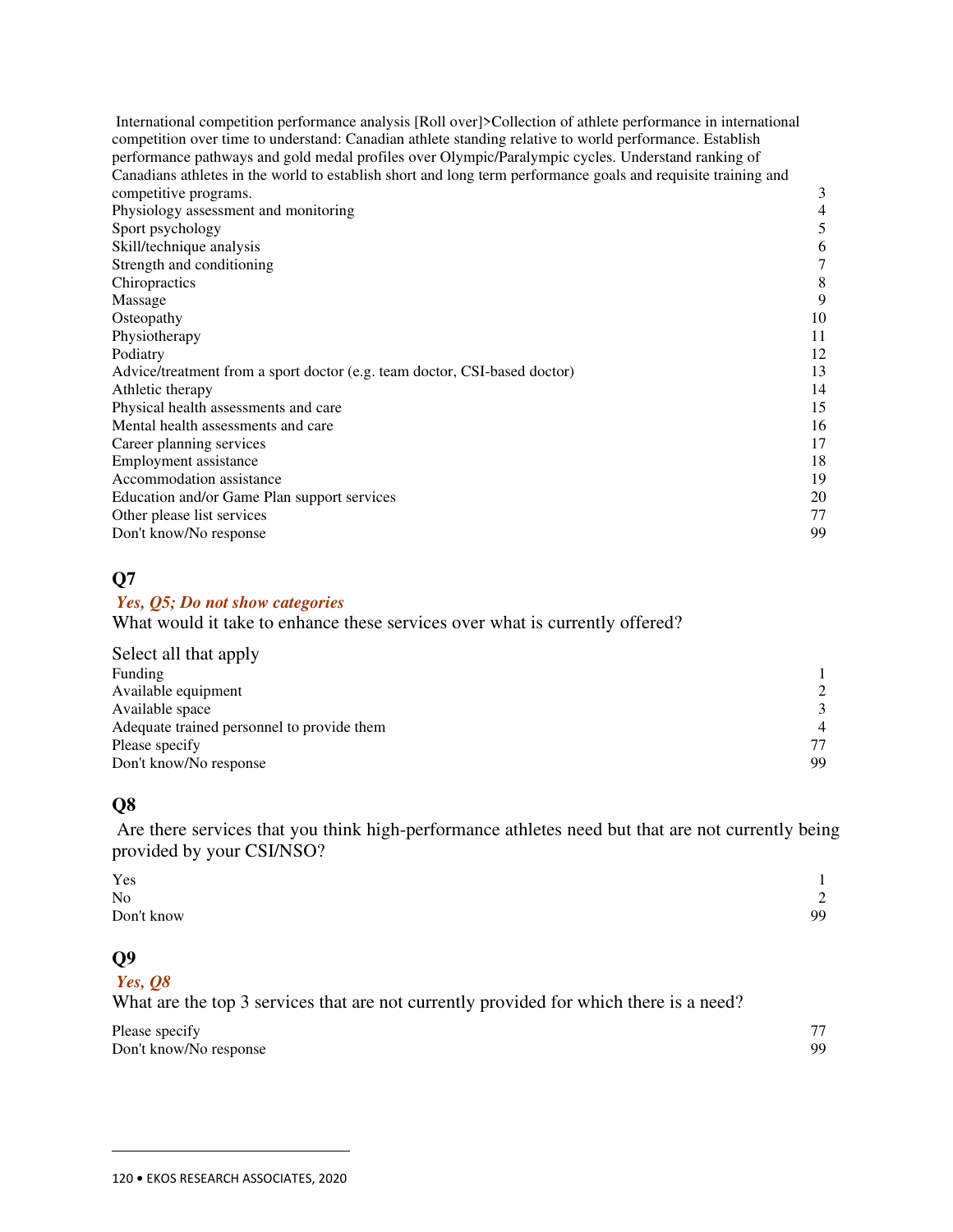#### **Q10 [1,3]**

#### *Yes, Q8*

What benefits, if any, would result from these services being offered? What evidence is there, if any, that these services would have an impact on athlete performance?

| Select all that apply             |    |
|-----------------------------------|----|
| Fewer injuries                    |    |
| Faster recovery time              |    |
| Increased number of training days |    |
| Other (specify)                   | 77 |
| Don't know/No response            | 99 |

### **Q11**

 Are you aware of high performance athletes in your sport who have retired prematurely from the national team; that is before they reach their full potential?

| Yes                    |        |
|------------------------|--------|
| N <sub>0</sub>         | $\sim$ |
| Don't know/No response | 99     |

### **PQ12**

#### *Yes, Q11*

Relatively speaking, how important do you think each of the following reasons are for why high performance athletes at your institute retire prematurely?

### **Q12A**

| Dissatisfaction with their own performance |                |
|--------------------------------------------|----------------|
| Extremely unimportant 1                    |                |
|                                            |                |
|                                            | 3              |
| Neither 4                                  | $\overline{4}$ |
|                                            |                |
| 6                                          | 6              |
| Extremely important 7                      |                |
| Don't know                                 | 99             |

### **Q12B**

| Insufficient income to support family (that is, income from all sources) |                |
|--------------------------------------------------------------------------|----------------|
| Extremely unimportant 1                                                  |                |
|                                                                          |                |
|                                                                          |                |
| Neither 4                                                                | $\overline{4}$ |
|                                                                          |                |
| 6                                                                        | 6              |
| Extremely important 7                                                    |                |
| Don't know                                                               | 99             |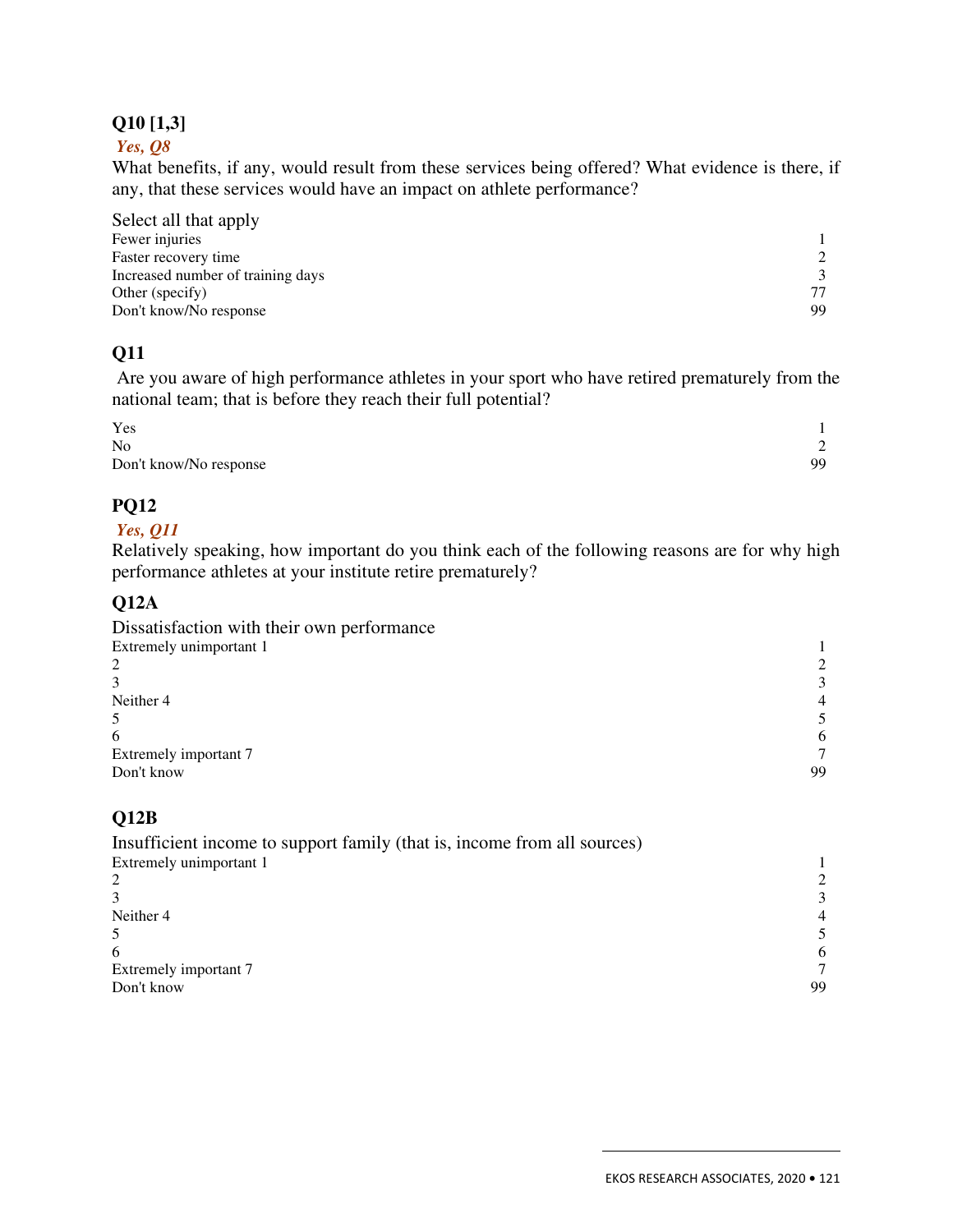# **Q12C**

| Family commitments (i.e., time constraints) |                |
|---------------------------------------------|----------------|
| Extremely unimportant 1                     |                |
| 2                                           |                |
|                                             | 3              |
| Neither 4                                   | $\overline{4}$ |
|                                             |                |
| 6                                           | 6              |
| Extremely important 7                       |                |
| Don't know                                  | 99             |
|                                             |                |

# **Q12D**

| Conflict with non-sport career goals |    |
|--------------------------------------|----|
| Extremely unimportant 1              |    |
| ∍                                    |    |
|                                      |    |
| Neither 4                            | 4  |
|                                      |    |
| 6                                    | 6  |
| Extremely important 7                |    |
| Don't know                           | 99 |
|                                      |    |

# **Q12E**

| 2              |
|----------------|
| 3              |
| $\overline{4}$ |
|                |
| 6              |
|                |
| 99             |
|                |

# **Q12F**

| Inadequate technical support (e.g., coaches and facilities) |    |
|-------------------------------------------------------------|----|
| Extremely unimportant 1                                     |    |
|                                                             |    |
|                                                             |    |
| Neither 4                                                   |    |
|                                                             |    |
| 6                                                           | 6  |
| Extremely important 7                                       |    |
| Don't know                                                  | 99 |

# **Q12G**

| Injury                  |                |
|-------------------------|----------------|
| Extremely unimportant 1 |                |
| 2                       | 2              |
| 3                       | $\mathcal{E}$  |
| Neither 4               | $\overline{4}$ |
|                         | 5.             |
| 6                       | 6              |
|                         |                |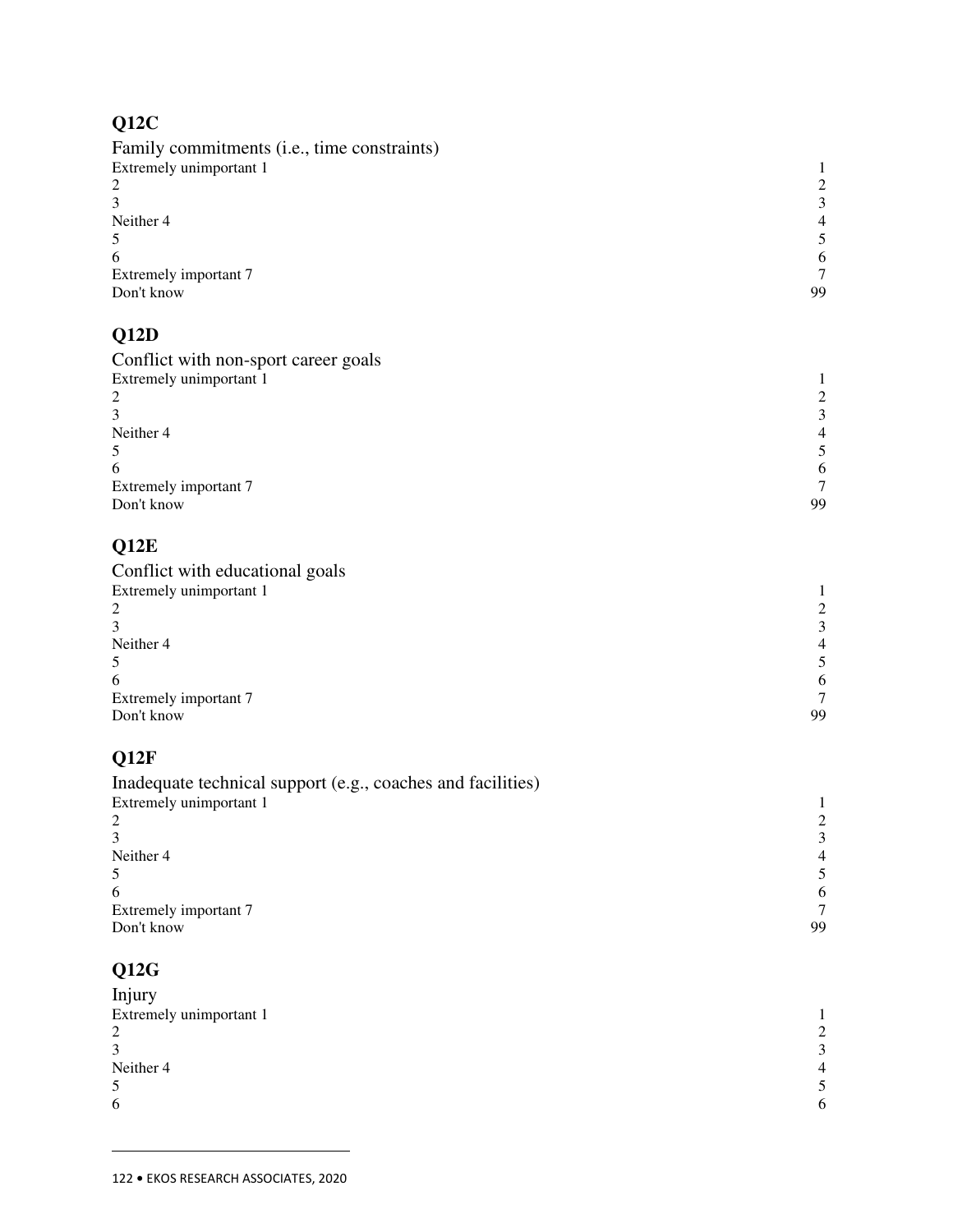| Extremely important 7                    | $\tau$                                     |
|------------------------------------------|--------------------------------------------|
| Don't know                               | 99                                         |
| Q12H                                     |                                            |
| Conflict with coaches                    |                                            |
| Extremely unimportant 1                  | $\mathbf{1}$                               |
| $\overline{\mathbf{c}}$                  |                                            |
| 3                                        | $\frac{2}{3}$                              |
| Neither 4                                |                                            |
| 5                                        | $\begin{array}{c} 4 \\ 5 \\ 6 \end{array}$ |
| 6                                        |                                            |
| Extremely important 7                    | $\overline{7}$                             |
| Don't know                               | 99                                         |
| Q12I                                     |                                            |
| Reached personal objectives              |                                            |
| Extremely unimportant 1                  | $\mathbf{1}$                               |
| $\overline{c}$                           |                                            |
| 3                                        | $\begin{array}{c} 2 \\ 3 \\ 4 \end{array}$ |
| Neither 4                                |                                            |
| 5                                        | $\mathfrak{S}$                             |
| 6                                        | $\sqrt{6}$                                 |
| Extremely important 7                    | $\tau$                                     |
| Don't know                               | 99                                         |
| Q12J                                     |                                            |
| Unwillingness to relocate                |                                            |
| Extremely unimportant 1                  | $\mathbf{1}$                               |
| $\overline{\mathbf{c}}$                  | $\sqrt{2}$                                 |
| 3                                        | $\mathfrak{Z}$                             |
| Neither 4                                | $\overline{4}$                             |
| 5                                        | $\sqrt{5}$                                 |
| 6                                        | $\sqrt{6}$                                 |
| Extremely important 7                    | $\overline{7}$                             |
| Don't know                               | 99                                         |
| Q12K                                     |                                            |
| Pursued professional sport opportunities |                                            |
| Extremely unimportant 1                  | 1                                          |
| $\overline{c}$                           | $\sqrt{2}$                                 |
| 3                                        | $\sqrt{3}$                                 |
| Neither 4                                | $\overline{\mathcal{L}}$                   |
| 5                                        | 5                                          |
| 6                                        | $\sqrt{6}$                                 |
| Extremely important 7                    | $\boldsymbol{7}$                           |
| Don't know                               | 99                                         |
|                                          |                                            |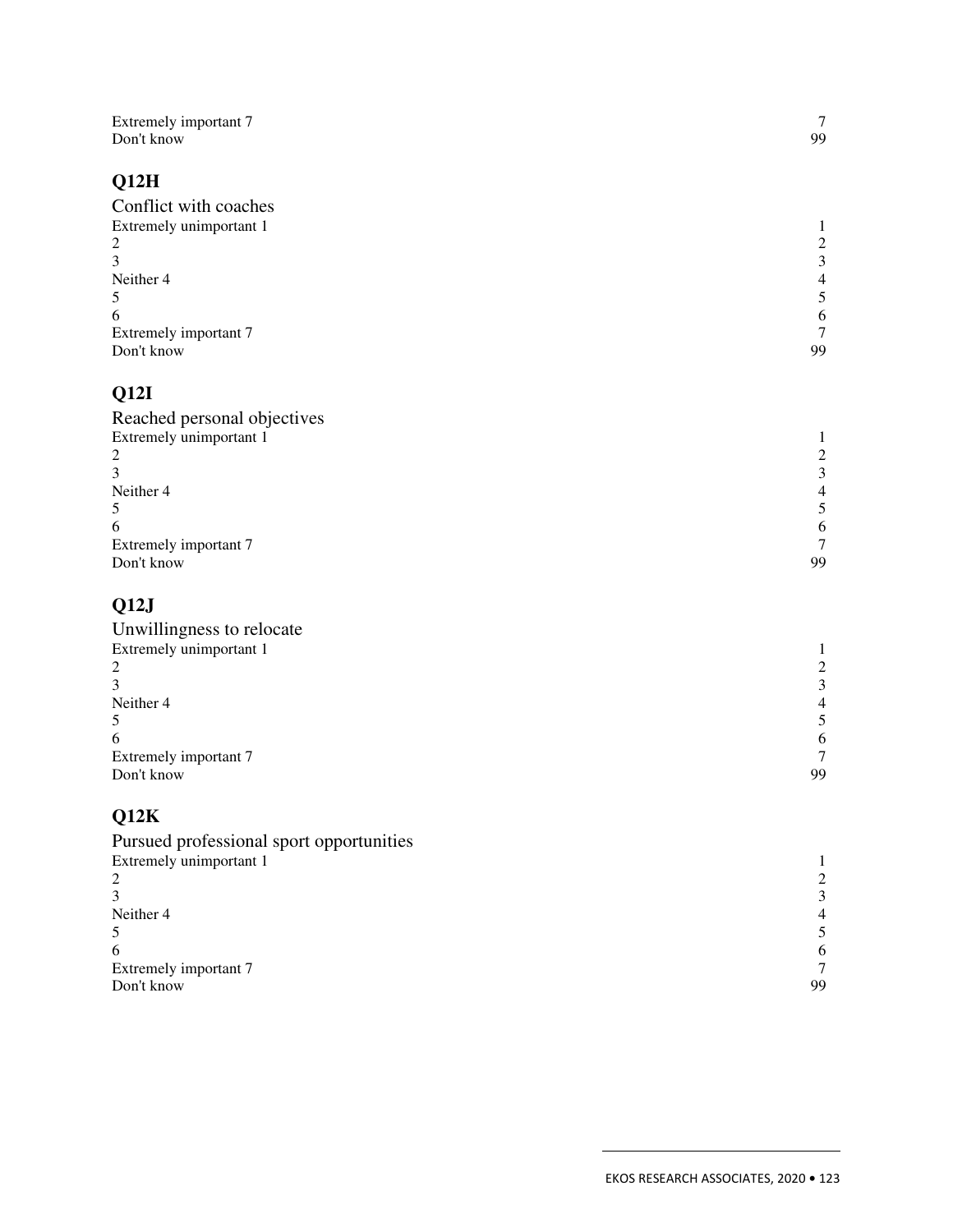### **Q12L**

| Pursued a full-time career |                |
|----------------------------|----------------|
| Extremely unimportant 1    |                |
| 2                          | 2              |
| 3                          | 3              |
| Neither 4                  | $\overline{4}$ |
| 5                          | 5.             |
| 6                          | 6              |
| Extremely important 7      | 7              |
| Don't know                 | 99             |

### **Q12M**

Is there any other reason why athletes retire prematurely that has not already been covered here?

| Please specify         | 77 |
|------------------------|----|
| No other reason        | 98 |
| Don't know/No response | 99 |

## **PQ13**

Are you aware of these other AAP supplemental supports for carded athletes:

### **Q13A**

| Child-care expenses |    |
|---------------------|----|
| Yes                 |    |
| No                  | 2  |
| Don't know          | 99 |

## **Q13B**

| Relocation assistance |               |
|-----------------------|---------------|
| Yes                   |               |
| No                    | $\mathcal{D}$ |
| Don't know            | 99            |
|                       |               |

## **Q13C**

| Retirement assistance |               |
|-----------------------|---------------|
| Yes                   |               |
| N <sub>o</sub>        | $\mathcal{D}$ |
| Don't know            | 99            |

### **Q13D**

 $\overline{a}$ 

 Tuition and Deferred Tuition, \$5,500 maximum per carding cycle and up to a lifetime maximum of \$26,500 as of April 2019  $Y$ es  $1$ 

| <b>L CO</b> |                          |
|-------------|--------------------------|
| No          | $\sim$<br>$\overline{ }$ |
| Don't know  | 99                       |
|             |                          |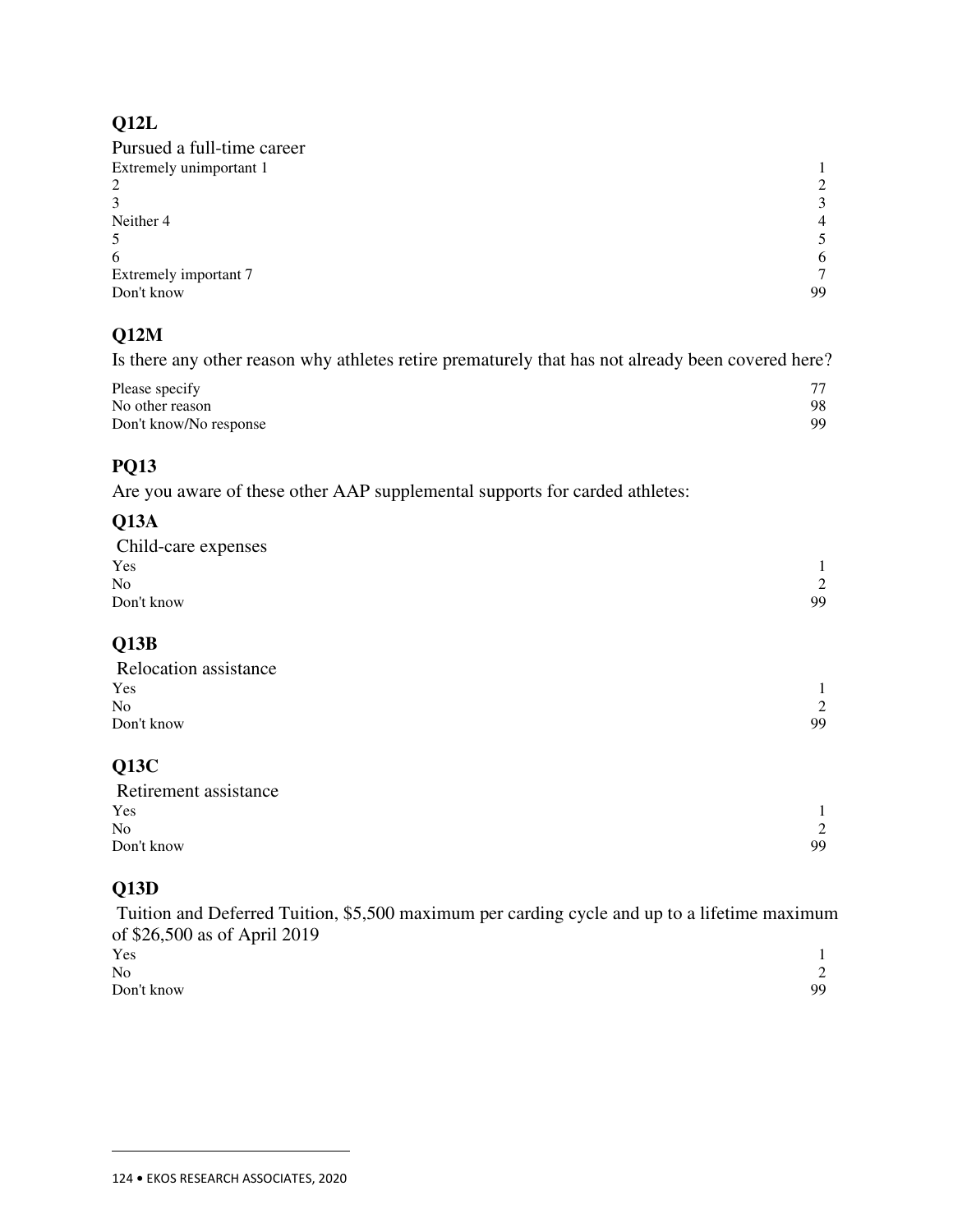#### **Q13E**

| Supplemental Support – Excellence living and training allowance, up to \$6,000 |     |
|--------------------------------------------------------------------------------|-----|
| Yes                                                                            |     |
| $N_{\Omega}$                                                                   |     |
| Don't know                                                                     | 99. |
|                                                                                |     |

#### **Q13F**

 Supplemental Support – Child dependent allowance, up to \$6,000  $Y$ es  $1$ No 2 Don't know 99

#### **Q13G**

 Supplemental Support – Training and competition allowance for Paralympic athletes with high support needs, up to \$6,000

| Yes            |                          |
|----------------|--------------------------|
| N <sub>o</sub> | $\sim$<br>$\overline{a}$ |
| Don't know     | 99                       |

#### **Q14**

Did you know that Tuition and Deferred Tuition support can be applied to coaching courses for carded athletes such as the National Coaching Certification Program or the National Coaching Institute?

| Yes        | $\mathbf{1}$               |
|------------|----------------------------|
| No         | $\Omega$<br>$\overline{a}$ |
| Don't know | 99                         |

### **Q15**

 Are there additional areas that you believe Sport Canada should consider under the supplemental support category for carded athletes?

| Yes (please specify)   | 77 |
|------------------------|----|
| N <sub>0</sub>         |    |
| Don't know/No response | 99 |

#### **PQ16**

 The main contact for athletes receiving AAP support is their National Sport Organization or NSO, however from time to time CSI/NSO staff contact AAP staff for information about the Program or questions regarding the benefits of the Program. The following questions have been designed to ascertain your satisfaction as a CSI President or Athlete Services Manager with the service provided by AAP staff.

#### **Q16**

Have you contacted Sport Canada AAP staff in the past 12 months?

| Yes            |                                    |
|----------------|------------------------------------|
| N <sub>o</sub> | $\sim$<br>$\overline{\phantom{0}}$ |
| No response    | 99                                 |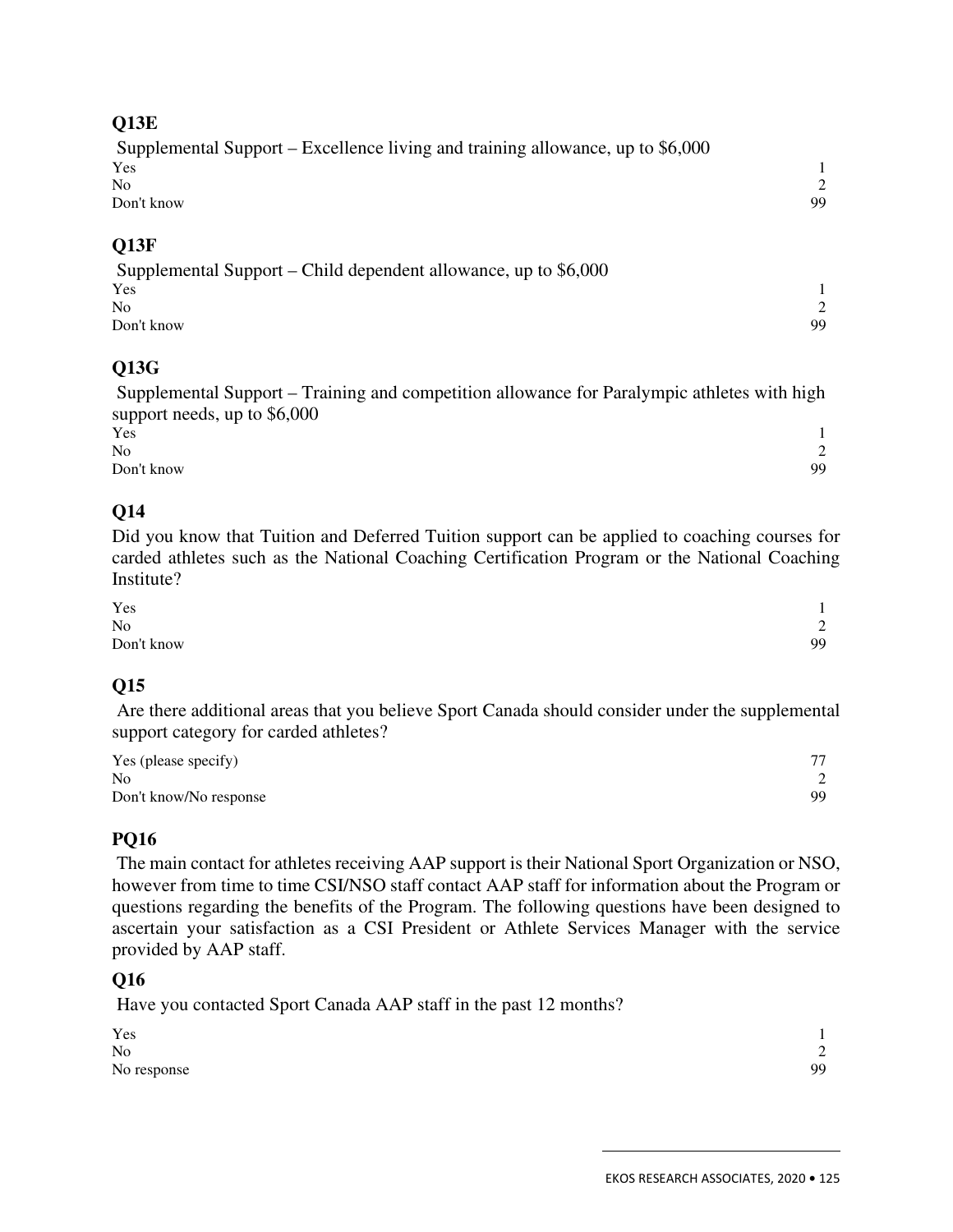### **Q17**

 *Yes, Q16* 

Did you feel that you were being served in the language of your choice (i.e., English or French)?  $Y$ es  $1$ 

| ____<br>N <sub>o</sub> | $\overline{\phantom{0}}$ |
|------------------------|--------------------------|
| No response            | 99                       |

### **Q18**

#### *Yes, Q16*

How did you contact the Sport Canada AAP staff?

| $\mathcal{L}$  |
|----------------|
| $\mathcal{F}$  |
| $\overline{4}$ |
| 77             |
| 99             |
|                |

### **Q19**

 *Yes, Q16* 

How satisfied were you with the overall quality of service you received?

| Very dissatisfied       |                |
|-------------------------|----------------|
| Dissatisfied            | 2              |
| Satisfied               | 3              |
| Very satisfied          | $\overline{4}$ |
| Not used/Not applicable | 8              |
| Don't know/No response  | 99             |

### **Q20**

 Thinking about the needs of the athletes that you work with, how supportive would you say the Canadian sport system has been overall?

| 1 Not at all supportive |                |
|-------------------------|----------------|
| 2                       | $\mathcal{D}$  |
|                         | $\mathcal{F}$  |
| 4 Moderately supportive | $\overline{4}$ |
|                         |                |
| 6                       | 6              |
| 7 Very supportive       | $\tau$         |
| Don't know/No response  | 99             |

### **Q21**

 $\overline{a}$ 

 Finally, do you have any comments on topics not addressed in the questionnaire that you wish to bring to the attention of AAP management?

| Yes (please specify)   | 77  |
|------------------------|-----|
| No other comments      | 98  |
| Don't know/No response | 99. |

### **THNKW -- Thank you very much for taking the time to complete this survey.**

<sup>126</sup> **•** EKOS RESEARCH ASSOCIATES, 2020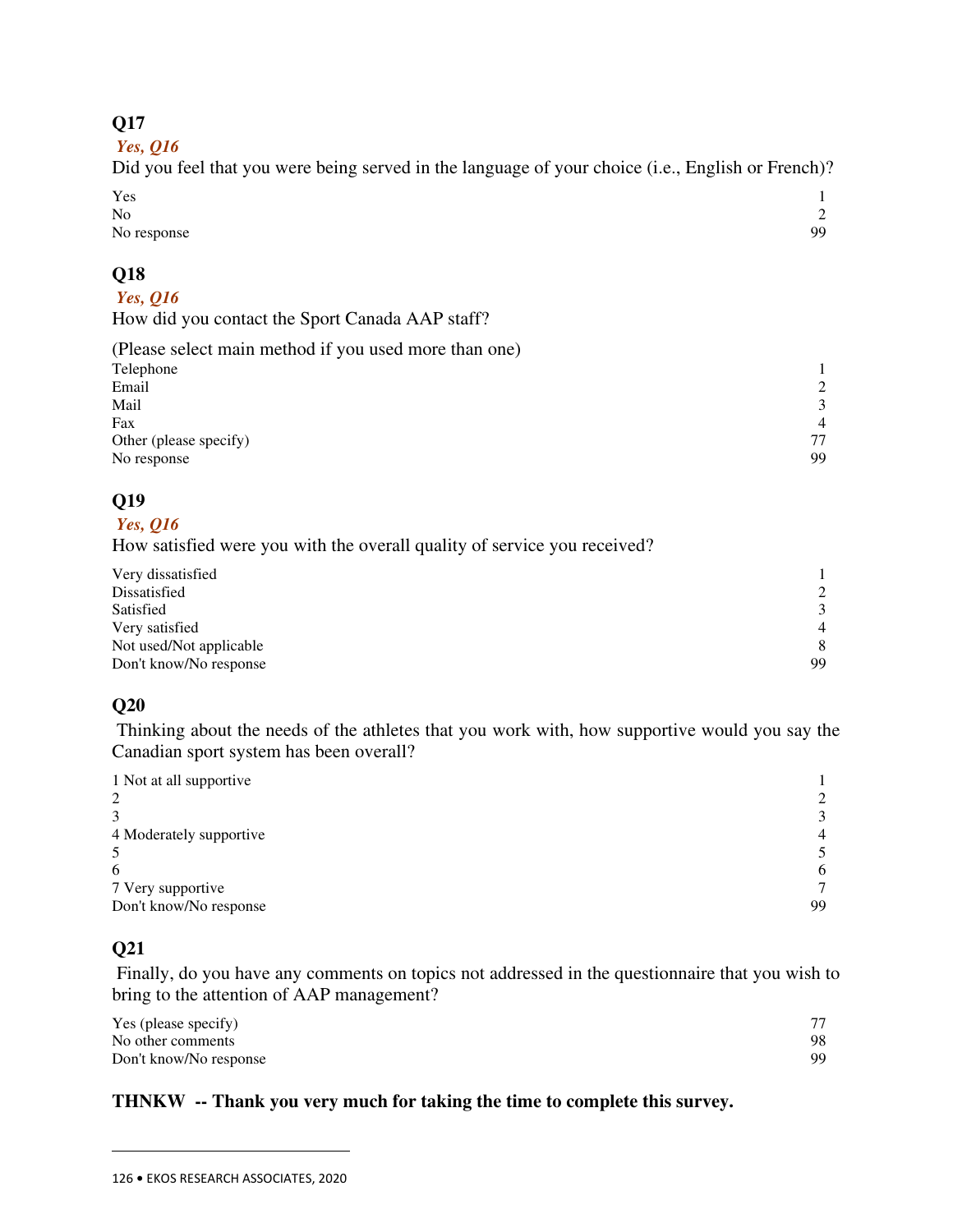# **D. ATHLETE RESPONSE RATE BY SPORT AND CARD LEVEL**

|                | <b>Sport</b>                    | <b>Total</b> | <b>Complete</b> | Rate |  |  |  |
|----------------|---------------------------------|--------------|-----------------|------|--|--|--|
| 1              | Alpine Ski                      | 30           | 14              | 47%  |  |  |  |
| $\overline{2}$ | Alpine Ski - Paralympic         | 12           | 7               | 58%  |  |  |  |
| 3              | Archery                         | 8            | 63%             |      |  |  |  |
| 4              | Archery - Paralympic            | 3            | $\mathbf{1}$    | 33%  |  |  |  |
| 5              | <b>Athletics</b>                | 74           | 26              | 35%  |  |  |  |
| 6              | Athletics - Paralympic          | 37           | 17              | 46%  |  |  |  |
| 7              | Badminton                       | 9            | 2               | 22%  |  |  |  |
| 8              | Baseball - Men                  | 32           | 14              | 44%  |  |  |  |
| 9              | Basketball - Men                | 37           | 10              | 27%  |  |  |  |
| 10             | Basketball - Paralympic - Men   | 24           | 7               | 29%  |  |  |  |
| 11             | Basketball - Paralympic - Women | 15           | 6               | 40%  |  |  |  |
| 12             | <b>Basketball - Women</b>       | 61           | 28              | 46%  |  |  |  |
| 13             | Biathlon                        | 13           | 77%             |      |  |  |  |
| 14             | Bobsleigh - Men                 | 20           | 55%             |      |  |  |  |
| 15             | Bobsleigh - Women               | 17           | 13              |      |  |  |  |
| 16             | Boccia - Paralympic             | 12           | 9               | 75%  |  |  |  |
| 17             | Boxing - Men                    | 7            | 29%             |      |  |  |  |
| 18             | Boxing - Women                  | 6            | 5               |      |  |  |  |
| 19             | Canoeing                        | 33           | 55%             |      |  |  |  |
| 20             | <b>Canoeing Paralympic</b>      | 5            | 20%             |      |  |  |  |
| 21             | Cross Country Ski               | 33           | 14              | 42%  |  |  |  |
| 22             | Cross Country Ski - Paralympic  | 10           | 5               | 50%  |  |  |  |
| 23             | Curling - Men                   | 22           | 7               | 32%  |  |  |  |
| 24             | Curling - Mixed                 | 13           | 9               | 69%  |  |  |  |
| 25             | Curling - Paralympic            | 9            | 9               | 100% |  |  |  |
| 26             | Curling - Women                 | 31           | 16              | 52%  |  |  |  |
| 27             | Cycling                         | 60           | 30              | 50%  |  |  |  |
| 28             | Cycling - Paralympic            | 19           | 9               | 47%  |  |  |  |
| 29             | Diving                          | 28           | 9               | 32%  |  |  |  |
| 30             | Equestrian                      | 18           | 4               | 22%  |  |  |  |
| 31             | Equestrian - Paralympic         | 5            | 3               | 60%  |  |  |  |

#### **Table 4: Response Rate by Sport**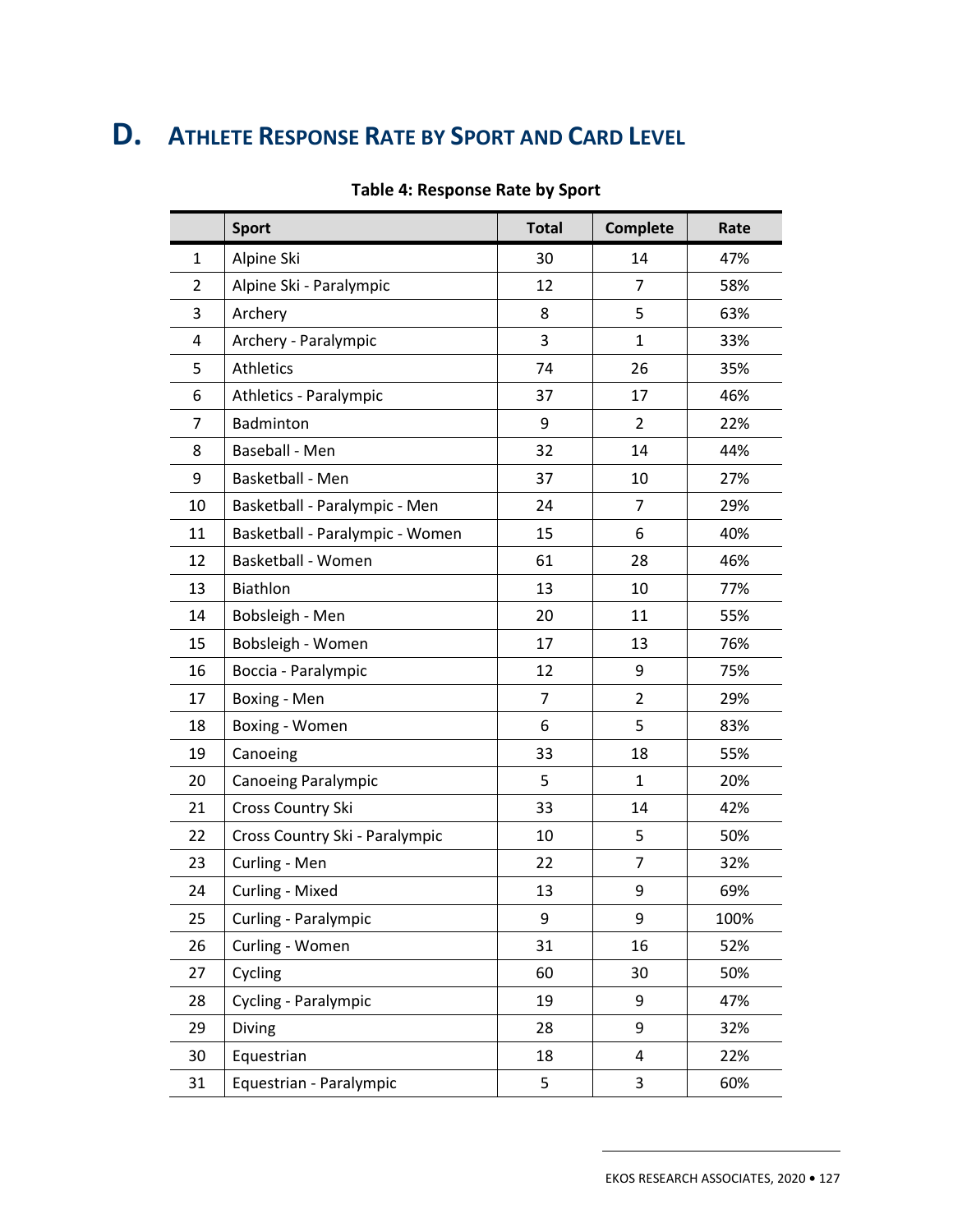|    | <b>Sport</b>                  | <b>Total</b>   | <b>Complete</b> | Rate |  |  |  |
|----|-------------------------------|----------------|-----------------|------|--|--|--|
| 32 | Fencing                       | 14             | 8               | 57%  |  |  |  |
| 33 | Fencing - Paralympic          | 3              | $\overline{2}$  | 67%  |  |  |  |
| 34 | Field Hockey - Men            | 23             | 16              | 70%  |  |  |  |
| 35 | Field Hockey - Women          | 31             | 19              | 61%  |  |  |  |
| 36 | <b>Figure Skating</b>         | 44             | 25              | 57%  |  |  |  |
| 37 | Freestyle Ski                 | 60             | 16              | 27%  |  |  |  |
| 38 | Goalball - Men - Paralympic   | 8              | $\overline{2}$  | 25%  |  |  |  |
| 39 | Goalball - Women - Paralympic | 5              | $\overline{2}$  | 40%  |  |  |  |
| 40 | Golf                          | 16             | $\overline{7}$  | 44%  |  |  |  |
| 41 | Gymnastics - Men              | 9              | 5               | 56%  |  |  |  |
| 42 | Gymnastics - Rhythmic         | 7              | 3               | 43%  |  |  |  |
| 43 | Gymnastics - Trampoline       | 8              | 4               | 50%  |  |  |  |
| 44 | Gymnastics - Women            | 19             | 12              | 63%  |  |  |  |
| 45 | Hockey - Sledge - Paralympic  | 24             | 5               | 21%  |  |  |  |
| 46 | Hockey - Women                | 64             | 25              | 39%  |  |  |  |
| 47 | Judo                          | 21             | 29%             |      |  |  |  |
| 48 | Judo - Paralympic             | $\overline{2}$ | 50%             |      |  |  |  |
| 49 | Karate                        | 9              | 4               | 44%  |  |  |  |
| 50 | Luge                          | 22             | 10              | 45%  |  |  |  |
| 51 | Racquetball                   | 4              | 3               | 75%  |  |  |  |
| 52 | Rowing                        | 59             | 27              |      |  |  |  |
| 53 | Rowing - Paralympic           | 8              | $\overline{4}$  |      |  |  |  |
| 54 | Rugby - Men                   | 22             | 18%             |      |  |  |  |
| 55 | Rugby - Paralympic            | 21             | 5               | 24%  |  |  |  |
| 56 | Rugby - Women                 | 27             | 10              | 37%  |  |  |  |
| 57 | Sailing                       | 26             | 14              | 54%  |  |  |  |
| 58 | Sailing - Paralympic          | 5              | 3               | 60%  |  |  |  |
| 59 | Shooting                      | 5              | 3               | 60%  |  |  |  |
| 60 | Shooting - Paralympic         | $\overline{2}$ | $\mathbf{1}$    | 50%  |  |  |  |
| 61 | Skeleton                      | 9              | 6               | 67%  |  |  |  |
| 62 | Ski Cross                     | 25             | 13              | 52%  |  |  |  |
| 63 | Ski Jumping                   | 5              | $\overline{4}$  | 80%  |  |  |  |
| 64 | Snowboard                     | 42             | 14              | 33%  |  |  |  |
| 65 | Snowboard Paralympic          | 3              | 3               | 100% |  |  |  |
| 66 | Soccer - Men                  | 30             | 6               | 20%  |  |  |  |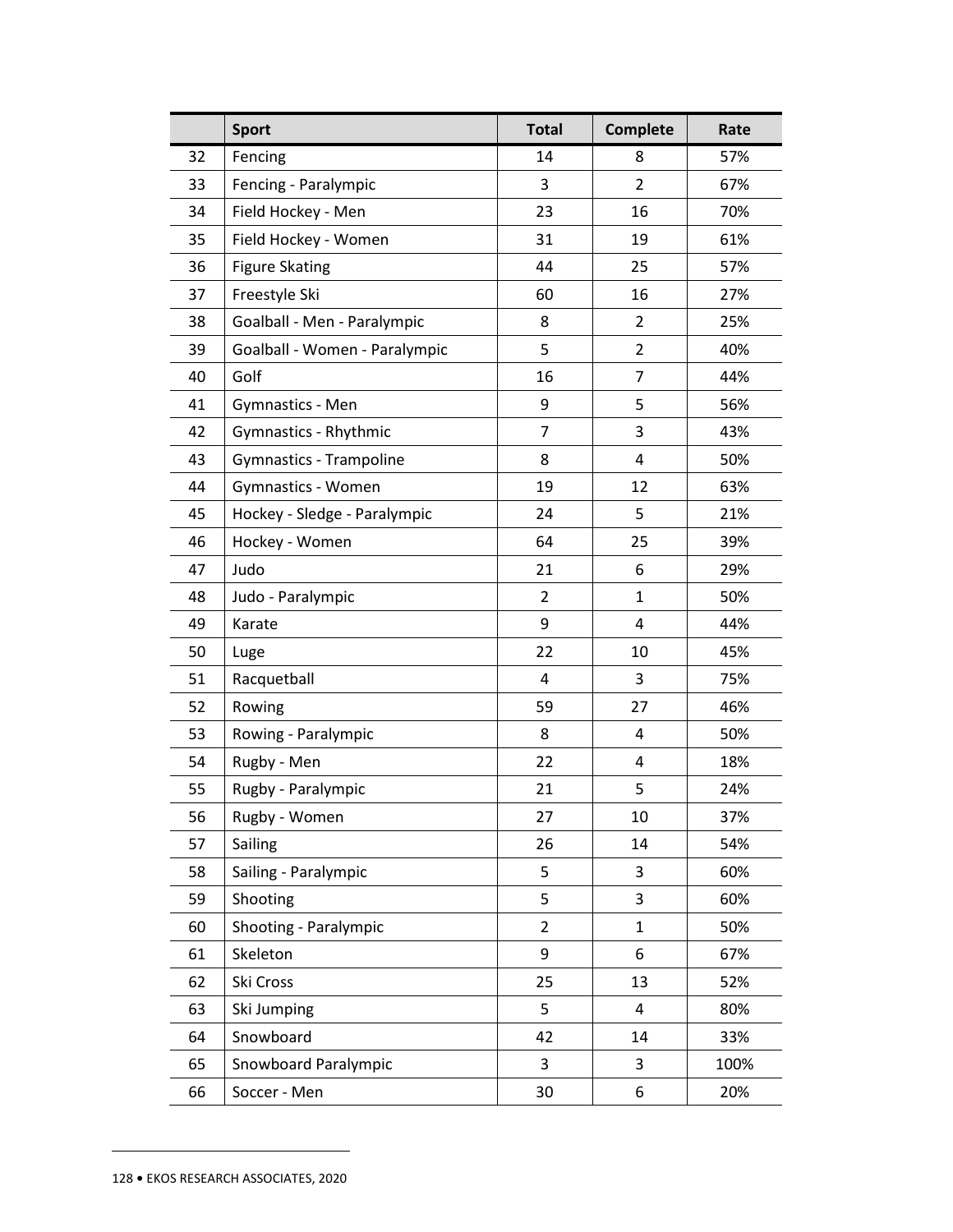|    | <b>Sport</b>                 | <b>Total</b>            | <b>Complete</b> | Rate |  |  |  |
|----|------------------------------|-------------------------|-----------------|------|--|--|--|
| 67 | Soccer - Women               | 24                      | 7               | 29%  |  |  |  |
| 68 | Softball - Women             | 22                      | 13              | 59%  |  |  |  |
| 69 | <b>Speed Skating</b>         | 79                      | 26              | 33%  |  |  |  |
| 70 | Squash                       | 5                       | $\overline{2}$  | 40%  |  |  |  |
| 71 | Swimming                     | 87                      | 33              | 38%  |  |  |  |
| 72 | Swimming - Paralympic        | 23                      | 14              | 61%  |  |  |  |
| 73 | Synchro Swim                 | 12                      | 8               | 67%  |  |  |  |
| 74 | <b>Table Tennis</b>          | 5                       | 3               | 60%  |  |  |  |
| 75 | Taekwondo                    | 5                       | $\mathbf{1}$    | 20%  |  |  |  |
| 76 | Taekwondo - Paralympic       | 1                       | 0               | 0%   |  |  |  |
| 77 | Tennis                       | 24                      | 6               | 25%  |  |  |  |
| 78 | Tennis - Paralympic          | 3                       | $\overline{2}$  | 67%  |  |  |  |
| 79 | Triathlon                    | 11                      | 36%             |      |  |  |  |
| 80 | <b>Triathlon Paralympic</b>  | 6                       | $\overline{2}$  | 33%  |  |  |  |
| 81 | Volleyball - Beach           | 28                      | 32%             |      |  |  |  |
| 82 | Volleyball - Men             | 71                      | 23              |      |  |  |  |
| 83 | Volleyball - Sitting - Men   | 13                      | 8               |      |  |  |  |
| 84 | Volleyball - Sitting - Women | 12                      | 100%            |      |  |  |  |
| 85 | Volleyball - Women           | 33                      | 55%             |      |  |  |  |
| 86 | Water Polo - Men             | 26                      | 9               | 35%  |  |  |  |
| 87 | Water Polo - Women           | 25                      | 6               | 24%  |  |  |  |
| 88 | Water Ski                    | $\overline{7}$          | 4               | 57%  |  |  |  |
| 89 | Weightlifting - Men          | 3                       | $\overline{2}$  | 67%  |  |  |  |
| 90 | Weightlifting - Women        | $\overline{\mathbf{4}}$ | 3               | 75%  |  |  |  |
| 91 | <b>White Water Canoe</b>     | 8                       | 63%             |      |  |  |  |
| 92 | Wrestling - Men              | 13                      | 4               | 31%  |  |  |  |
| 93 | Wrestling - Women            | 20                      | 9               | 45%  |  |  |  |
| -- | <b>Total</b>                 | 1,955                   | 846             | 43%  |  |  |  |

**Table 5: Response Rate by Card Level** 

| $\qquad \qquad$ | <b>Card Level</b> | <b>Total</b> | Complete | Rate |  |  |
|-----------------|-------------------|--------------|----------|------|--|--|
|                 |                   | 165          | 67       | 41%  |  |  |
|                 |                   | 864          | 370      | 43%  |  |  |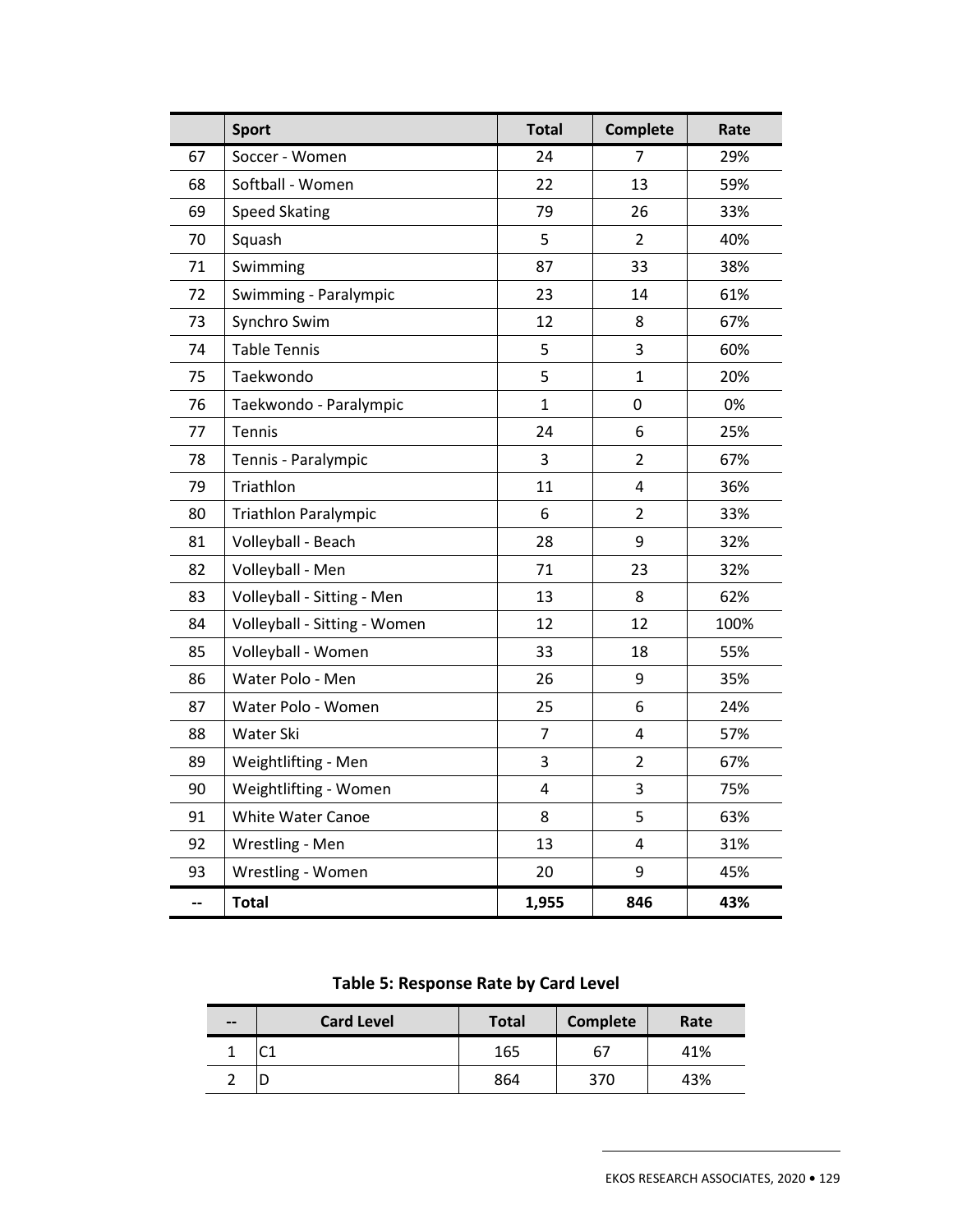| 3                        | DI              | 10    | 4   | 40% |
|--------------------------|-----------------|-------|-----|-----|
| 4                        | <b>SR</b>       | 549   | 245 | 45% |
| 5                        | SR <sub>1</sub> | 201   | 87  | 43% |
| 6                        | SR <sub>2</sub> | 150   | 66  | 44% |
| 7                        | SRI             | 16    | 7   | 44% |
| $\overline{\phantom{a}}$ | <b>Total</b>    | 1,955 | 846 | 43% |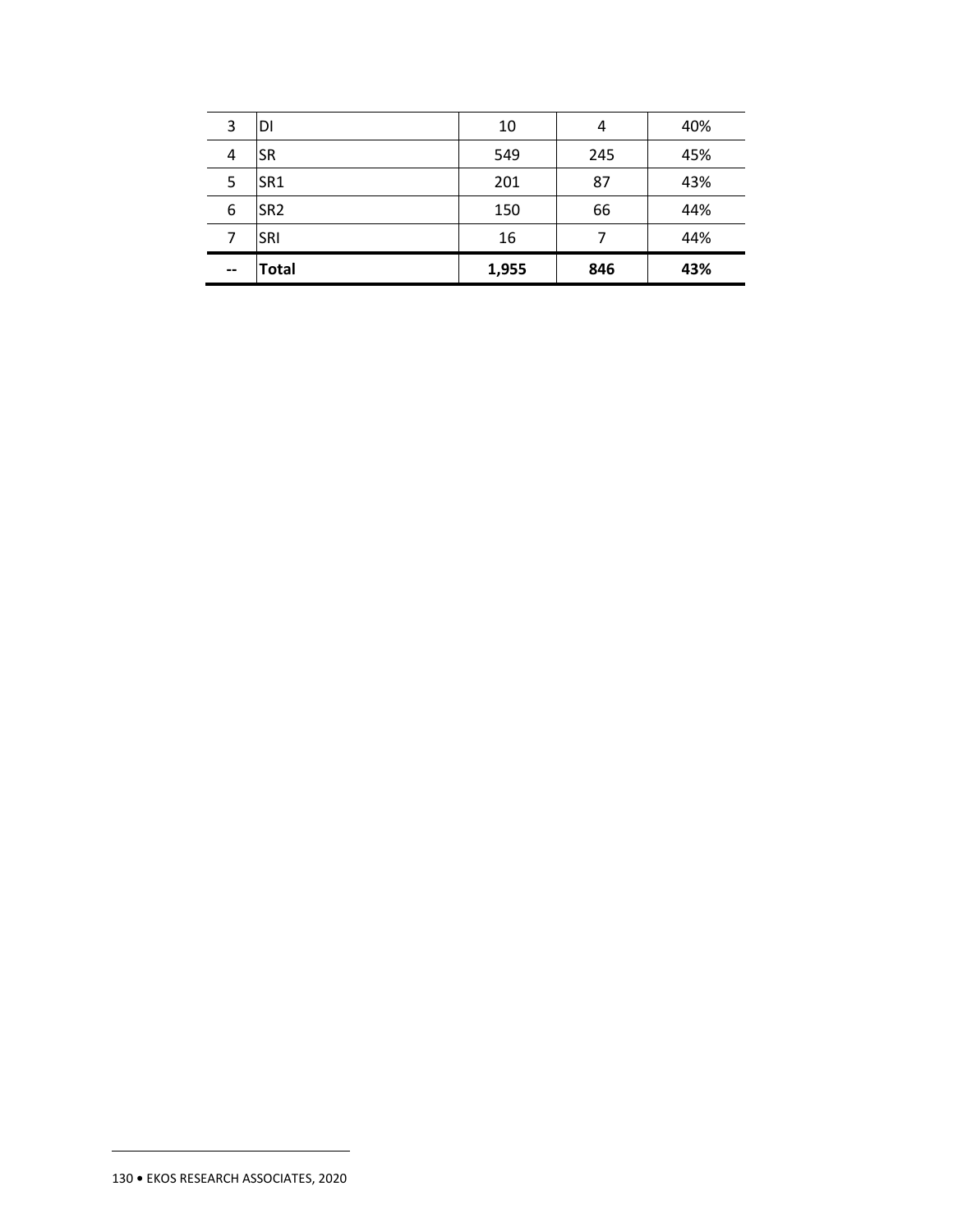#### **E.<sup>D</sup>ETAILED INCOME (INCIDENCE REPORTING EACH TYPE AND AVERAGES REPORTED)**

#### **Table 6: Average Personal Income by Athlete Characteristic**

**The first column (%) indicates the proportion of respondents reporting some level of income. The second column presents the average income reported across only those athletes reporting income from this source.** 

| $\overline{\phantom{a}}$   | <b>Total</b>             |                          |    | <b>Employment</b><br>Income |                          | <b>AAP</b> |                          | <b>Provincial</b><br><b>Assistance</b> |                          | <b>Sport-Related</b><br>Income |                          | <b>Sport Awards</b>      |                          | <b>Other</b>             |                          | <b>NSO</b>               |
|----------------------------|--------------------------|--------------------------|----|-----------------------------|--------------------------|------------|--------------------------|----------------------------------------|--------------------------|--------------------------------|--------------------------|--------------------------|--------------------------|--------------------------|--------------------------|--------------------------|
| $\overline{\phantom{a}}$   | %                        | \$                       | %  | \$                          | %                        | \$         | %                        | \$                                     | %                        | \$                             | %                        | \$                       | %                        | \$                       | %                        | \$                       |
| All athletes (2019-<br>20) | 85                       | 28,858                   | 37 | 10,074                      | $80^{10}$                | 13,613     | 54                       | 3,689                                  | 41                       | 5,214                          | 16                       | 1,264                    | 14                       | 1,143                    | 10                       | 864                      |
| <b>Season</b>              | $\overline{\phantom{0}}$ | $\overline{\phantom{0}}$ |    | $\overline{\phantom{0}}$    | $\overline{\phantom{a}}$ |            | $\overline{\phantom{a}}$ |                                        | $\overline{\phantom{a}}$ |                                | $\overline{\phantom{0}}$ | $\overline{\phantom{0}}$ | $\overline{\phantom{a}}$ | $\overline{\phantom{a}}$ |                          |                          |
| Summer                     | 85                       | 28,136                   | 32 | 9,244                       | 81                       | 14,044     | 55                       | 3,733                                  | 35                       | 4,073                          | 18                       | 1,459                    | 13                       | 1,072                    | 11                       | 929                      |
| Winter                     | 86                       | 33,031                   | 51 | 12,114                      | 86                       | 14,525     | 59                       | 4,048                                  | 51                       | 7,743                          | 13                       | 944                      | 12                       | 1,234                    | 8                        | 674                      |
| <b>Sport Type</b>          | $\overline{\phantom{0}}$ |                          |    |                             | $\overline{\phantom{0}}$ |            |                          |                                        | $\overline{\phantom{0}}$ |                                | $\overline{\phantom{a}}$ | $\overline{a}$           | $\overline{\phantom{a}}$ |                          | $\overline{a}$           | $\overline{\phantom{a}}$ |
| Individual                 | 87                       | 29,581                   | 37 | 8,038                       | 83                       | 15,187     | 64                       | 4,296                                  | 45                       | 4,683                          | 21                       | 1,579                    | 17                       | 1,251                    | 10                       | 709                      |
| Team Sport                 | 83                       | 29,546                   | 38 | 14,132                      | 83                       | 12,422     | 43                       | 2,906                                  | 32                       | 6,188                          | 9                        | 760                      | $\overline{7}$           | 868                      | 10                       | 1,149                    |
| Sport Class <sup>11</sup>  | $\qquad \qquad -$        |                          |    |                             | $\overline{\phantom{a}}$ |            |                          |                                        | $\qquad \qquad -$        |                                | $\overline{\phantom{a}}$ | $\overline{\phantom{a}}$ |                          |                          |                          |                          |
| Olympic                    | 86                       | 28,555                   | 36 | 9,341                       | 82                       | 13,728     | 55                       | 3,764                                  | 43                       | 5,714                          | 17                       | 1,367                    | 11                       | 794                      | 8                        | 798                      |
| Paralympic                 | 85                       | 33,073                   | 42 | 14,095                      | 86                       | 16,432     | 61                       | 4,080                                  | 24                       | 1,695                          | 12                       | 845                      | 20                       | 2,667                    | 16                       | 900                      |
| <b>Carding Level</b>       | $\overline{\phantom{0}}$ |                          |    |                             | $\overline{\phantom{0}}$ |            |                          |                                        | $\overline{\phantom{0}}$ |                                | -                        | $\overline{\phantom{0}}$ |                          |                          | $\overline{\phantom{0}}$ |                          |
| D                          | 83                       | 19,716                   | 36 | 7,708                       | 72                       | 8,496      | 43                       | 2,790                                  | 33                       | 3,351                          | 12                       | 737                      | 12                       | 731                      | $\overline{7}$           | 328                      |
| C1                         | 88                       | 29,080                   | 40 | 12,553                      | 67                       | 9,132      | 50                       | 2,965                                  | 57                       | 6,952                          | $\overline{7}$           | 380                      | 18                       | 1,530                    | 13                       | 1,888                    |
| <b>SR</b>                  | 89                       | 34,860                   | 37 | 11,571                      | 89                       | 17,593     | 62                       | 4,185                                  | 44                       | 5,784                          | 17                       | 1,390                    | 13                       | 1,302                    | 11                       | 817                      |

 $^{10}$  In the current survey 9% did not report AAP income (and another 8% said that they "didn't know"). This resulted from misalignment of reference period in the survey (i.e., asked about 12 months prior to....) compared with the sample base of those carded as of the summer of 2013. The same result (i.e., 10% of respondents not reporting AAAP income) was found in the 2009 sample.

<sup>&</sup>lt;sup>11</sup> Non-Olympic athletes not specified given the small number of cases.